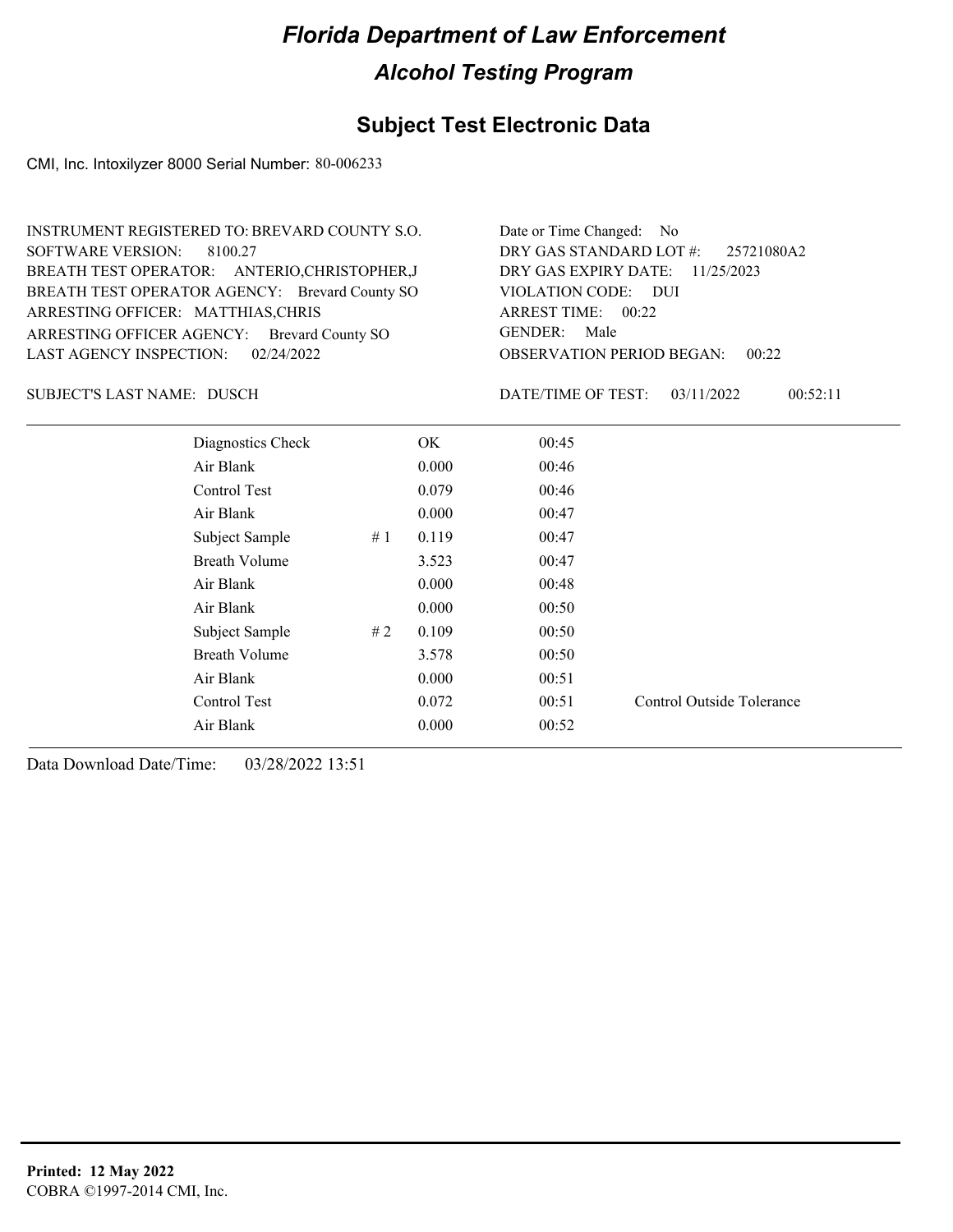## **Subject Test Electronic Data**

CMI, Inc. Intoxilyzer 8000 Serial Number: 80-006233

| INSTRUMENT REGISTERED TO: BREVARD COUNTY S.O.  | Date or Time Changed: No               |
|------------------------------------------------|----------------------------------------|
| SOFTWARE VERSION: 8100.27                      | DRY GAS STANDARD LOT $\#$ : 25721080A2 |
| BREATH TEST OPERATOR: BIALOBRZESKI,M,          | DRY GAS EXPIRY DATE: 11/25/2023        |
| BREATH TEST OPERATOR AGENCY: Brevard County SO | VIOLATION CODE: DUI                    |
| ARRESTING OFFICER: BIALOBRZESKI,M              | ARREST TIME: 23:14                     |
| ARRESTING OFFICER AGENCY: Brevard County SO    | GENDER: Male                           |
| LAST AGENCY INSPECTION: $02/24/2022$           | <b>OBSERVATION PERIOD BEGAN: 23:14</b> |

SUBJECT'S LAST NAME: HERNANDEZ TORRES DATE/TIME OF TEST:

DATE/TIME OF TEST: 03/27/2022 23:43:58

| Diagnostics Check    |    | OK    | 23:36 |
|----------------------|----|-------|-------|
| Air Blank            |    | 0.000 | 23:37 |
| Control Test         |    | 0.080 | 23:37 |
| Air Blank            |    | 0.000 | 23:37 |
| Subject Sample       | #1 | 0.199 | 23:39 |
| <b>Breath Volume</b> |    | 1.414 | 23:39 |
| Air Blank            |    | 0.000 | 23:39 |
| Air Blank            |    | 0.000 | 23:41 |
| Subject Sample       | #2 | 0.211 | 23:42 |
| <b>Breath Volume</b> |    | 2.285 | 23:42 |
| Air Blank            |    | 0.000 | 23:43 |
| Control Test         |    | 0.078 | 23:43 |
| Air Blank            |    | 0.000 | 23:43 |
| Diagnostics Check    |    | OK    | 23:43 |
|                      |    |       |       |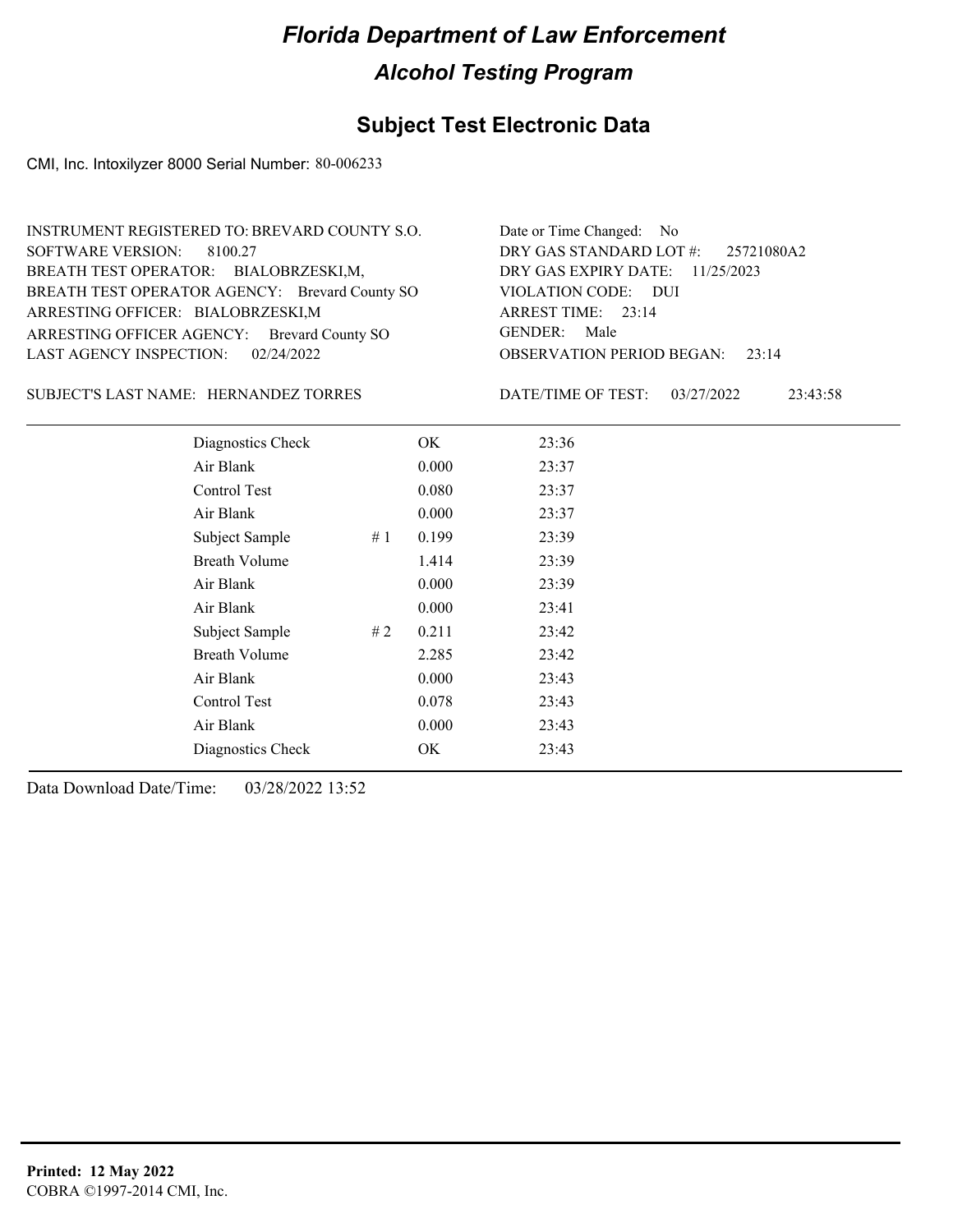### **Subject Test Electronic Data**

CMI, Inc. Intoxilyzer 8000 Serial Number: 80-006234

| INSTRUMENT REGISTERED TO: HENDRY COUNTY SO    | Date or Time Changed: No               |
|-----------------------------------------------|----------------------------------------|
| SOFTWARE VERSION: 8100.27                     | DRY GAS STANDARD LOT #: 1474747        |
| BREATH TEST OPERATOR: HULL, GARY, B           | DRY GAS EXPIRY DATE: 04/12/2024        |
| BREATH TEST OPERATOR AGENCY: Hendry County SO | VIOLATION CODE: DUI                    |
| ARRESTING OFFICER: CORONILLA, DANIEL          | ARREST TIME: 20:54                     |
| ARRESTING OFFICER AGENCY: Hendry County SO    | GENDER: Female                         |
| LAST AGENCY INSPECTION: 02/25/2022            | <b>OBSERVATION PERIOD BEGAN: 21:00</b> |

### ALCARAZ SUBJECT'S LAST NAME: DATE/TIME OF TEST:

DATE/TIME OF TEST: 03/01/2022 21:38:20

| Diagnostics Check    |    | OK    | 21:31 |
|----------------------|----|-------|-------|
| Air Blank            |    | 0.000 | 21:31 |
| Control Test         |    | 0.082 | 21:32 |
| Air Blank            |    | 0.000 | 21:32 |
| Subject Sample       | #1 | 0.159 | 21:33 |
| <b>Breath Volume</b> |    | 1.667 | 21:33 |
| Air Blank            |    | 0.000 | 21:34 |
| Air Blank            |    | 0.000 | 21:36 |
| Subject Sample       | #2 | 0.145 | 21:36 |
| <b>Breath Volume</b> |    | 1.648 | 21:36 |
| Air Blank            |    | 0.000 | 21:37 |
| Control Test         |    | 0.080 | 21:37 |
| Air Blank            |    | 0.000 | 21:38 |
| Diagnostics Check    |    | OK    | 21:38 |
|                      |    |       |       |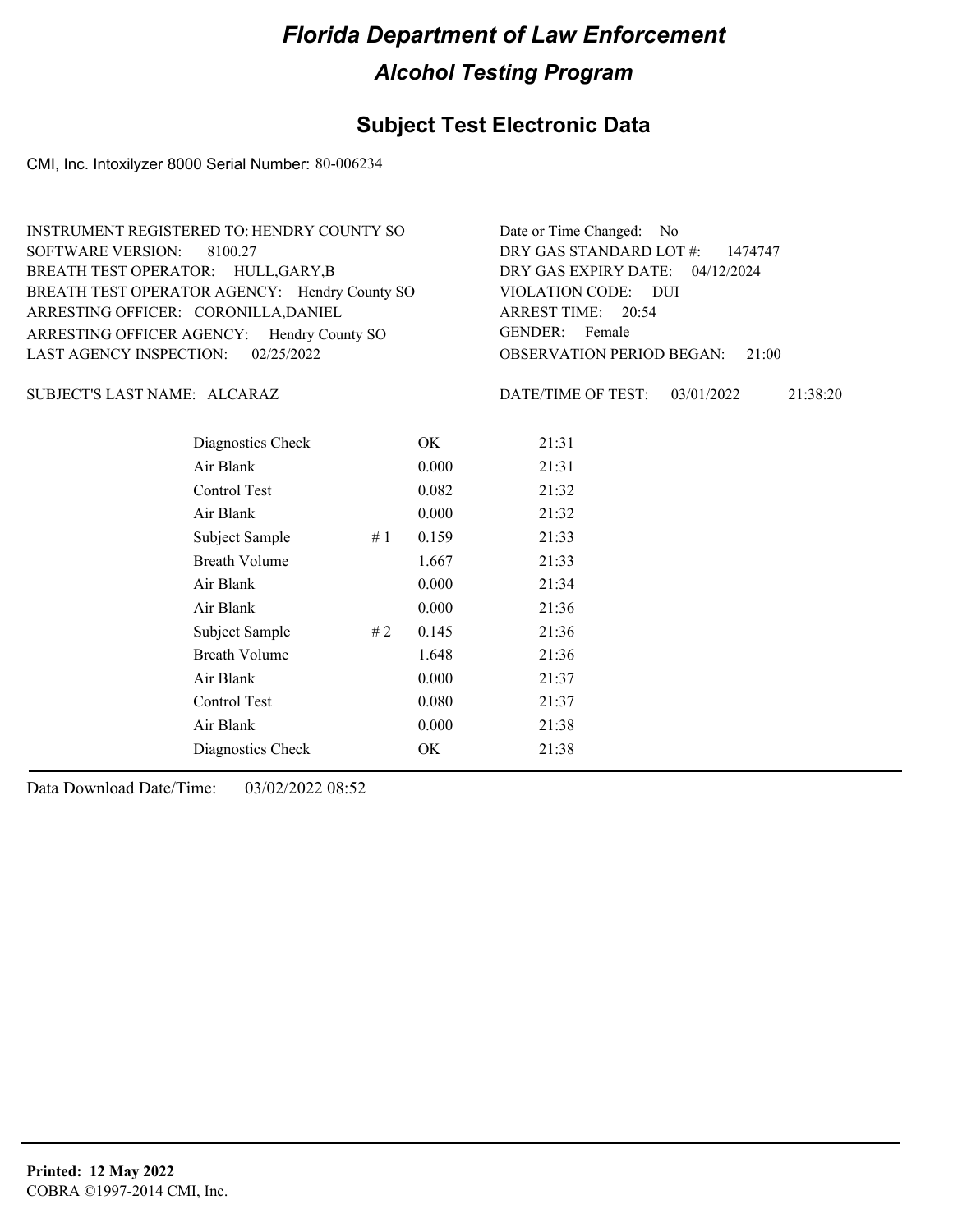### **Subject Test Electronic Data**

CMI, Inc. Intoxilyzer 8000 Serial Number: 80-006234

| INSTRUMENT REGISTERED TO: HENDRY COUNTY SO    | Date or Time Changed: No               |
|-----------------------------------------------|----------------------------------------|
| SOFTWARE VERSION: 8100.27                     | DRY GAS STANDARD LOT $\#$ : 1474747    |
| BREATH TEST OPERATOR: HESTER, JAMES, R        | DRY GAS EXPIRY DATE: 04/12/2024        |
| BREATH TEST OPERATOR AGENCY: Hendry County SO | VIOLATION CODE: DUI                    |
| ARRESTING OFFICER: FOREMAN, ANDREW            | ARREST TIME: 06:30                     |
| ARRESTING OFFICER AGENCY: Hendry County SO    | GENDER: Male                           |
| LAST AGENCY INSPECTION: 02/25/2022            | <b>OBSERVATION PERIOD BEGAN: 07:39</b> |
|                                               |                                        |

### SUBJECT'S LAST NAME: HERNANDEZ DATE/TIME OF TEST:

DATE/TIME OF TEST: 03/02/2022 09:04:02

| Diagnostics Check    |    | OK    | 08:57 |
|----------------------|----|-------|-------|
| Air Blank            |    | 0.000 | 08:58 |
| Control Test         |    | 0.083 | 08:58 |
| Air Blank            |    | 0.000 | 08:59 |
| Subject Sample       | #1 | 0.000 | 08:59 |
| <b>Breath Volume</b> |    | 1.757 | 08:59 |
| Air Blank            |    | 0.000 | 09:00 |
| Air Blank            |    | 0.000 | 09:02 |
| Subject Sample       | #2 | 0.000 | 09:02 |
| <b>Breath Volume</b> |    | 1.578 | 09:02 |
| Air Blank            |    | 0.000 | 09:03 |
| Control Test         |    | 0.083 | 09:03 |
| Air Blank            |    | 0.000 | 09:03 |
| Diagnostics Check    |    | OK    | 09:04 |
|                      |    |       |       |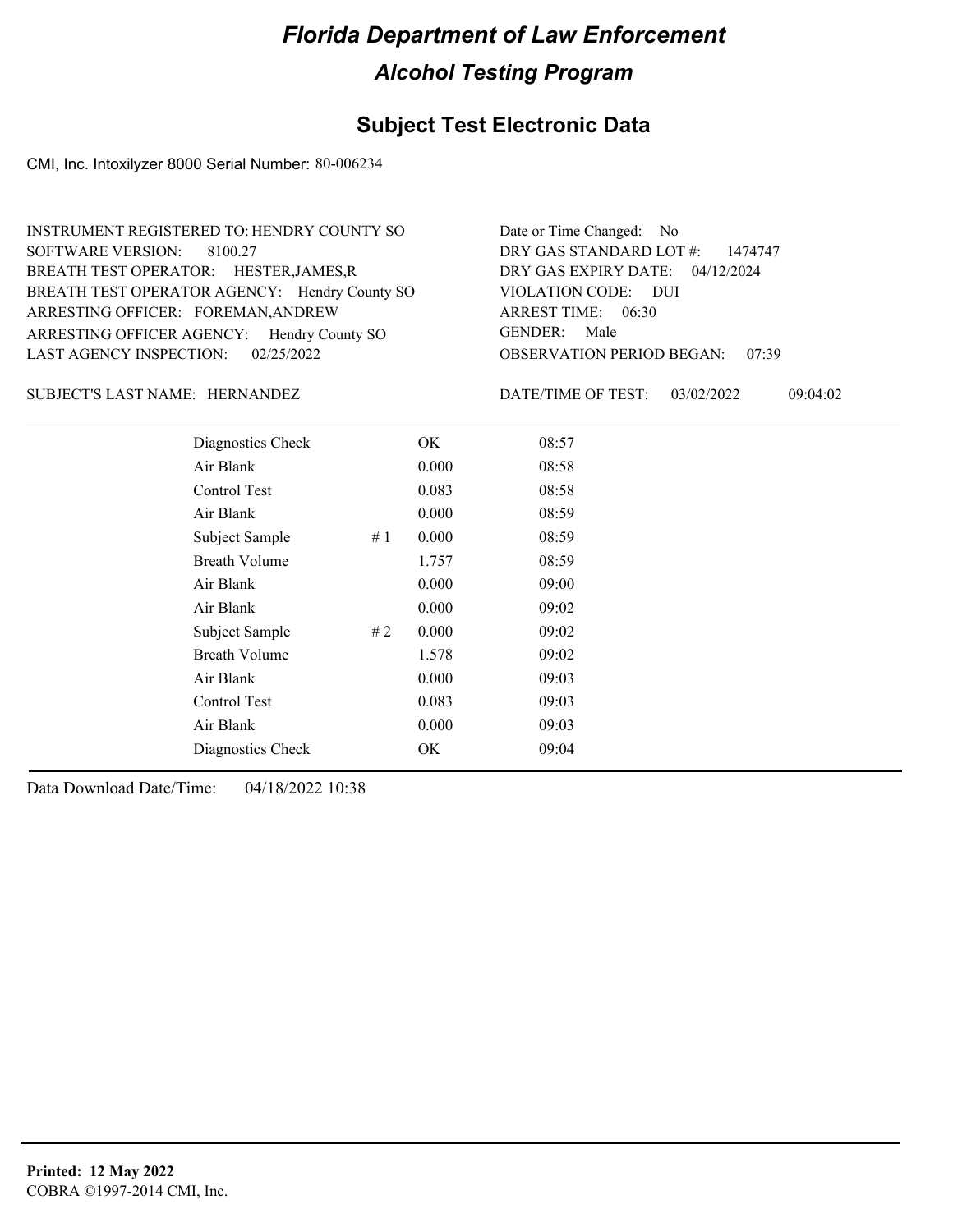### **Subject Test Electronic Data**

CMI, Inc. Intoxilyzer 8000 Serial Number: 80-006234

| INSTRUMENT REGISTERED TO: HENDRY COUNTY SO    | Date or Time Changed: No               |
|-----------------------------------------------|----------------------------------------|
| SOFTWARE VERSION: 8100.27                     | DRY GAS STANDARD LOT #: 1474747        |
| BREATH TEST OPERATOR: HULL, GARY, B           | DRY GAS EXPIRY DATE: 04/12/2024        |
| BREATH TEST OPERATOR AGENCY: Hendry County SO | VIOLATION CODE: DUI                    |
| ARRESTING OFFICER: DREW, LIAM                 | ARREST TIME: 18:26                     |
| ARRESTING OFFICER AGENCY: Hendry County SO    | GENDER: Male                           |
| LAST AGENCY INSPECTION: $02/25/2022$          | <b>OBSERVATION PERIOD BEGAN: 18:56</b> |

### SUBJECT'S LAST NAME: SANCHEZ AVILEZ DATE/TIME OF TEST:

DATE/TIME OF TEST: 03/04/2022 19:23:58

| Diagnostics Check    | OK    | 19:17 |
|----------------------|-------|-------|
| Air Blank            | 0.000 | 19:18 |
| Control Test         | 0.083 | 19:18 |
| Air Blank            | 0.000 | 19:18 |
| Subject Sample<br>#1 | 0.199 | 19:19 |
| <b>Breath Volume</b> | 1.597 | 19:19 |
| Air Blank            | 0.000 | 19:20 |
| Air Blank            | 0.000 | 19:21 |
| Subject Sample<br>#2 | 0.194 | 19:22 |
| <b>Breath Volume</b> | 1.593 | 19:22 |
| Air Blank            | 0.000 | 19:23 |
| Control Test         | 0.080 | 19:23 |
| Air Blank            | 0.000 | 19:23 |
| Diagnostics Check    | OK    | 19:23 |
|                      |       |       |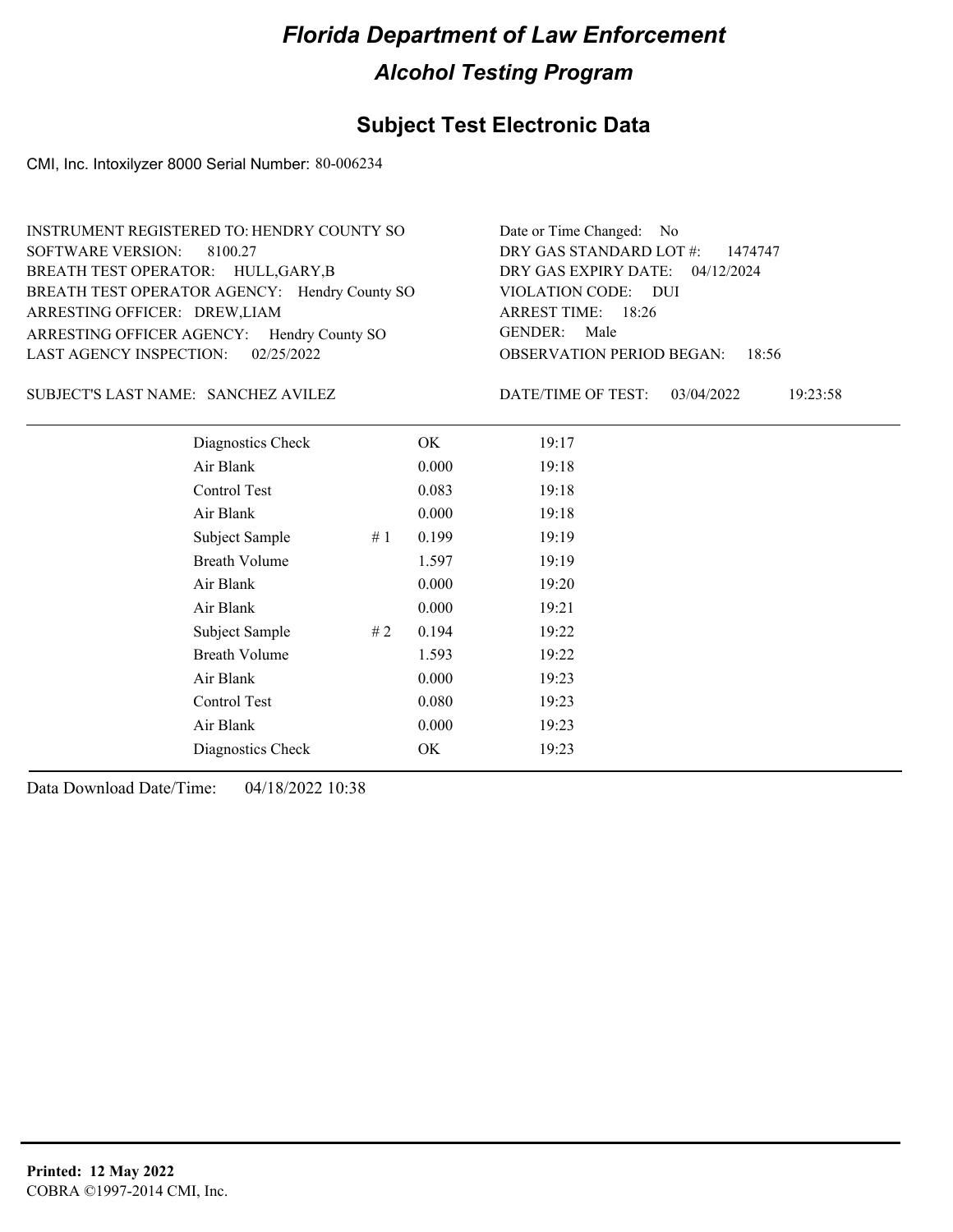## **Subject Test Electronic Data**

CMI, Inc. Intoxilyzer 8000 Serial Number: 80-006234

| INSTRUMENT REGISTERED TO: HENDRY COUNTY SO    | Date or Time Changed: No               |
|-----------------------------------------------|----------------------------------------|
| SOFTWARE VERSION: 8100.27                     | DRY GAS STANDARD LOT #: 1474747        |
| BREATH TEST OPERATOR: HULL, GARY, B           | DRY GAS EXPIRY DATE: 04/12/2024        |
| BREATH TEST OPERATOR AGENCY: Hendry County SO | VIOLATION CODE: DUI                    |
| ARRESTING OFFICER: NUNEMAKER, JEFF            | ARREST TIME: $03:16$                   |
| ARRESTING OFFICER AGENCY: Hendry County SO    | GENDER: Female                         |
| LAST AGENCY INSPECTION: $02/25/2022$          | <b>OBSERVATION PERIOD BEGAN: 03:53</b> |

### BRADSHAW SUBJECT'S LAST NAME: DATE/TIME OF TEST:

DATE/TIME OF TEST: 03/05/2022 04:22:44

| Diagnostics Check    |    | OK    | 04:16 |  |
|----------------------|----|-------|-------|--|
| Air Blank            |    | 0.000 | 04:16 |  |
| Control Test         |    | 0.083 | 04:17 |  |
| Air Blank            |    | 0.000 | 04:17 |  |
| Subject Sample       | #1 | 0.160 | 04:18 |  |
| <b>Breath Volume</b> |    | 2.449 | 04:18 |  |
| Air Blank            |    | 0.000 | 04:19 |  |
| Air Blank            |    | 0.000 | 04:20 |  |
| Subject Sample       | #2 | 0.160 | 04:21 |  |
| <b>Breath Volume</b> |    | 2.933 | 04:21 |  |
| Air Blank            |    | 0.000 | 04:21 |  |
| Control Test         |    | 0.079 | 04:22 |  |
| Air Blank            |    | 0.000 | 04:22 |  |
| Diagnostics Check    |    | OK    | 04:22 |  |
|                      |    |       |       |  |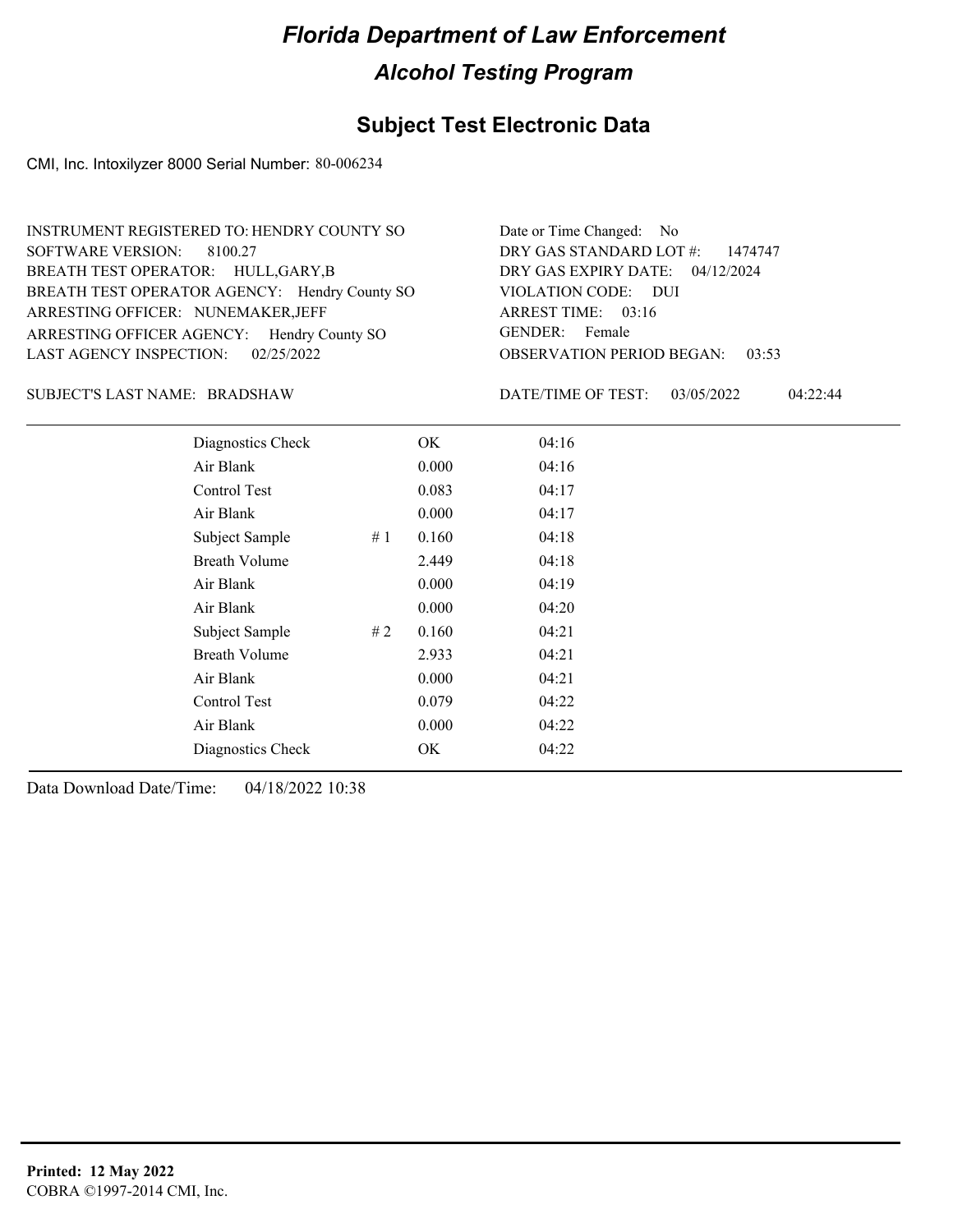## **Subject Test Electronic Data**

CMI, Inc. Intoxilyzer 8000 Serial Number: 80-006234

| INSTRUMENT REGISTERED TO: HENDRY COUNTY SO    | Date or Time Changed: No               |
|-----------------------------------------------|----------------------------------------|
| SOFTWARE VERSION: 8100.27                     | DRY GAS STANDARD LOT $\#$ : 1474747    |
| BREATH TEST OPERATOR: HULL, GARY, B           | DRY GAS EXPIRY DATE: 04/12/2024        |
| BREATH TEST OPERATOR AGENCY: Hendry County SO | VIOLATION CODE: DUI                    |
| ARRESTING OFFICER: HULL, GARY                 | ARREST TIME: 23:27                     |
| ARRESTING OFFICER AGENCY: Hendry County SO    | GENDER: Male                           |
| LAST AGENCY INSPECTION: $02/25/2022$          | <b>OBSERVATION PERIOD BEGAN: 23:35</b> |

### SANCHEZ SUBJECT'S LAST NAME: DATE/TIME OF TEST:

DATE/TIME OF TEST: 03/06/2022 00:06:12

| Diagnostics Check    |    | OK    | 23:59 |
|----------------------|----|-------|-------|
| Air Blank            |    | 0.000 | 23:59 |
| Control Test         |    | 0.082 | 00:00 |
| Air Blank            |    | 0.000 | 00:00 |
| Subject Sample       | #1 | 0.145 | 00:01 |
| <b>Breath Volume</b> |    | 2.722 | 00:01 |
| Air Blank            |    | 0.000 | 00:02 |
| Air Blank            |    | 0.000 | 00:03 |
| Subject Sample       | #2 | 0.156 | 00:04 |
| <b>Breath Volume</b> |    | 2.656 | 00:04 |
| Air Blank            |    | 0.000 | 00:05 |
| Control Test         |    | 0.079 | 00:05 |
| Air Blank            |    | 0.000 | 00:06 |
| Diagnostics Check    |    | OK    | 00:06 |
|                      |    |       |       |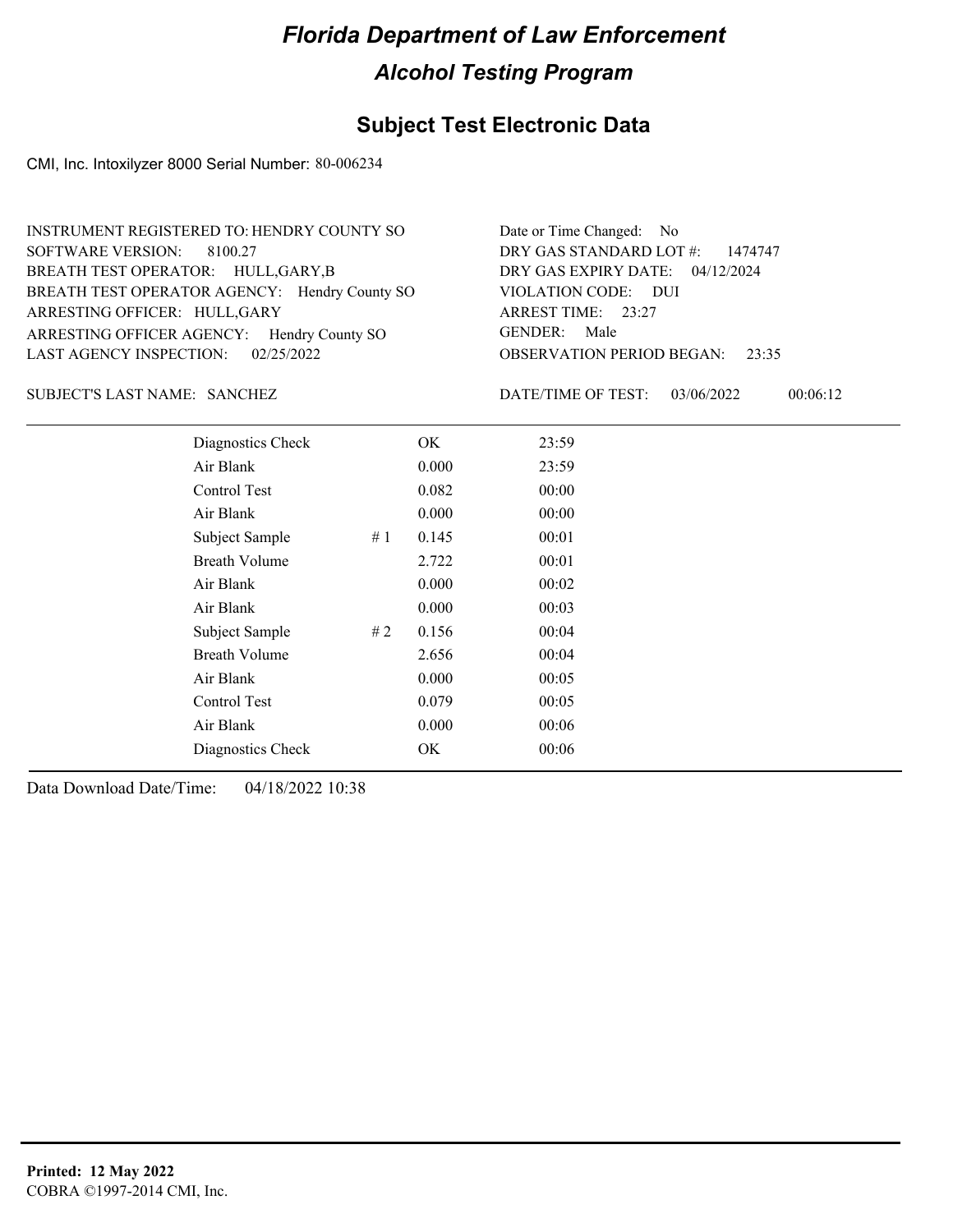## **Subject Test Electronic Data**

CMI, Inc. Intoxilyzer 8000 Serial Number: 80-006234

| INSTRUMENT REGISTERED TO: HENDRY COUNTY SO    | Date or Time Changed: No               |
|-----------------------------------------------|----------------------------------------|
| SOFTWARE VERSION: 8100.27                     | DRY GAS STANDARD LOT $\#$ : 1474747    |
| BREATH TEST OPERATOR: OLVERA, JESUS,          | DRY GAS EXPIRY DATE: 04/12/2024        |
| BREATH TEST OPERATOR AGENCY: Hendry County SO | VIOLATION CODE: DUI                    |
| ARRESTING OFFICER: FOREMAN, ANDREW            | ARREST TIME: 15:20                     |
| ARRESTING OFFICER AGENCY: Hendry County SO    | GENDER: Female                         |
| LAST AGENCY INSPECTION: $02/25/2022$          | <b>OBSERVATION PERIOD BEGAN: 15:30</b> |

### GUERRA SUBJECT'S LAST NAME: DATE/TIME OF TEST:

DATE/TIME OF TEST: 03/12/2022 15:58:33

| Diagnostics Check    |    | OK    | 15:51 |
|----------------------|----|-------|-------|
| Air Blank            |    | 0.000 | 15:52 |
| Control Test         |    | 0.078 | 15:52 |
| Air Blank            |    | 0.000 | 15:52 |
| Subject Sample       | #1 | 0.257 | 15:53 |
| <b>Breath Volume</b> |    | 1.800 | 15:53 |
| Air Blank            |    | 0.000 | 15:54 |
| Air Blank            |    | 0.000 | 15:56 |
| Subject Sample       | #2 | 0.253 | 15:56 |
| <b>Breath Volume</b> |    | 1.351 | 15:56 |
| Air Blank            |    | 0.000 | 15:57 |
| Control Test         |    | 0.078 | 15:57 |
| Air Blank            |    | 0.000 | 15:58 |
| Diagnostics Check    |    | OK    | 15:58 |
|                      |    |       |       |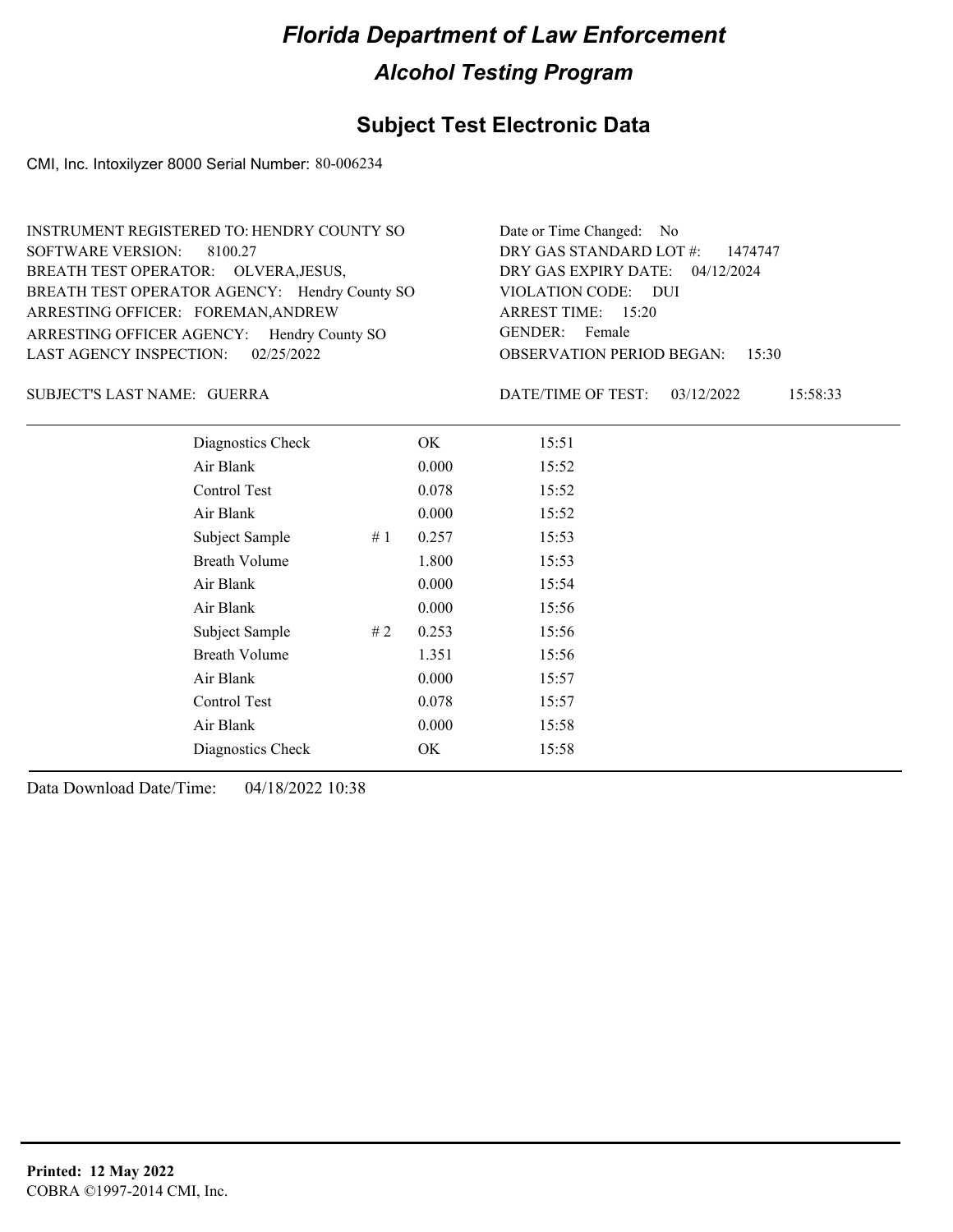### **Subject Test Electronic Data**

CMI, Inc. Intoxilyzer 8000 Serial Number: 80-006234

| INSTRUMENT REGISTERED TO: HENDRY COUNTY SO    | Date or Time Changed: No               |
|-----------------------------------------------|----------------------------------------|
| SOFTWARE VERSION: 8100.27                     | DRY GAS STANDARD LOT #: 1474747        |
| BREATH TEST OPERATOR: AFONSO, MICHAEL, J      | DRY GAS EXPIRY DATE: $04/12/2024$      |
| BREATH TEST OPERATOR AGENCY: Hendry County SO | VIOLATION CODE: DUI                    |
| ARRESTING OFFICER: SCELFO,ZACHARY             | ARREST TIME: 22:33                     |
| ARRESTING OFFICER AGENCY: Hendry County SO    | GENDER: Male                           |
| LAST AGENCY INSPECTION: 02/25/2022            | <b>OBSERVATION PERIOD BEGAN: 23:48</b> |

### ESCALERA ESCOBAR SUBJECT'S LAST NAME: DATE/TIME OF TEST:

DATE/TIME OF TEST: 03/13/2022 00:19:21

| Diagnostics Check    | OK    | 00:11 |
|----------------------|-------|-------|
| Air Blank            | 0.000 | 00:11 |
| Control Test         | 0.084 | 00:12 |
| Air Blank            | 0.000 | 00:12 |
| Subject Sample<br>#1 | 0.195 | 00:14 |
| <b>Breath Volume</b> | 3.570 | 00:14 |
| Air Blank            | 0.000 | 00:14 |
| Air Blank            | 0.000 | 00:16 |
| Subject Sample<br>#2 | 0.196 | 00:17 |
| <b>Breath Volume</b> | 3.636 | 00:17 |
| Air Blank            | 0.000 | 00:18 |
| Control Test         | 0.082 | 00:18 |
| Air Blank            | 0.000 | 00:19 |
| Diagnostics Check    | OK    | 00:19 |
|                      |       |       |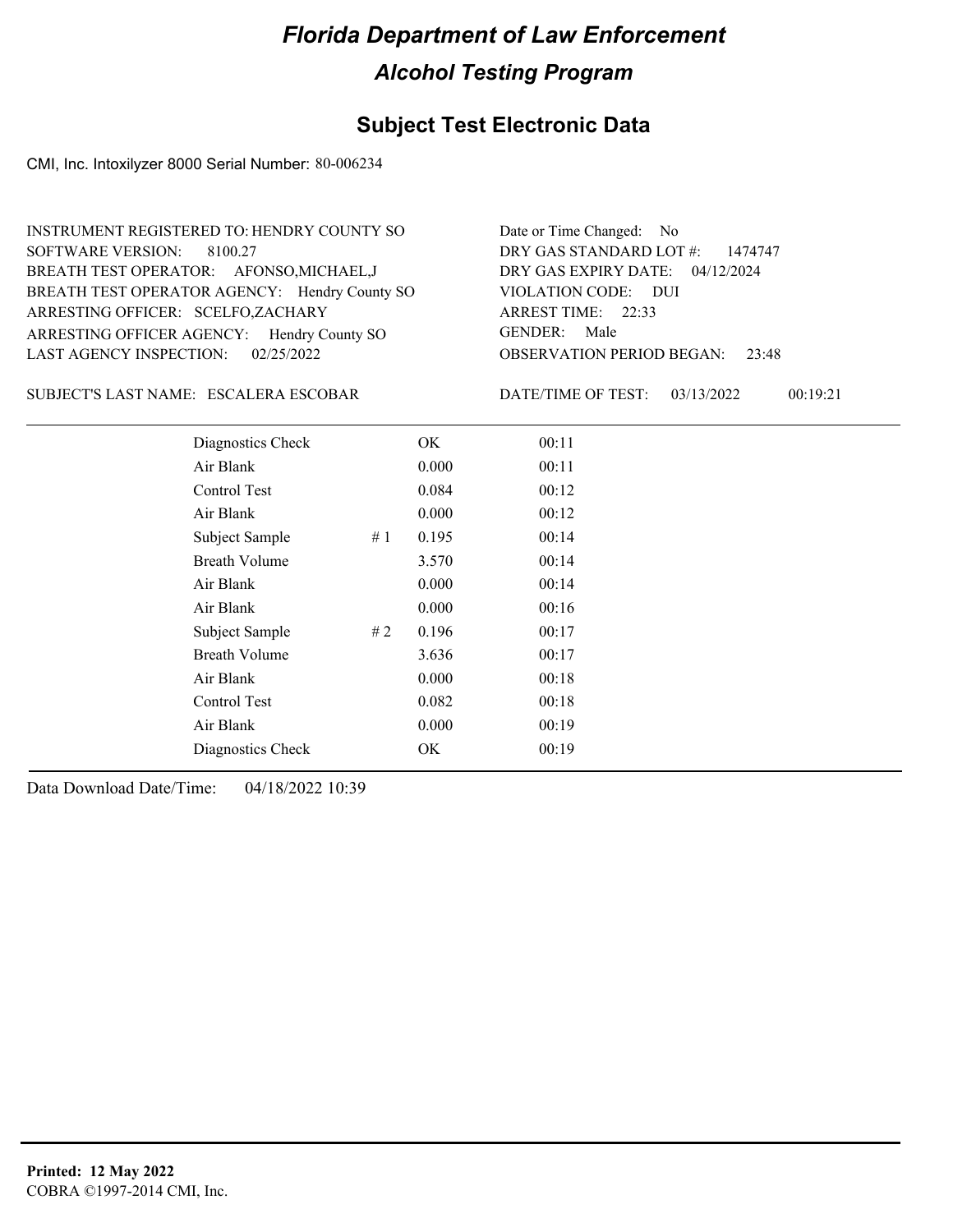## **Subject Test Electronic Data**

CMI, Inc. Intoxilyzer 8000 Serial Number: 80-006234

| INSTRUMENT REGISTERED TO: HENDRY COUNTY SO    |       | Date or Time Changed: No           |                                           |  |
|-----------------------------------------------|-------|------------------------------------|-------------------------------------------|--|
| <b>SOFTWARE VERSION:</b><br>8100.27           |       | DRY GAS STANDARD LOT #:<br>1474747 |                                           |  |
| BREATH TEST OPERATOR: HULL, GARY, B           |       | DRY GAS EXPIRY DATE: 04/12/2024    |                                           |  |
| BREATH TEST OPERATOR AGENCY: Hendry County SO |       | VIOLATION CODE: DUI                |                                           |  |
| ARRESTING OFFICER: CORONILLA, DANIEL          |       | ARREST TIME: 00:46                 |                                           |  |
| ARRESTING OFFICER AGENCY: Hendry County SO    |       | GENDER: Male                       |                                           |  |
| <b>LAST AGENCY INSPECTION:</b><br>02/25/2022  |       |                                    | <b>OBSERVATION PERIOD BEGAN:</b><br>01:00 |  |
| SUBJECT'S LAST NAME: GONZALEZ FRADES          |       | DATE/TIME OF TEST:                 | 03/15/2022<br>01:41:59                    |  |
| Diagnostics Check                             | OK.   | 01:36                              |                                           |  |
| Air Blank                                     | 0.000 | 01:37                              |                                           |  |
| Control Test                                  | 0.083 | 01:37                              |                                           |  |
| Air Blank                                     | 0.000 | 01:38                              |                                           |  |
| Subject Sample                                | #1    | 01:40                              | <b>Subject Test Refused</b>               |  |
| <b>Breath Volume</b>                          | 0.015 | 01:40                              |                                           |  |
| Air Blank                                     | 0.000 | 01:41                              |                                           |  |
| Control Test                                  | 0.083 | 01:41                              |                                           |  |
| Air Blank                                     | 0.000 | 01:41                              |                                           |  |
| Diagnostics Check                             | ОK    | 01:41                              |                                           |  |
|                                               |       |                                    |                                           |  |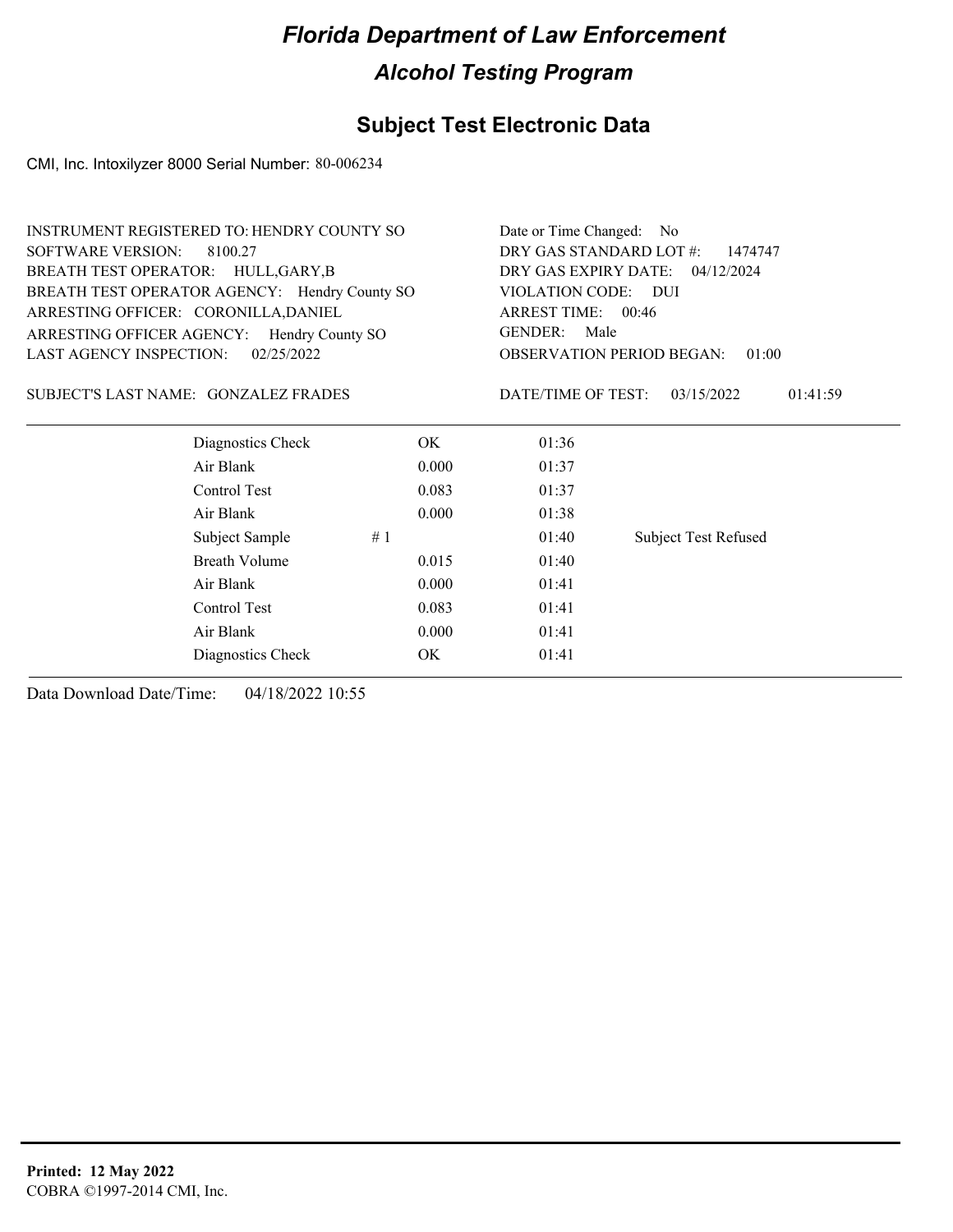### **Subject Test Electronic Data**

CMI, Inc. Intoxilyzer 8000 Serial Number: 80-006236

| INSTRUMENT REGISTERED TO: MANATEE COUNTY SO    | Date or Time Changed: No               |
|------------------------------------------------|----------------------------------------|
| SOFTWARE VERSION: 8100.27                      | DRY GAS STANDARD LOT $\#$ : 1408275    |
| BREATH TEST OPERATOR: ROWE, BRANDON, D         | DRY GAS EXPIRY DATE: 11/19/2023        |
| BREATH TEST OPERATOR AGENCY: Manatee County SO | VIOLATION CODE: DUI                    |
| ARRESTING OFFICER: MERRILL, JACOB              | ARREST TIME: 20:48                     |
| ARRESTING OFFICER AGENCY: Manatee County SO    | GENDER: Male                           |
| LAST AGENCY INSPECTION: 03/23/2022             | <b>OBSERVATION PERIOD BEGAN: 20:49</b> |

### HIGHERS SUBJECT'S LAST NAME: DATE/TIME OF TEST:

DATE/TIME OF TEST: 03/25/2022 21:22:28

| Diagnostics Check    |     | OK.   | 21:15 |                                  |
|----------------------|-----|-------|-------|----------------------------------|
| Air Blank            |     | 0.000 | 21:15 |                                  |
| Control Test         |     | 0.081 | 21:16 |                                  |
| Air Blank            |     | 0.000 | 21:16 |                                  |
| Subject Sample       | #1  | 0.198 | 21:17 |                                  |
| <b>Breath Volume</b> |     | 3.414 | 21:17 |                                  |
| Air Blank            |     | 0.000 | 21:18 |                                  |
| Air Blank            |     | 0.000 | 21:19 |                                  |
| Subject Sample       | # 2 | 0.201 | 21:20 |                                  |
| <b>Breath Volume</b> |     | 3.664 | 21:20 |                                  |
| Air Blank            |     | 0.000 | 21:21 |                                  |
| Control Test         |     | 0.077 | 21:21 |                                  |
| Air Blank            |     | 0.000 | 21:21 |                                  |
| Diagnostics Check    |     | Fail  | 21:21 | <b>Analytical Stability Test</b> |
| Air Blank            |     | 0.000 | 21:22 |                                  |
|                      |     |       |       |                                  |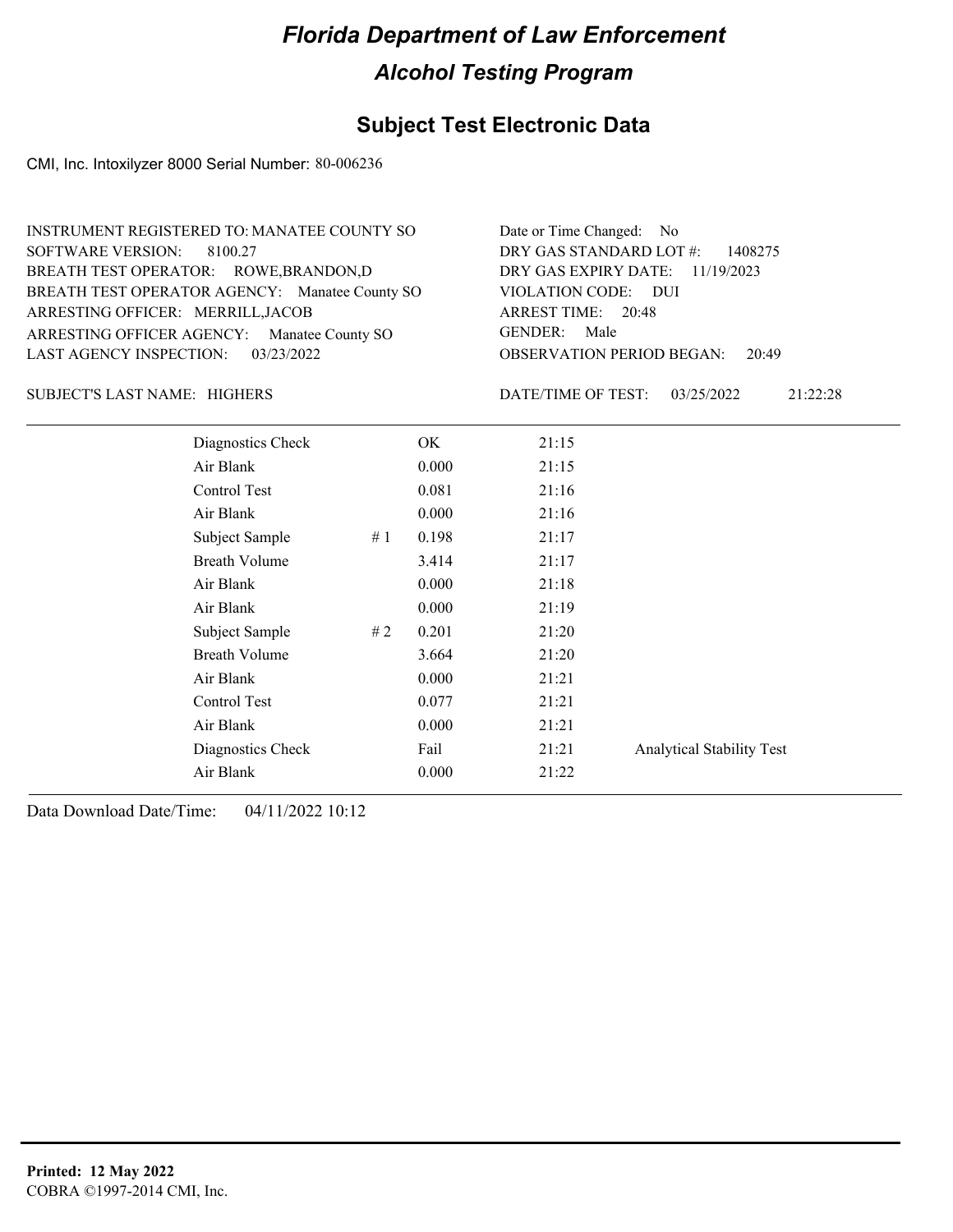## **Subject Test Electronic Data**

CMI, Inc. Intoxilyzer 8000 Serial Number: 80-006236

| <b>INSTRUMENT REGISTERED TO: MANATEE COUNTY SO</b> |            |       | Date or Time Changed: No                  |                                           |  |  |
|----------------------------------------------------|------------|-------|-------------------------------------------|-------------------------------------------|--|--|
| <b>SOFTWARE VERSION:</b><br>8100.27                |            |       | DRY GAS STANDARD LOT #:<br>1408275        |                                           |  |  |
| BREATH TEST OPERATOR: ROWE, BRANDON, D             |            |       | DRY GAS EXPIRY DATE: 11/19/2023           |                                           |  |  |
| BREATH TEST OPERATOR AGENCY: Manatee County SO     |            |       | VIOLATION CODE: DUI<br>ARREST TIME: 20:48 |                                           |  |  |
| ARRESTING OFFICER: MERRILL, JACOB                  |            |       |                                           |                                           |  |  |
| ARRESTING OFFICER AGENCY: Manatee County SO        |            |       | <b>GENDER:</b><br>Male                    |                                           |  |  |
| <b>LAST AGENCY INSPECTION:</b>                     | 03/23/2022 |       |                                           | <b>OBSERVATION PERIOD BEGAN:</b><br>20:49 |  |  |
| SUBJECT'S LAST NAME: HIGHERS                       |            |       | DATE/TIME OF TEST:                        | 03/25/2022<br>21:27:33                    |  |  |
| Diagnostics Check                                  |            | OK    | 21:24                                     |                                           |  |  |
| Air Blank                                          |            | 0.000 | 21:24                                     |                                           |  |  |
| Control Test                                       |            | 0.076 | 21:24                                     |                                           |  |  |
| Air Blank                                          |            | 0.000 | 21:25                                     |                                           |  |  |
| Subject Sample                                     | #1         |       | 21:25                                     | Interferent Detect                        |  |  |
| <b>Breath Volume</b>                               |            | 1.554 | 21:25                                     |                                           |  |  |
| Air Blank                                          |            | 0.000 | 21:26                                     |                                           |  |  |
| Control Test                                       |            | 0.076 | 21:26                                     |                                           |  |  |
| Air Blank<br>0.000                                 |            |       | 21:27                                     |                                           |  |  |
| Diagnostics Check                                  |            | OK.   | 21:27                                     |                                           |  |  |
|                                                    |            |       |                                           |                                           |  |  |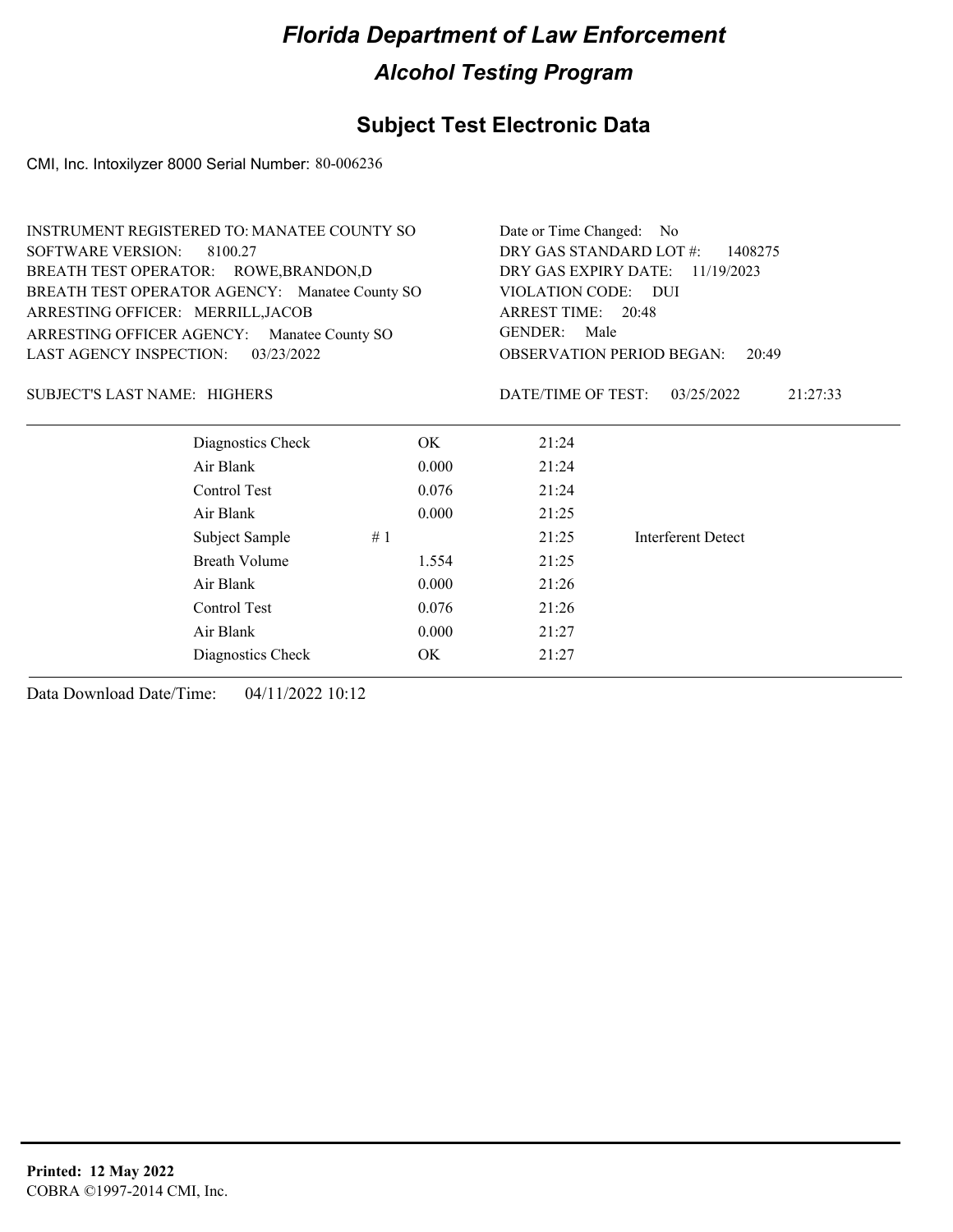## **Subject Test Electronic Data**

CMI, Inc. Intoxilyzer 8000 Serial Number: 80-006236

| <b>INSTRUMENT REGISTERED TO: MANATEE COUNTY SO</b> |                                                |    | Date or Time Changed: No           |                    |                                           |  |
|----------------------------------------------------|------------------------------------------------|----|------------------------------------|--------------------|-------------------------------------------|--|
| <b>SOFTWARE VERSION:</b><br>8100.27                |                                                |    | DRY GAS STANDARD LOT #:<br>1408275 |                    |                                           |  |
| BREATH TEST OPERATOR: ROWE, BRANDON, D             |                                                |    | DRY GAS EXPIRY DATE:               | 11/19/2023         |                                           |  |
|                                                    | BREATH TEST OPERATOR AGENCY: Manatee County SO |    |                                    | VIOLATION CODE:    | – DUI                                     |  |
| ARRESTING OFFICER: MERRILL, JACOB                  |                                                |    |                                    | ARREST TIME: 20:48 |                                           |  |
| ARRESTING OFFICER AGENCY:                          | Manatee County SO                              |    |                                    | GENDER: Male       |                                           |  |
| <b>LAST AGENCY INSPECTION:</b>                     | 03/23/2022                                     |    |                                    |                    | <b>OBSERVATION PERIOD BEGAN:</b><br>20:49 |  |
| SUBJECT'S LAST NAME: HIGHERS                       |                                                |    |                                    | DATE/TIME OF TEST: | 03/25/2022<br>21:32:13                    |  |
|                                                    | Diagnostics Check                              |    | OK                                 | 21:28              |                                           |  |
|                                                    | Air Blank                                      |    | 0.000                              | 21:29              |                                           |  |
|                                                    | Control Test                                   |    | 0.080                              | 21:29              |                                           |  |
|                                                    | Air Blank                                      |    | 0.000                              | 21:30              |                                           |  |
|                                                    | Subject Sample                                 | #1 | 0.193                              | 21:30              |                                           |  |
|                                                    | Breath Volume                                  |    | 1.621                              | 21:30              |                                           |  |
| Air Blank                                          |                                                |    | 21:31                              | Purge Fail         |                                           |  |
|                                                    | Air Blank                                      |    | 0.000                              | 21:32              |                                           |  |
|                                                    |                                                |    |                                    |                    |                                           |  |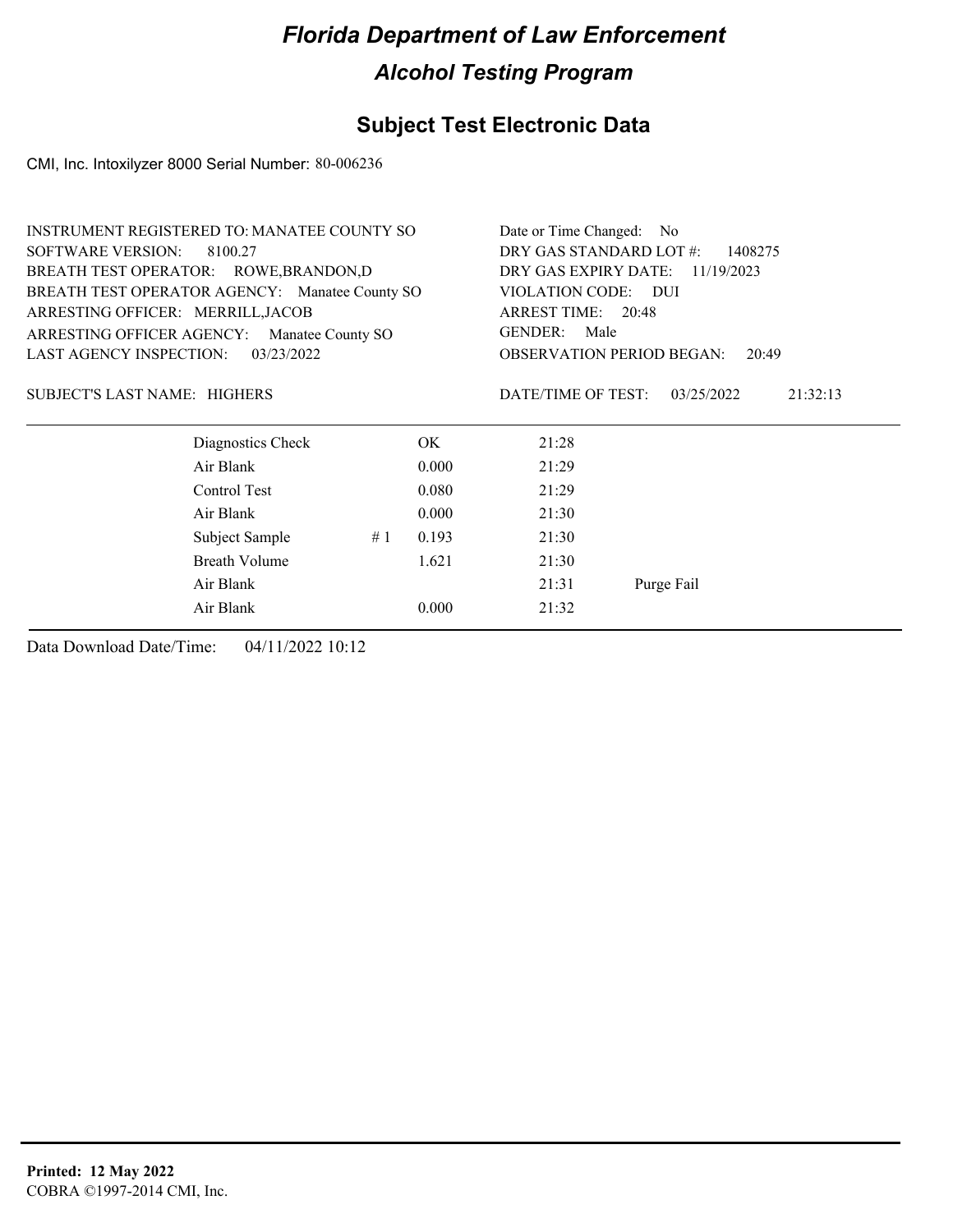## **Subject Test Electronic Data**

CMI, Inc. Intoxilyzer 8000 Serial Number: 80-006236

| INSTRUMENT REGISTERED TO: MANATEE COUNTY SO    | Date or Time Changed: No               |
|------------------------------------------------|----------------------------------------|
| SOFTWARE VERSION: 8100.27                      | DRY GAS STANDARD LOT $\#$ : 1408275    |
| BREATH TEST OPERATOR: ROWE, BRANDON, D         | DRY GAS EXPIRY DATE: 11/19/2023        |
| BREATH TEST OPERATOR AGENCY: Manatee County SO | VIOLATION CODE: SYS CHECK              |
| ARRESTING OFFICER: TEST, TEST                  | ARREST TIME: 00:00                     |
| ARRESTING OFFICER AGENCY: Manatee County SO    | GENDER: Male                           |
| LAST AGENCY INSPECTION: 03/23/2022             | <b>OBSERVATION PERIOD BEGAN: 00:01</b> |

TEST SUBJECT'S LAST NAME: DATE/TIME OF TEST:

DATE/TIME OF TEST: 03/27/2022 00:41:41

|                     | Diagnostics Check    | OK    | 00:35 |
|---------------------|----------------------|-------|-------|
| Air Blank           |                      | 0.000 | 00:36 |
| Control Test        |                      | 0.078 | 00:36 |
| Air Blank           |                      | 0.000 | 00:37 |
|                     | Subject Sample<br>#1 | 0.000 | 00:37 |
|                     | <b>Breath Volume</b> | 3.414 | 00:37 |
| Air Blank           |                      | 0.000 | 00:37 |
| Air Blank           |                      | 0.000 | 00:39 |
|                     | Subject Sample<br>#2 | 0.000 | 00:40 |
|                     | <b>Breath Volume</b> | 3.449 | 00:40 |
| Air Blank           |                      | 0.000 | 00:40 |
| <b>Control Test</b> |                      | 0.085 | 00:41 |
| Air Blank           |                      | 0.000 | 00:41 |
|                     | Diagnostics Check    | OK    | 00:41 |
|                     |                      |       |       |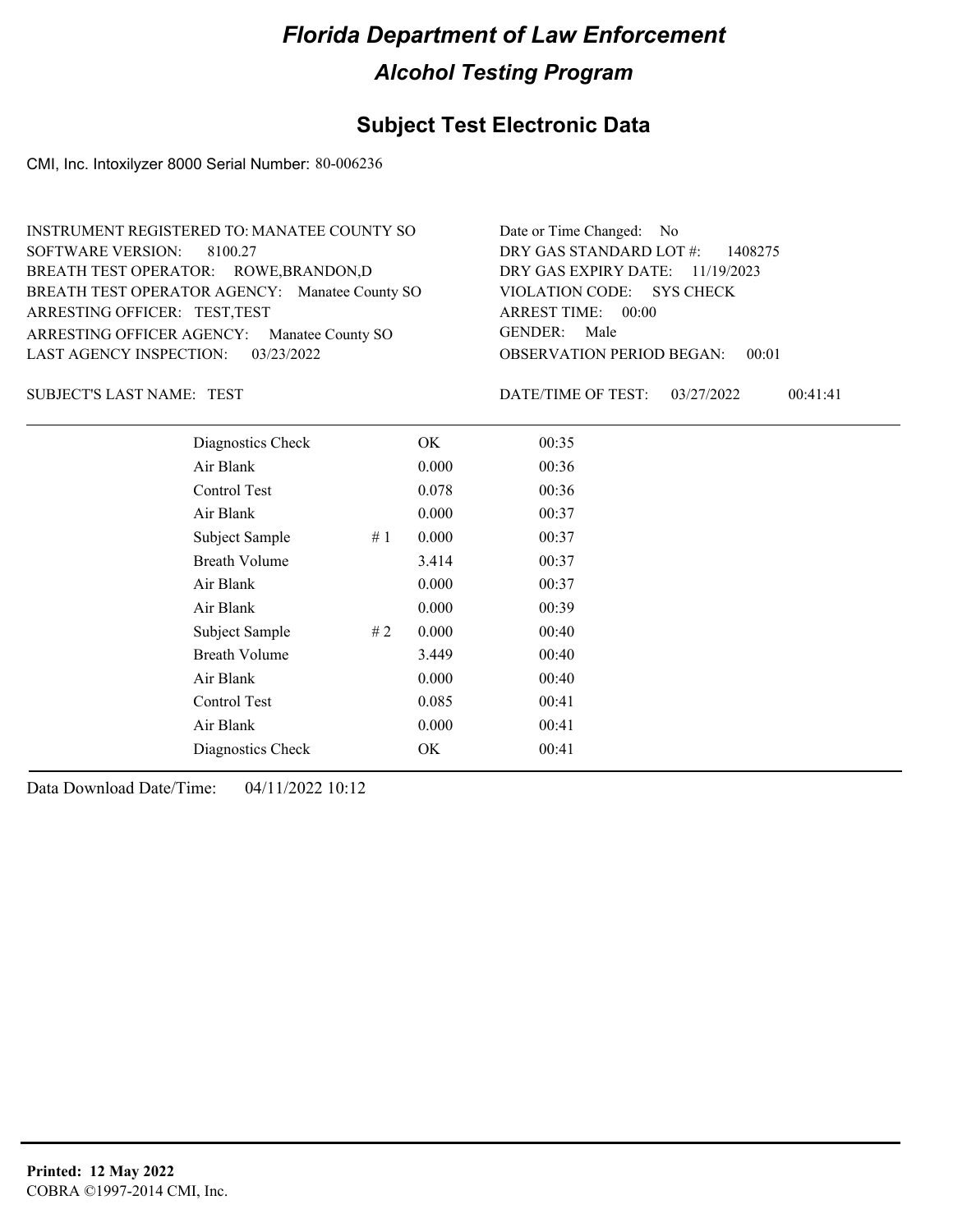## **Subject Test Electronic Data**

CMI, Inc. Intoxilyzer 8000 Serial Number: 80-006236

| INSTRUMENT REGISTERED TO: MANATEE COUNTY SO    | Date or Time Changed: No               |
|------------------------------------------------|----------------------------------------|
| SOFTWARE VERSION: 8100.27                      | DRY GAS STANDARD LOT $\#$ : 1408275    |
| BREATH TEST OPERATOR: ROWE, BRANDON, D         | DRY GAS EXPIRY DATE: 11/19/2023        |
| BREATH TEST OPERATOR AGENCY: Manatee County SO | VIOLATION CODE: DUI                    |
| ARRESTING OFFICER: MERRILL, JACOB              | ARREST TIME: 00:55                     |
| ARRESTING OFFICER AGENCY: Manatee County SO    | GENDER: Male                           |
| LAST AGENCY INSPECTION: 03/23/2022             | <b>OBSERVATION PERIOD BEGAN: 00:56</b> |

SUBJECT'S LAST NAME: MORENZ **Example 20** DATE/TIME OF TEST:

DATE/TIME OF TEST: 03/27/2022 01:23:21

| Diagnostics Check    | OK    | 01:16 |
|----------------------|-------|-------|
| Air Blank            | 0.000 | 01:17 |
| <b>Control Test</b>  | 0.081 | 01:17 |
| Air Blank            | 0.000 | 01:18 |
| Subject Sample<br>#1 | 0.180 | 01:18 |
| <b>Breath Volume</b> | 2.148 | 01:18 |
| Air Blank            | 0.000 | 01:19 |
| Air Blank            | 0.000 | 01:21 |
| Subject Sample<br>#2 | 0.182 | 01:21 |
| <b>Breath Volume</b> | 2.152 | 01:21 |
| Air Blank            | 0.000 | 01:22 |
| Control Test         | 0.080 | 01:22 |
| Air Blank            | 0.000 | 01:23 |
| Diagnostics Check    | OK    | 01:23 |
|                      |       |       |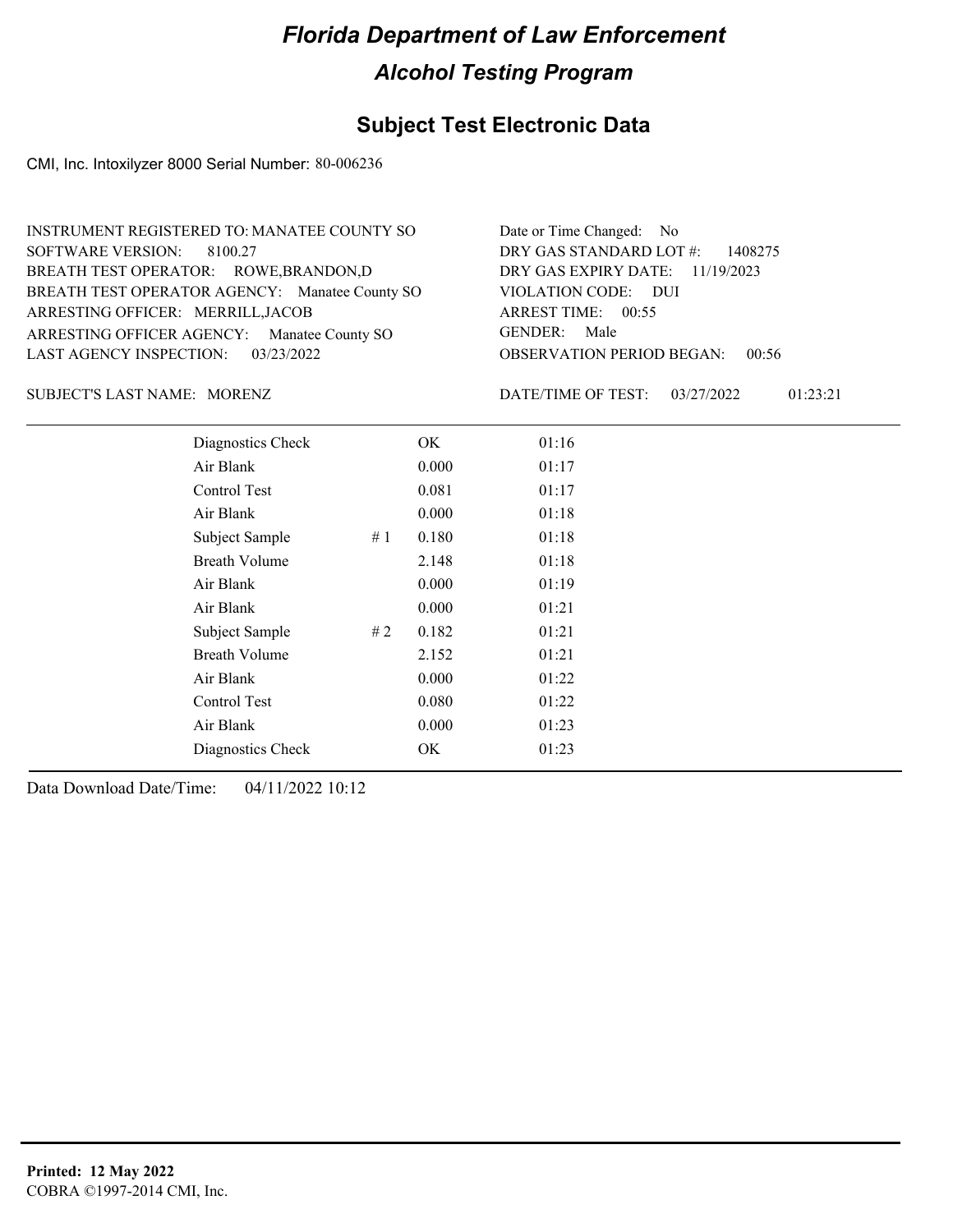### **Subject Test Electronic Data**

CMI, Inc. Intoxilyzer 8000 Serial Number: 80-006237

ARRESTING OFFICER AGENCY: Green Cove Springs GENDER: BREATH TEST OPERATOR AGENCY: Clay County SO VIOLATION CODE: SOFTWARE VERSION: 8100.27 ARRESTING OFFICER: CAMP, OFFICER BREATH TEST OPERATOR: SANTIAGO,DEPUTY, LAST AGENCY INSPECTION: 02/27/2022 INSTRUMENT REGISTERED TO: CLAY COUNTY SO

OBSERVATION PERIOD BEGAN: 16:50 VIOLATION CODE: DUI ARREST TIME: 16:38 DRY GAS EXPIRY DATE: 10/05/2022 22620080A2 DRY GAS STANDARD LOT #: Date or Time Changed: No GENDER: Male

SUBJECT'S LAST NAME: OYOLA DATE/TIME OF TEST:

DATE/TIME OF TEST: 03/01/2022 17:26:55

| Diagnostics Check    |    | OK    | 17:20 |  |  |
|----------------------|----|-------|-------|--|--|
| Air Blank            |    | 0.000 | 17:20 |  |  |
| Control Test         |    | 0.080 | 17:21 |  |  |
| Air Blank            |    | 0.000 | 17:21 |  |  |
| Subject Sample       | #1 | 0.146 | 17:22 |  |  |
| <b>Breath Volume</b> |    | 3.128 | 17:22 |  |  |
| Air Blank            |    | 0.000 | 17:23 |  |  |
| Air Blank            |    | 0.000 | 17:24 |  |  |
| Subject Sample       | #2 | 0.134 | 17:25 |  |  |
| <b>Breath Volume</b> |    | 1.800 | 17:25 |  |  |
| Air Blank            |    | 0.000 | 17:25 |  |  |
| Control Test         |    | 0.079 | 17:26 |  |  |
| Air Blank            |    | 0.000 | 17:26 |  |  |
| Diagnostics Check    |    | OK    | 17:26 |  |  |
|                      |    |       |       |  |  |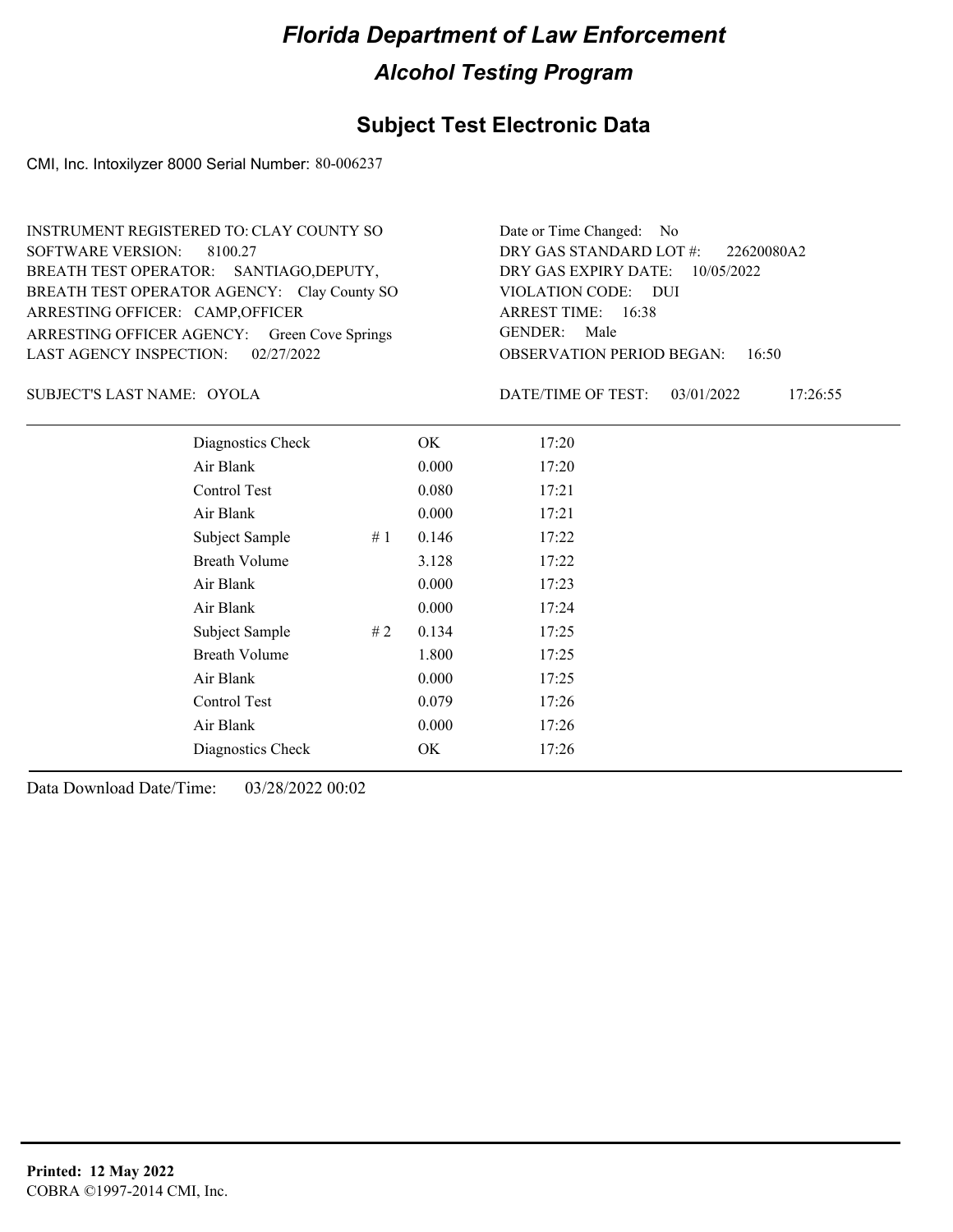### **Subject Test Electronic Data**

CMI, Inc. Intoxilyzer 8000 Serial Number: 80-006237

ARRESTING OFFICER AGENCY: GENDER: Clay County SO BREATH TEST OPERATOR AGENCY: Clay County SO VIOLATION CODE: SOFTWARE VERSION: 8100.27 ARRESTING OFFICER: BORCHARDT,J BREATH TEST OPERATOR: VAN DYKE,T,M LAST AGENCY INSPECTION: 02/27/2022 INSTRUMENT REGISTERED TO: CLAY COUNTY SO

OBSERVATION PERIOD BEGAN: 02:54 VIOLATION CODE: DUI ARREST TIME: 02:54 DRY GAS EXPIRY DATE: 10/05/2022 22620080A2 DRY GAS STANDARD LOT #: Date or Time Changed: No GENDER: Female

SUBJECT'S LAST NAME: VICTOR **Example 20 SUBJECT'S LAST NAME:** VICTOR

DATE/TIME OF TEST: 03/03/2022 03:37:49

| Diagnostics Check    |       | OK    | 03:24 |                |
|----------------------|-------|-------|-------|----------------|
| Air Blank            |       | 0.000 | 03:24 |                |
| Control Test         |       | 0.080 | 03:25 |                |
| Air Blank            |       | 0.000 | 03:25 |                |
| Subject Sample       | #1    | 0.215 | 03:26 |                |
| <b>Breath Volume</b> |       | 1.429 | 03:26 |                |
| Air Blank            |       | 0.000 | 03:27 |                |
| Air Blank            |       | 0.000 | 03:29 |                |
| Subject Sample       | #2    | 0.209 | 03:32 | Volume Not Met |
| <b>Breath Volume</b> |       | 0.894 | 03:32 |                |
| Air Blank            |       | 0.000 | 03:32 |                |
| Air Blank            |       | 0.000 | 03:34 |                |
| Subject Sample       | # $3$ | 0.214 | 03:36 |                |
| <b>Breath Volume</b> |       | 2.542 | 03:36 |                |
| Air Blank            |       | 0.000 | 03:36 |                |
| Control Test         |       | 0.078 | 03:37 |                |
| Air Blank            |       | 0.000 | 03:37 |                |
| Diagnostics Check    |       | OK    | 03:37 |                |
|                      |       |       |       |                |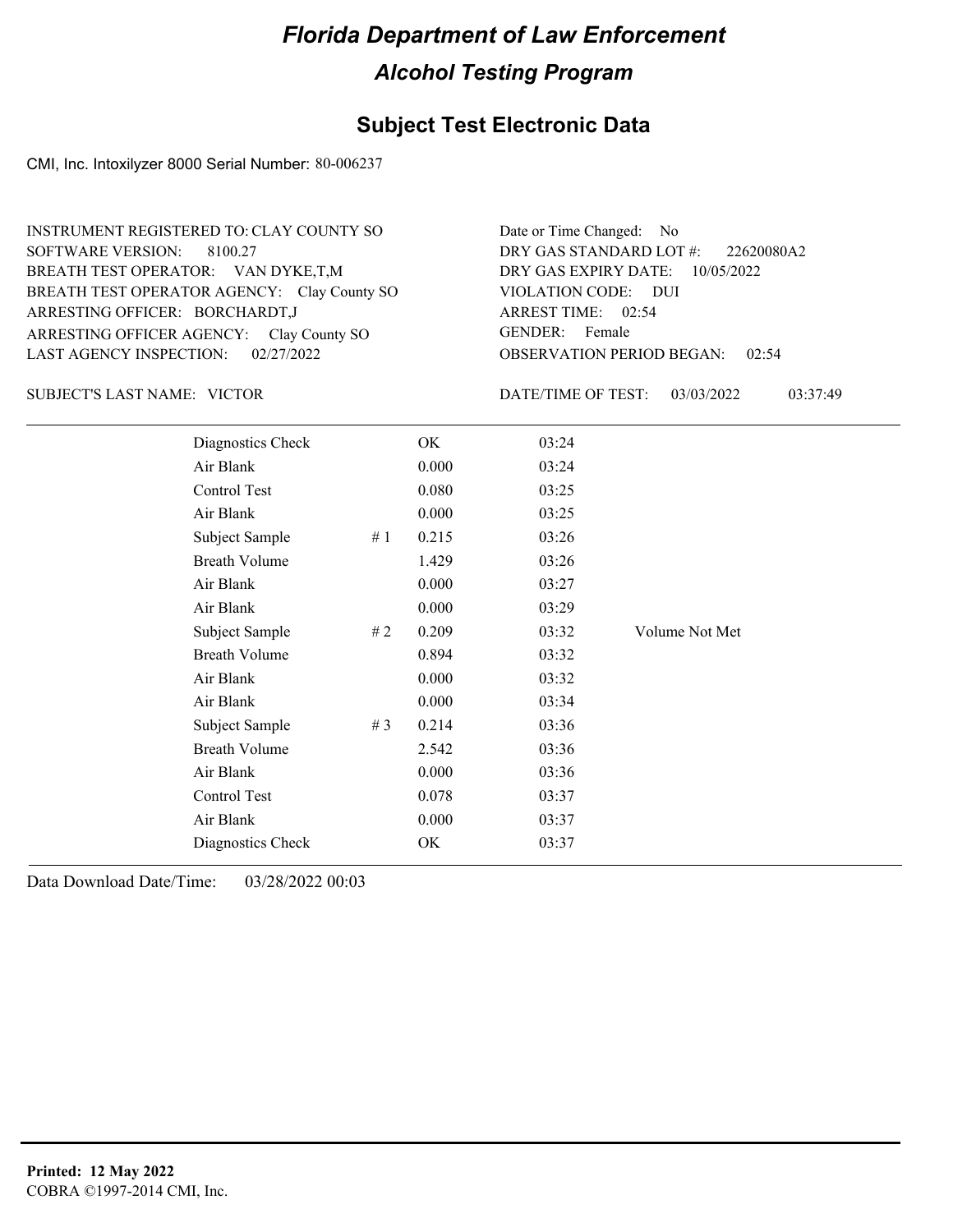### **Subject Test Electronic Data**

CMI, Inc. Intoxilyzer 8000 Serial Number: 80-006237

ARRESTING OFFICER AGENCY: FHP Troop G GENDER: BREATH TEST OPERATOR AGENCY: Clay County SO VIOLATION CODE: SOFTWARE VERSION: 8100.27 ARRESTING OFFICER: TBER,TROOPER BREATH TEST OPERATOR: SANTIAGO,DEPUTY, LAST AGENCY INSPECTION: 02/27/2022 INSTRUMENT REGISTERED TO: CLAY COUNTY SO

OBSERVATION PERIOD BEGAN: 16:30 VIOLATION CODE: DUI ARREST TIME: 16:13 DRY GAS EXPIRY DATE: 10/05/2022 22620080A2 DRY GAS STANDARD LOT #: Date or Time Changed: No GENDER: Female

SUBJECT'S LAST NAME: HARE DATE/TIME OF TEST:

DATE/TIME OF TEST: 03/10/2022 17:10:37

| Diagnostics Check    | OK    | 17:02 |
|----------------------|-------|-------|
| Air Blank            | 0.000 | 17:02 |
| Control Test         | 0.079 | 17:03 |
| Air Blank            | 0.000 | 17:03 |
| Subject Sample<br>#1 | 0.000 | 17:05 |
| <b>Breath Volume</b> | 1.503 | 17:05 |
| Air Blank            | 0.000 | 17:06 |
| Air Blank            | 0.000 | 17:08 |
| Subject Sample<br>#2 | 0.000 | 17:09 |
| <b>Breath Volume</b> | 1.511 | 17:09 |
| Air Blank            | 0.000 | 17:09 |
| Control Test         | 0.078 | 17:10 |
| Air Blank            | 0.000 | 17:10 |
| Diagnostics Check    | OK    | 17:10 |
|                      |       |       |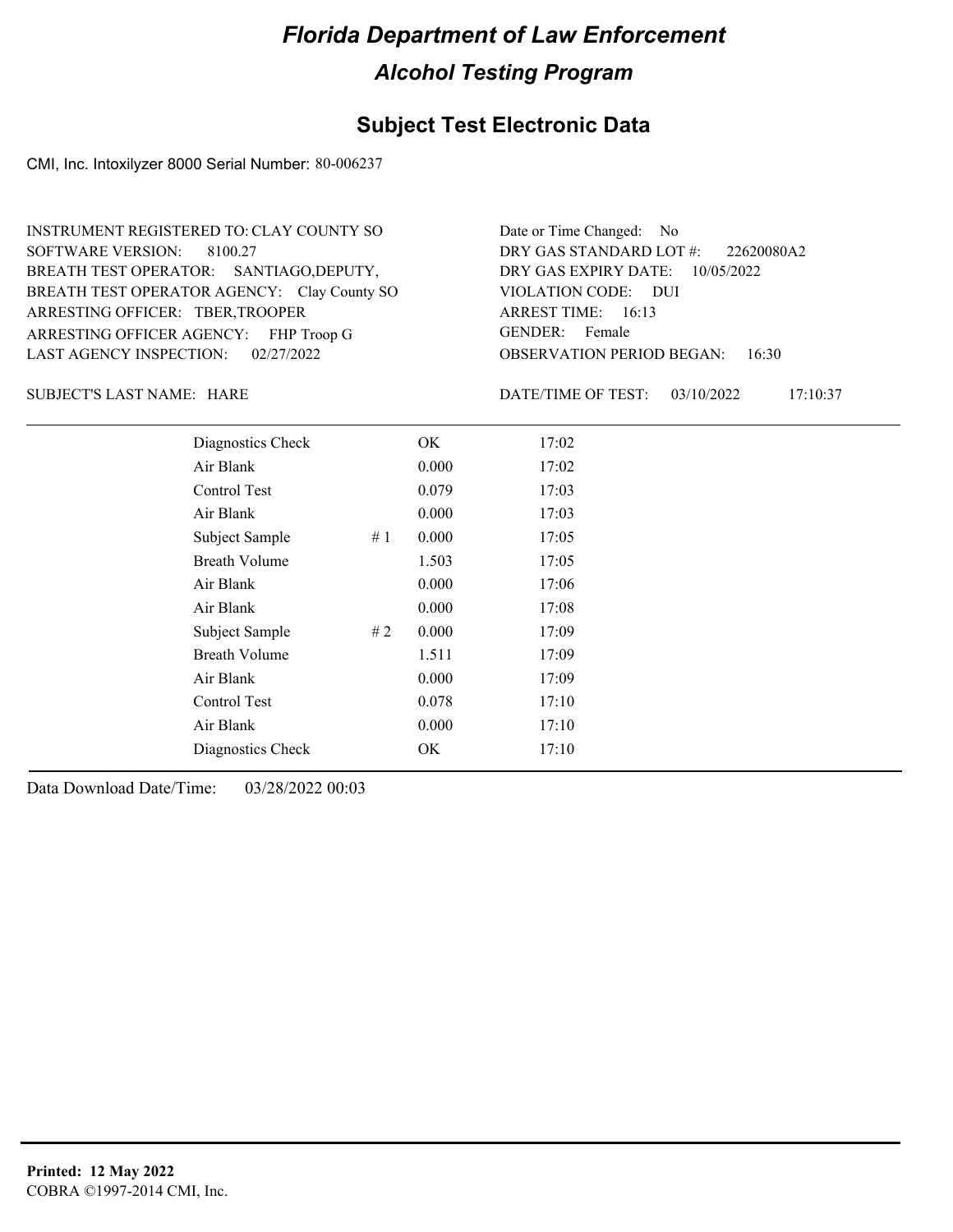### **Subject Test Electronic Data**

CMI, Inc. Intoxilyzer 8000 Serial Number: 80-006237

ARRESTING OFFICER AGENCY: GENDER: Clay County SO BREATH TEST OPERATOR AGENCY: Clay County SO VIOLATION CODE: SOFTWARE VERSION: 8100.27 ARRESTING OFFICER: RILEY,R BREATH TEST OPERATOR: VAN DYKE,T,M LAST AGENCY INSPECTION: 02/27/2022 INSTRUMENT REGISTERED TO: CLAY COUNTY SO

OBSERVATION PERIOD BEGAN: 02:50 VIOLATION CODE: DUI ARREST TIME: 02:34 DRY GAS EXPIRY DATE: 10/05/2022 22620080A2 DRY GAS STANDARD LOT #: Date or Time Changed: No GENDER: Male

### BRODERICK SUBJECT'S LAST NAME: DATE/TIME OF TEST:

DATE/TIME OF TEST: 03/12/2022 03:23:24

| Diagnostics Check    | OK    | 03:16 |
|----------------------|-------|-------|
| Air Blank            | 0.000 | 03:17 |
| Control Test         | 0.078 | 03:17 |
| Air Blank            | 0.000 | 03:17 |
| Subject Sample<br>#1 | 0.152 | 03:18 |
| <b>Breath Volume</b> | 1.121 | 03:18 |
| Air Blank            | 0.000 | 03:19 |
| Air Blank            | 0.000 | 03:20 |
| Subject Sample<br>#2 | 0.153 | 03:21 |
| <b>Breath Volume</b> | 1.855 | 03:21 |
| Air Blank            | 0.000 | 03:22 |
| Control Test         | 0.078 | 03:22 |
| Air Blank            | 0.000 | 03:23 |
| Diagnostics Check    | OK    | 03:23 |
|                      |       |       |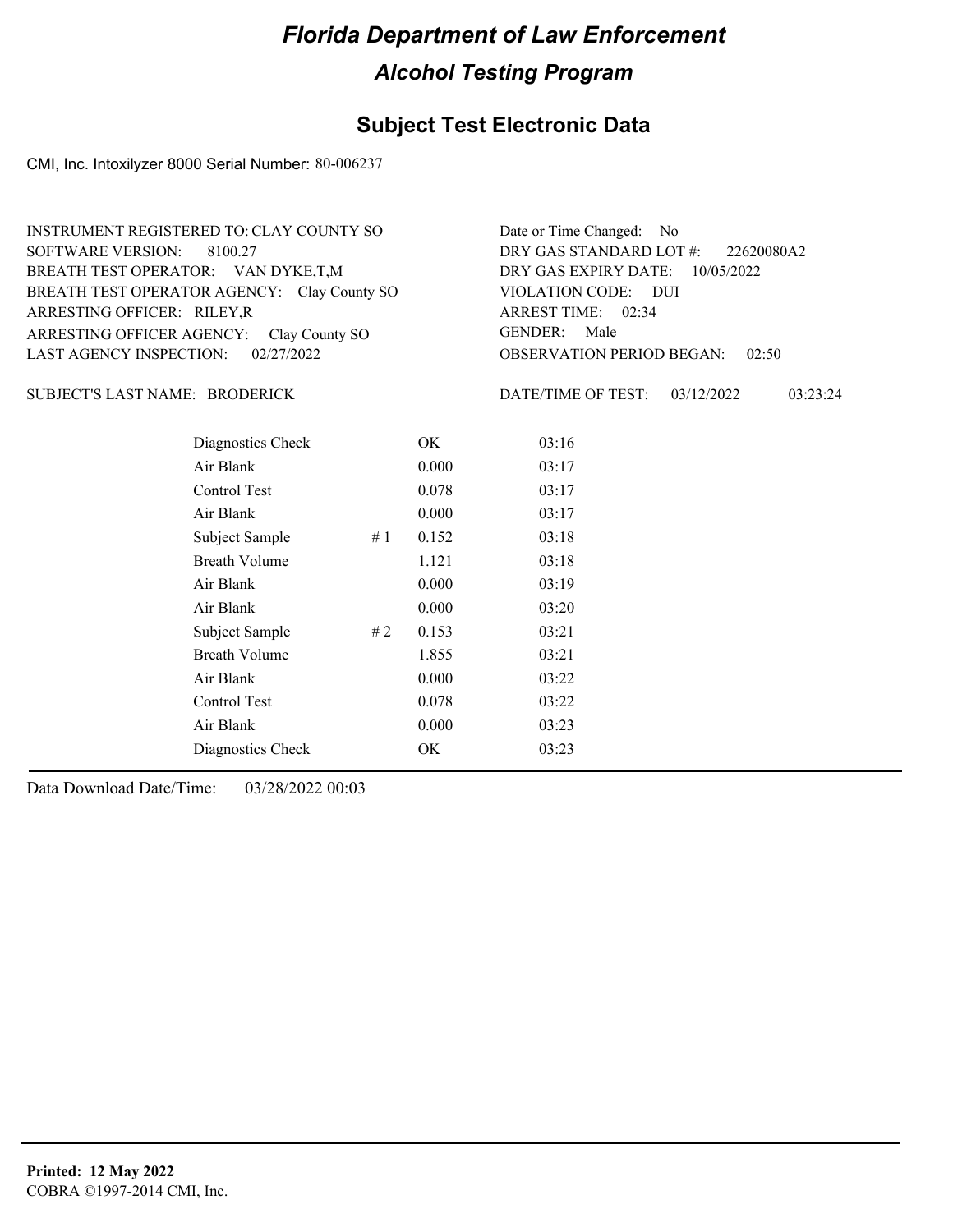### **Subject Test Electronic Data**

CMI, Inc. Intoxilyzer 8000 Serial Number: 80-006237

ARRESTING OFFICER AGENCY: GENDER: Clay County SO BREATH TEST OPERATOR AGENCY: Clay County SO VIOLATION CODE: SOFTWARE VERSION: 8100.27 ARRESTING OFFICER: MITCHELL,C BREATH TEST OPERATOR: MAERTZ,MARK,J LAST AGENCY INSPECTION: 02/27/2022 INSTRUMENT REGISTERED TO: CLAY COUNTY SO

OBSERVATION PERIOD BEGAN: 23:48 VIOLATION CODE: DUI 23:26 ARREST TIME: DRY GAS EXPIRY DATE: 10/05/2022 22620080A2 DRY GAS STANDARD LOT #: Date or Time Changed: No GENDER: Male

SUBJECT'S LAST NAME: SIEBERS DATE/TIME OF TEST:

DATE/TIME OF TEST: 03/24/2022 00:18:32

| Diagnostics Check    |    | OK    | 00:11 |
|----------------------|----|-------|-------|
| Air Blank            |    | 0.000 | 00:11 |
| Control Test         |    | 0.078 | 00:11 |
| Air Blank            |    | 0.000 | 00:12 |
| Subject Sample       | #1 | 0.197 | 00:13 |
| <b>Breath Volume</b> |    | 1.464 | 00:13 |
| Air Blank            |    | 0.000 | 00:14 |
| Air Blank            |    | 0.000 | 00:15 |
| Subject Sample       | #2 | 0.188 | 00:16 |
| <b>Breath Volume</b> |    | 1.296 | 00:16 |
| Air Blank            |    | 0.000 | 00:17 |
| Control Test         |    | 0.077 | 00:17 |
| Air Blank            |    | 0.000 | 00:18 |
| Diagnostics Check    |    | OK    | 00:18 |
|                      |    |       |       |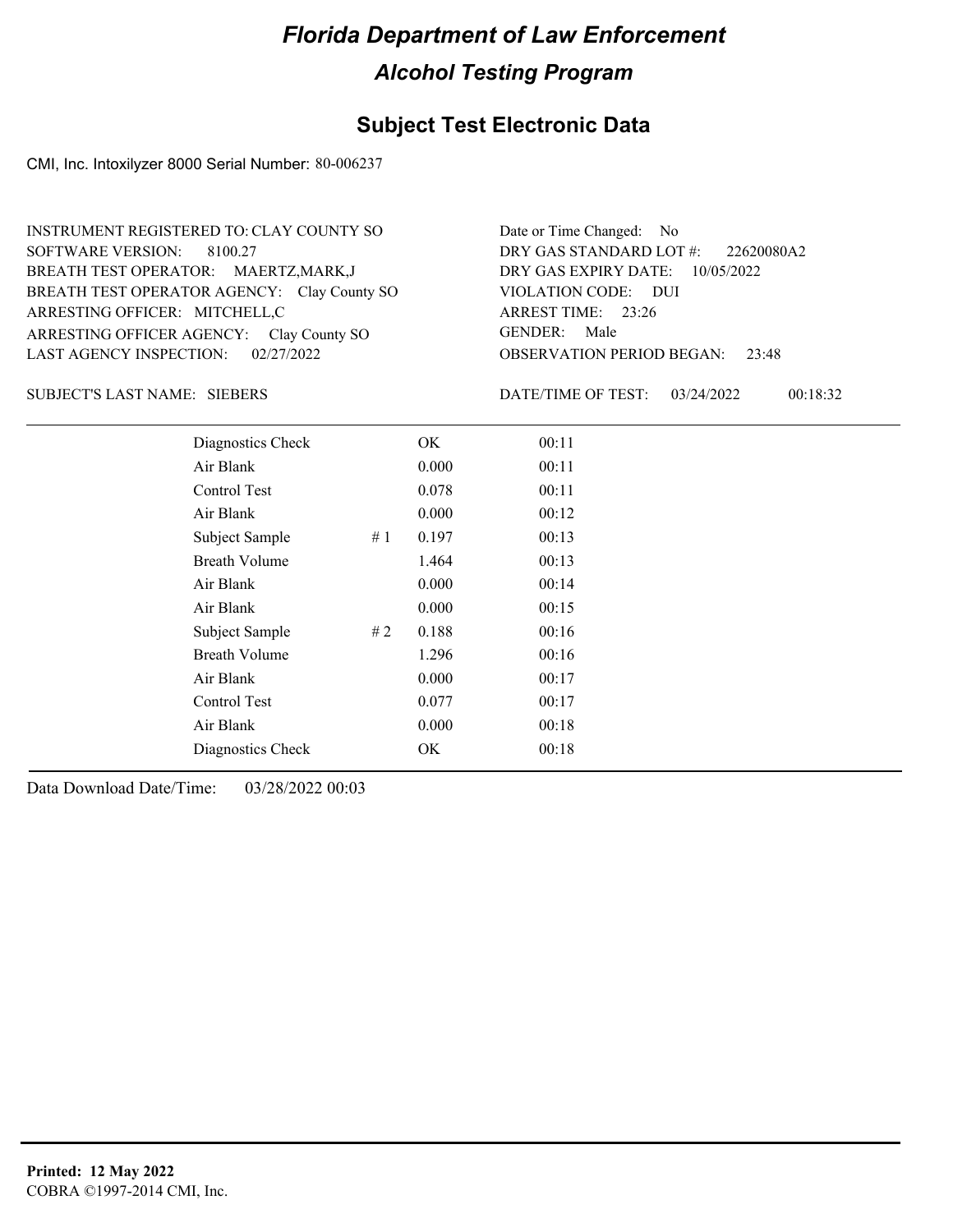### **Subject Test Electronic Data**

CMI, Inc. Intoxilyzer 8000 Serial Number: 80-006240

| INSTRUMENT REGISTERED TO: PALM BEACH CO SO        | Date or Time Changed: No               |
|---------------------------------------------------|----------------------------------------|
| SOFTWARE VERSION: 8100.27                         | DRY GAS STANDARD LOT #: 29821080A4     |
| BREATH TEST OPERATOR: O'NEAL, SHARI, L            | DRY GAS EXPIRY DATE: 12/05/2023        |
| BREATH TEST OPERATOR AGENCY: Palm Beach County SO | VIOLATION CODE: DUI                    |
| ARRESTING OFFICER: TATE, COREY                    | ARREST TIME: 03:11                     |
| ARRESTING OFFICER AGENCY: Riviera Beach PD        | GENDER: Female                         |
| LAST AGENCY INSPECTION: 03/18/2022                | <b>OBSERVATION PERIOD BEGAN: 03:40</b> |
|                                                   |                                        |

### SUBJECT'S LAST NAME: SEABROOK DATE/TIME OF TEST:

DATE/TIME OF TEST: 03/26/2022 04:18:56

| Diagnostics Check    |    | OK    | 04:12 |
|----------------------|----|-------|-------|
| Air Blank            |    | 0.000 | 04:12 |
| Control Test         |    | 0.079 | 04:13 |
| Air Blank            |    | 0.000 | 04:13 |
| Subject Sample       | #1 | 0.227 | 04:14 |
| <b>Breath Volume</b> |    | 2.066 | 04:14 |
| Air Blank            |    | 0.000 | 04:15 |
| Air Blank            |    | 0.000 | 04:16 |
| Subject Sample       | #2 | 0.229 | 04:17 |
| <b>Breath Volume</b> |    | 1.730 | 04:17 |
| Air Blank            |    | 0.000 | 04:18 |
| <b>Control Test</b>  |    | 0.078 | 04:18 |
| Air Blank            |    | 0.000 | 04:18 |
| Diagnostics Check    |    | OK    | 04:18 |
|                      |    |       |       |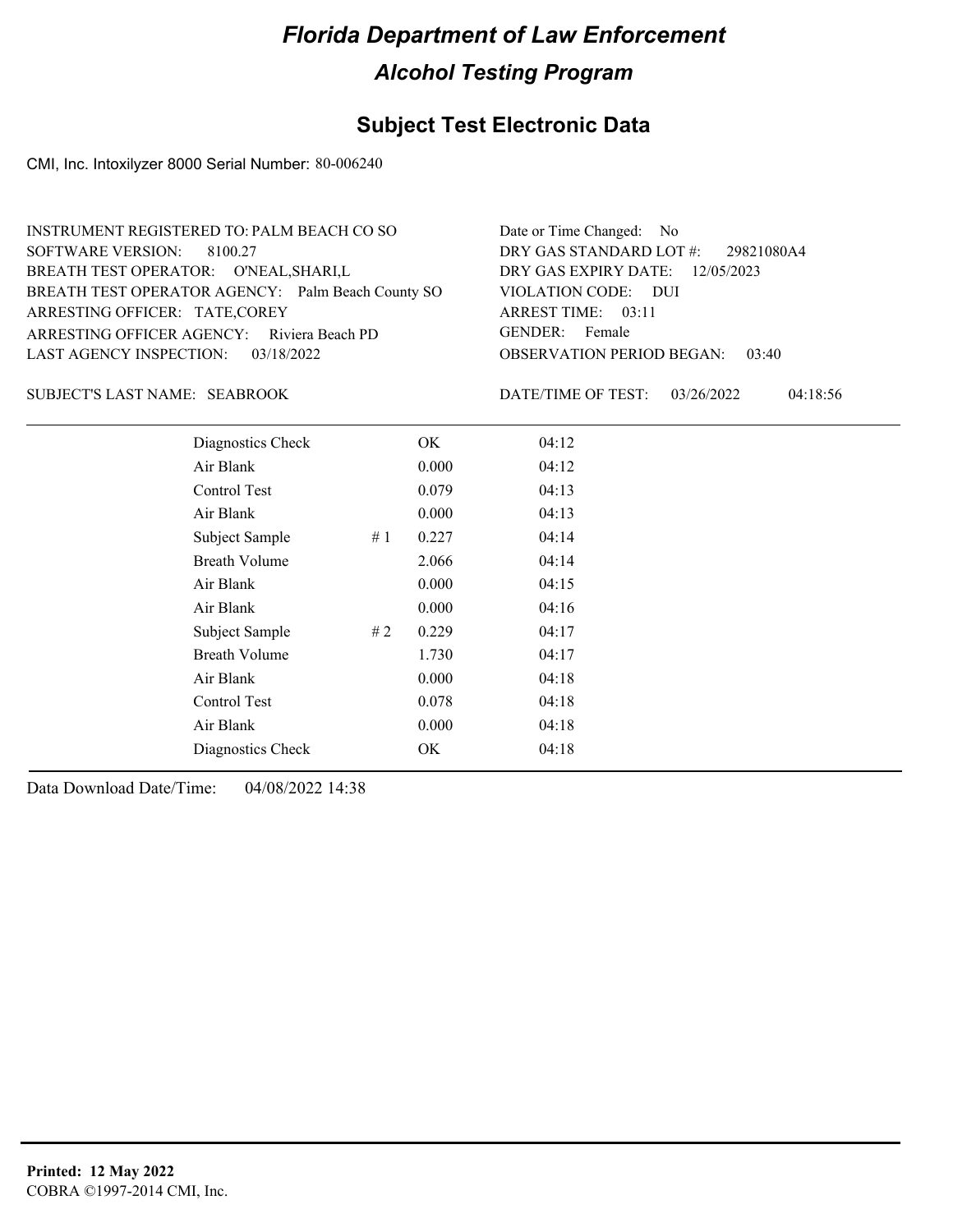## **Subject Test Electronic Data**

CMI, Inc. Intoxilyzer 8000 Serial Number: 80-006240

| INSTRUMENT REGISTERED TO: PALM BEACH CO SO        | Date or Time Changed: No               |
|---------------------------------------------------|----------------------------------------|
| SOFTWARE VERSION: 8100.27                         | DRY GAS STANDARD LOT #: 29821080A4     |
| BREATH TEST OPERATOR: POUND, PARIS, D             | DRY GAS EXPIRY DATE: $12/05/2023$      |
| BREATH TEST OPERATOR AGENCY: Palm Beach County SO | VIOLATION CODE: DUI                    |
| ARRESTING OFFICER: JENNINGS, DAVON                | ARREST TIME: 22:24                     |
| ARRESTING OFFICER AGENCY: Boynton Beach PD        | GENDER: Male                           |
| LAST AGENCY INSPECTION: 03/18/2022                | <b>OBSERVATION PERIOD BEGAN: 22:46</b> |

### MARQUEZ SUBJECT'S LAST NAME: DATE/TIME OF TEST:

DATE/TIME OF TEST: 03/27/2022 23:27:30

| Diagnostics Check    | OK.   | 23:17 |                             |
|----------------------|-------|-------|-----------------------------|
| Air Blank            | 0.000 | 23:18 |                             |
| Control Test         | 0.080 | 23:18 |                             |
| Air Blank            | 0.000 | 23:19 |                             |
| Subject Sample<br>#1 | 0.160 | 23:22 | Volume Not Met              |
| <b>Breath Volume</b> | 0.242 | 23:22 |                             |
| Air Blank            | 0.000 | 23:22 |                             |
| Air Blank            | 0.000 | 23:24 |                             |
| Subject Sample<br>#2 |       | 23:25 | <b>Subject Test Refused</b> |
| <b>Breath Volume</b> | 1.042 | 23:25 |                             |
| Air Blank            | 0.000 | 23:26 |                             |
| Control Test         | 0.078 | 23:26 |                             |
| Air Blank            | 0.000 | 23:27 |                             |
| Diagnostics Check    | OK    | 23:27 |                             |
|                      |       |       |                             |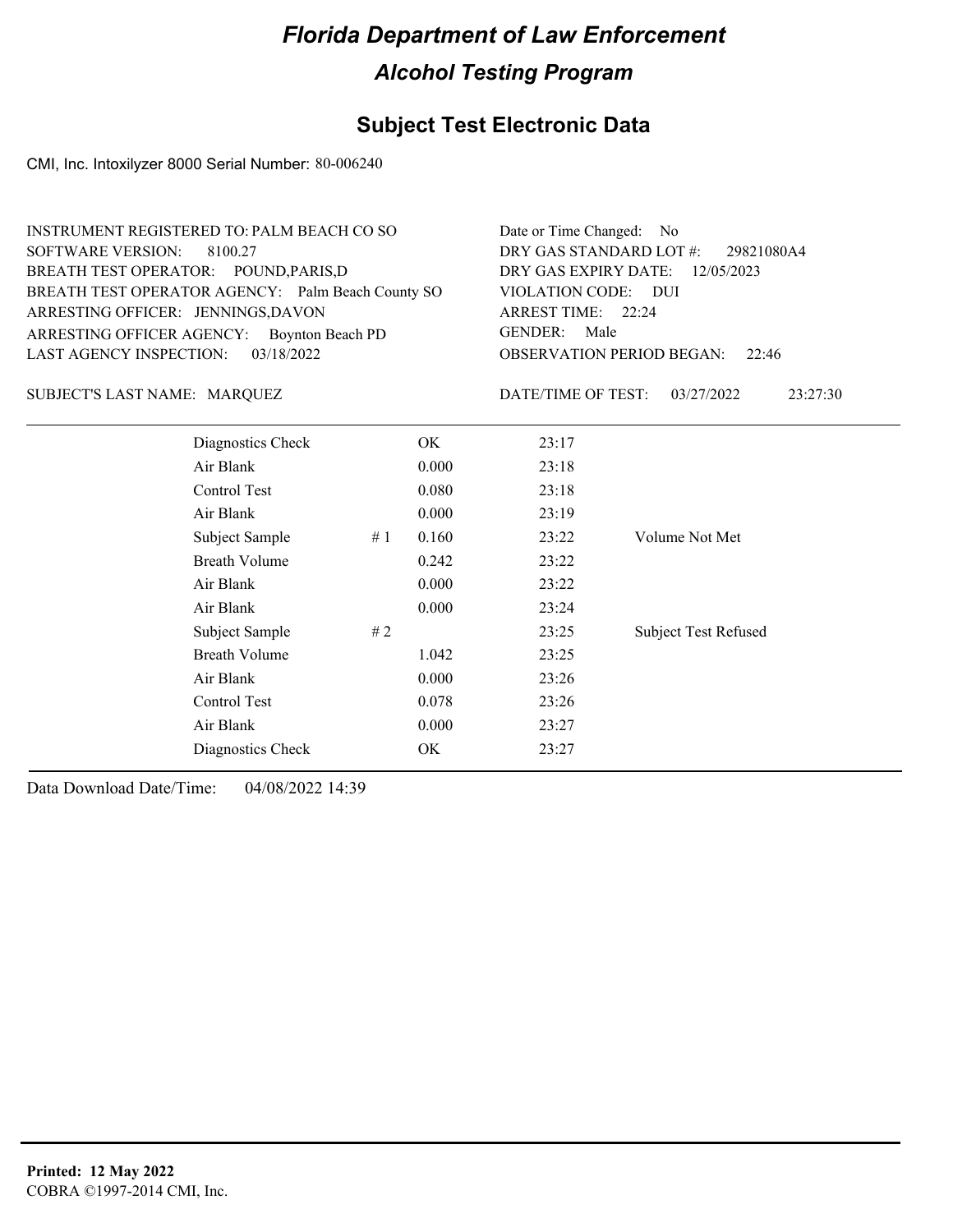### **Subject Test Electronic Data**

CMI, Inc. Intoxilyzer 8000 Serial Number: 80-006240

| INSTRUMENT REGISTERED TO: PALM BEACH CO SO        | Date or Time Changed: No               |
|---------------------------------------------------|----------------------------------------|
| SOFTWARE VERSION: 8100.27                         | DRY GAS STANDARD LOT #: 29821080A4     |
| BREATH TEST OPERATOR: POUND, PARIS, D             | DRY GAS EXPIRY DATE: 12/05/2023        |
| BREATH TEST OPERATOR AGENCY: Palm Beach County SO | VIOLATION CODE: DUI                    |
| ARRESTING OFFICER: FLINK, ANDREW                  | ARREST TIME: 00:46                     |
| ARRESTING OFFICER AGENCY: Palm Beach Gardens      | GENDER: Male                           |
| LAST AGENCY INSPECTION: 03/18/2022                | <b>OBSERVATION PERIOD BEGAN: 01:12</b> |
|                                                   |                                        |

HOLZ III SUBJECT'S LAST NAME: DATE/TIME OF TEST:

DATE/TIME OF TEST: 03/28/2022 01:43:49

| Diagnostics Check    |    | OK    | 01:37 |
|----------------------|----|-------|-------|
| Air Blank            |    | 0.000 | 01:38 |
| Control Test         |    | 0.081 | 01:38 |
| Air Blank            |    | 0.000 | 01:38 |
| Subject Sample       | #1 | 0.000 | 01:39 |
| <b>Breath Volume</b> |    | 2.550 | 01:39 |
| Air Blank            |    | 0.000 | 01:39 |
| Air Blank            |    | 0.000 | 01:41 |
| Subject Sample       | #2 | 0.000 | 01:42 |
| <b>Breath Volume</b> |    | 3.226 | 01:42 |
| Air Blank            |    | 0.000 | 01:42 |
| Control Test         |    | 0.079 | 01:43 |
| Air Blank            |    | 0.000 | 01:43 |
| Diagnostics Check    |    | OK    | 01:43 |
|                      |    |       |       |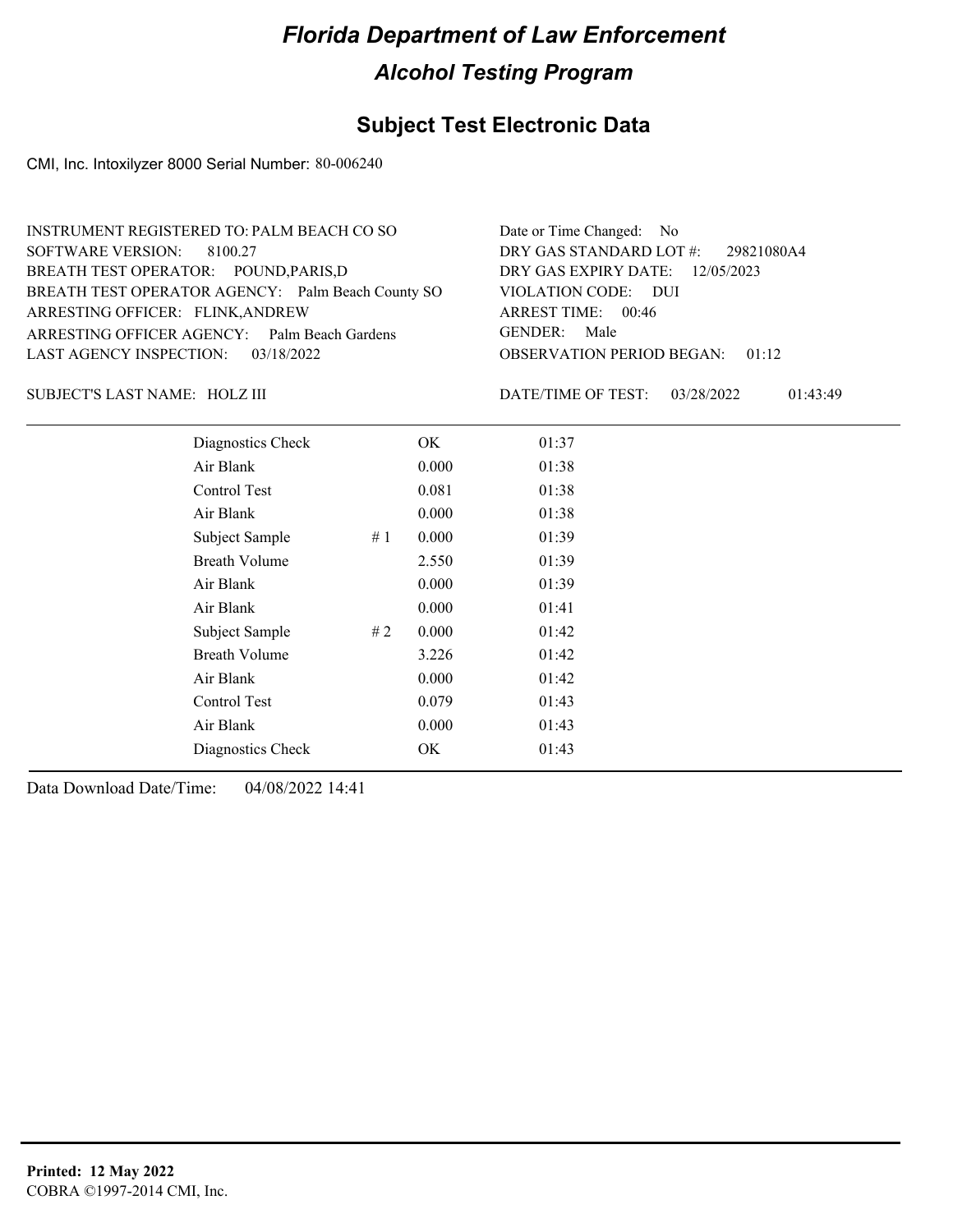## **Subject Test Electronic Data**

CMI, Inc. Intoxilyzer 8000 Serial Number: 80-006261

| INSTRUMENT REGISTERED TO: FL HIGHWAY PATROL | Date or Time Changed: No               |
|---------------------------------------------|----------------------------------------|
| SOFTWARE VERSION: 8100.27                   | DRY GAS STANDARD LOT #: 202303         |
| BREATH TEST OPERATOR: MILLS, SCOTT, T       | DRY GAS EXPIRY DATE: 03/05/2023        |
| BREATH TEST OPERATOR AGENCY: FHP Troop G    | VIOLATION CODE: DUI                    |
| ARRESTING OFFICER: MILLS, SCOTT             | ARREST TIME: 23:48                     |
| ARRESTING OFFICER AGENCY: FHP Troop G       | GENDER: Male                           |
| LAST AGENCY INSPECTION: $02/17/2022$        | <b>OBSERVATION PERIOD BEGAN: 00:04</b> |

ZINCHUK SUBJECT'S LAST NAME: DATE/TIME OF TEST:

DATE/TIME OF TEST: 03/09/2022 00:31:09

| Diagnostics Check    |    | OK    | 00:24 |  |
|----------------------|----|-------|-------|--|
| Air Blank            |    | 0.000 | 00:25 |  |
| <b>Control Test</b>  |    | 0.078 | 00:25 |  |
| Air Blank            |    | 0.000 | 00:26 |  |
| Subject Sample       | #1 | 0.000 | 00:26 |  |
| <b>Breath Volume</b> |    | 1.687 | 00:26 |  |
| Air Blank            |    | 0.000 | 00:27 |  |
| Air Blank            |    | 0.000 | 00:29 |  |
| Subject Sample       | #2 | 0.000 | 00:29 |  |
| <b>Breath Volume</b> |    | 1.535 | 00:29 |  |
| Air Blank            |    | 0.000 | 00:30 |  |
| Control Test         |    | 0.078 | 00:30 |  |
| Air Blank            |    | 0.000 | 00:31 |  |
| Diagnostics Check    |    | OK    | 00:31 |  |
|                      |    |       |       |  |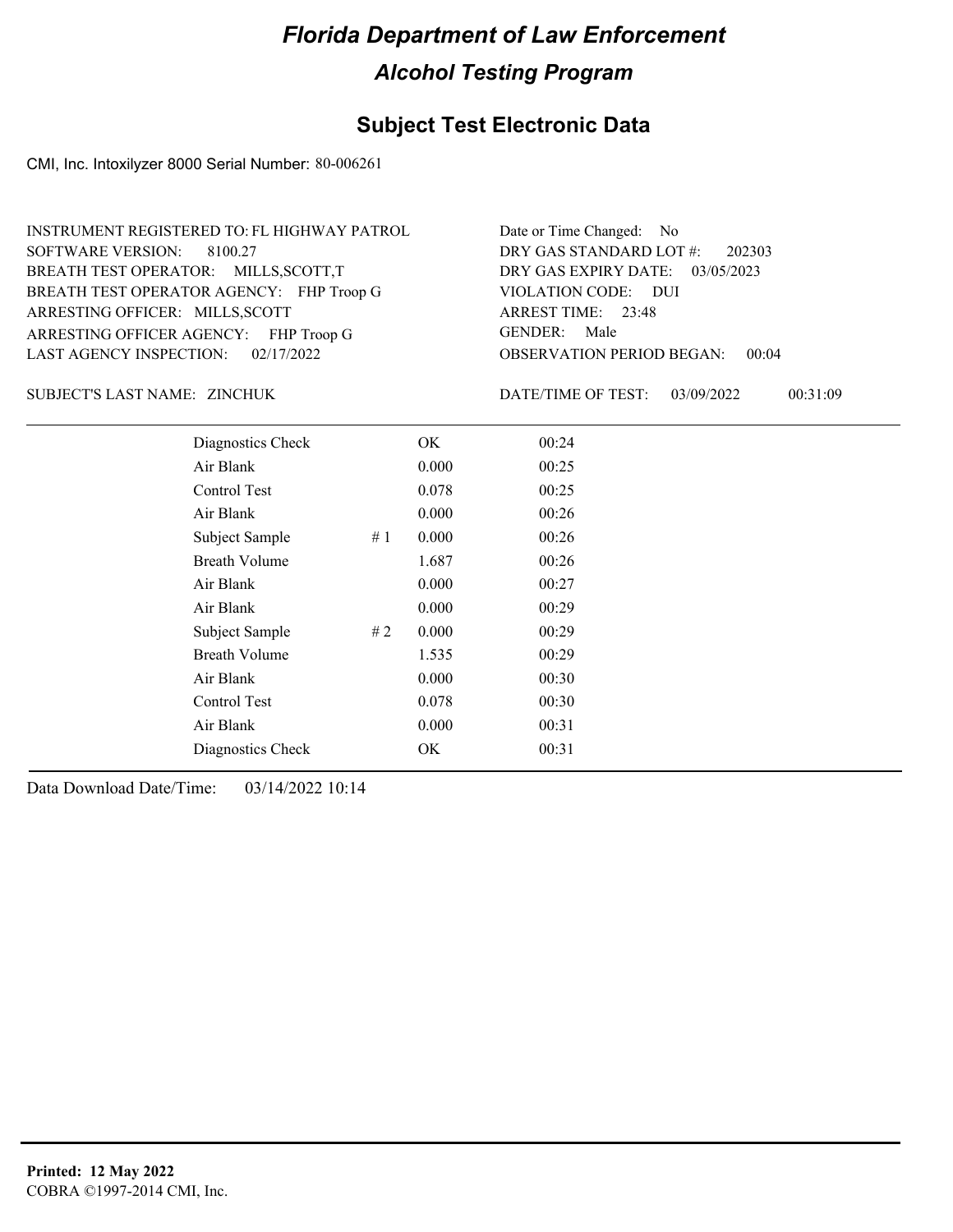## **Subject Test Electronic Data**

CMI, Inc. Intoxilyzer 8000 Serial Number: 80-006261

| INSTRUMENT REGISTERED TO: FL HIGHWAY PATROL       | Date or Time Changed: No               |
|---------------------------------------------------|----------------------------------------|
| SOFTWARE VERSION: 8100.27                         | DRY GAS STANDARD LOT #: 202303         |
| BREATH TEST OPERATOR: ELLIS, ALEX,                | DRY GAS EXPIRY DATE: 03/05/2023        |
| BREATH TEST OPERATOR AGENCY: St. John's County SO | VIOLATION CODE: DUI                    |
| ARRESTING OFFICER: ELLIS, A                       | ARREST TIME: 21:13                     |
| ARRESTING OFFICER AGENCY: St. John's County SO    | GENDER: Male                           |
| LAST AGENCY INSPECTION: $02/17/2022$              | <b>OBSERVATION PERIOD BEGAN: 21:03</b> |
|                                                   |                                        |

DAVIS SUBJECT'S LAST NAME: DATE/TIME OF TEST:

DATE/TIME OF TEST: 03/12/2022 21:34:31

| Diagnostics Check    |       | OK    | 21:24 |
|----------------------|-------|-------|-------|
| Air Blank            |       | 0.000 | 21:24 |
| Control Test         |       | 0.082 | 21:25 |
| Air Blank            |       | 0.000 | 21:25 |
| Subject Sample       | #1    | 0.184 | 21:26 |
| <b>Breath Volume</b> |       | 1.316 | 21:26 |
| Air Blank            |       | 0.000 | 21:27 |
| Air Blank            |       | 0.000 | 21:29 |
| Subject Sample       | #2    | 0.159 | 21:29 |
| <b>Breath Volume</b> |       | 1.539 | 21:29 |
| Air Blank            |       | 0.000 | 21:30 |
| Air Blank            |       | 0.000 | 21:31 |
| Subject Sample       | # $3$ | 0.168 | 21:32 |
| <b>Breath Volume</b> |       | 1.578 | 21:32 |
| Air Blank            |       | 0.000 | 21:33 |
| Control Test         |       | 0.078 | 21:33 |
| Air Blank            |       | 0.000 | 21:34 |
| Diagnostics Check    |       | OK    | 21:34 |
|                      |       |       |       |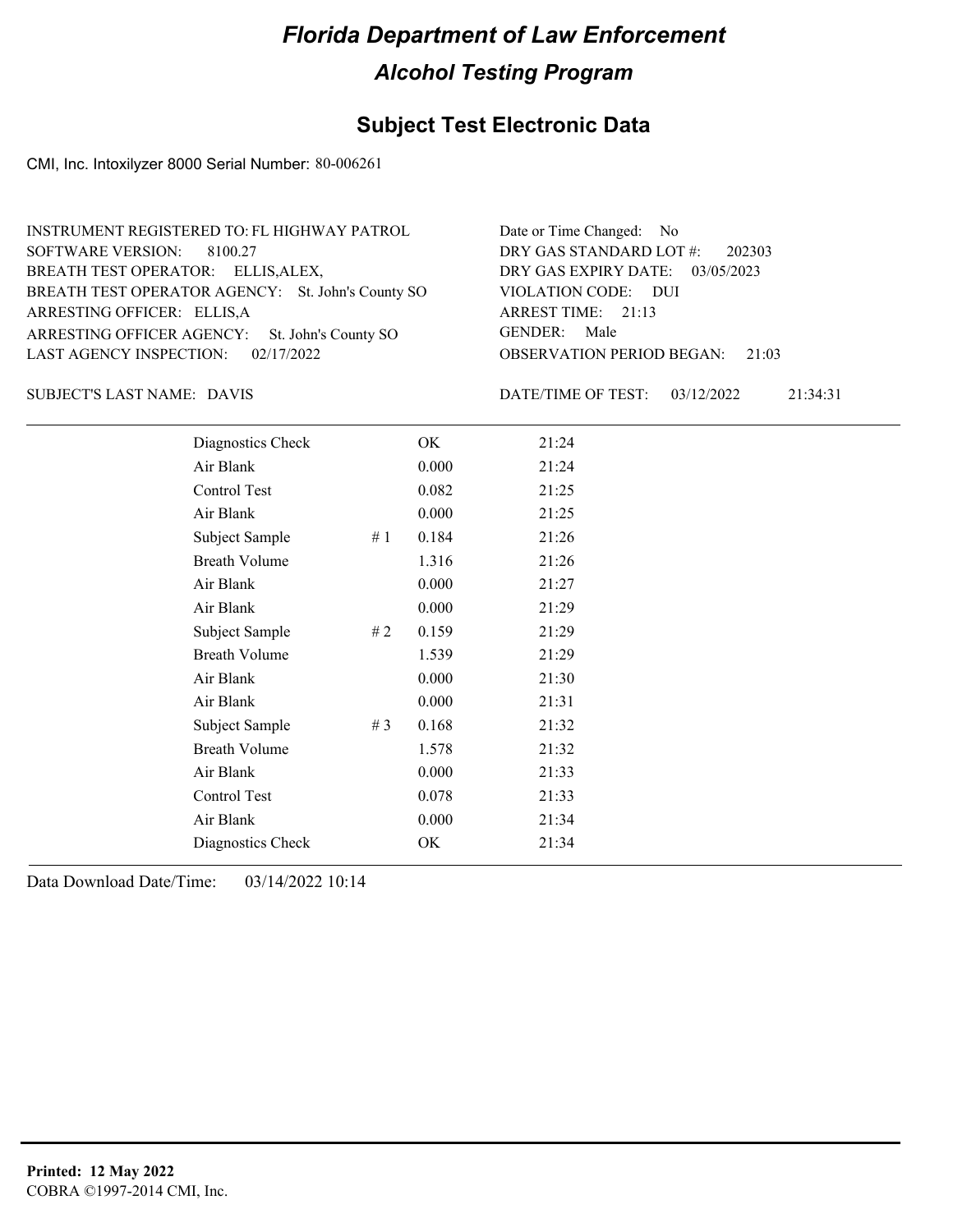## **Subject Test Electronic Data**

CMI, Inc. Intoxilyzer 8000 Serial Number: 80-006261

| INSTRUMENT REGISTERED TO: FL HIGHWAY PATROL | Date or Time Changed: No               |
|---------------------------------------------|----------------------------------------|
| SOFTWARE VERSION: 8100.27                   | DRY GAS STANDARD LOT #: 202303         |
| BREATH TEST OPERATOR: MILLS, SCOTT, T       | DRY GAS EXPIRY DATE: 03/05/2023        |
| BREATH TEST OPERATOR AGENCY: FHP Troop G    | VIOLATION CODE: DUI                    |
| ARRESTING OFFICER: MILLS, SCOTT             | ARREST TIME: 03:34                     |
| ARRESTING OFFICER AGENCY: FHP Troop G       | GENDER: Male                           |
| LAST AGENCY INSPECTION: $02/17/2022$        | <b>OBSERVATION PERIOD BEGAN: 03:17</b> |

SUBJECT'S LAST NAME: STUBBLEFIELD DATE/TIME OF TEST:

DATE/TIME OF TEST: 03/13/2022 03:46:21

| Diagnostics Check    |     | OK    | 03:39 |  |
|----------------------|-----|-------|-------|--|
| Air Blank            |     | 0.000 | 03:40 |  |
| Control Test         |     | 0.083 | 03:40 |  |
| Air Blank            |     | 0.000 | 03:41 |  |
| Subject Sample       | #1  | 0.031 | 03:41 |  |
| <b>Breath Volume</b> |     | 1.871 | 03:41 |  |
| Air Blank            |     | 0.000 | 03:42 |  |
| Air Blank            |     | 0.000 | 03:43 |  |
| Subject Sample       | # 2 | 0.034 | 03:44 |  |
| <b>Breath Volume</b> |     | 2.109 | 03:44 |  |
| Air Blank            |     | 0.000 | 03:45 |  |
| Control Test         |     | 0.083 | 03:45 |  |
| Air Blank            |     | 0.000 | 03:46 |  |
| Diagnostics Check    |     | OK    | 03:46 |  |
|                      |     |       |       |  |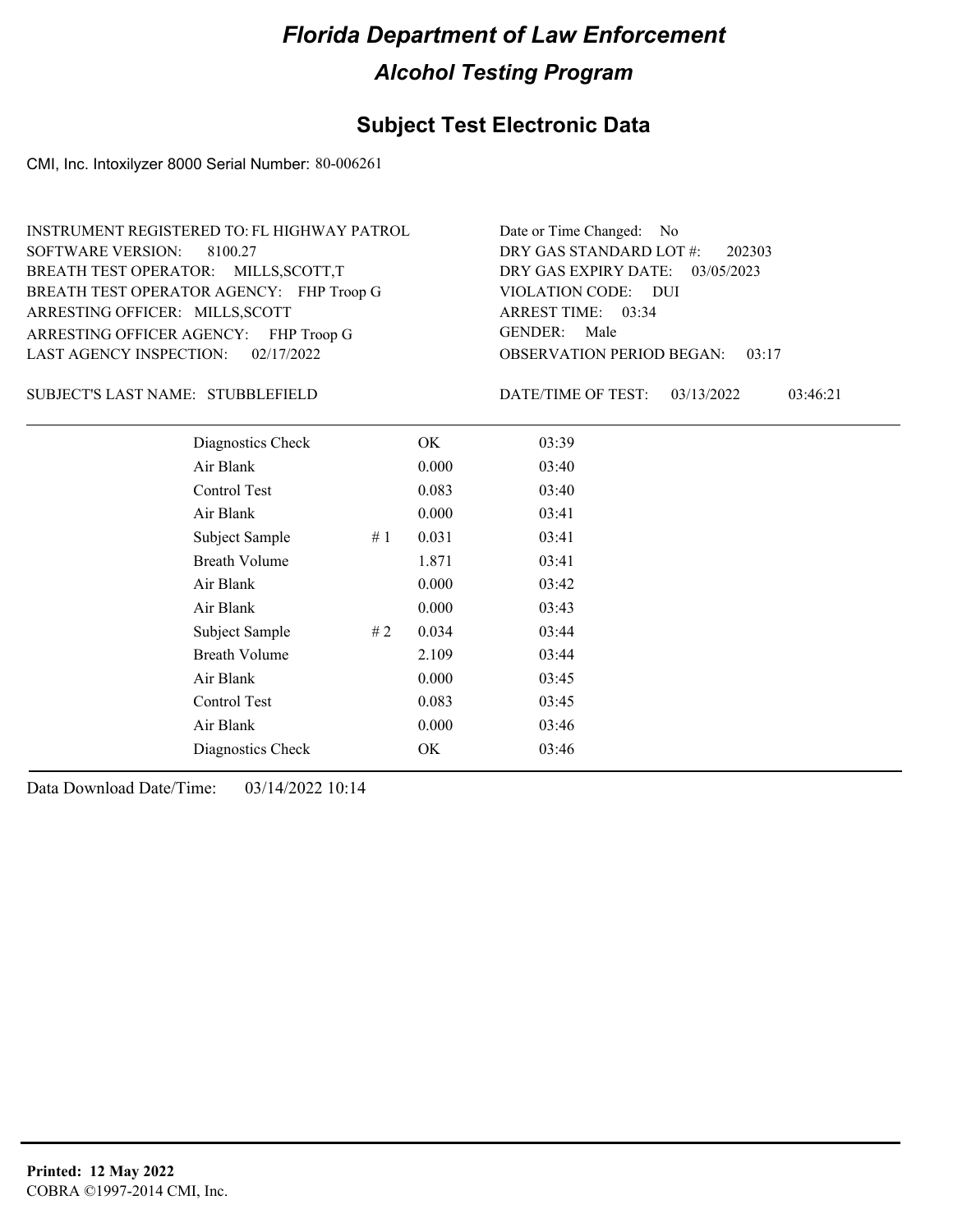## **Subject Test Electronic Data**

CMI, Inc. Intoxilyzer 8000 Serial Number: 80-006261

| INSTRUMENT REGISTERED TO: FL HIGHWAY PATROL       |                                   | Date or Time Changed: No                     |  |  |  |
|---------------------------------------------------|-----------------------------------|----------------------------------------------|--|--|--|
| SOFTWARE VERSION: 8100.27                         | DRY GAS STANDARD LOT #:<br>202303 |                                              |  |  |  |
| BREATH TEST OPERATOR: ELLIS, ALEX,                |                                   | DRY GAS EXPIRY DATE: 03/05/2023              |  |  |  |
| BREATH TEST OPERATOR AGENCY: St. John's County SO |                                   | VIOLATION CODE: DUI                          |  |  |  |
| ARRESTING OFFICER: ELLIS, ALEX                    |                                   | ARREST TIME: 20:52                           |  |  |  |
| ARRESTING OFFICER AGENCY: St. John's County SO    |                                   | GENDER: Female                               |  |  |  |
| LAST AGENCY INSPECTION:<br>03/14/2022             |                                   | OBSERVATION PERIOD BEGAN:<br>20:32           |  |  |  |
| <b>SUBJECT'S LAST NAME: WINN</b>                  |                                   | DATE/TIME OF TEST:<br>03/17/2022<br>21:01:55 |  |  |  |
| Diagnostics Check                                 | OK.                               | 21:01                                        |  |  |  |
| Air Blank                                         |                                   | 21:01<br><b>RFI</b> Detect                   |  |  |  |
| Air Blank                                         |                                   | 21:01<br><b>RFI</b> Detect                   |  |  |  |
|                                                   |                                   |                                              |  |  |  |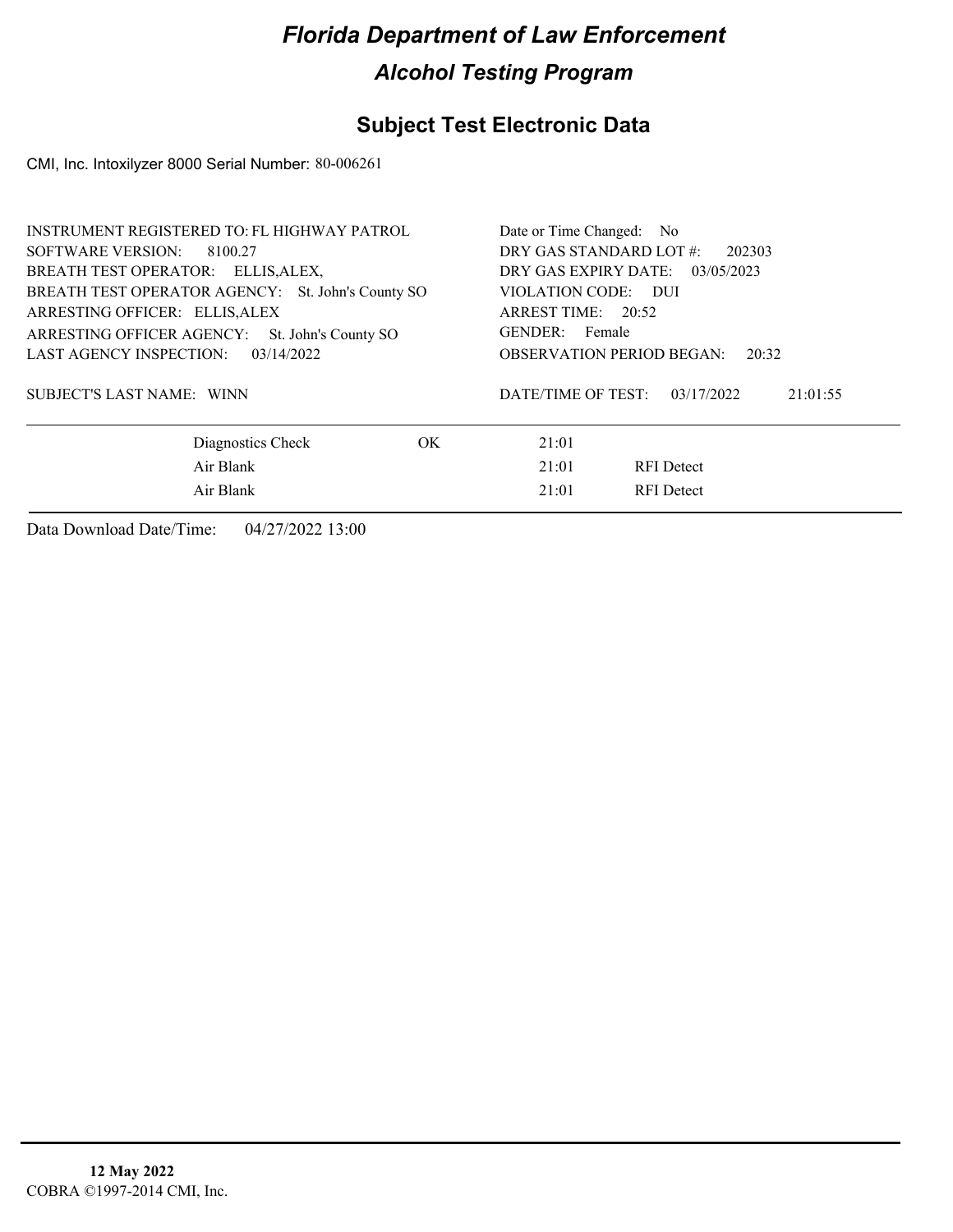## **Subject Test Electronic Data**

CMI, Inc. Intoxilyzer 8000 Serial Number: 80-006261

| <b>INSTRUMENT REGISTERED TO: FL HIGHWAY PATROL</b> | Date or Time Changed:<br>N <sub>o</sub> |                                                                       |                   |          |
|----------------------------------------------------|-----------------------------------------|-----------------------------------------------------------------------|-------------------|----------|
| <b>SOFTWARE VERSION:</b><br>8100.27                | DRY GAS STANDARD LOT #:<br>202303       |                                                                       |                   |          |
| <b>BREATH TEST OPERATOR:</b><br>ELLIS,A,           | DRY GAS EXPIRY DATE:<br>03/05/2023      |                                                                       |                   |          |
| BREATH TEST OPERATOR AGENCY: St. John's County SO  |                                         | VIOLATION CODE: DUI<br>ARREST TIME: 20:51<br><b>GENDER:</b><br>Female |                   |          |
| ARRESTING OFFICER: ELLIS, A                        |                                         |                                                                       |                   |          |
| ARRESTING OFFICER AGENCY:<br>St. John's County SO  |                                         |                                                                       |                   |          |
| <b>LAST AGENCY INSPECTION:</b><br>03/14/2022       |                                         | <b>OBSERVATION PERIOD BEGAN:</b><br>20:32                             |                   |          |
| <b>SUBJECT'S LAST NAME: WINN</b>                   |                                         | DATE/TIME OF TEST:                                                    | 03/17/2022        | 21:06:14 |
| Diagnostics Check                                  | OK.                                     | 21:03                                                                 |                   |          |
| Air Blank                                          | 0.000                                   | 21:03                                                                 |                   |          |
| Control Test                                       | 0.079                                   | 21:03                                                                 |                   |          |
| Air Blank                                          | 0.000                                   | 21:04                                                                 |                   |          |
| Subject Sample                                     | #1                                      | 21:04                                                                 | <b>RFI</b> Detect |          |
| <b>Breath Volume</b>                               | 0.000                                   | 21:04                                                                 |                   |          |
| Air Blank                                          | 0.000                                   | 21:05                                                                 |                   |          |
| Control Test                                       | 0.079                                   | 21:05                                                                 |                   |          |
| Air Blank                                          | 0.000                                   | 21:06                                                                 |                   |          |
| Diagnostics Check                                  | OK                                      | 21:06                                                                 |                   |          |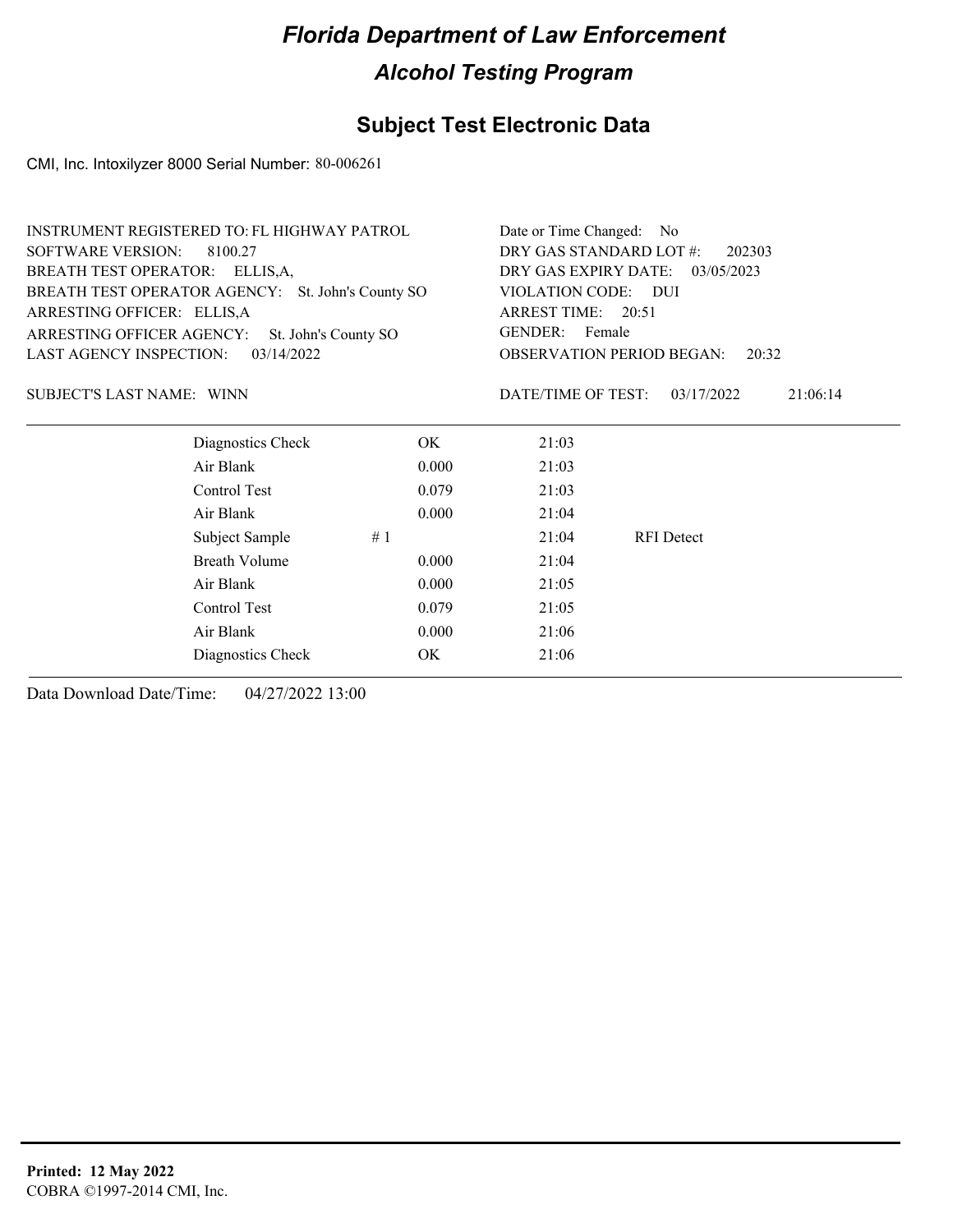### **Subject Test Electronic Data**

CMI, Inc. Intoxilyzer 8000 Serial Number: 80-006261

| <b>INSTRUMENT REGISTERED TO: FL HIGHWAY PATROL</b> | Date or Time Changed: No                                  |                    |                                  |          |
|----------------------------------------------------|-----------------------------------------------------------|--------------------|----------------------------------|----------|
| <b>SOFTWARE VERSION:</b><br>8100.27                | DRY GAS STANDARD LOT #:<br>202303                         |                    |                                  |          |
| BREATH TEST OPERATOR: ELLIS, ALEX,                 | DRY GAS EXPIRY DATE:<br>03/05/2023<br>VIOLATION CODE: DUI |                    |                                  |          |
| BREATH TEST OPERATOR AGENCY: St. John's County SO  |                                                           |                    |                                  |          |
| ARRESTING OFFICER: ELLIS, ALEX                     |                                                           | ARREST TIME: 20:51 |                                  |          |
| ARRESTING OFFICER AGENCY:<br>St. John's County SO  | GENDER: Female                                            |                    |                                  |          |
| LAST AGENCY INSPECTION:<br>03/14/2022              |                                                           |                    | <b>OBSERVATION PERIOD BEGAN:</b> | 20:32    |
|                                                    |                                                           |                    |                                  |          |
| SUBJECT'S LAST NAME: WINN                          |                                                           | DATE/TIME OF TEST: | 03/17/2022                       | 21:10:55 |
|                                                    |                                                           |                    |                                  |          |
| Diagnostics Check                                  | OK.                                                       | 21:07              |                                  |          |
| Air Blank                                          | 0.000                                                     | 21:07              |                                  |          |
| Control Test                                       | 0.079                                                     | 21:08              |                                  |          |
| Air Blank                                          | 0.000                                                     | 21:08              |                                  |          |
| Subject Sample                                     | #1                                                        | 21:09              | <b>RFI</b> Detect                |          |
| Breath Volume                                      | 0.890                                                     | 21:09              |                                  |          |

Air Blank 0.000 21:10 Control Test 0.080 21:10 Air Blank 0.000 21:10

Diagnostics Check OK 21:10 Data Download Date/Time: 04/27/2022 13:00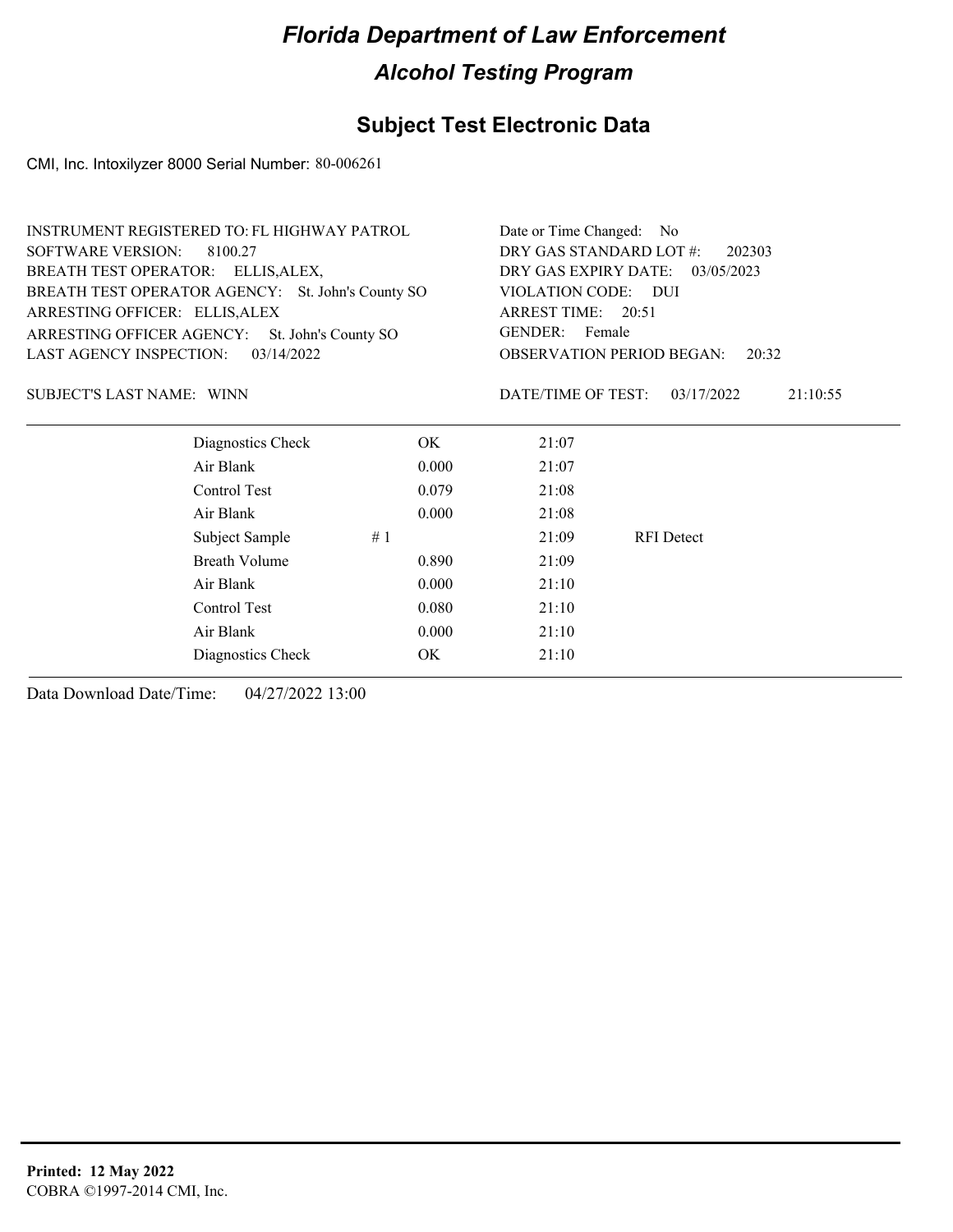## **Subject Test Electronic Data**

CMI, Inc. Intoxilyzer 8000 Serial Number: 80-006261

| INSTRUMENT REGISTERED TO: FL HIGHWAY PATROL | Date or Time Changed: No               |
|---------------------------------------------|----------------------------------------|
| SOFTWARE VERSION: 8100.27                   | DRY GAS STANDARD LOT #: 202303         |
| BREATH TEST OPERATOR: MILLS, SCOTT, T       | DRY GAS EXPIRY DATE: 03/05/2023        |
| BREATH TEST OPERATOR AGENCY: FHP Troop G    | VIOLATION CODE: DUI                    |
| ARRESTING OFFICER: MILLS, SCOTT             | ARREST TIME: 23:02                     |
| ARRESTING OFFICER AGENCY: FHP Troop G       | GENDER: Female                         |
| LAST AGENCY INSPECTION: $03/14/2022$        | <b>OBSERVATION PERIOD BEGAN: 22:40</b> |

JOHNSON SUBJECT'S LAST NAME: DATE/TIME OF TEST:

DATE/TIME OF TEST: 03/17/2022 23:15:19

| Diagnostics Check    |    | OK    | 23:08 |
|----------------------|----|-------|-------|
| Air Blank            |    | 0.000 | 23:09 |
| Control Test         |    | 0.079 | 23:09 |
| Air Blank            |    | 0.000 | 23:10 |
| Subject Sample       | #1 | 0.056 | 23:10 |
| <b>Breath Volume</b> |    | 1.687 | 23:10 |
| Air Blank            |    | 0.000 | 23:11 |
| Air Blank            |    | 0.000 | 23:13 |
| Subject Sample       | #2 | 0.056 | 23:13 |
| <b>Breath Volume</b> |    | 1.375 | 23:13 |
| Air Blank            |    | 0.000 | 23:14 |
| Control Test         |    | 0.079 | 23:14 |
| Air Blank            |    | 0.000 | 23:15 |
| Diagnostics Check    |    | OK    | 23:15 |
|                      |    |       |       |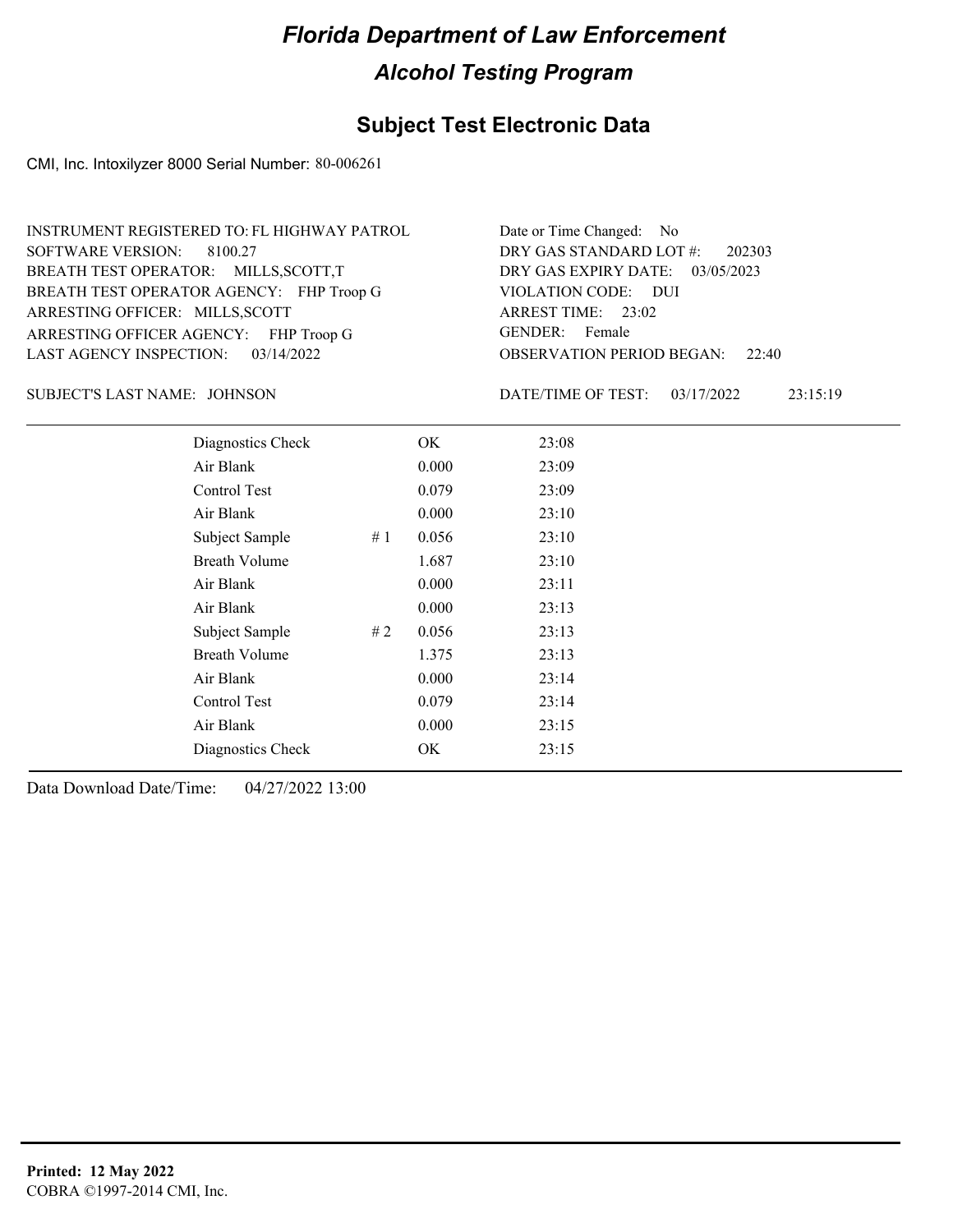## **Subject Test Electronic Data**

CMI, Inc. Intoxilyzer 8000 Serial Number: 80-006261

| INSTRUMENT REGISTERED TO: FL HIGHWAY PATROL | Date or Time Changed: No               |
|---------------------------------------------|----------------------------------------|
| SOFTWARE VERSION: 8100.27                   | DRY GAS STANDARD LOT #: 202303         |
| BREATH TEST OPERATOR: MILLS, SCOTT, T       | DRY GAS EXPIRY DATE: 03/05/2023        |
| BREATH TEST OPERATOR AGENCY: FHP Troop G    | VIOLATION CODE: DUI                    |
| ARRESTING OFFICER: MILLS, SCOTT             | ARREST TIME: 01:35                     |
| ARRESTING OFFICER AGENCY: FHP Troop G       | GENDER: Male                           |
| LAST AGENCY INSPECTION: 03/14/2022          | <b>OBSERVATION PERIOD BEGAN: 01:20</b> |

SUBJECT'S LAST NAME: BIVENS **Example 20** BATE/TIME OF TEST:

DATE/TIME OF TEST: 03/19/2022 01:51:15

| Diagnostics Check    |    | OK    | 01:44 |
|----------------------|----|-------|-------|
| Air Blank            |    | 0.000 | 01:45 |
| Control Test         |    | 0.079 | 01:45 |
| Air Blank            |    | 0.000 | 01:46 |
| Subject Sample       | #1 | 0.043 | 01:46 |
| <b>Breath Volume</b> |    | 1.445 | 01:46 |
| Air Blank            |    | 0.000 | 01:47 |
| Air Blank            |    | 0.000 | 01:49 |
| Subject Sample       | #2 | 0.042 | 01:49 |
| <b>Breath Volume</b> |    | 2.019 | 01:49 |
| Air Blank            |    | 0.000 | 01:50 |
| <b>Control Test</b>  |    | 0.078 | 01:50 |
| Air Blank            |    | 0.000 | 01:51 |
| Diagnostics Check    |    | OK    | 01:51 |
|                      |    |       |       |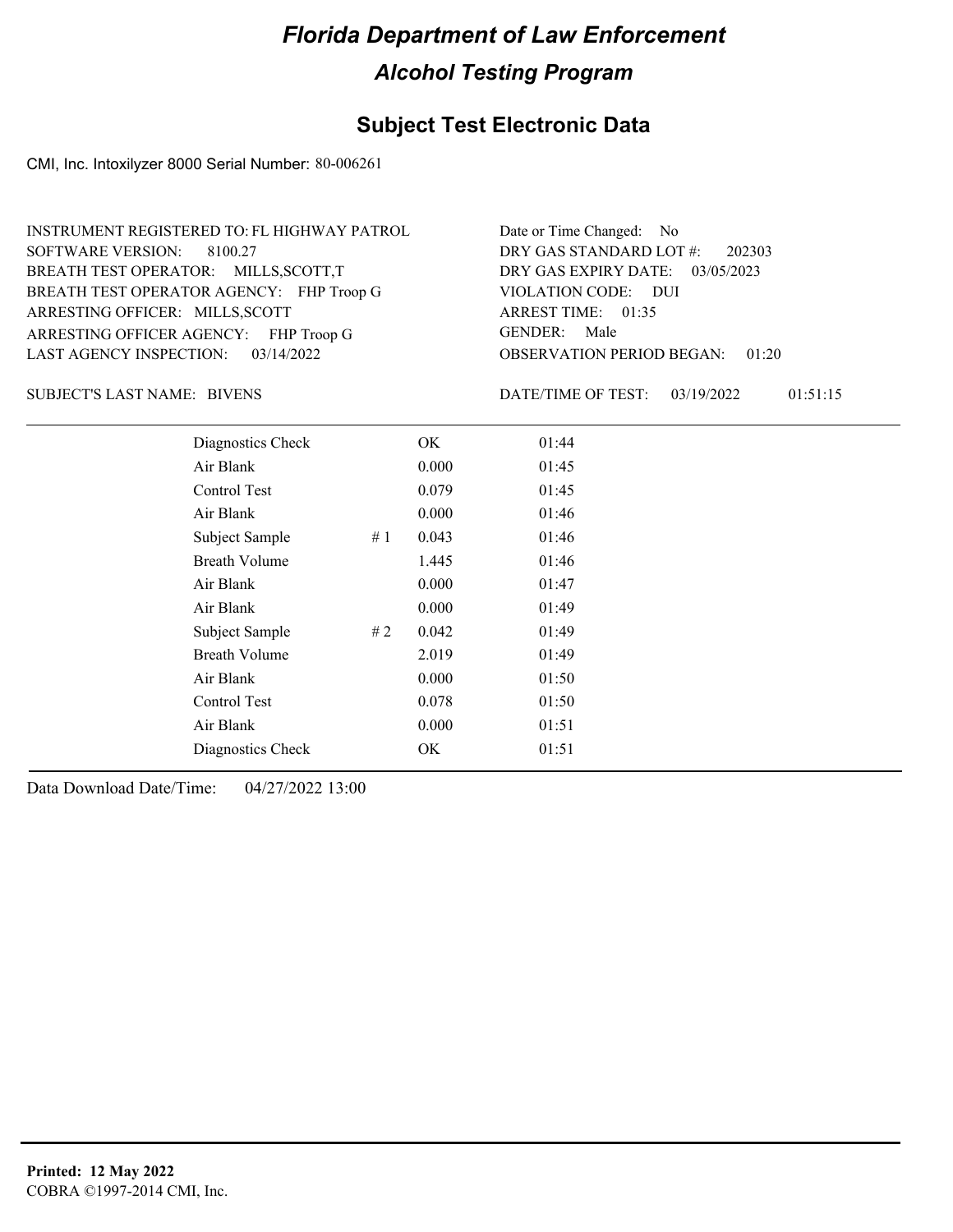### **Subject Test Electronic Data**

CMI, Inc. Intoxilyzer 8000 Serial Number: 80-006261

| INSTRUMENT REGISTERED TO: FL HIGHWAY PATROL | Date or Time Changed: No               |
|---------------------------------------------|----------------------------------------|
| SOFTWARE VERSION: 8100.27                   | DRY GAS STANDARD LOT $\#$ : 202303     |
| BREATH TEST OPERATOR: MILLS, SCOTT, T       | DRY GAS EXPIRY DATE: 03/05/2023        |
| BREATH TEST OPERATOR AGENCY: FHP Troop G    | VIOLATION CODE: DUI                    |
| ARRESTING OFFICER: MILLS, SCOTT             | ARREST TIME: 00:22                     |
| ARRESTING OFFICER AGENCY: FHP Troop G       | GENDER: Male                           |
| LAST AGENCY INSPECTION: $03/14/2022$        | <b>OBSERVATION PERIOD BEGAN: 00:02</b> |

SUBJECT'S LAST NAME: DONLEN DATE/TIME OF TEST:

DATE/TIME OF TEST: 03/26/2022 00:34:55

| Diagnostics Check    |    | OK    | 00:27 |  |
|----------------------|----|-------|-------|--|
| Air Blank            |    | 0.000 | 00:28 |  |
| Control Test         |    | 0.079 | 00:28 |  |
| Air Blank            |    | 0.000 | 00:29 |  |
| Subject Sample       | #1 | 0.112 | 00:29 |  |
| <b>Breath Volume</b> |    | 1.820 | 00:29 |  |
| Air Blank            |    | 0.000 | 00:30 |  |
| Air Blank            |    | 0.000 | 00:32 |  |
| Subject Sample       | #2 | 0.109 | 00:33 |  |
| <b>Breath Volume</b> |    | 1.621 | 00:33 |  |
| Air Blank            |    | 0.000 | 00:34 |  |
| Control Test         |    | 0.080 | 00:34 |  |
| Air Blank            |    | 0.000 | 00:34 |  |
| Diagnostics Check    |    | OK    | 00:34 |  |
|                      |    |       |       |  |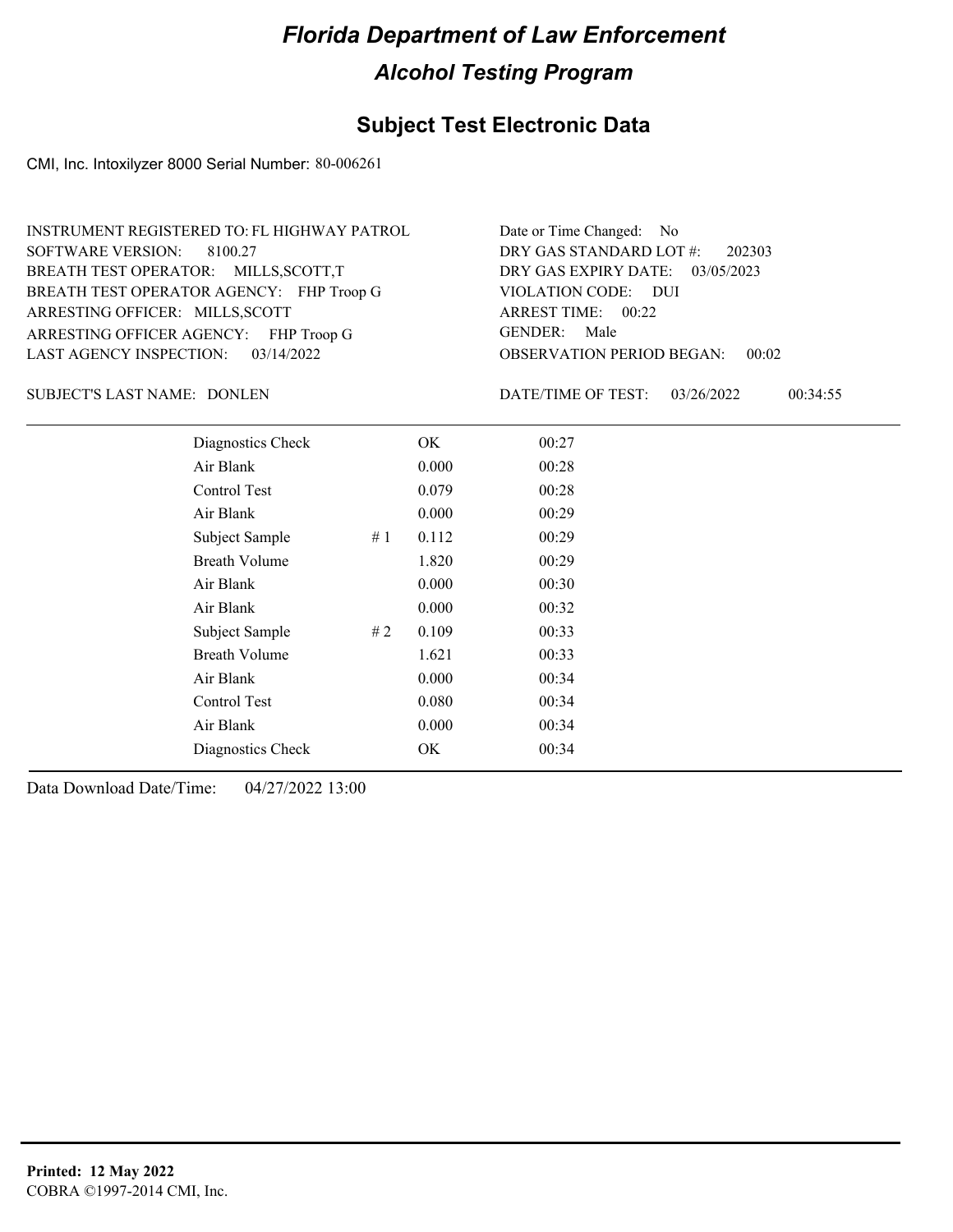### **Subject Test Electronic Data**

CMI, Inc. Intoxilyzer 8000 Serial Number: 80-006261

| INSTRUMENT REGISTERED TO: FL HIGHWAY PATROL | Date or Time Changed: No               |
|---------------------------------------------|----------------------------------------|
| SOFTWARE VERSION: 8100.27                   | DRY GAS STANDARD LOT #: 202303         |
| BREATH TEST OPERATOR: MILLS, SCOTT, T       | DRY GAS EXPIRY DATE: 03/05/2023        |
| BREATH TEST OPERATOR AGENCY: FHP Troop G    | VIOLATION CODE: DUI                    |
| ARRESTING OFFICER: MILLS, SCOTT             | ARREST TIME: 02:50                     |
| ARRESTING OFFICER AGENCY: FHP Troop G       | GENDER: Male                           |
| LAST AGENCY INSPECTION: 03/14/2022          | <b>OBSERVATION PERIOD BEGAN: 02:30</b> |

SUBJECT'S LAST NAME: DOWNEN DATE/TIME OF TEST:

DATE/TIME OF TEST: 03/26/2022 03:00:52

| Diagnostics Check    |    | OK    | 02:54 |  |
|----------------------|----|-------|-------|--|
| Air Blank            |    | 0.000 | 02:55 |  |
| <b>Control Test</b>  |    | 0.080 | 02:55 |  |
| Air Blank            |    | 0.000 | 02:55 |  |
| Subject Sample       | #1 | 0.061 | 02:56 |  |
| <b>Breath Volume</b> |    | 1.308 | 02:56 |  |
| Air Blank            |    | 0.000 | 02:57 |  |
| Air Blank            |    | 0.000 | 02:58 |  |
| Subject Sample       | #2 | 0.053 | 02:59 |  |
| <b>Breath Volume</b> |    | 1.714 | 02:59 |  |
| Air Blank            |    | 0.000 | 02:59 |  |
| Control Test         |    | 0.080 | 03:00 |  |
| Air Blank            |    | 0.000 | 03:00 |  |
| Diagnostics Check    |    | OK    | 03:00 |  |
|                      |    |       |       |  |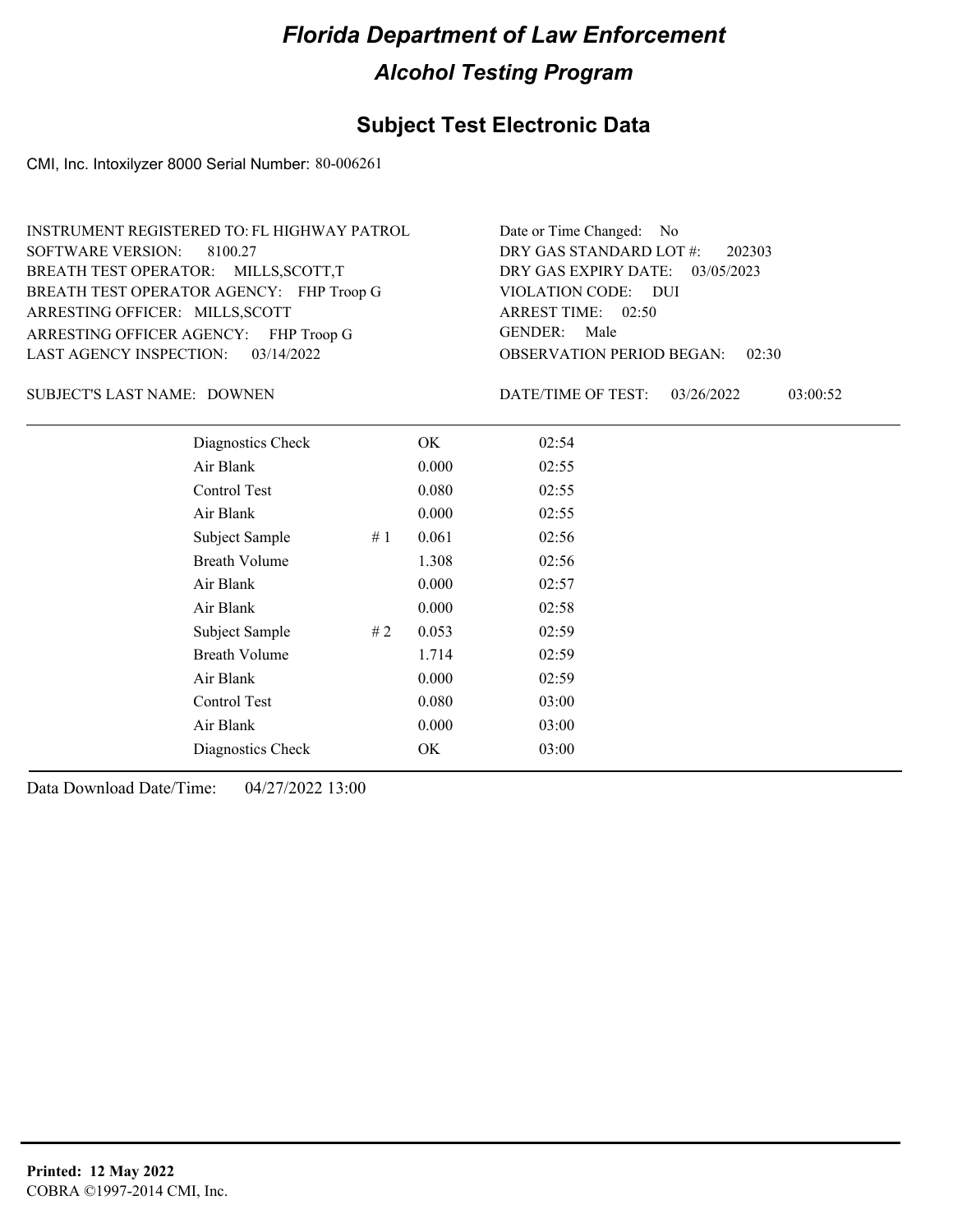## **Subject Test Electronic Data**

CMI, Inc. Intoxilyzer 8000 Serial Number: 80-006261

| INSTRUMENT REGISTERED TO: FL HIGHWAY PATROL | Date or Time Changed: No               |
|---------------------------------------------|----------------------------------------|
| SOFTWARE VERSION: 8100.27                   | DRY GAS STANDARD LOT #: 202303         |
| BREATH TEST OPERATOR: MILLS, SCOTT, T       | DRY GAS EXPIRY DATE: 03/05/2023        |
| BREATH TEST OPERATOR AGENCY: FHP Troop G    | VIOLATION CODE: DUI                    |
| ARRESTING OFFICER: MILLS, SCOTT             | ARREST TIME: 02:08                     |
| ARRESTING OFFICER AGENCY: FHP Troop G       | GENDER: Female                         |
| LAST AGENCY INSPECTION: $03/14/2022$        | <b>OBSERVATION PERIOD BEGAN: 01:50</b> |

SHU SUBJECT'S LAST NAME: DATE/TIME OF TEST:

DATE/TIME OF TEST: 03/27/2022 02:37:40

| Diagnostics Check    |    | OK    | 02:30 |
|----------------------|----|-------|-------|
| Air Blank            |    | 0.000 | 02:30 |
| Control Test         |    | 0.080 | 02:30 |
| Air Blank            |    | 0.000 | 02:31 |
| Subject Sample       | #1 | 0.092 | 02:33 |
| <b>Breath Volume</b> |    | 2.039 | 02:33 |
| Air Blank            |    | 0.000 | 02:33 |
| Air Blank            |    | 0.000 | 02:35 |
| Subject Sample       | #2 | 0.091 | 02:36 |
| <b>Breath Volume</b> |    | 1.746 | 02:36 |
| Air Blank            |    | 0.000 | 02:36 |
| Control Test         |    | 0.080 | 02:37 |
| Air Blank            |    | 0.000 | 02:37 |
| Diagnostics Check    |    | OK    | 02:37 |
|                      |    |       |       |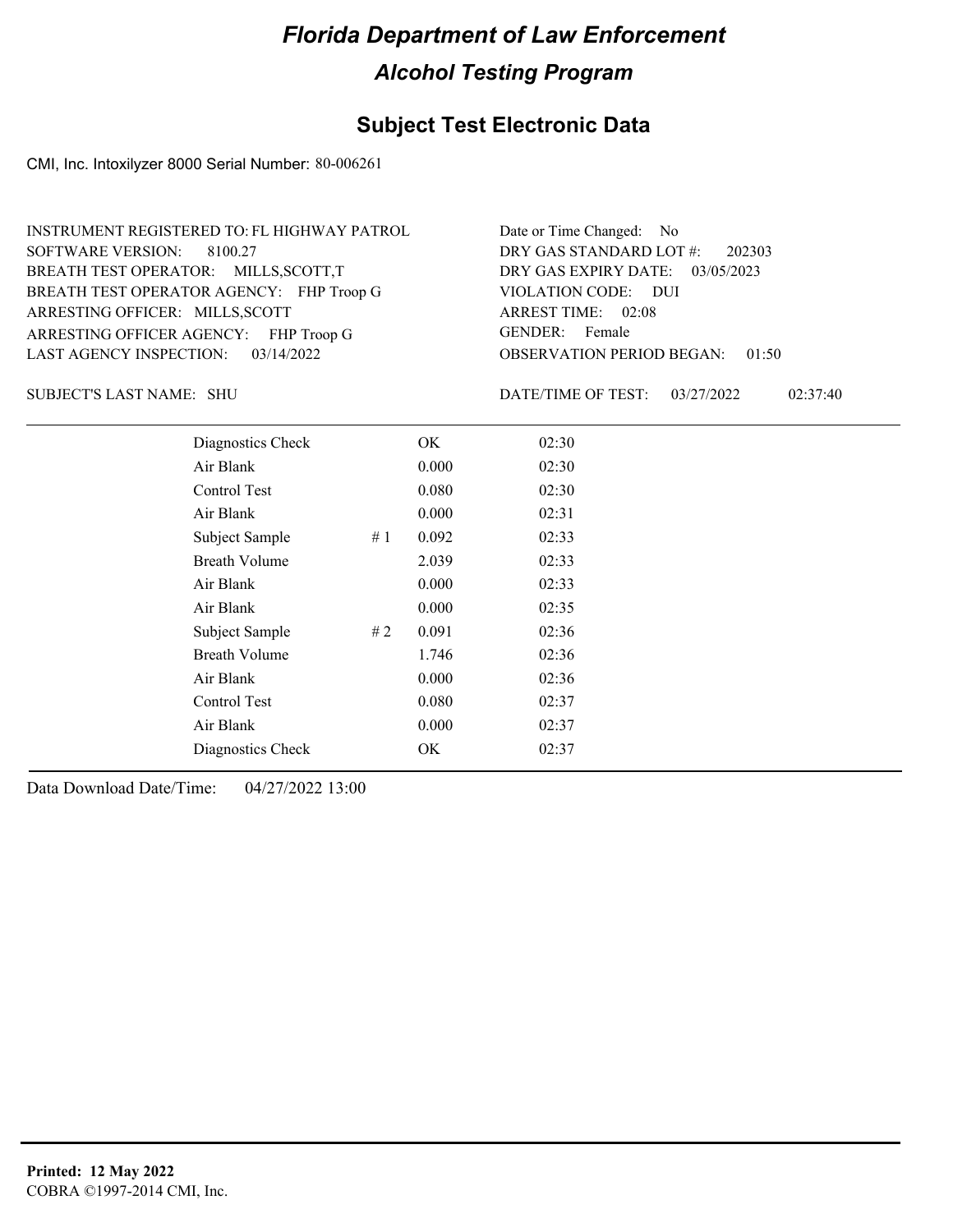## **Subject Test Electronic Data**

CMI, Inc. Intoxilyzer 8000 Serial Number: 80-006262

| INSTRUMENT REGISTERED TO: VOLUSIA COUNTY S.O.  | Date or Time Changed: No               |
|------------------------------------------------|----------------------------------------|
| SOFTWARE VERSION: 8100.27                      | DRY GAS STANDARD LOT $\#$ : 1206004    |
| BREATH TEST OPERATOR: MALETTO, NICHOLAS, R     | DRY GAS EXPIRY DATE: 09/20/2022        |
| BREATH TEST OPERATOR AGENCY: Volusia County SO | VIOLATION CODE: DUI                    |
| ARRESTING OFFICER: MALETTO, NICHOLAS           | ARREST TIME: 12:46                     |
| ARRESTING OFFICER AGENCY: Volusia County SO    | GENDER: Female                         |
| LAST AGENCY INSPECTION: 03/03/2022             | <b>OBSERVATION PERIOD BEGAN: 13:01</b> |
|                                                |                                        |

SUBJECT'S LAST NAME: BROWN DATE/TIME OF TEST:

DATE/TIME OF TEST: 03/04/2022 13:28:01

| Diagnostics Check    |    | OK    | 13:22 |
|----------------------|----|-------|-------|
| Air Blank            |    | 0.000 | 13:22 |
| Control Test         |    | 0.080 | 13:22 |
| Air Blank            |    | 0.000 | 13:23 |
| Subject Sample       | #1 | 0.000 | 13:23 |
| <b>Breath Volume</b> |    | 1.726 | 13:23 |
| Air Blank            |    | 0.000 | 13:24 |
| Air Blank            |    | 0.000 | 13:26 |
| Subject Sample       | #2 | 0.000 | 13:26 |
| <b>Breath Volume</b> |    | 2.167 | 13:26 |
| Air Blank            |    | 0.000 | 13:27 |
| Control Test         |    | 0.079 | 13:27 |
| Air Blank            |    | 0.000 | 13:27 |
| Diagnostics Check    |    | OK.   | 13:28 |
|                      |    |       |       |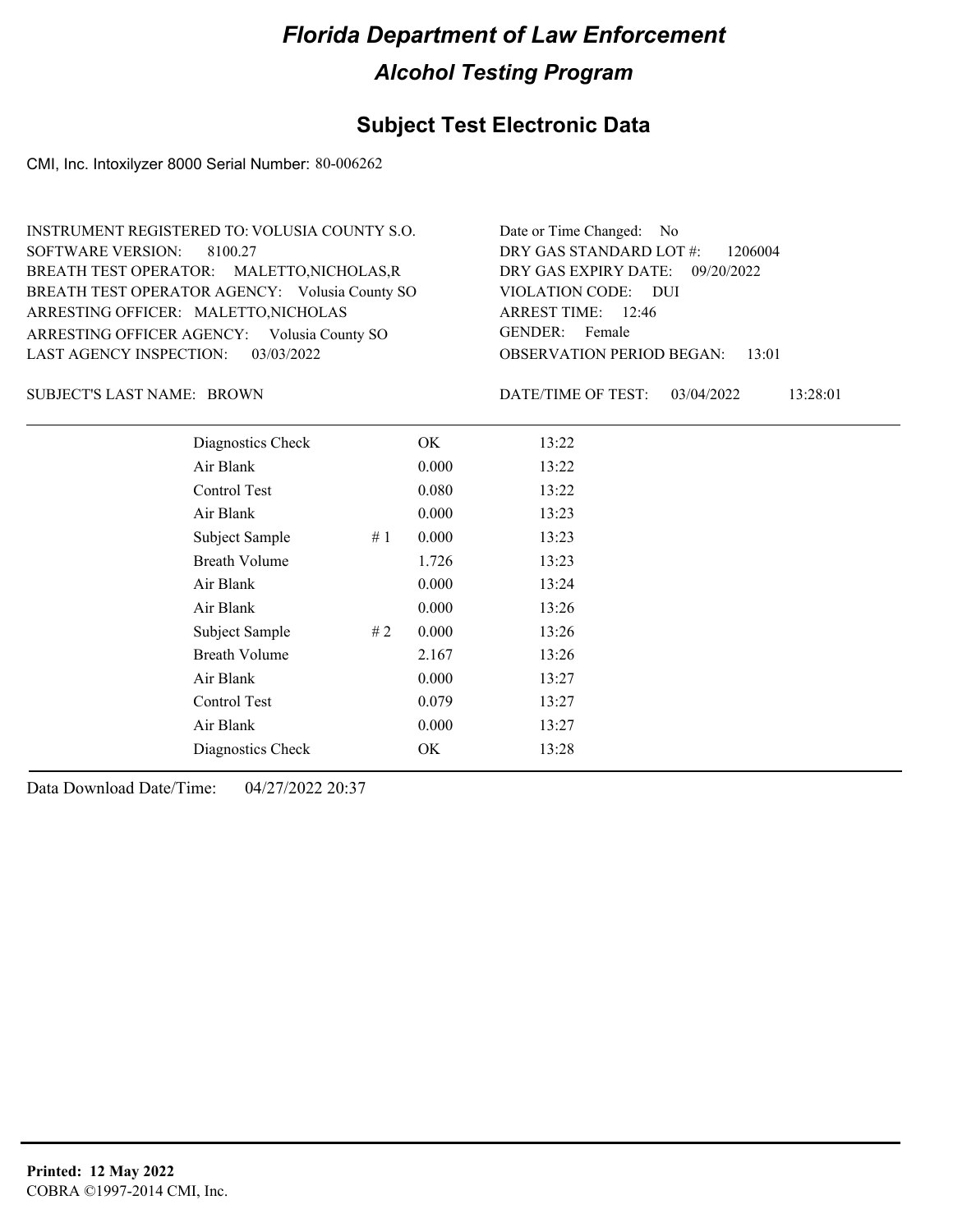## **Subject Test Electronic Data**

CMI, Inc. Intoxilyzer 8000 Serial Number: 80-006262

| INSTRUMENT REGISTERED TO: VOLUSIA COUNTY S.O.  | Date or Time Changed: No               |
|------------------------------------------------|----------------------------------------|
| SOFTWARE VERSION: 8100.27                      | DRY GAS STANDARD LOT #: 1206004        |
| BREATH TEST OPERATOR: PATSCH, JOSHUA, K        | DRY GAS EXPIRY DATE: 09/20/2022        |
| BREATH TEST OPERATOR AGENCY: Volusia County SO | VIOLATION CODE: DUI                    |
| ARRESTING OFFICER: PATSCH, JOSHUA              | ARREST TIME: 23:50                     |
| ARRESTING OFFICER AGENCY: Volusia County SO    | GENDER: Male                           |
| LAST AGENCY INSPECTION: 03/03/2022             | <b>OBSERVATION PERIOD BEGAN: 00:13</b> |

BURKE SUBJECT'S LAST NAME: DATE/TIME OF TEST:

DATE/TIME OF TEST: 03/08/2022 00:40:52

| Diagnostics Check    |    | OK    | 00:34 |
|----------------------|----|-------|-------|
| Air Blank            |    | 0.000 | 00:35 |
| Control Test         |    | 0.079 | 00:35 |
| Air Blank            |    | 0.000 | 00:36 |
| Subject Sample       | #1 | 0.287 | 00:36 |
| <b>Breath Volume</b> |    | 2.808 | 00:36 |
| Air Blank            |    | 0.000 | 00:37 |
| Air Blank            |    | 0.000 | 00:38 |
| Subject Sample       | #2 | 0.283 | 00:39 |
| <b>Breath Volume</b> |    | 2.859 | 00:39 |
| Air Blank            |    | 0.000 | 00:39 |
| Control Test         |    | 0.078 | 00:40 |
| Air Blank            |    | 0.000 | 00:40 |
| Diagnostics Check    |    | OK    | 00:40 |
|                      |    |       |       |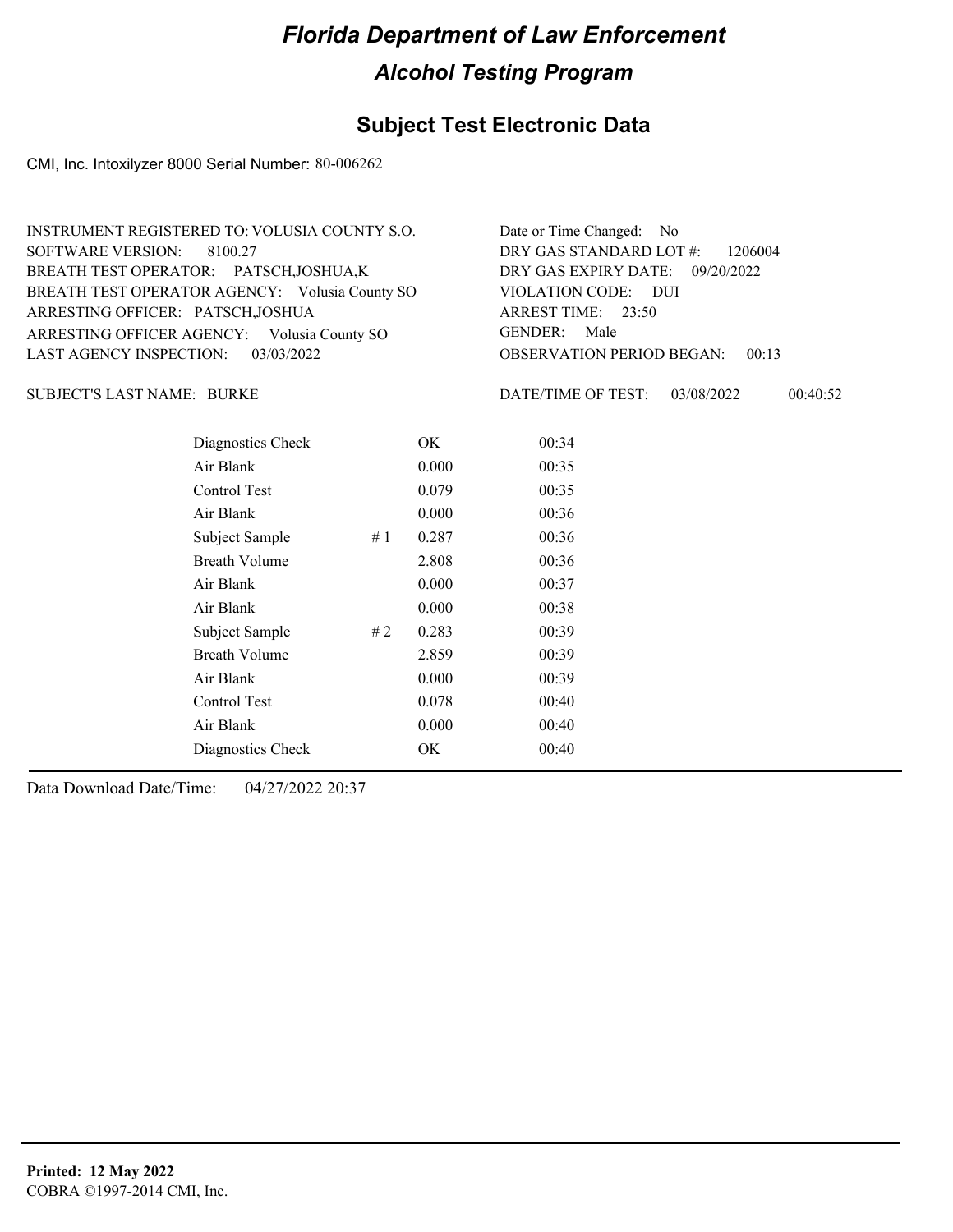### **Subject Test Electronic Data**

CMI, Inc. Intoxilyzer 8000 Serial Number: 80-006262

| INSTRUMENT REGISTERED TO: VOLUSIA COUNTY S.O.  | Date or Time Changed: No               |
|------------------------------------------------|----------------------------------------|
| SOFTWARE VERSION: 8100.27                      | DRY GAS STANDARD LOT #: 1206004        |
| BREATH TEST OPERATOR: PATSCH, JOSHUA, K        | DRY GAS EXPIRY DATE: 09/20/2022        |
| BREATH TEST OPERATOR AGENCY: Volusia County SO | VIOLATION CODE: DUI                    |
| ARRESTING OFFICER: SEDA, DIEGO                 | ARREST TIME: 23:14                     |
| ARRESTING OFFICER AGENCY: Volusia County SO    | GENDER: Male                           |
| LAST AGENCY INSPECTION: 03/03/2022             | <b>OBSERVATION PERIOD BEGAN: 23:32</b> |

PAJAK SUBJECT'S LAST NAME: DATE/TIME OF TEST:

DATE/TIME OF TEST: 03/14/2022 00:19:37

| Diagnostics Check    |    | OK    | 00:10 |
|----------------------|----|-------|-------|
| Air Blank            |    | 0.000 | 00:11 |
| Control Test         |    | 0.081 | 00:11 |
| Air Blank            |    | 0.000 | 00:12 |
| Subject Sample       | #1 | 0.223 | 00:14 |
| <b>Breath Volume</b> |    | 1.390 | 00:14 |
| Air Blank            |    | 0.000 | 00:14 |
| Air Blank            |    | 0.000 | 00:16 |
| Subject Sample       | #2 | 0.211 | 00:17 |
| <b>Breath Volume</b> |    | 3.796 | 00:17 |
| Air Blank            |    | 0.000 | 00:18 |
| Control Test         |    | 0.079 | 00:18 |
| Air Blank            |    | 0.000 | 00:19 |
| Diagnostics Check    |    | OK    | 00:19 |
|                      |    |       |       |

Data Download Date/Time: 04/27/2022 20:37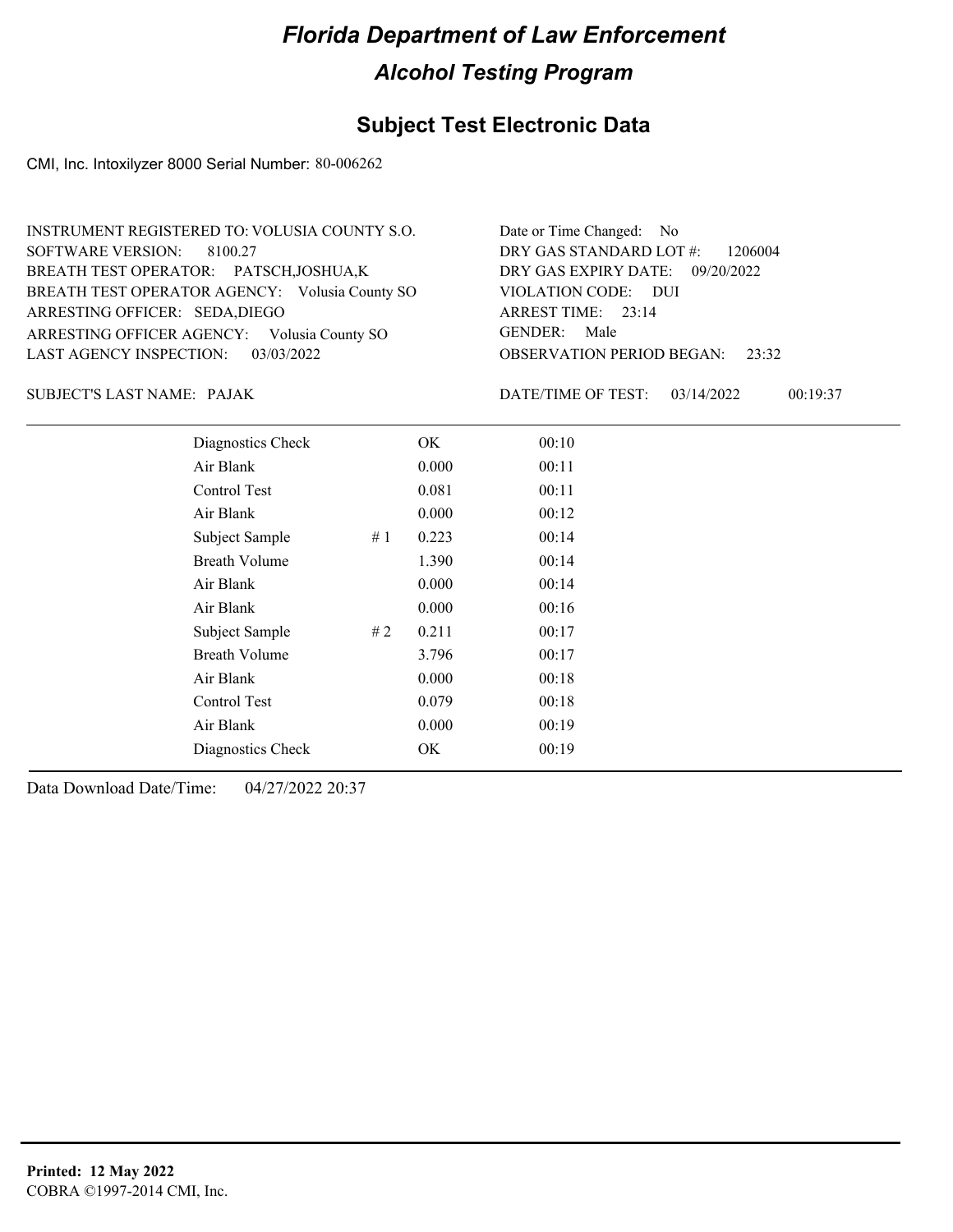### **Subject Test Electronic Data**

CMI, Inc. Intoxilyzer 8000 Serial Number: 80-006262

| INSTRUMENT REGISTERED TO: VOLUSIA COUNTY S.O.  | Date or Time Changed: No               |
|------------------------------------------------|----------------------------------------|
| SOFTWARE VERSION: 8100.27                      | DRY GAS STANDARD LOT #: 1206004        |
| BREATH TEST OPERATOR: MALETTO, NICHOLAS, R     | DRY GAS EXPIRY DATE: 09/20/2022        |
| BREATH TEST OPERATOR AGENCY: Volusia County SO | VIOLATION CODE: DUI                    |
| ARRESTING OFFICER: MALETTO, NICHOLAS           | ARREST TIME: 22:04                     |
| ARRESTING OFFICER AGENCY: Volusia County SO    | GENDER: Male                           |
| LAST AGENCY INSPECTION: 03/03/2022             | <b>OBSERVATION PERIOD BEGAN: 22:41</b> |
|                                                |                                        |

#### SUBJECT'S LAST NAME: ROJAS CORTES DATE/TIME OF TEST:

DATE/TIME OF TEST: 03/24/2022 23:13:42

| Diagnostics Check    | OK    | 23:02 |                |
|----------------------|-------|-------|----------------|
| Air Blank            | 0.000 | 23:02 |                |
| Control Test         | 0.079 | 23:02 |                |
| Air Blank            | 0.000 | 23:03 |                |
| Subject Sample<br>#1 | 0.062 | 23:06 | Volume Not Met |
| <b>Breath Volume</b> | 0.414 | 23:06 |                |
| Air Blank            | 0.000 | 23:07 |                |
| Air Blank            | 0.000 | 23:08 |                |
| Subject Sample<br>#2 | 0.067 | 23:12 | Volume Not Met |
| <b>Breath Volume</b> | 0.621 | 23:12 |                |
| Air Blank            | 0.000 | 23:12 |                |
| Control Test         | 0.077 | 23:13 |                |
| Air Blank            | 0.000 | 23:13 |                |
| Diagnostics Check    | OK    | 23:13 |                |
|                      |       |       |                |

Data Download Date/Time: 04/27/2022 20:37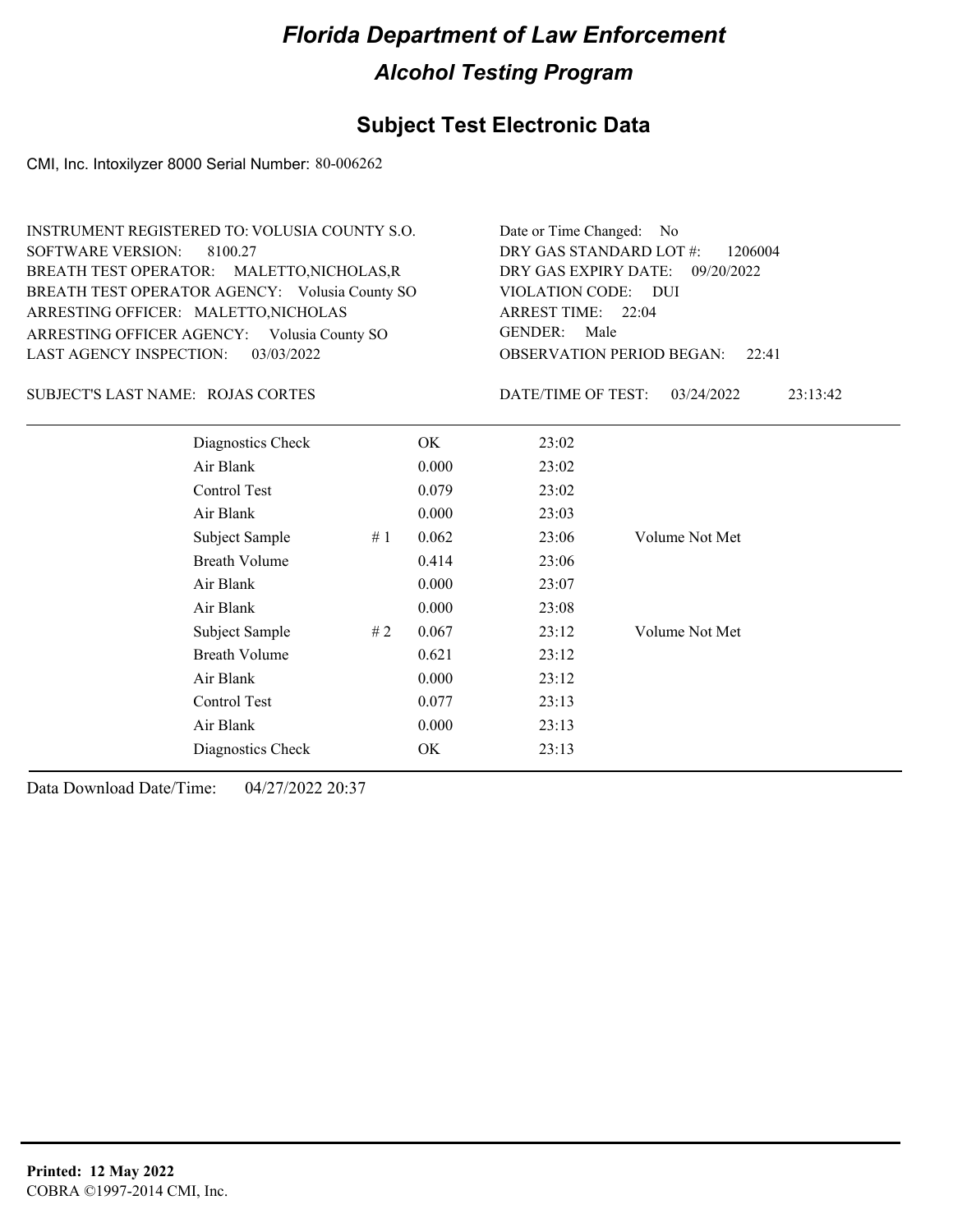#### **Subject Test Electronic Data**

CMI, Inc. Intoxilyzer 8000 Serial Number: 80-006384

ARRESTING OFFICER AGENCY: GENDER: Alachua PD BREATH TEST OPERATOR AGENCY: Gainesville PD VIOLATION CODE: SOFTWARE VERSION: 8100.27 ARRESTING OFFICER: FLAHERTY,ZACHARY BREATH TEST OPERATOR: STEMEN,AARON,M LAST AGENCY INSPECTION: 03/30/2022 INSTRUMENT REGISTERED TO: GAINESVILLE PD

OBSERVATION PERIOD BEGAN: 03:22 VIOLATION CODE: DUI 02:40 ARREST TIME: 12/05/2023 DRY GAS EXPIRY DATE: 29821080A3 DRY GAS STANDARD LOT #: Date or Time Changed: No GENDER: Male

SUBJECT'S LAST NAME: TYRE DATE/TIME OF TEST:

DATE/TIME OF TEST: 03/31/2022 03:55:12

| Diagnostics Check    | OK.   | 03:43 |                    |
|----------------------|-------|-------|--------------------|
| Air Blank            | 0.000 | 03:44 |                    |
| Control Test         | 0.076 | 03:44 |                    |
| Air Blank            | 0.000 | 03:45 |                    |
| Subject Sample<br>#1 |       | 03:48 | No Sample Provided |
| <b>Breath Volume</b> | 0.000 | 03:48 |                    |
| Air Blank            | 0.000 | 03:48 |                    |
| Air Blank            | 0.000 | 03:50 |                    |
| Subject Sample<br>#2 |       | 03:53 | No Sample Provided |
| <b>Breath Volume</b> | 0.000 | 03:53 |                    |
| Air Blank            | 0.000 | 03:54 |                    |
| Control Test         | 0.077 | 03:54 |                    |
| Air Blank            | 0.000 | 03:55 |                    |
| Diagnostics Check    | OK    | 03:55 |                    |
|                      |       |       |                    |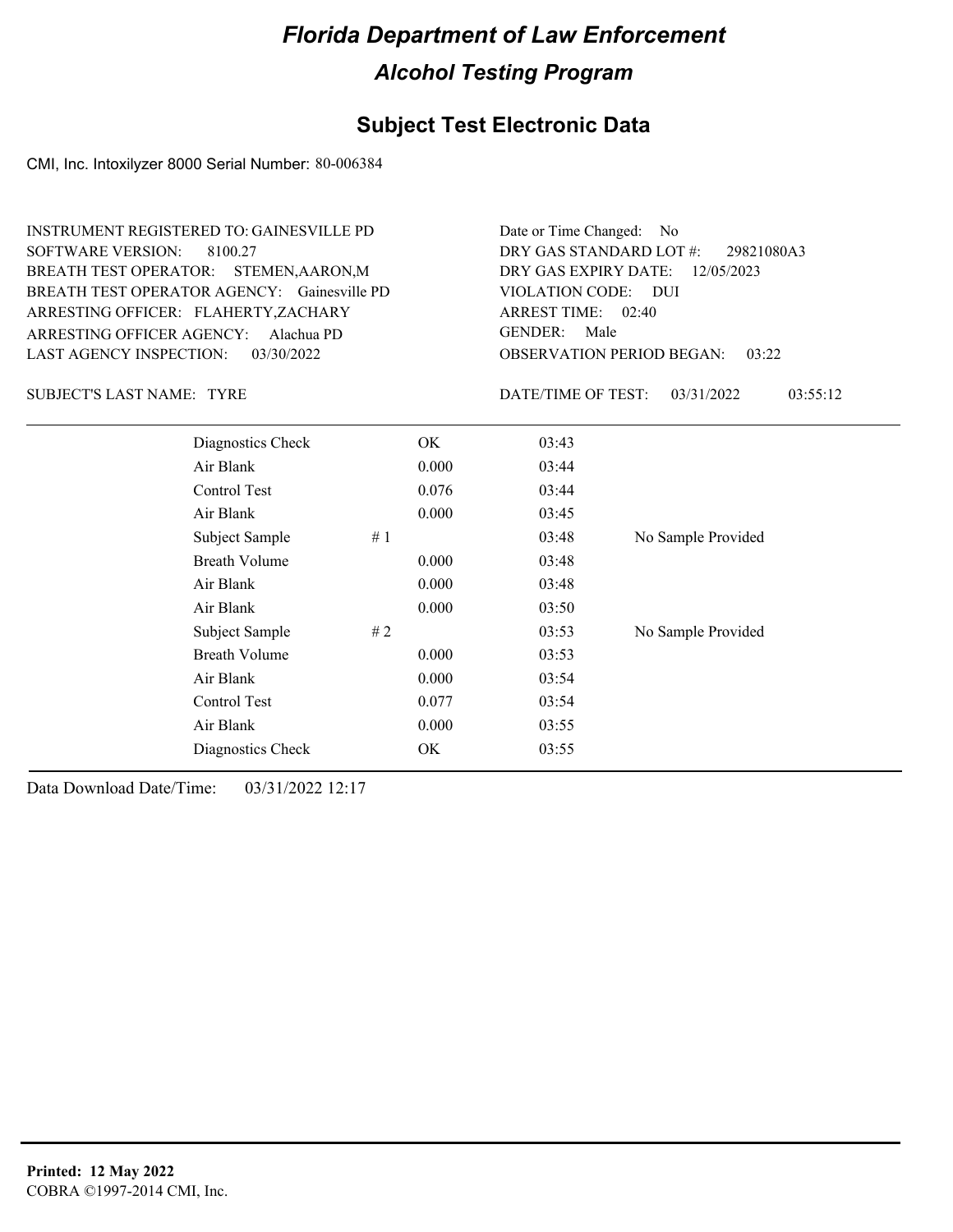### **Subject Test Electronic Data**

CMI, Inc. Intoxilyzer 8000 Serial Number: 80-006385

| INSTRUMENT REGISTERED TO: HILLSBOROUGH CO SO    | Date or Time Changed: No               |
|-------------------------------------------------|----------------------------------------|
| SOFTWARE VERSION: 8100.27                       | DRY GAS STANDARD LOT $\#$ : 06021080A2 |
| BREATH TEST OPERATOR: SIMMONS, ANGELA, V        | DRY GAS EXPIRY DATE: 04/05/2023        |
| BREATH TEST OPERATOR AGENCY: Hillsborough Co SO | VIOLATION CODE: DUI                    |
| ARRESTING OFFICER: NAYLOR,I                     | ARREST TIME: 07:44                     |
| ARRESTING OFFICER AGENCY: Hillsborough Co SO    | GENDER: Male                           |
| LAST AGENCY INSPECTION: 02/03/2022              | <b>OBSERVATION PERIOD BEGAN: 08:24</b> |

#### SUBJECT'S LAST NAME: BLANCH DATE/TIME OF TEST:

DATE/TIME OF TEST: 03/01/2022 08:52:24

| Diagnostics Check    |    | OK    | 08:44 |
|----------------------|----|-------|-------|
| Air Blank            |    | 0.000 | 08:45 |
| Control Test         |    | 0.079 | 08:45 |
| Air Blank            |    | 0.000 | 08:46 |
| Subject Sample       | #1 | 0.151 | 08:47 |
| <b>Breath Volume</b> |    | 1.417 | 08:47 |
| Air Blank            |    | 0.000 | 08:47 |
| Air Blank            |    | 0.000 | 08:49 |
| Subject Sample       | #2 | 0.152 | 08:50 |
| <b>Breath Volume</b> |    | 1.183 | 08:50 |
| Air Blank            |    | 0.000 | 08:51 |
| Control Test         |    | 0.079 | 08:51 |
| Air Blank            |    | 0.000 | 08:52 |
| Diagnostics Check    |    | OK    | 08:52 |
|                      |    |       |       |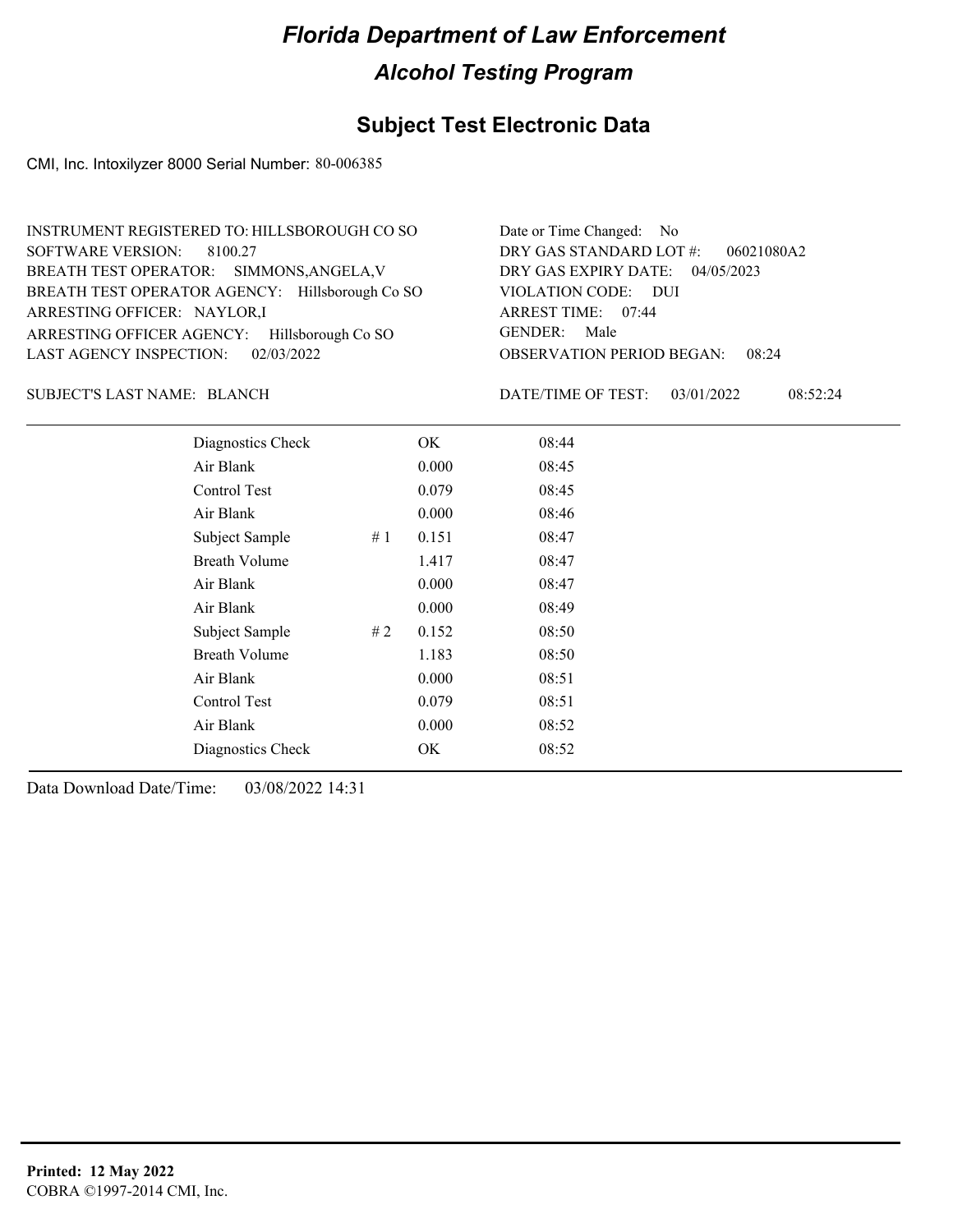### **Subject Test Electronic Data**

CMI, Inc. Intoxilyzer 8000 Serial Number: 80-006385

| INSTRUMENT REGISTERED TO: HILLSBOROUGH CO SO    | Date or Time Changed: No               |
|-------------------------------------------------|----------------------------------------|
| SOFTWARE VERSION: 8100.27                       | DRY GAS STANDARD LOT #:<br>06021080A2  |
| BREATH TEST OPERATOR: MONTGOMERY, ALECIA, L     | DRY GAS EXPIRY DATE: 04/05/2023        |
| BREATH TEST OPERATOR AGENCY: Hillsborough Co SO | VIOLATION CODE: DUI                    |
| ARRESTING OFFICER: RENDON,D                     | ARREST TIME: 00:31                     |
| ARRESTING OFFICER AGENCY: Hillsborough Co SO    | GENDER: Male                           |
| LAST AGENCY INSPECTION: 02/03/2022              | <b>OBSERVATION PERIOD BEGAN: 00:48</b> |

#### WILLAMS II SUBJECT'S LAST NAME: DATE/TIME OF TEST:

DATE/TIME OF TEST: 03/02/2022 01:27:45

| Diagnostics Check    |    | OK    | 01:14 |                |
|----------------------|----|-------|-------|----------------|
| Air Blank            |    | 0.000 | 01:14 |                |
| Control Test         |    | 0.079 | 01:15 |                |
| Air Blank            |    | 0.000 | 01:15 |                |
| Subject Sample       | #1 | 0.149 | 01:18 | Volume Not Met |
| <b>Breath Volume</b> |    | 0.066 | 01:18 |                |
| Air Blank            |    | 0.000 | 01:19 |                |
| Air Blank            |    | 0.000 | 01:21 |                |
| Subject Sample       | #2 | 0.141 | 01:22 |                |
| <b>Breath Volume</b> |    | 1.453 | 01:22 |                |
| Air Blank            |    | 0.000 | 01:23 |                |
| Air Blank            |    | 0.000 | 01:25 |                |
| Subject Sample       | #3 | 0.145 | 01:26 |                |
| <b>Breath Volume</b> |    | 1.550 | 01:26 |                |
| Air Blank            |    | 0.000 | 01:26 |                |
| Control Test         |    | 0.078 | 01:27 |                |
| Air Blank            |    | 0.000 | 01:27 |                |
| Diagnostics Check    |    | OK    | 01:27 |                |
|                      |    |       |       |                |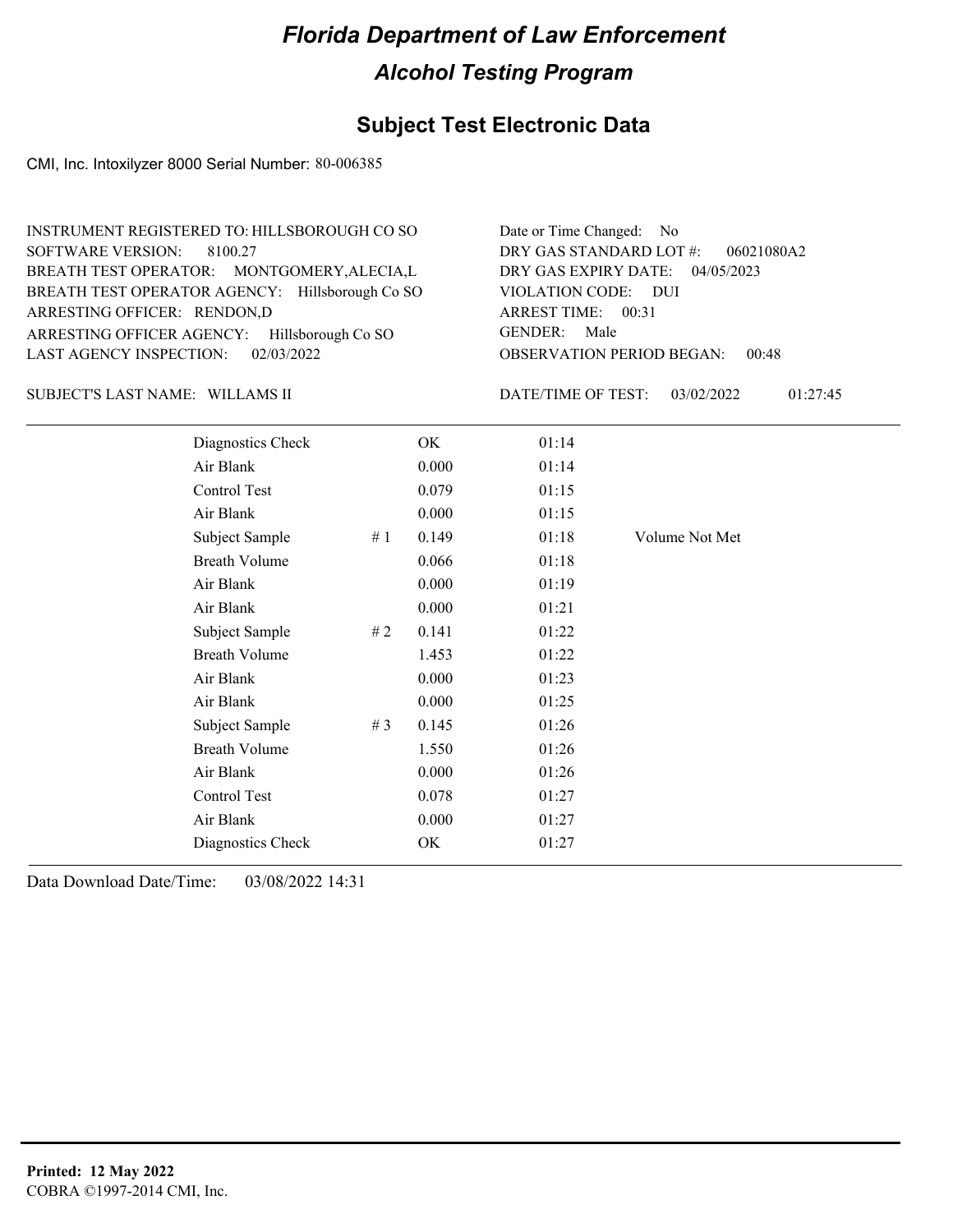### **Subject Test Electronic Data**

CMI, Inc. Intoxilyzer 8000 Serial Number: 80-006385

| INSTRUMENT REGISTERED TO: HILLSBOROUGH CO SO    | Date or Time Changed: No               |
|-------------------------------------------------|----------------------------------------|
| SOFTWARE VERSION: 8100.27                       | DRY GAS STANDARD LOT $\#$ : 06021080A2 |
| BREATH TEST OPERATOR: YUMAN ROMERO, ANGIE, A    | DRY GAS EXPIRY DATE: 04/05/2023        |
| BREATH TEST OPERATOR AGENCY: Hillsborough Co SO | VIOLATION CODE: DUI                    |
| ARRESTING OFFICER: VAN-TREESE,S                 | ARREST TIME: 22:04                     |
| ARRESTING OFFICER AGENCY: Tampa PD              | GENDER: Male                           |
| LAST AGENCY INSPECTION: 02/03/2022              | <b>OBSERVATION PERIOD BEGAN: 22:39</b> |

SUBJECT'S LAST NAME: ROGERS DATE/TIME OF TEST:

DATE/TIME OF TEST: 03/02/2022 23:07:13

| Diagnostics Check    |    | OK    | 22:59 |
|----------------------|----|-------|-------|
| Air Blank            |    | 0.000 | 23:00 |
| Control Test         |    | 0.080 | 23:00 |
| Air Blank            |    | 0.000 | 23:01 |
| Subject Sample       | #1 | 0.217 | 23:01 |
| <b>Breath Volume</b> |    | 1.929 | 23:01 |
| Air Blank            |    | 0.000 | 23:02 |
| Air Blank            |    | 0.000 | 23:04 |
| Subject Sample       | #2 | 0.218 | 23:05 |
| <b>Breath Volume</b> |    | 2.214 | 23:05 |
| Air Blank            |    | 0.000 | 23:06 |
| Control Test         |    | 0.079 | 23:06 |
| Air Blank            |    | 0.000 | 23:07 |
| Diagnostics Check    |    | OK    | 23:07 |
|                      |    |       |       |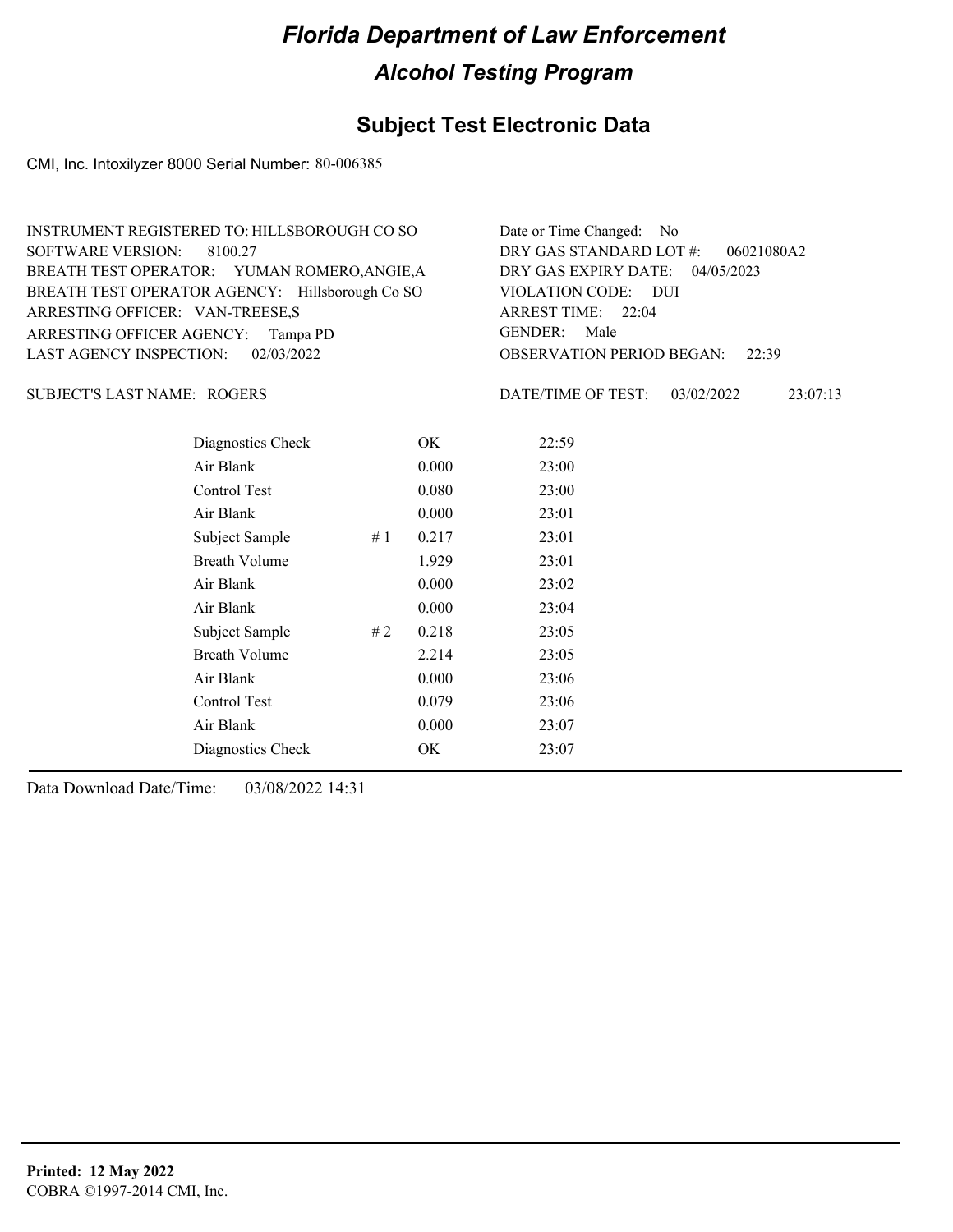### **Subject Test Electronic Data**

CMI, Inc. Intoxilyzer 8000 Serial Number: 80-006385

| INSTRUMENT REGISTERED TO: HILLSBOROUGH CO SO    | Date or Time Changed: No               |
|-------------------------------------------------|----------------------------------------|
| SOFTWARE VERSION: 8100.27                       | DRY GAS STANDARD LOT #: 06021080A2     |
| BREATH TEST OPERATOR: MONTGOMERY, ALECIA, L     | DRY GAS EXPIRY DATE: 04/05/2023        |
| BREATH TEST OPERATOR AGENCY: Hillsborough Co SO | VIOLATION CODE: DUI                    |
| ARRESTING OFFICER: GARNER, W                    | ARREST TIME: $23:12$                   |
| ARRESTING OFFICER AGENCY: Hillsborough Co SO    | GENDER: Male                           |
| LAST AGENCY INSPECTION: 02/03/2022              | <b>OBSERVATION PERIOD BEGAN: 23:36</b> |

#### SANCHEZ SUBJECT'S LAST NAME: DATE/TIME OF TEST:

DATE/TIME OF TEST: 03/03/2022 00:04:54

| Diagnostics Check    |    | OK    | 23:57 |  |
|----------------------|----|-------|-------|--|
| Air Blank            |    | 0.000 | 23:57 |  |
| Control Test         |    | 0.081 | 23:58 |  |
| Air Blank            |    | 0.000 | 23:58 |  |
| Subject Sample       | #1 | 0.144 | 00:00 |  |
| <b>Breath Volume</b> |    | 1.281 | 00:00 |  |
| Air Blank            |    | 0.000 | 00:00 |  |
| Air Blank            |    | 0.000 | 00:02 |  |
| Subject Sample       | #2 | 0.132 | 00:03 |  |
| <b>Breath Volume</b> |    | 1.109 | 00:03 |  |
| Air Blank            |    | 0.000 | 00:03 |  |
| Control Test         |    | 0.079 | 00:04 |  |
| Air Blank            |    | 0.000 | 00:04 |  |
| Diagnostics Check    |    | OK    | 00:04 |  |
|                      |    |       |       |  |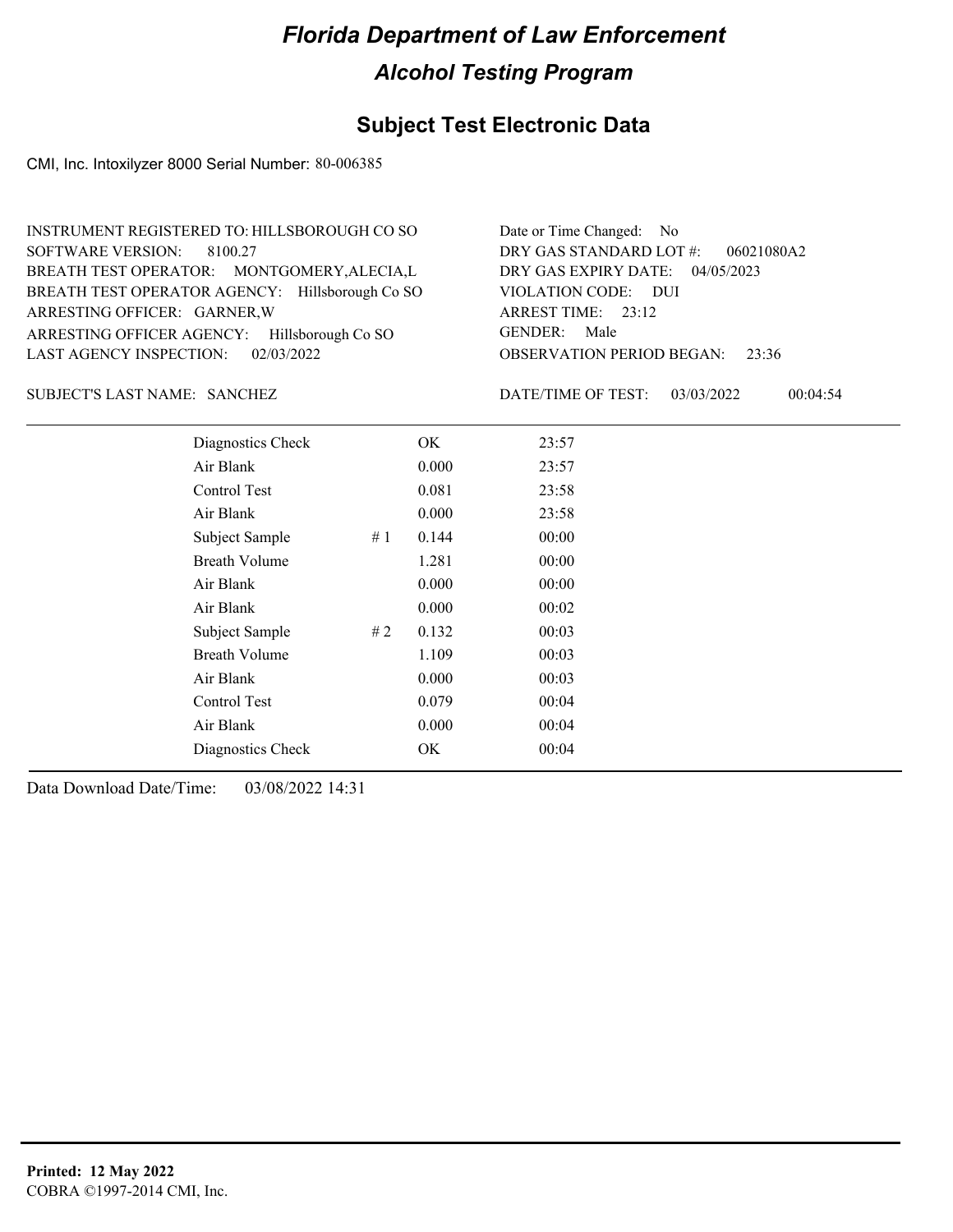### **Subject Test Electronic Data**

CMI, Inc. Intoxilyzer 8000 Serial Number: 80-006385

| INSTRUMENT REGISTERED TO: HILLSBOROUGH CO SO    | Date or Time Changed: No               |
|-------------------------------------------------|----------------------------------------|
| SOFTWARE VERSION: 8100.27                       | DRY GAS STANDARD LOT #: 06021080A2     |
| BREATH TEST OPERATOR: KIRKLAND,KYLIE,C          | DRY GAS EXPIRY DATE: 04/05/2023        |
| BREATH TEST OPERATOR AGENCY: Hillsborough Co SO | VIOLATION CODE: DUI                    |
| ARRESTING OFFICER: FISHER,T                     | ARREST TIME: 18:30                     |
| ARRESTING OFFICER AGENCY: Hillsborough Co SO    | GENDER: Male                           |
| LAST AGENCY INSPECTION: $02/03/2022$            | <b>OBSERVATION PERIOD BEGAN: 19:04</b> |

JACOBSEN SUBJECT'S LAST NAME: DATE/TIME OF TEST:

DATE/TIME OF TEST: 03/03/2022 19:30:35

| Diagnostics Check    |    | OK    | 19:24 |  |
|----------------------|----|-------|-------|--|
| Air Blank            |    | 0.000 | 19:25 |  |
| Control Test         |    | 0.080 | 19:25 |  |
| Air Blank            |    | 0.000 | 19:25 |  |
| Subject Sample       | #1 | 0.000 | 19:26 |  |
| <b>Breath Volume</b> |    | 3.554 | 19:26 |  |
| Air Blank            |    | 0.000 | 19:26 |  |
| Air Blank            |    | 0.000 | 19:28 |  |
| Subject Sample       | #2 | 0.000 | 19:29 |  |
| <b>Breath Volume</b> |    | 3.746 | 19:29 |  |
| Air Blank            |    | 0.000 | 19:29 |  |
| Control Test         |    | 0.081 | 19:29 |  |
| Air Blank            |    | 0.000 | 19:30 |  |
| Diagnostics Check    |    | OK    | 19:30 |  |
|                      |    |       |       |  |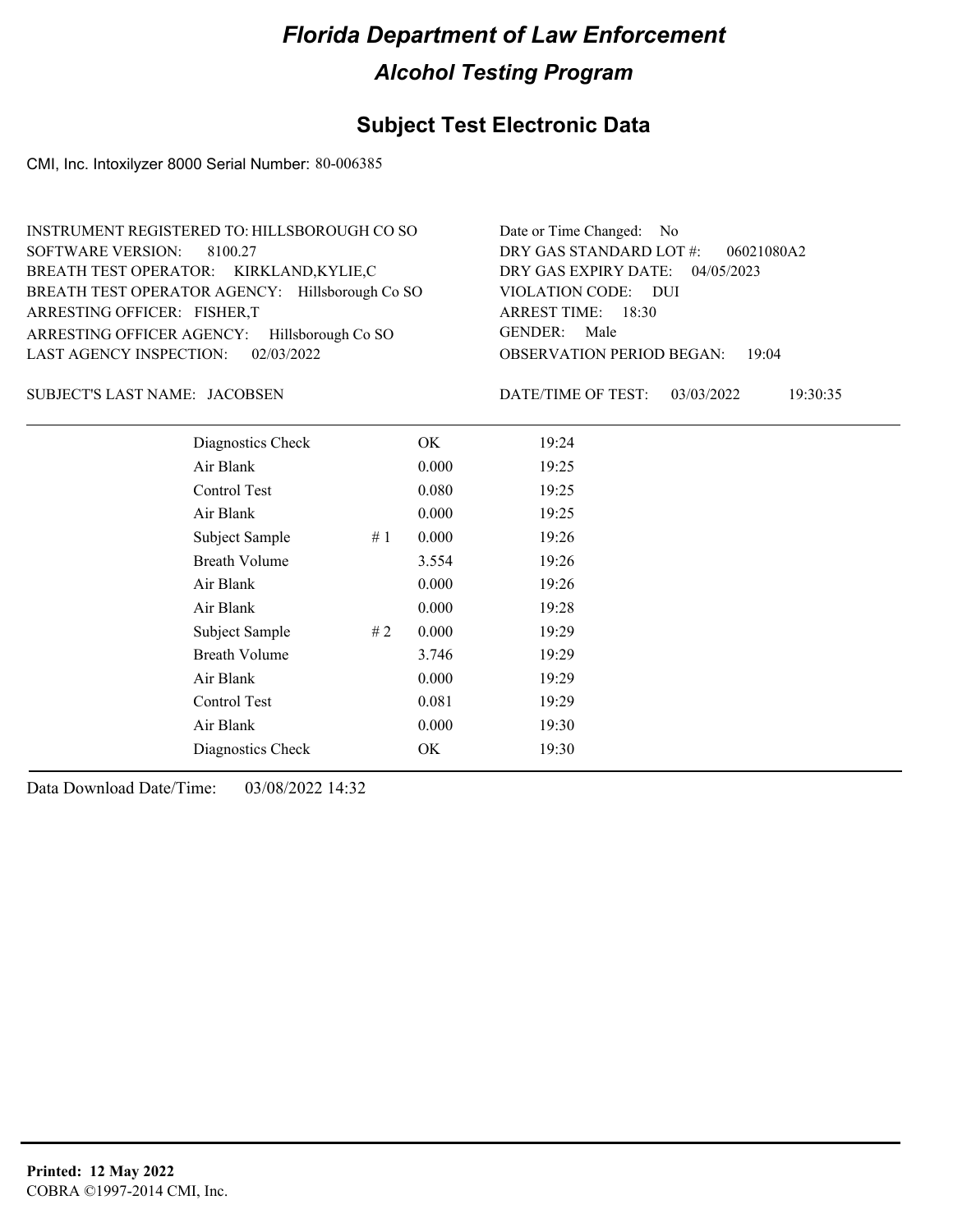### **Subject Test Electronic Data**

CMI, Inc. Intoxilyzer 8000 Serial Number: 80-006385

| INSTRUMENT REGISTERED TO: HILLSBOROUGH CO SO    | Date or Time Changed: No               |
|-------------------------------------------------|----------------------------------------|
| SOFTWARE VERSION: 8100.27                       | DRY GAS STANDARD LOT #: 06021080A2     |
| BREATH TEST OPERATOR: MASON, FRANCESCA, M       | DRY GAS EXPIRY DATE: 04/05/2023        |
| BREATH TEST OPERATOR AGENCY: Hillsborough Co SO | VIOLATION CODE: DUI                    |
| ARRESTING OFFICER: BARLAUG,G                    | ARREST TIME: 22:28                     |
| ARRESTING OFFICER AGENCY: Tampa PD              | GENDER: Female                         |
| LAST AGENCY INSPECTION: 02/03/2022              | <b>OBSERVATION PERIOD BEGAN: 22:44</b> |

#### SHELLABARGER SUBJECT'S LAST NAME: DATE/TIME OF TEST:

DATE/TIME OF TEST: 03/03/2022 23:13:51

| Diagnostics Check    |    | OK    | 23:06 |
|----------------------|----|-------|-------|
| Air Blank            |    | 0.000 | 23:07 |
| Control Test         |    | 0.080 | 23:07 |
| Air Blank            |    | 0.000 | 23:08 |
| Subject Sample       | #1 | 0.122 | 23:08 |
| <b>Breath Volume</b> |    | 1.941 | 23:08 |
| Air Blank            |    | 0.000 | 23:09 |
| Air Blank            |    | 0.000 | 23:11 |
| Subject Sample       | #2 | 0.121 | 23:12 |
| <b>Breath Volume</b> |    | 1.628 | 23:12 |
| Air Blank            |    | 0.000 | 23:12 |
| <b>Control Test</b>  |    | 0.079 | 23:13 |
| Air Blank            |    | 0.000 | 23:13 |
| Diagnostics Check    |    | OK    | 23:13 |
|                      |    |       |       |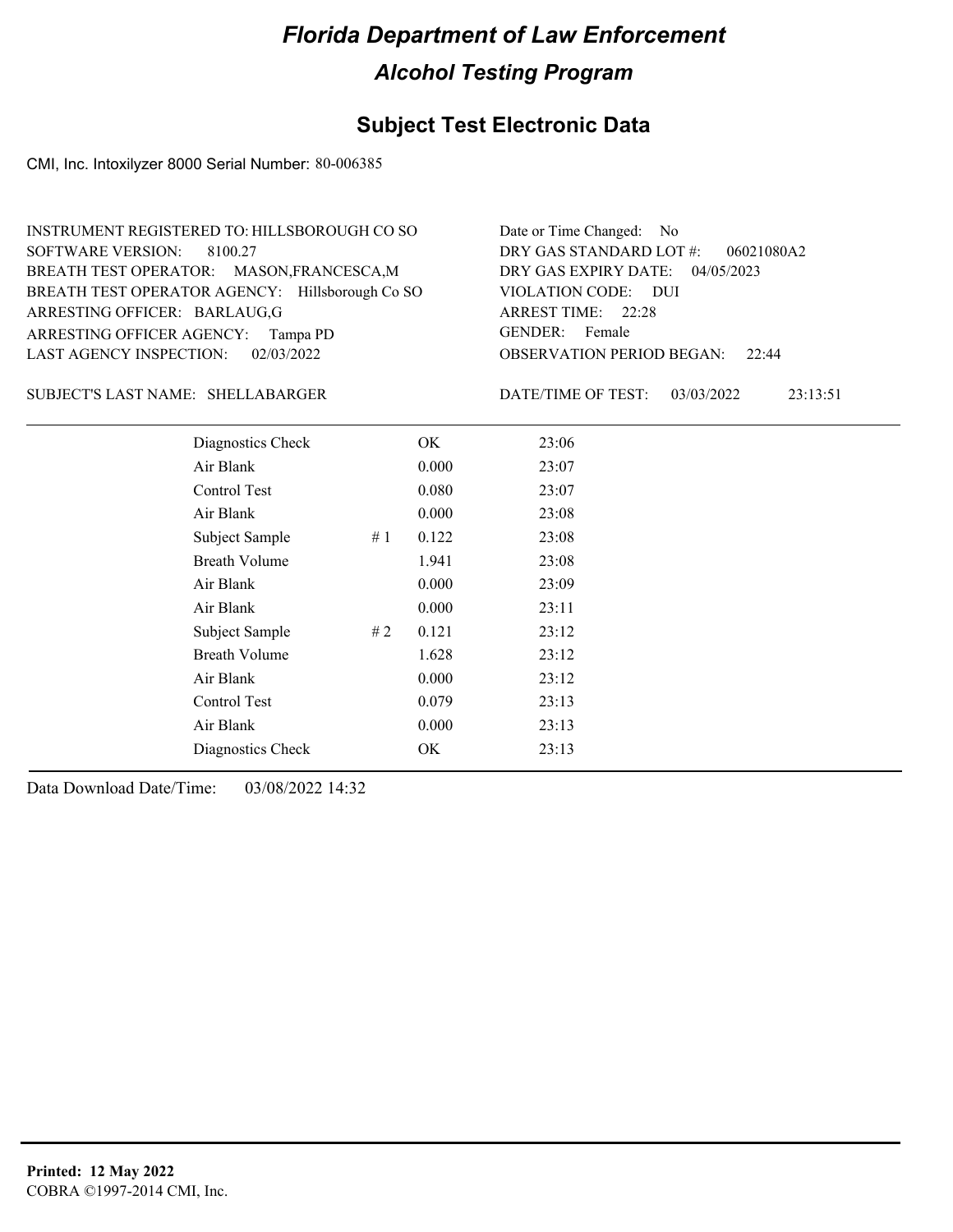### **Subject Test Electronic Data**

CMI, Inc. Intoxilyzer 8000 Serial Number: 80-006385

| INSTRUMENT REGISTERED TO: HILLSBOROUGH CO SO    | Date or Time Changed: No               |
|-------------------------------------------------|----------------------------------------|
| SOFTWARE VERSION: 8100.27                       | DRY GAS STANDARD LOT #: 06021080A2     |
| BREATH TEST OPERATOR: JONES, MINDY, L           | DRY GAS EXPIRY DATE: 04/05/2023        |
| BREATH TEST OPERATOR AGENCY: Hillsborough Co SO | VIOLATION CODE: DUI                    |
| ARRESTING OFFICER: BADEN,T                      | ARREST TIME: 22:52                     |
| ARRESTING OFFICER AGENCY: Tampa PD              | GENDER: Male                           |
| LAST AGENCY INSPECTION: 02/03/2022              | <b>OBSERVATION PERIOD BEGAN:</b> 23:14 |

#### MOLESKI SUBJECT'S LAST NAME: DATE/TIME OF TEST:

DATE/TIME OF TEST: 03/03/2022 23:41:19

| Diagnostics Check    |    | OK    | 23:34 |
|----------------------|----|-------|-------|
| Air Blank            |    | 0.000 | 23:35 |
| Control Test         |    | 0.080 | 23:35 |
| Air Blank            |    | 0.000 | 23:36 |
| Subject Sample       | #1 | 0.122 | 23:36 |
| <b>Breath Volume</b> |    | 2.355 | 23:36 |
| Air Blank            |    | 0.000 | 23:37 |
| Air Blank            |    | 0.000 | 23:39 |
| Subject Sample       | #2 | 0.121 | 23:39 |
| <b>Breath Volume</b> |    | 2.214 | 23:39 |
| Air Blank            |    | 0.000 | 23:40 |
| Control Test         |    | 0.080 | 23:40 |
| Air Blank            |    | 0.000 | 23:41 |
| Diagnostics Check    |    | OK    | 23:41 |
|                      |    |       |       |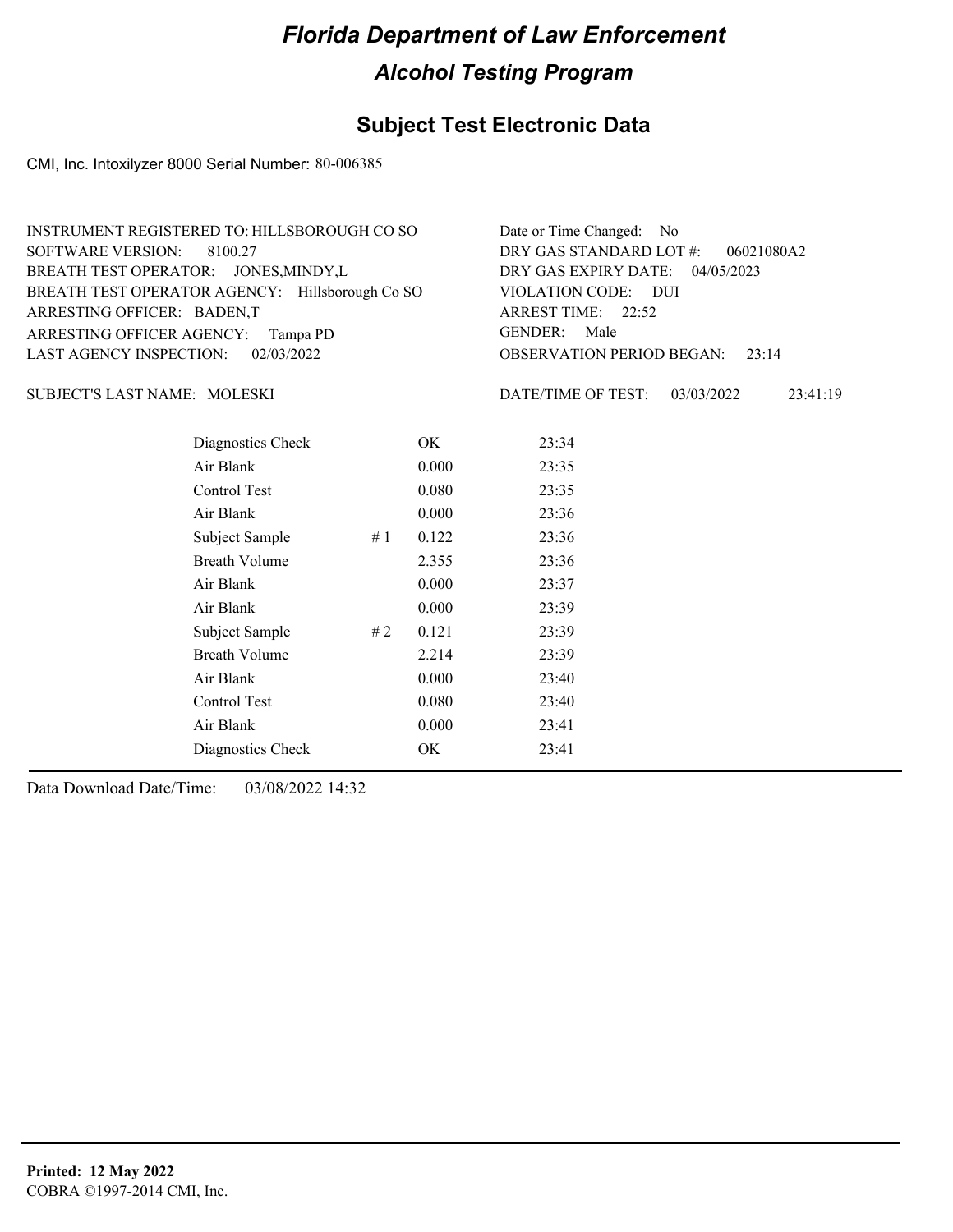### **Subject Test Electronic Data**

CMI, Inc. Intoxilyzer 8000 Serial Number: 80-006385

| INSTRUMENT REGISTERED TO: HILLSBOROUGH CO SO    | Date or Time Changed: No               |
|-------------------------------------------------|----------------------------------------|
| SOFTWARE VERSION: 8100.27                       | DRY GAS STANDARD LOT $#$ : 06021080A2  |
| BREATH TEST OPERATOR: DENDY, HALEY, M           | DRY GAS EXPIRY DATE: 04/05/2023        |
| BREATH TEST OPERATOR AGENCY: Hillsborough Co SO | VIOLATION CODE: DUI                    |
| ARRESTING OFFICER: HAGENBERGER, A               | ARREST TIME: 11:28                     |
| ARRESTING OFFICER AGENCY: Hillsborough Co SO    | GENDER: Male                           |
| LAST AGENCY INSPECTION: $02/03/2022$            | <b>OBSERVATION PERIOD BEGAN: 11:59</b> |

#### BEATY III SUBJECT'S LAST NAME: DATE/TIME OF TEST:

DATE/TIME OF TEST: 03/04/2022 12:26:37

| Diagnostics Check    |     | OK    | 12:19 |  |
|----------------------|-----|-------|-------|--|
| Air Blank            |     | 0.000 | 12:20 |  |
| Control Test         |     | 0.079 | 12:20 |  |
| Air Blank            |     | 0.000 | 12:20 |  |
| Subject Sample       | #1  | 0.000 | 12:22 |  |
| <b>Breath Volume</b> |     | 3.218 | 12:22 |  |
| Air Blank            |     | 0.000 | 12:22 |  |
| Air Blank            |     | 0.000 | 12:24 |  |
| Subject Sample       | # 2 | 0.000 | 12:25 |  |
| <b>Breath Volume</b> |     | 2.894 | 12:25 |  |
| Air Blank            |     | 0.000 | 12:25 |  |
| <b>Control Test</b>  |     | 0.079 | 12:26 |  |
| Air Blank            |     | 0.000 | 12:26 |  |
| Diagnostics Check    |     | OK    | 12:26 |  |
|                      |     |       |       |  |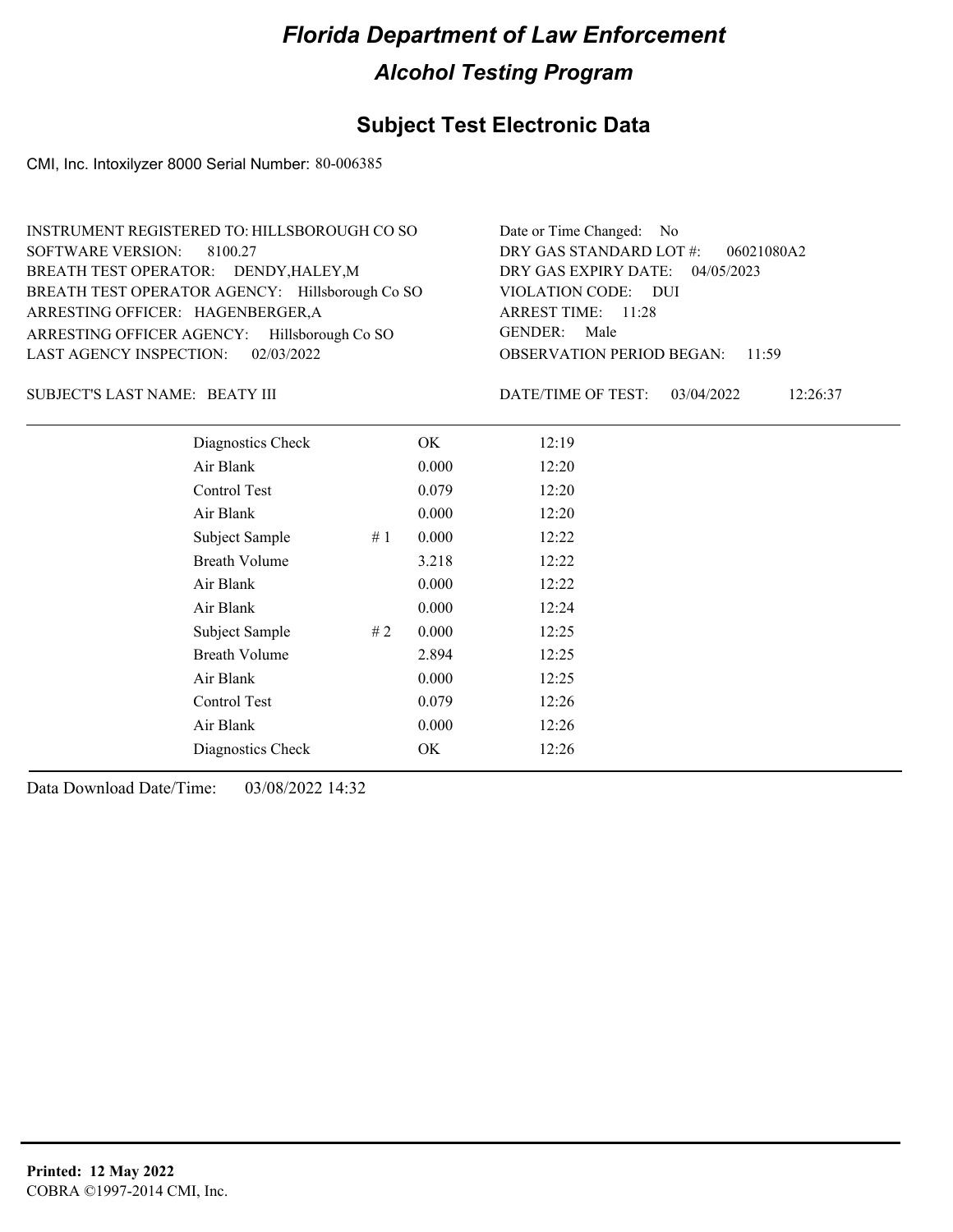### **Subject Test Electronic Data**

CMI, Inc. Intoxilyzer 8000 Serial Number: 80-006385

| INSTRUMENT REGISTERED TO: HILLSBOROUGH CO SO    | Date or Time Changed: No               |
|-------------------------------------------------|----------------------------------------|
| SOFTWARE VERSION: 8100.27                       | DRY GAS STANDARD LOT $\#$ : 06021080A2 |
| BREATH TEST OPERATOR: KIRKLAND,KYLIE,C          | DRY GAS EXPIRY DATE: 04/05/2023        |
| BREATH TEST OPERATOR AGENCY: Hillsborough Co SO | VIOLATION CODE: DUI                    |
| ARRESTING OFFICER: BAAR,J                       | ARREST TIME: 00:28                     |
| ARRESTING OFFICER AGENCY: Tampa PD              | GENDER: Male                           |
| LAST AGENCY INSPECTION: 02/03/2022              | <b>OBSERVATION PERIOD BEGAN: 00:46</b> |

#### SUBJECT'S LAST NAME: WILLIAMS DATE/TIME OF TEST:

DATE/TIME OF TEST: 03/05/2022 01:12:34

| Diagnostics Check    |    | OK    | 01:06 |
|----------------------|----|-------|-------|
| Air Blank            |    | 0.000 | 01:06 |
| Control Test         |    | 0.079 | 01:07 |
| Air Blank            |    | 0.000 | 01:07 |
| Subject Sample       | #1 | 0.156 | 01:08 |
| <b>Breath Volume</b> |    | 2.019 | 01:08 |
| Air Blank            |    | 0.000 | 01:08 |
| Air Blank            |    | 0.000 | 01:10 |
| Subject Sample       | #2 | 0.160 | 01:10 |
| <b>Breath Volume</b> |    | 1.484 | 01:10 |
| Air Blank            |    | 0.000 | 01:11 |
| Control Test         |    | 0.079 | 01:11 |
| Air Blank            |    | 0.000 | 01:12 |
| Diagnostics Check    |    | OK    | 01:12 |
|                      |    |       |       |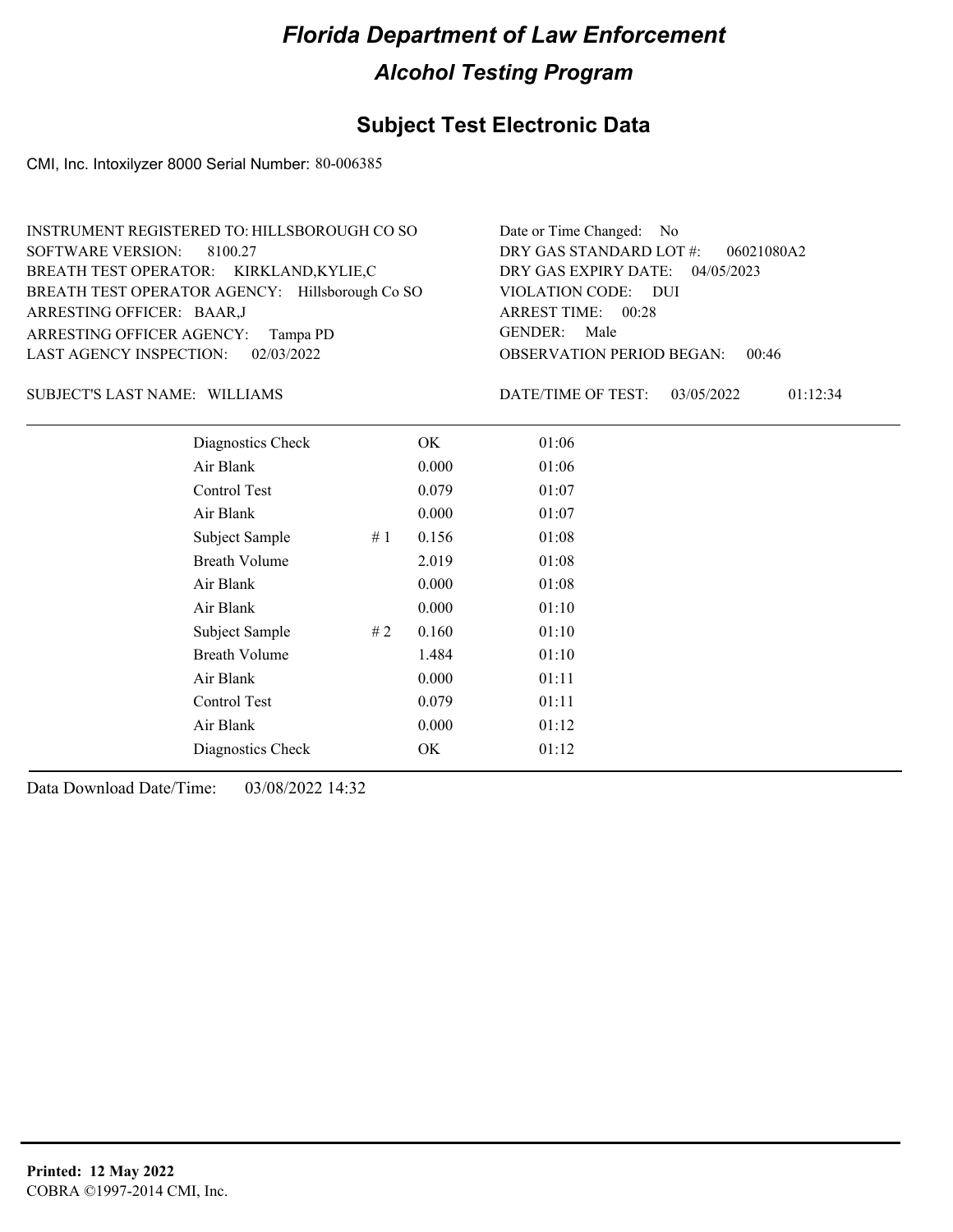### **Subject Test Electronic Data**

CMI, Inc. Intoxilyzer 8000 Serial Number: 80-006385

| INSTRUMENT REGISTERED TO: HILLSBOROUGH CO SO    | Date or Time Changed: No               |
|-------------------------------------------------|----------------------------------------|
| SOFTWARE VERSION: 8100.27                       | DRY GAS STANDARD LOT #:<br>06021080A2  |
| BREATH TEST OPERATOR: JONES, MINDY, L           | DRY GAS EXPIRY DATE: 04/05/2023        |
| BREATH TEST OPERATOR AGENCY: Hillsborough Co SO | VIOLATION CODE: COMM VEHIC             |
| ARRESTING OFFICER: CLARK,I                      | ARREST TIME: 01:09                     |
| ARRESTING OFFICER AGENCY: Hillsborough Co SO    | GENDER: Male                           |
| LAST AGENCY INSPECTION: $02/03/2022$            | <b>OBSERVATION PERIOD BEGAN: 01:23</b> |

SUBJECT'S LAST NAME: DILLON DATE/TIME OF TEST:

DATE/TIME OF TEST: 03/05/2022 01:51:05

| Diagnostics Check    |    | OK    | 01:43 |
|----------------------|----|-------|-------|
| Air Blank            |    | 0.000 | 01:44 |
| Control Test         |    | 0.079 | 01:44 |
| Air Blank            |    | 0.000 | 01:44 |
| Subject Sample       | #1 | 0.170 | 01:45 |
| <b>Breath Volume</b> |    | 2.308 | 01:45 |
| Air Blank            |    | 0.000 | 01:46 |
| Air Blank            |    | 0.000 | 01:48 |
| Subject Sample       | #2 | 0.172 | 01:49 |
| <b>Breath Volume</b> |    | 2.695 | 01:49 |
| Air Blank            |    | 0.000 | 01:50 |
| Control Test         |    | 0.079 | 01:50 |
| Air Blank            |    | 0.000 | 01:51 |
| Diagnostics Check    |    | OK    | 01:51 |
|                      |    |       |       |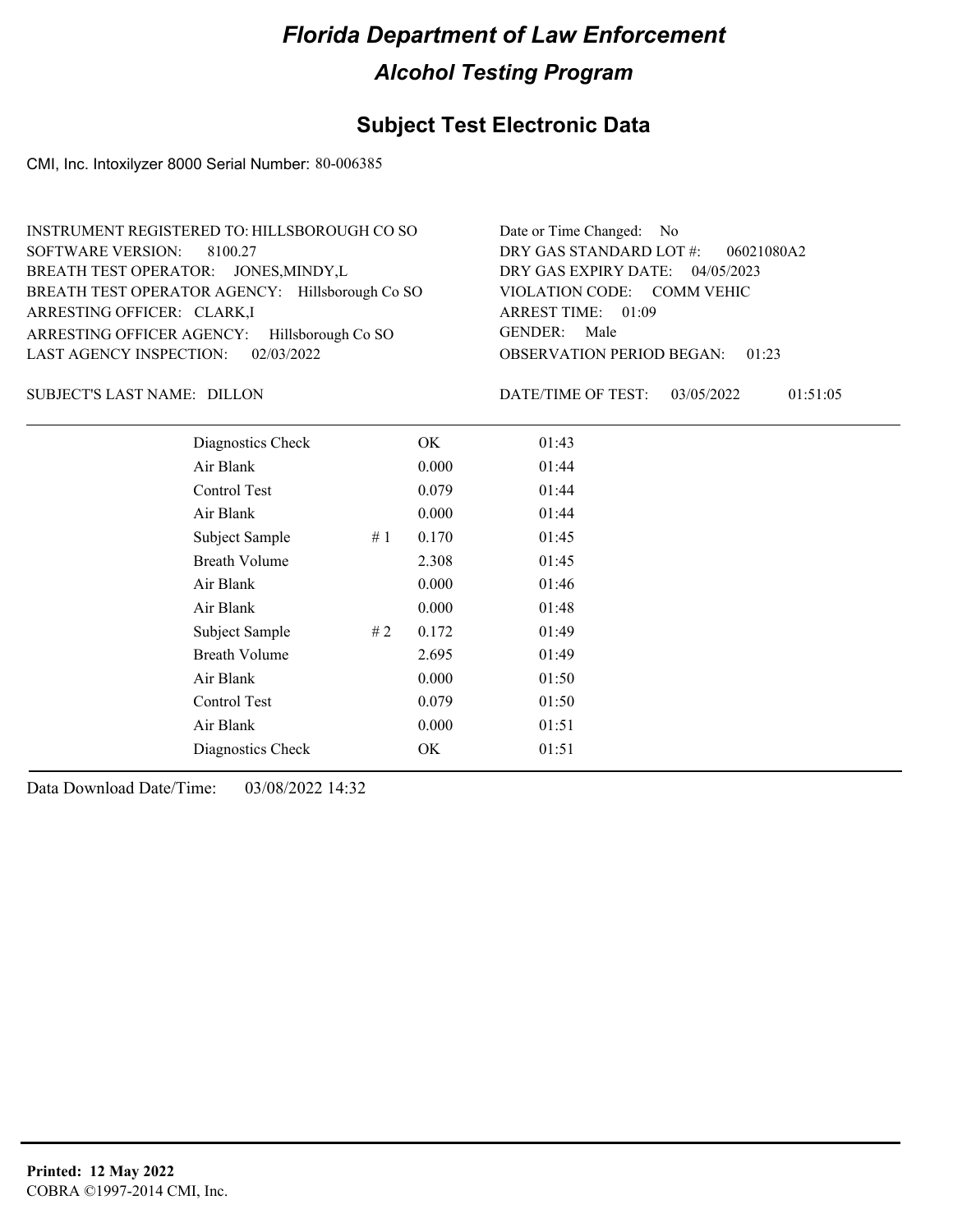### **Subject Test Electronic Data**

CMI, Inc. Intoxilyzer 8000 Serial Number: 80-006385

| INSTRUMENT REGISTERED TO: HILLSBOROUGH CO SO    | Date or Time Changed: No               |
|-------------------------------------------------|----------------------------------------|
| SOFTWARE VERSION: 8100.27                       | DRY GAS STANDARD LOT $#$ : 06021080A2  |
| BREATH TEST OPERATOR: MASON, FRANCESCA, M       | DRY GAS EXPIRY DATE: 04/05/2023        |
| BREATH TEST OPERATOR AGENCY: Hillsborough Co SO | VIOLATION CODE: DUI                    |
| ARRESTING OFFICER: PINCAY,D                     | ARREST TIME: 02:38                     |
| ARRESTING OFFICER AGENCY: Hillsborough Co SO    | GENDER: Male                           |
| LAST AGENCY INSPECTION: $02/03/2022$            | <b>OBSERVATION PERIOD BEGAN: 03:11</b> |

#### MALDONADO SUBJECT'S LAST NAME: DATE/TIME OF TEST:

DATE/TIME OF TEST: 03/05/2022 03:42:45

| Diagnostics Check    |    | OK    | 03:33 |
|----------------------|----|-------|-------|
| Air Blank            |    | 0.000 | 03:33 |
| Control Test         |    | 0.079 | 03:34 |
| Air Blank            |    | 0.000 | 03:34 |
| Subject Sample       | #1 | 0.192 | 03:37 |
| <b>Breath Volume</b> |    | 1.781 | 03:37 |
| Air Blank            |    | 0.000 | 03:38 |
| Air Blank            |    | 0.000 | 03:40 |
| Subject Sample       | #2 | 0.190 | 03:41 |
| <b>Breath Volume</b> |    | 1.332 | 03:41 |
| Air Blank            |    | 0.000 | 03:41 |
| <b>Control Test</b>  |    | 0.076 | 03:42 |
| Air Blank            |    | 0.000 | 03:42 |
| Diagnostics Check    |    | OK    | 03:42 |
|                      |    |       |       |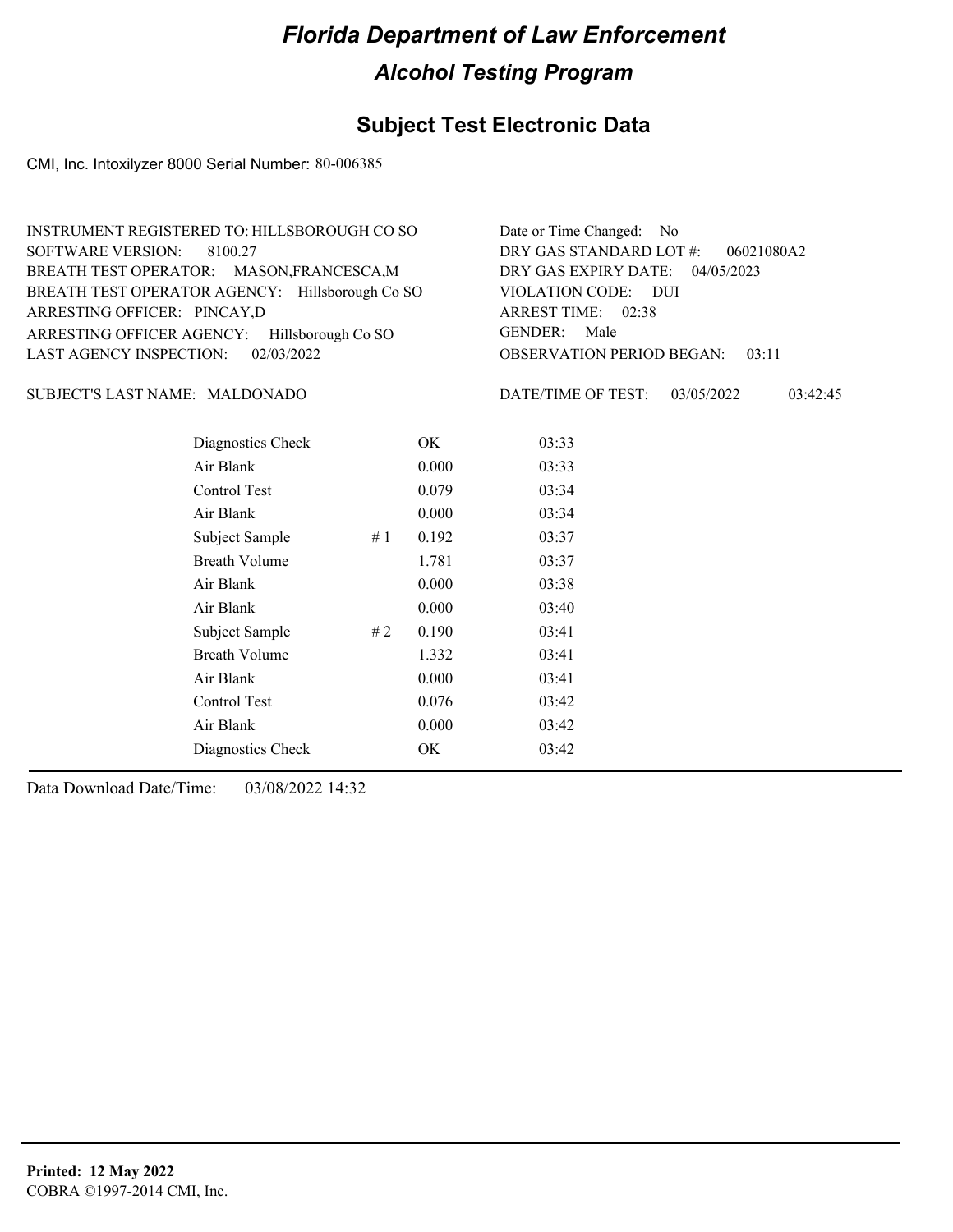### **Subject Test Electronic Data**

CMI, Inc. Intoxilyzer 8000 Serial Number: 80-006385

| INSTRUMENT REGISTERED TO: HILLSBOROUGH CO SO    | Date or Time Changed: No               |
|-------------------------------------------------|----------------------------------------|
| SOFTWARE VERSION: 8100.27                       | DRY GAS STANDARD LOT $\#$ : 06021080A2 |
| BREATH TEST OPERATOR: KIRKLAND,KYLIE,C          | DRY GAS EXPIRY DATE: 04/05/2023        |
| BREATH TEST OPERATOR AGENCY: Hillsborough Co SO | VIOLATION CODE: DUI                    |
| ARRESTING OFFICER: BAAR,J                       | ARREST TIME: 03:11                     |
| ARRESTING OFFICER AGENCY: Tampa PD              | GENDER: Male                           |
| LAST AGENCY INSPECTION: 02/03/2022              | <b>OBSERVATION PERIOD BEGAN: 03:35</b> |

MISAK SUBJECT'S LAST NAME: DATE/TIME OF TEST:

DATE/TIME OF TEST: 03/05/2022 04:02:49

| Diagnostics Check    |    | OK    | 03:55 |
|----------------------|----|-------|-------|
| Air Blank            |    | 0.000 | 03:56 |
| Control Test         |    | 0.078 | 03:56 |
| Air Blank            |    | 0.000 | 03:57 |
| Subject Sample       | #1 | 0.163 | 03:58 |
| <b>Breath Volume</b> |    | 2.621 | 03:58 |
| Air Blank            |    | 0.000 | 03:58 |
| Air Blank            |    | 0.000 | 04:00 |
| Subject Sample       | #2 | 0.161 | 04:01 |
| <b>Breath Volume</b> |    | 3.246 | 04:01 |
| Air Blank            |    | 0.000 | 04:01 |
| Control Test         |    | 0.078 | 04:02 |
| Air Blank            |    | 0.000 | 04:02 |
| Diagnostics Check    |    | OK    | 04:02 |
|                      |    |       |       |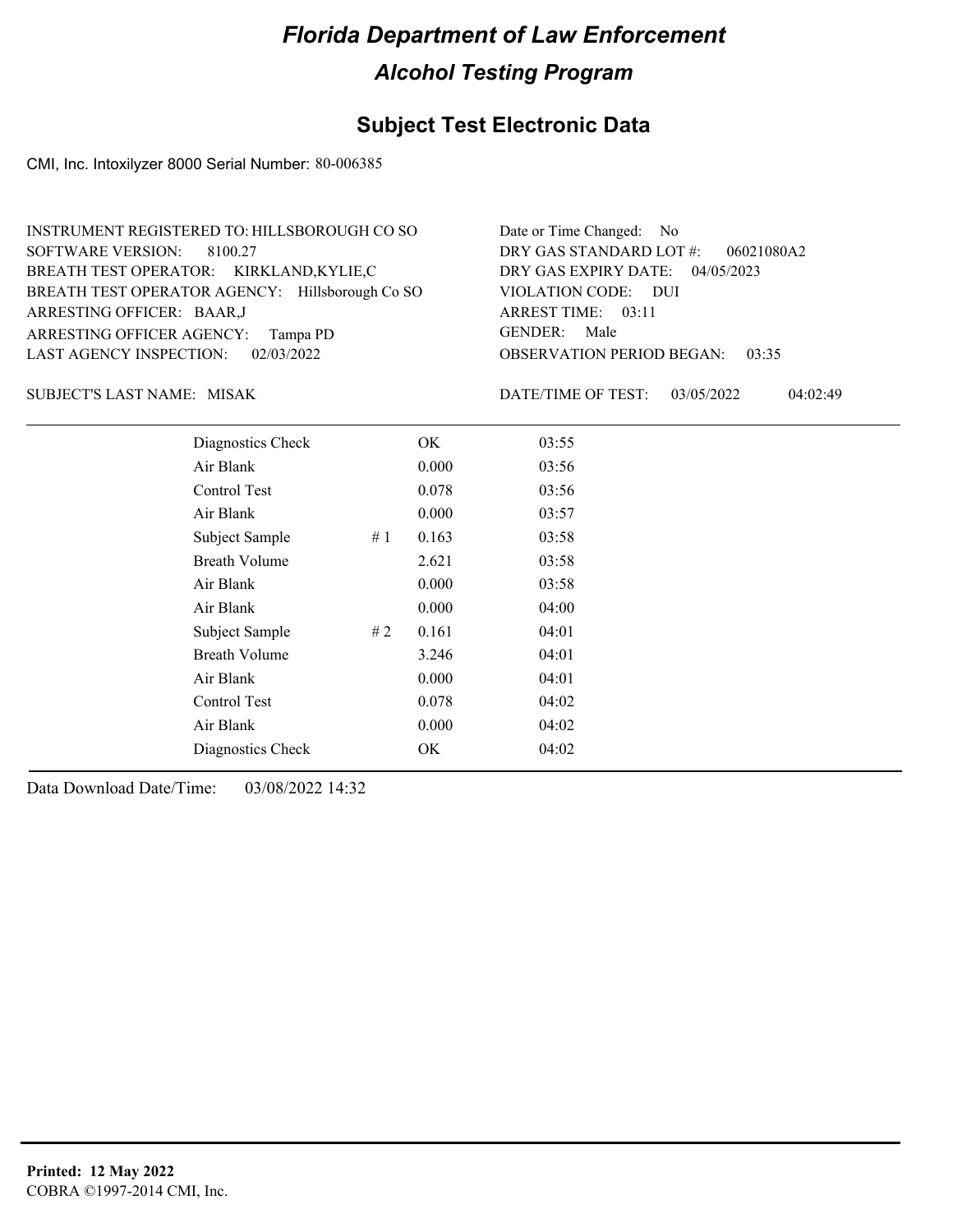### **Subject Test Electronic Data**

CMI, Inc. Intoxilyzer 8000 Serial Number: 80-006385

| INSTRUMENT REGISTERED TO: HILLSBOROUGH CO SO    | Date or Time Changed: No               |
|-------------------------------------------------|----------------------------------------|
| SOFTWARE VERSION: 8100.27                       | DRY GAS STANDARD LOT $\#$ : 06021080A2 |
| BREATH TEST OPERATOR: JONES, MINDY, L           | DRY GAS EXPIRY DATE: 04/05/2023        |
| BREATH TEST OPERATOR AGENCY: Hillsborough Co SO | VIOLATION CODE: DUI                    |
| ARRESTING OFFICER: GARNER, W                    | ARREST TIME: 03:48                     |
| ARRESTING OFFICER AGENCY: Hillsborough Co SO    | GENDER: Male                           |
| LAST AGENCY INSPECTION: $02/03/2022$            | <b>OBSERVATION PERIOD BEGAN: 04:10</b> |

SUBJECT'S LAST NAME: TATUM **Example 20** OATE/TIME OF TEST:

DATE/TIME OF TEST: 03/05/2022 04:37:57

| Diagnostics Check    |    | OK    | 04:31 |
|----------------------|----|-------|-------|
| Air Blank            |    | 0.000 | 04:31 |
| Control Test         |    | 0.078 | 04:31 |
| Air Blank            |    | 0.000 | 04:32 |
| Subject Sample       | #1 | 0.120 | 04:33 |
| <b>Breath Volume</b> |    | 2.621 | 04:33 |
| Air Blank            |    | 0.000 | 04:33 |
| Air Blank            |    | 0.000 | 04:35 |
| Subject Sample       | #2 | 0.113 | 04:36 |
| <b>Breath Volume</b> |    | 2.613 | 04:36 |
| Air Blank            |    | 0.000 | 04:37 |
| Control Test         |    | 0.078 | 04:37 |
| Air Blank            |    | 0.000 | 04:37 |
| Diagnostics Check    |    | OK    | 04:37 |
|                      |    |       |       |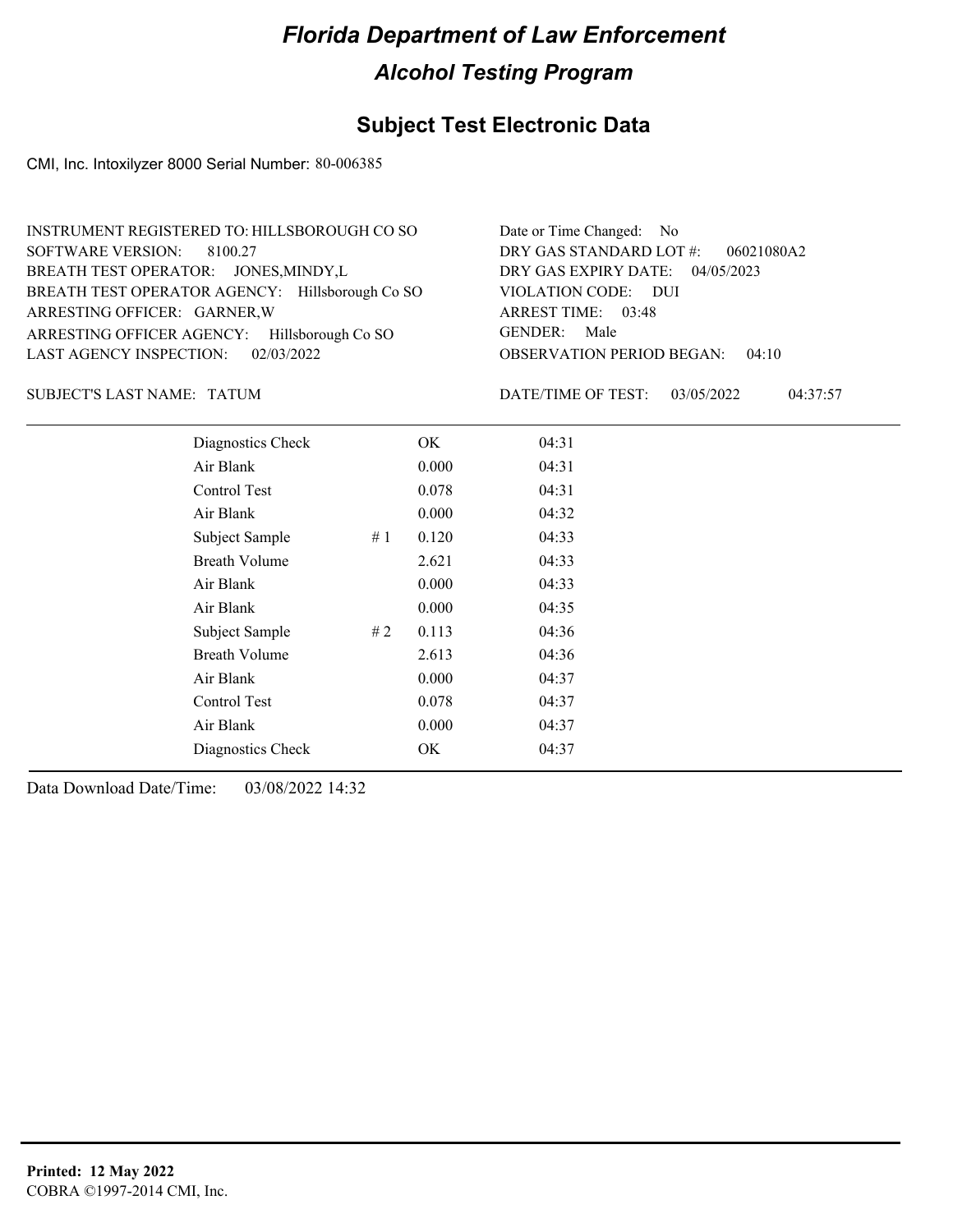### **Subject Test Electronic Data**

CMI, Inc. Intoxilyzer 8000 Serial Number: 80-006385

| INSTRUMENT REGISTERED TO: HILLSBOROUGH CO SO    | Date or Time Changed: No               |
|-------------------------------------------------|----------------------------------------|
| SOFTWARE VERSION: 8100.27                       | DRY GAS STANDARD LOT $#$ : 06021080A2  |
| BREATH TEST OPERATOR: MASON, FRANCESCA, M       | DRY GAS EXPIRY DATE: 04/05/2023        |
| BREATH TEST OPERATOR AGENCY: Hillsborough Co SO | VIOLATION CODE: DUI                    |
| ARRESTING OFFICER: BAILEY,D                     | ARREST TIME: 05:16                     |
| ARRESTING OFFICER AGENCY: Tampa PD              | GENDER: Male                           |
| LAST AGENCY INSPECTION: 02/03/2022              | <b>OBSERVATION PERIOD BEGAN: 05:37</b> |

SUBJECT'S LAST NAME: ROQUE-PEREZ DATE/TIME OF TEST:

DATE/TIME OF TEST: 03/05/2022 06:04:41

| Diagnostics Check    |    | OK    | 05:58 |
|----------------------|----|-------|-------|
| Air Blank            |    | 0.000 | 05:58 |
| Control Test         |    | 0.079 | 05:59 |
| Air Blank            |    | 0.000 | 05:59 |
| Subject Sample       | #1 | 0.191 | 05:59 |
| <b>Breath Volume</b> |    | 1.328 | 05:59 |
| Air Blank            |    | 0.000 | 06:00 |
| Air Blank            |    | 0.000 | 06:02 |
| Subject Sample       | #2 | 0.203 | 06:02 |
| <b>Breath Volume</b> |    | 1.628 | 06:02 |
| Air Blank            |    | 0.000 | 06:03 |
| <b>Control Test</b>  |    | 0.078 | 06:04 |
| Air Blank            |    | 0.000 | 06:04 |
| Diagnostics Check    |    | OK    | 06:04 |
|                      |    |       |       |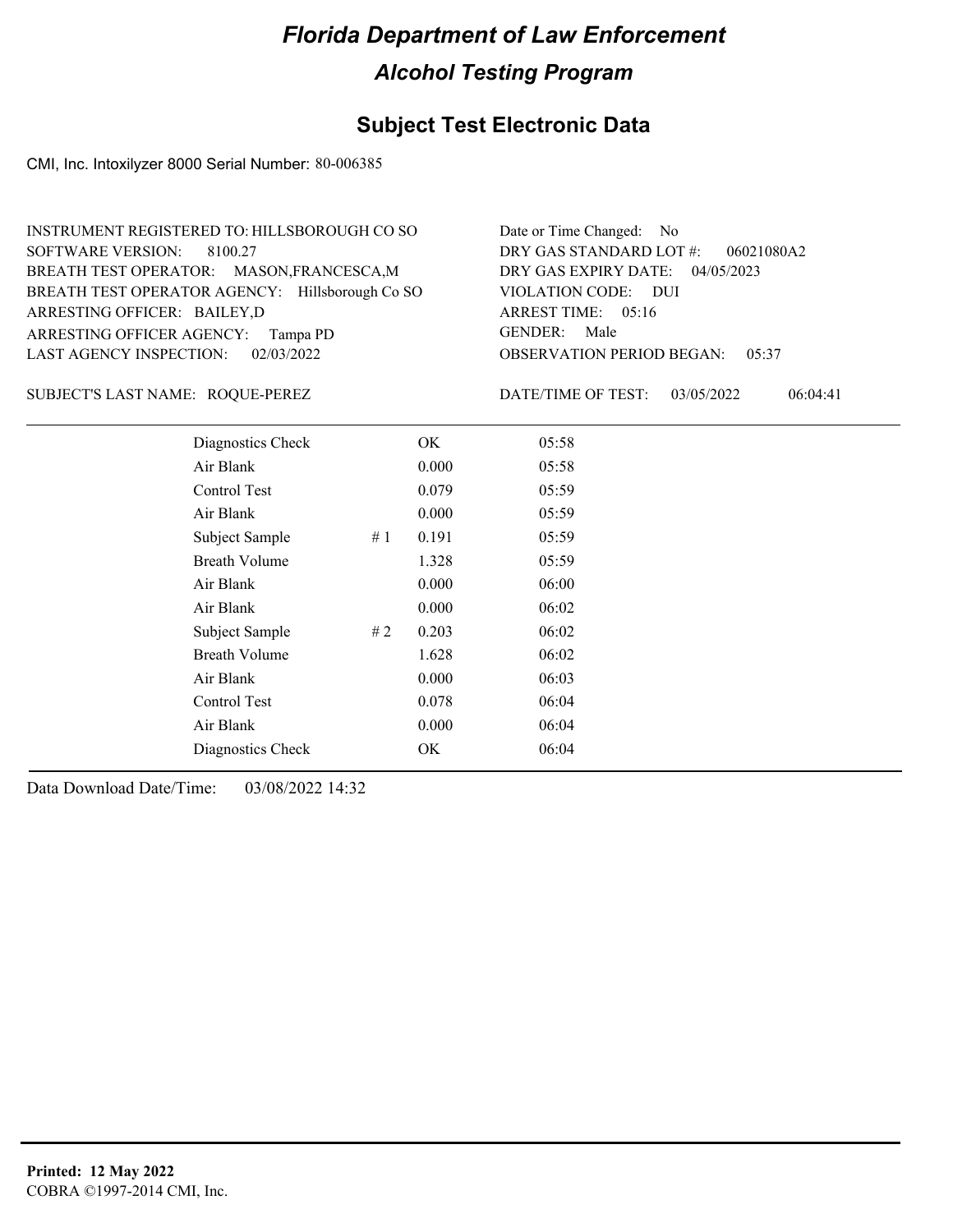### **Subject Test Electronic Data**

CMI, Inc. Intoxilyzer 8000 Serial Number: 80-006385

| INSTRUMENT REGISTERED TO: HILLSBOROUGH CO SO    | Date or Time Changed: No               |
|-------------------------------------------------|----------------------------------------|
| SOFTWARE VERSION: 8100.27                       | DRY GAS STANDARD LOT $\#$ : 06021080A2 |
| BREATH TEST OPERATOR: YUMAN ROMERO, ANGIE, A    | DRY GAS EXPIRY DATE: 04/05/2023        |
| BREATH TEST OPERATOR AGENCY: Hillsborough Co SO | VIOLATION CODE: COMM VEHIC             |
| ARRESTING OFFICER: GARNER, W                    | ARREST TIME: 21:26                     |
| ARRESTING OFFICER AGENCY: Hillsborough Co SO    | GENDER: Male                           |
| LAST AGENCY INSPECTION: 02/03/2022              | <b>OBSERVATION PERIOD BEGAN:</b> 21:52 |

SUBJECT'S LAST NAME: SIMON DATE/TIME OF TEST:

DATE/TIME OF TEST: 03/05/2022 22:20:10

| Diagnostics Check    |    | OK    | 22:13 |
|----------------------|----|-------|-------|
| Air Blank            |    | 0.000 | 22:13 |
| Control Test         |    | 0.079 | 22:14 |
| Air Blank            |    | 0.000 | 22:14 |
| Subject Sample       | #1 | 0.186 | 22:15 |
| <b>Breath Volume</b> |    | 2.289 | 22:15 |
| Air Blank            |    | 0.000 | 22:16 |
| Air Blank            |    | 0.000 | 22:17 |
| Subject Sample       | #2 | 0.189 | 22:18 |
| <b>Breath Volume</b> |    | 1.125 | 22:18 |
| Air Blank            |    | 0.000 | 22:19 |
| Control Test         |    | 0.077 | 22:19 |
| Air Blank            |    | 0.000 | 22:20 |
| Diagnostics Check    |    | OK    | 22:20 |
|                      |    |       |       |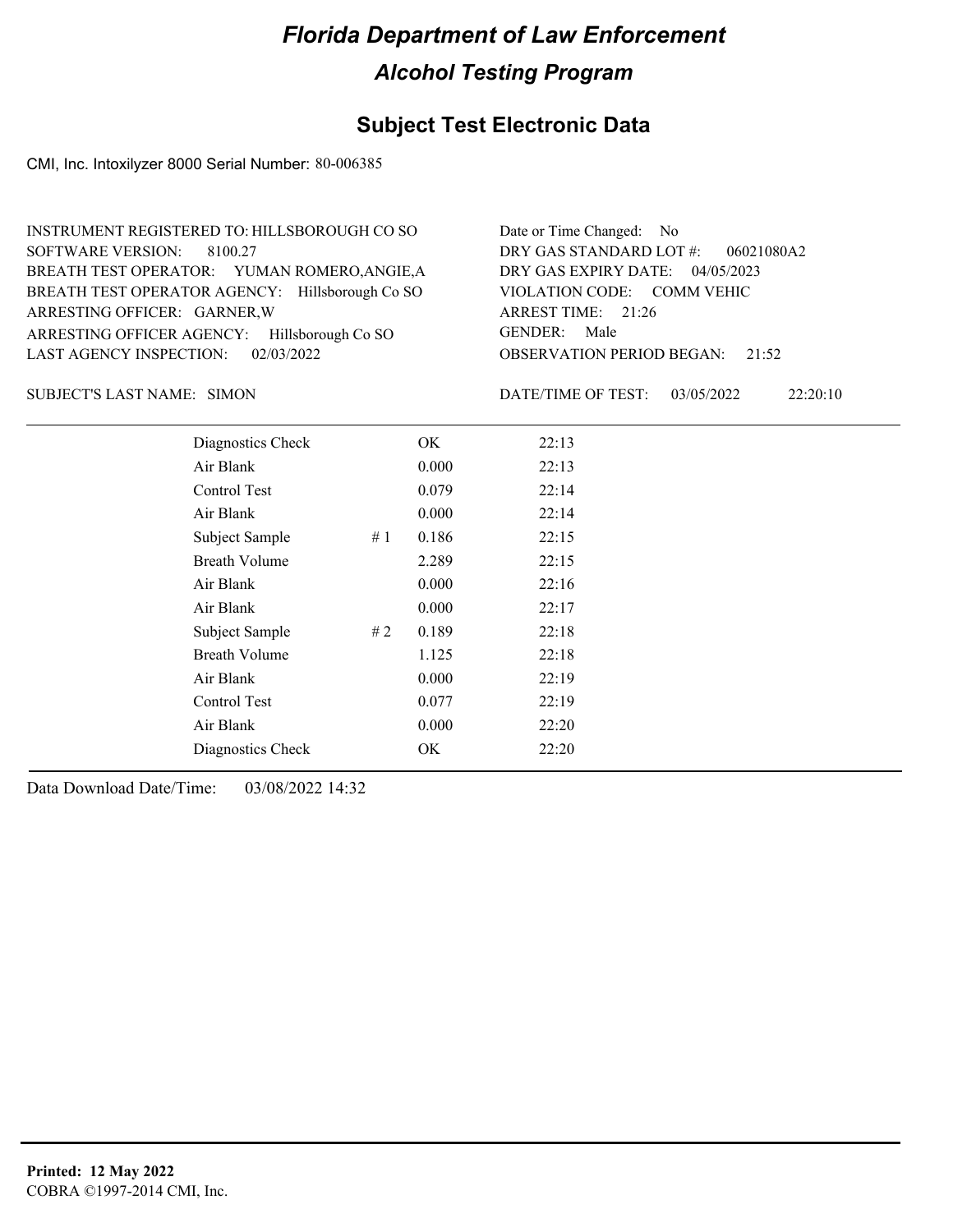### **Subject Test Electronic Data**

CMI, Inc. Intoxilyzer 8000 Serial Number: 80-006385

| INSTRUMENT REGISTERED TO: HILLSBOROUGH CO SO    | Date or Time Changed: No               |
|-------------------------------------------------|----------------------------------------|
| SOFTWARE VERSION: 8100.27                       | DRY GAS STANDARD LOT $\#$ : 06021080A2 |
| BREATH TEST OPERATOR: MONTGOMERY, ALECIA, L     | DRY GAS EXPIRY DATE: 04/05/2023        |
| BREATH TEST OPERATOR AGENCY: Hillsborough Co SO | VIOLATION CODE: DUI                    |
| ARRESTING OFFICER: LANDRY,G                     | ARREST TIME: 22:41                     |
| ARRESTING OFFICER AGENCY: Tampa PD              | GENDER: Male                           |
| LAST AGENCY INSPECTION: 02/03/2022              | <b>OBSERVATION PERIOD BEGAN: 23:06</b> |

#### SUBJECT'S LAST NAME: CONNELLY DATE/TIME OF TEST:

DATE/TIME OF TEST: 03/05/2022 23:33:32

| Diagnostics Check    |     | OK    | 23:26 |
|----------------------|-----|-------|-------|
| Air Blank            |     | 0.000 | 23:26 |
| Control Test         |     | 0.079 | 23:27 |
| Air Blank            |     | 0.000 | 23:27 |
| Subject Sample       | #1  | 0.196 | 23:28 |
| <b>Breath Volume</b> |     | 2.414 | 23:28 |
| Air Blank            |     | 0.000 | 23:29 |
| Air Blank            |     | 0.000 | 23:31 |
| Subject Sample       | # 2 | 0.205 | 23:31 |
| <b>Breath Volume</b> |     | 3.640 | 23:31 |
| Air Blank            |     | 0.000 | 23:32 |
| Control Test         |     | 0.079 | 23:32 |
| Air Blank            |     | 0.000 | 23:33 |
| Diagnostics Check    |     | OK    | 23:33 |
|                      |     |       |       |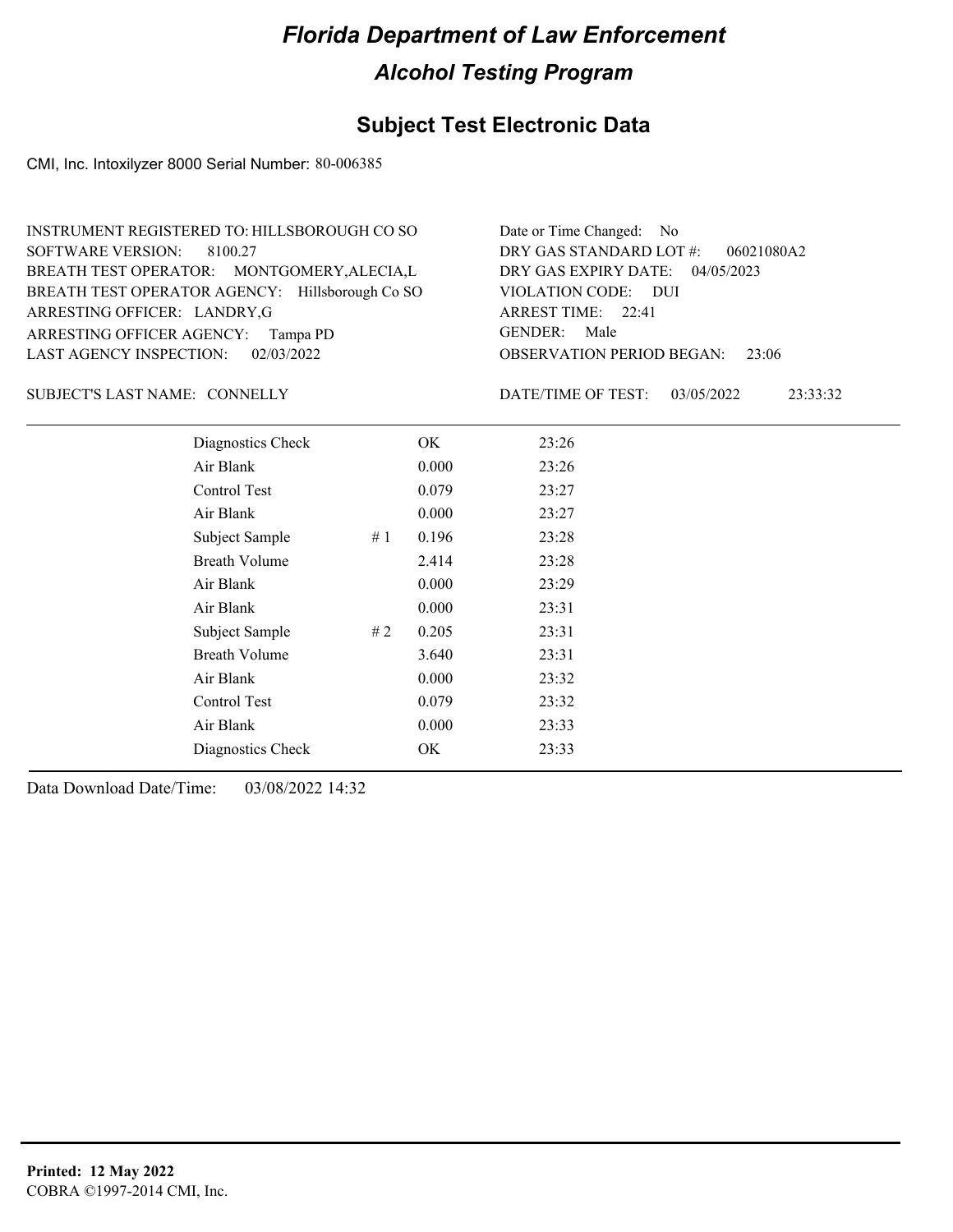### **Subject Test Electronic Data**

CMI, Inc. Intoxilyzer 8000 Serial Number: 80-006385

| INSTRUMENT REGISTERED TO: HILLSBOROUGH CO SO    | Date or Time Changed: No               |
|-------------------------------------------------|----------------------------------------|
| SOFTWARE VERSION: 8100.27                       | DRY GAS STANDARD LOT $\#$ : 06021080A2 |
| BREATH TEST OPERATOR: WASHINGTON, DESMAND, M    | DRY GAS EXPIRY DATE: 04/05/2023        |
| BREATH TEST OPERATOR AGENCY: Hillsborough Co SO | VIOLATION CODE: DUI                    |
| ARRESTING OFFICER: WASHINGTON,D                 | ARREST TIME: 01:10                     |
| ARRESTING OFFICER AGENCY: Hillsborough Co SO    | GENDER: Female                         |
| LAST AGENCY INSPECTION: 02/03/2022              | <b>OBSERVATION PERIOD BEGAN: 01:43</b> |

SUBJECT'S LAST NAME: NEAL **Example 20** DATE/TIME OF TEST:

DATE/TIME OF TEST: 03/06/2022 02:10:42

| Diagnostics Check    |    | OK    | 02:03 |
|----------------------|----|-------|-------|
| Air Blank            |    | 0.000 | 02:04 |
| <b>Control Test</b>  |    | 0.078 | 02:04 |
| Air Blank            |    | 0.000 | 02:05 |
| Subject Sample       | #1 | 0.180 | 02:05 |
| <b>Breath Volume</b> |    | 1.515 | 02:05 |
| Air Blank            |    | 0.000 | 02:06 |
| Air Blank            |    | 0.000 | 02:08 |
| Subject Sample       | #2 | 0.181 | 02:09 |
| <b>Breath Volume</b> |    | 1.105 | 02:09 |
| Air Blank            |    | 0.000 | 02:09 |
| Control Test         |    | 0.078 | 02:10 |
| Air Blank            |    | 0.000 | 02:10 |
| Diagnostics Check    |    | OK    | 02:10 |
|                      |    |       |       |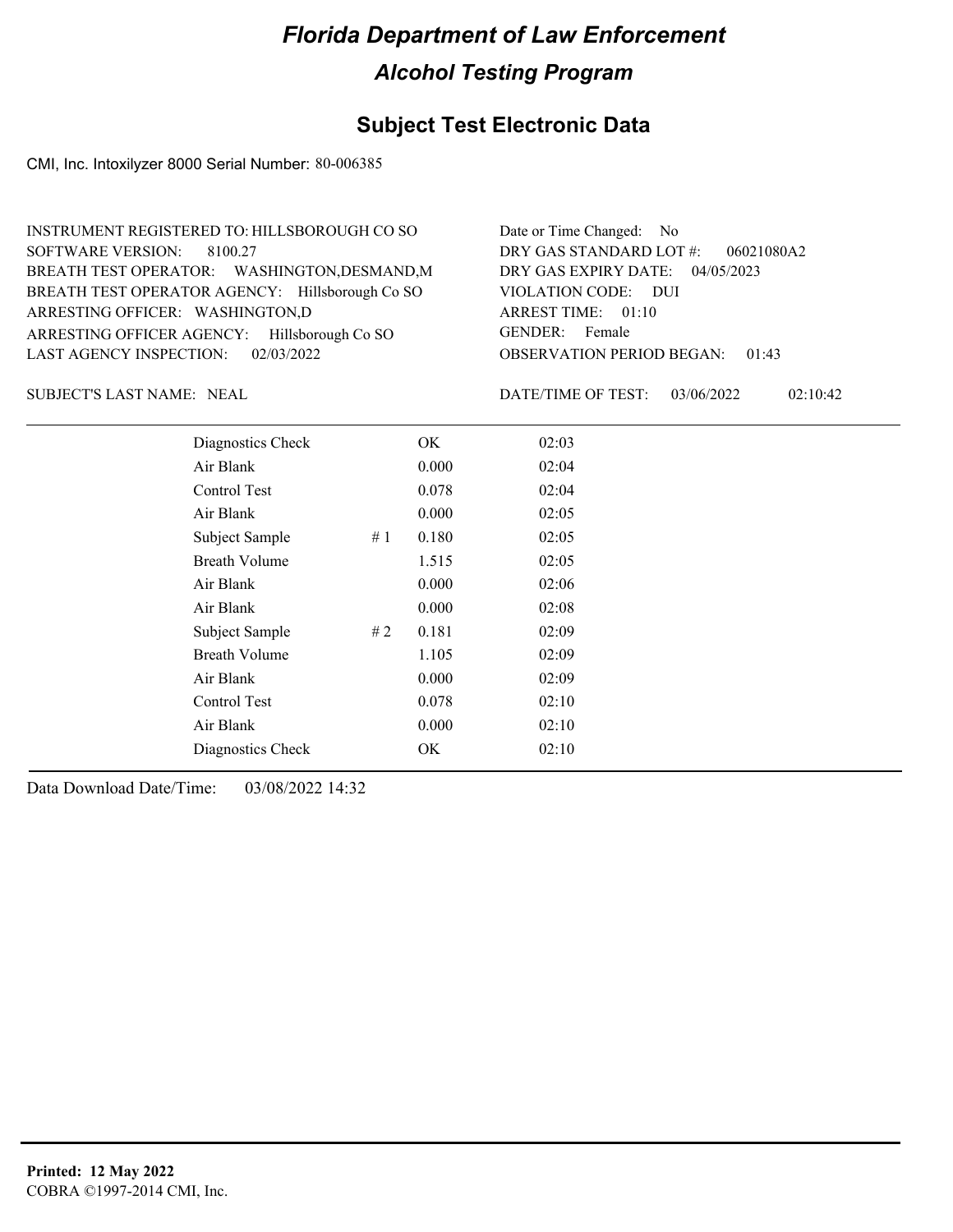### **Subject Test Electronic Data**

CMI, Inc. Intoxilyzer 8000 Serial Number: 80-006385

| INSTRUMENT REGISTERED TO: HILLSBOROUGH CO SO    | Date or Time Changed: No               |
|-------------------------------------------------|----------------------------------------|
| SOFTWARE VERSION: 8100.27                       | DRY GAS STANDARD LOT $\#$ : 06021080A2 |
| BREATH TEST OPERATOR: MONTGOMERY, ALECIA, L     | DRY GAS EXPIRY DATE: 04/05/2023        |
| BREATH TEST OPERATOR AGENCY: Hillsborough Co SO | VIOLATION CODE: COMM VEHIC             |
| ARRESTING OFFICER: BARLAUG,G                    | ARREST TIME: 03:50                     |
| ARRESTING OFFICER AGENCY: Tampa PD              | GENDER: Male                           |
| LAST AGENCY INSPECTION: $02/03/2022$            | <b>OBSERVATION PERIOD BEGAN: 04:09</b> |

SUBJECT'S LAST NAME: HARRIS DATE/TIME OF TEST:

DATE/TIME OF TEST: 03/06/2022 04:41:12

| Diagnostics Check    |    | OK    | 04:31 |
|----------------------|----|-------|-------|
| Air Blank            |    | 0.000 | 04:32 |
| Control Test         |    | 0.079 | 04:32 |
| Air Blank            |    | 0.000 | 04:33 |
| Subject Sample       | #1 | 0.182 | 04:35 |
| <b>Breath Volume</b> |    | 2.855 | 04:35 |
| Air Blank            |    | 0.000 | 04:36 |
| Air Blank            |    | 0.000 | 04:38 |
| Subject Sample       | #2 | 0.181 | 04:39 |
| <b>Breath Volume</b> |    | 2.699 | 04:39 |
| Air Blank            |    | 0.000 | 04:40 |
| Control Test         |    | 0.079 | 04:40 |
| Air Blank            |    | 0.000 | 04:41 |
| Diagnostics Check    |    | OK    | 04:41 |
|                      |    |       |       |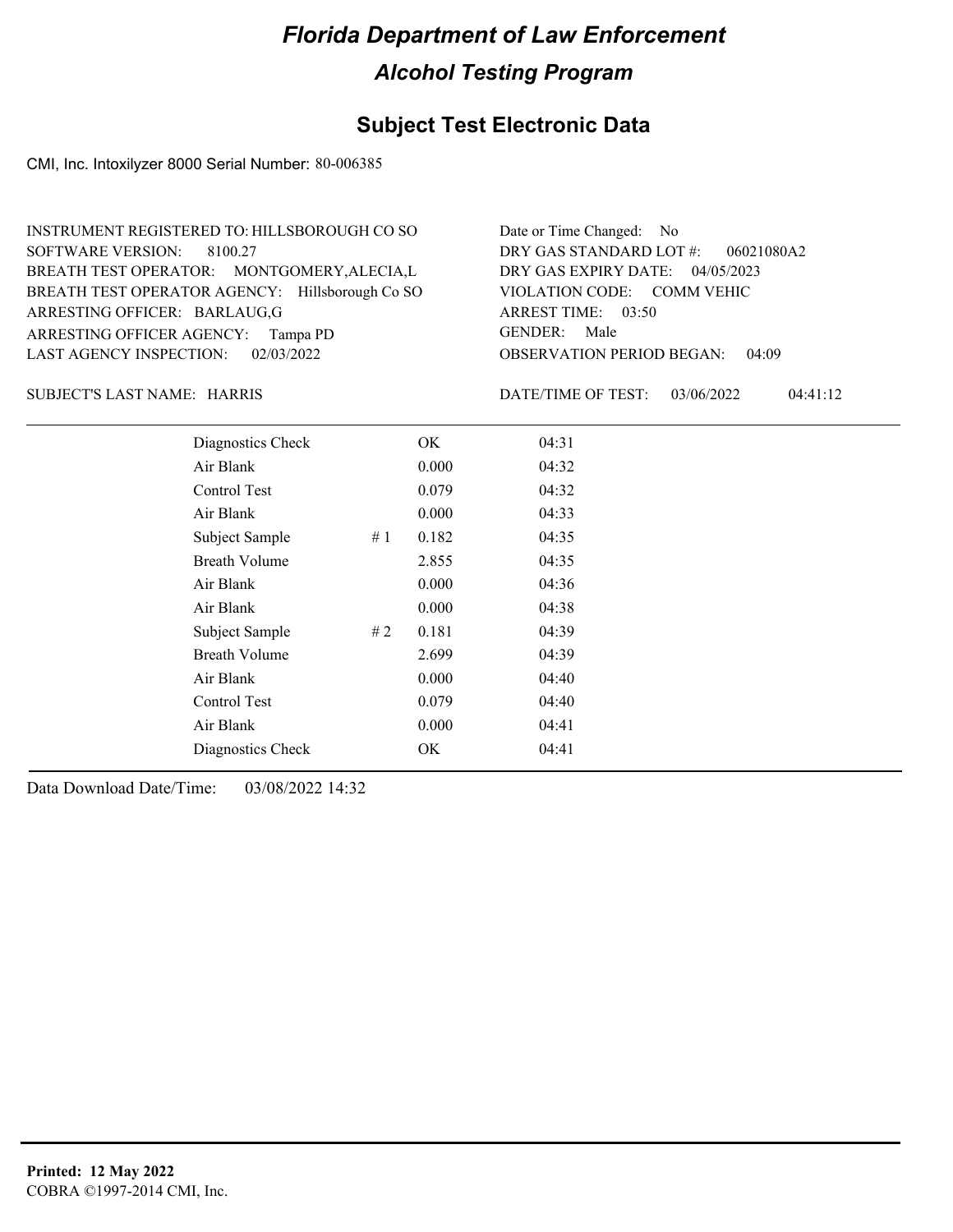### **Subject Test Electronic Data**

CMI, Inc. Intoxilyzer 8000 Serial Number: 80-006385

| INSTRUMENT REGISTERED TO: HILLSBOROUGH CO SO    | Date or Time Changed: No               |
|-------------------------------------------------|----------------------------------------|
| SOFTWARE VERSION: 8100.27                       | DRY GAS STANDARD LOT $\#$ : 06021080A2 |
| BREATH TEST OPERATOR: GREENLEE, NANCY, J        | DRY GAS EXPIRY DATE: 04/05/2023        |
| BREATH TEST OPERATOR AGENCY: Hillsborough Co SO | VIOLATION CODE: DUI                    |
| ARRESTING OFFICER: HALL,L                       | ARREST TIME: 04:20                     |
| ARRESTING OFFICER AGENCY: Hillsborough Co SO    | GENDER: Male                           |
| LAST AGENCY INSPECTION: 02/03/2022              | <b>OBSERVATION PERIOD BEGAN: 04:59</b> |

#### DOMINGUEZ RIOS SUBJECT'S LAST NAME: DATE/TIME OF TEST:

DATE/TIME OF TEST: 03/06/2022 05:26:05

|           | Diagnostics Check    | OK    | 05:19 |
|-----------|----------------------|-------|-------|
| Air Blank |                      | 0.000 | 05:20 |
|           | Control Test         | 0.078 | 05:20 |
| Air Blank |                      | 0.000 | 05:20 |
|           | Subject Sample<br>#1 | 0.157 | 05:21 |
|           | <b>Breath Volume</b> | 2.597 | 05:21 |
| Air Blank |                      | 0.000 | 05:22 |
| Air Blank |                      | 0.000 | 05:23 |
|           | Subject Sample<br>#2 | 0.154 | 05:24 |
|           | <b>Breath Volume</b> | 2.058 | 05:24 |
| Air Blank |                      | 0.000 | 05:25 |
|           | Control Test         | 0.078 | 05:25 |
| Air Blank |                      | 0.000 | 05:26 |
|           | Diagnostics Check    | OK    | 05:26 |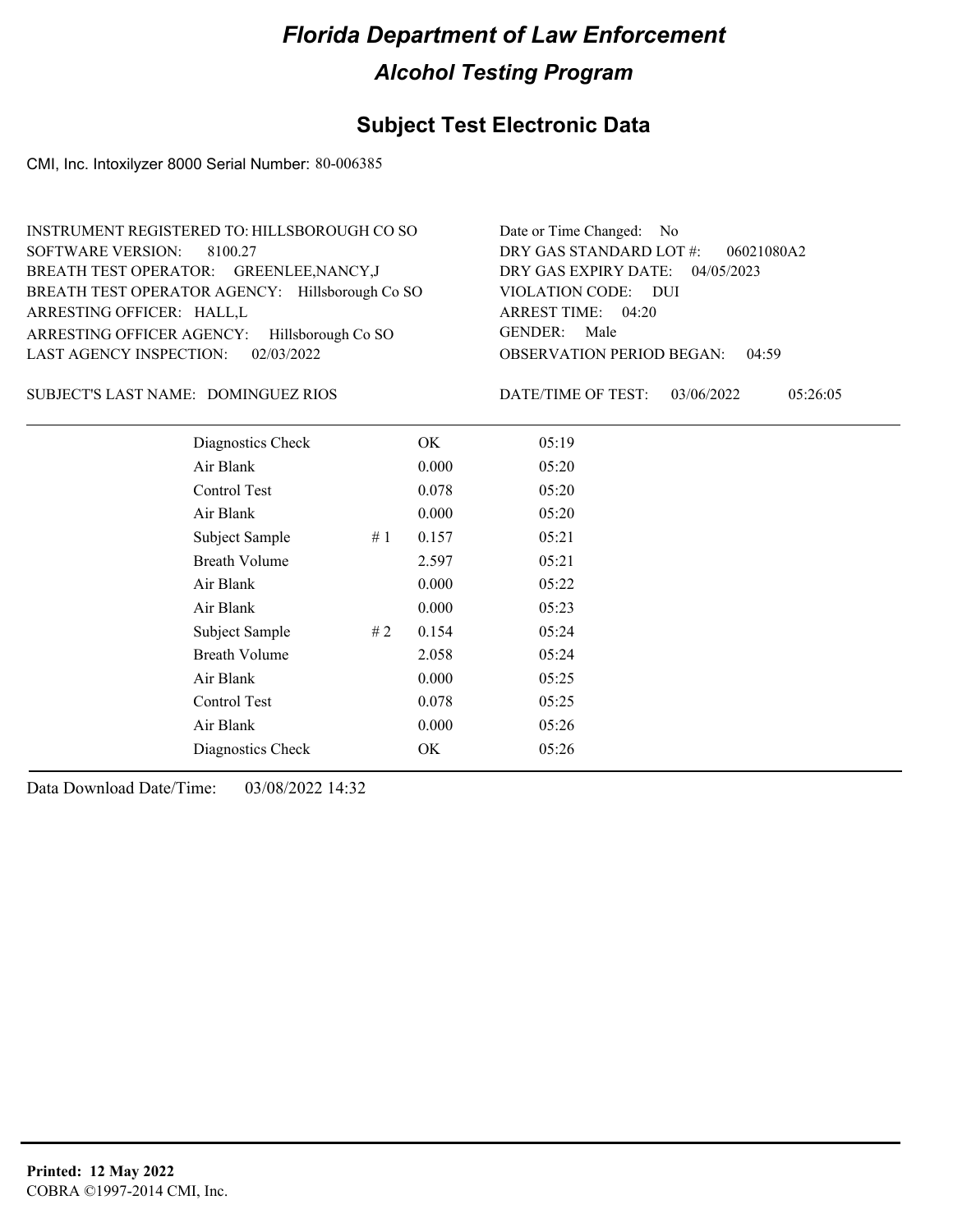### **Subject Test Electronic Data**

CMI, Inc. Intoxilyzer 8000 Serial Number: 80-006385

| INSTRUMENT REGISTERED TO: HILLSBOROUGH CO SO    | Date or Time Changed: No               |
|-------------------------------------------------|----------------------------------------|
| SOFTWARE VERSION: 8100.27                       | DRY GAS STANDARD LOT #: 06021080A2     |
| BREATH TEST OPERATOR: MONTGOMERY, ALECIA, L     | DRY GAS EXPIRY DATE: 04/05/2023        |
| BREATH TEST OPERATOR AGENCY: Hillsborough Co SO | VIOLATION CODE: DUI                    |
| ARRESTING OFFICER: JENKINS,A                    | ARREST TIME: 19:19                     |
| ARRESTING OFFICER AGENCY: Hillsborough Co SO    | GENDER: Female                         |
| LAST AGENCY INSPECTION: 02/03/2022              | <b>OBSERVATION PERIOD BEGAN: 20:14</b> |

#### SUBJECT'S LAST NAME: MORGADO LOPEZ DATE/TIME OF TEST:

DATE/TIME OF TEST: 03/06/2022 20:44:59

| Diagnostics Check     | OK    | 20:37 |
|-----------------------|-------|-------|
| Air Blank             | 0.000 | 20:37 |
| Control Test          | 0.080 | 20:38 |
| Air Blank             | 0.000 | 20:38 |
| Subject Sample<br>#1  | 0.206 | 20:40 |
| <b>Breath Volume</b>  | 2.902 | 20:40 |
| Air Blank             | 0.000 | 20:41 |
| Air Blank             | 0.000 | 20:42 |
| Subject Sample<br># 2 | 0.216 | 20:43 |
| Breath Volume         | 2.753 | 20:43 |
| Air Blank             | 0.000 | 20:44 |
| <b>Control Test</b>   | 0.079 | 20:44 |
| Air Blank             | 0.000 | 20:44 |
| Diagnostics Check     | OK    | 20:44 |
|                       |       |       |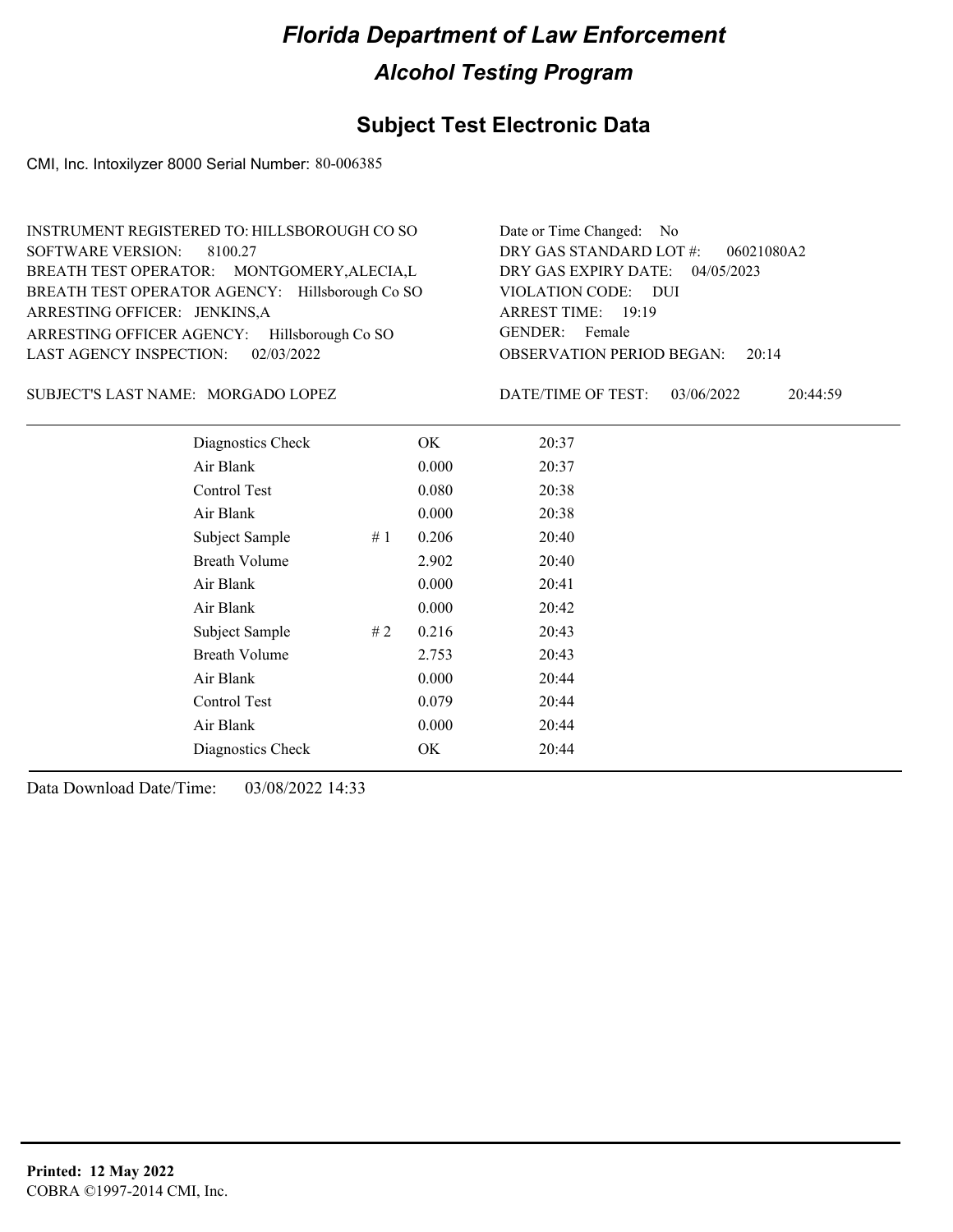### **Subject Test Electronic Data**

CMI, Inc. Intoxilyzer 8000 Serial Number: 80-006385

| INSTRUMENT REGISTERED TO: HILLSBOROUGH CO SO    | Date or Time Changed: No               |
|-------------------------------------------------|----------------------------------------|
| SOFTWARE VERSION: 8100.27                       | DRY GAS STANDARD LOT #: 06021080A2     |
| BREATH TEST OPERATOR: WASHINGTON, DESMAND, M    | DRY GAS EXPIRY DATE: 04/05/2023        |
| BREATH TEST OPERATOR AGENCY: Hillsborough Co SO | VIOLATION CODE: DUI                    |
| ARRESTING OFFICER: WASHINGTON,D                 | ARREST TIME: 20:21                     |
| ARRESTING OFFICER AGENCY: Hillsborough Co SO    | GENDER: Male                           |
| LAST AGENCY INSPECTION: 02/03/2022              | <b>OBSERVATION PERIOD BEGAN:</b> 21:01 |

SUBJECT'S LAST NAME: MILEY DATE/TIME OF TEST:

DATE/TIME OF TEST: 03/06/2022 21:30:19

| Diagnostics Check    | OK    | 21:23 |
|----------------------|-------|-------|
| Air Blank            | 0.000 | 21:24 |
| Control Test         | 0.078 | 21:24 |
| Air Blank            | 0.000 | 21:25 |
| Subject Sample<br>#1 | 0.190 | 21:25 |
| <b>Breath Volume</b> | 2.085 | 21:25 |
| Air Blank            | 0.000 | 21:26 |
| Air Blank            | 0.000 | 21:28 |
| Subject Sample<br>#2 | 0.197 | 21:28 |
| <b>Breath Volume</b> | 1.726 | 21:28 |
| Air Blank            | 0.000 | 21:29 |
| Control Test         | 0.079 | 21:29 |
| Air Blank            | 0.000 | 21:30 |
| Diagnostics Check    | OK    | 21:30 |
|                      |       |       |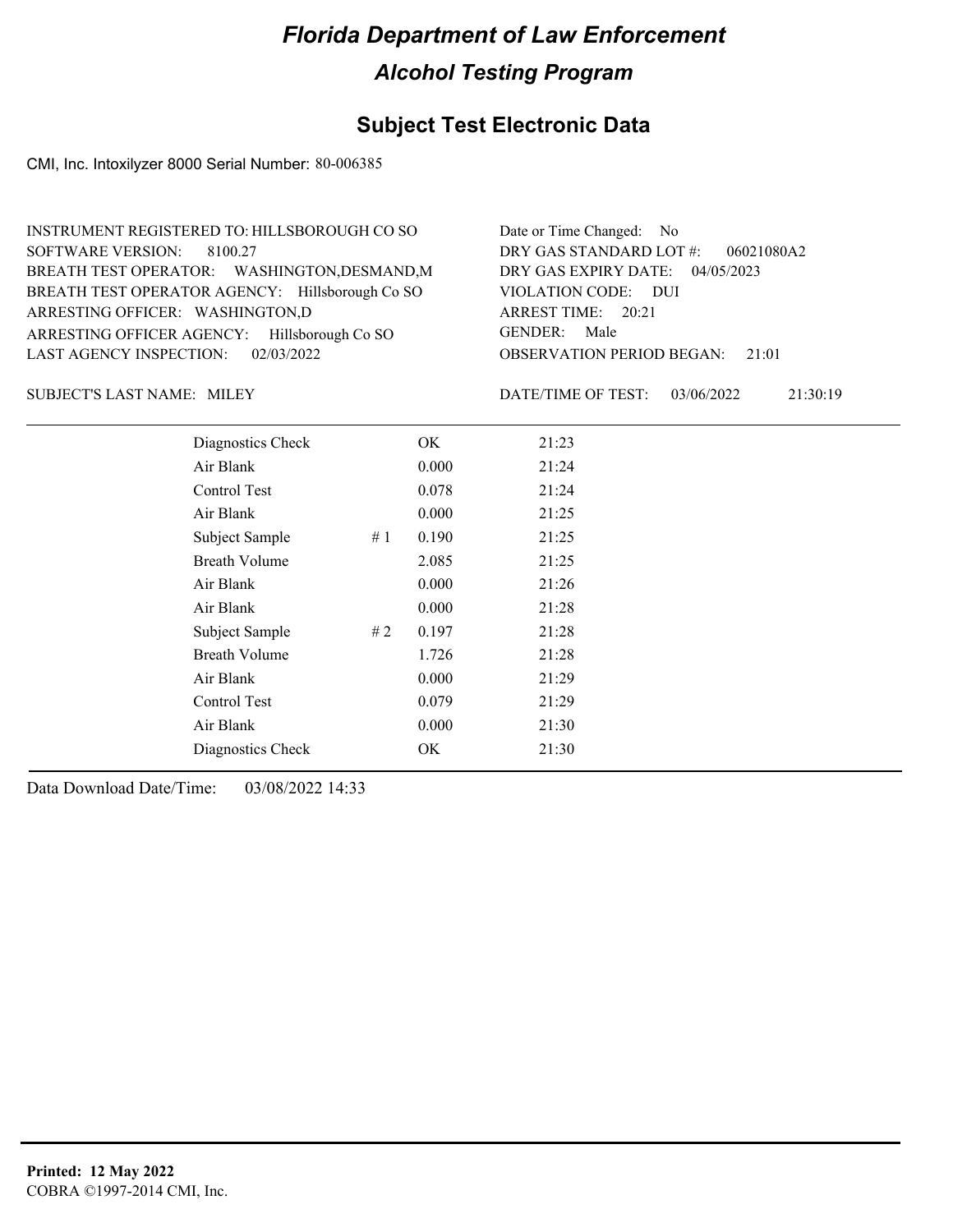### **Subject Test Electronic Data**

CMI, Inc. Intoxilyzer 8000 Serial Number: 80-006385

| INSTRUMENT REGISTERED TO: HILLSBOROUGH CO SO    | Date or Time Changed: No               |
|-------------------------------------------------|----------------------------------------|
| SOFTWARE VERSION: 8100.27                       | DRY GAS STANDARD LOT #: 06021080A2     |
| BREATH TEST OPERATOR: GREENLEE, NANCY, J        | DRY GAS EXPIRY DATE: 04/05/2023        |
| BREATH TEST OPERATOR AGENCY: Hillsborough Co SO | VIOLATION CODE: DUI                    |
| ARRESTING OFFICER: BAILEY,D                     | ARREST TIME: 00:28                     |
| ARRESTING OFFICER AGENCY: Tampa PD              | GENDER: Female                         |
| LAST AGENCY INSPECTION: $02/03/2022$            | <b>OBSERVATION PERIOD BEGAN: 00:56</b> |

SUBJECT'S LAST NAME: COSTANTINE  $\qquad \qquad$  DATE/TIME OF TEST:

DATE/TIME OF TEST: 03/07/2022 01:22:50

| Diagnostics Check    |    | OK    | 01:16 |
|----------------------|----|-------|-------|
| Air Blank            |    | 0.000 | 01:16 |
| Control Test         |    | 0.079 | 01:17 |
| Air Blank            |    | 0.000 | 01:17 |
| Subject Sample       | #1 | 0.103 | 01:18 |
| <b>Breath Volume</b> |    | 1.484 | 01:18 |
| Air Blank            |    | 0.000 | 01:18 |
| Air Blank            |    | 0.000 | 01:20 |
| Subject Sample       | #2 | 0.104 | 01:21 |
| <b>Breath Volume</b> |    | 1.769 | 01:21 |
| Air Blank            |    | 0.000 | 01:21 |
| Control Test         |    | 0.078 | 01:22 |
| Air Blank            |    | 0.000 | 01:22 |
| Diagnostics Check    |    | OK    | 01:22 |
|                      |    |       |       |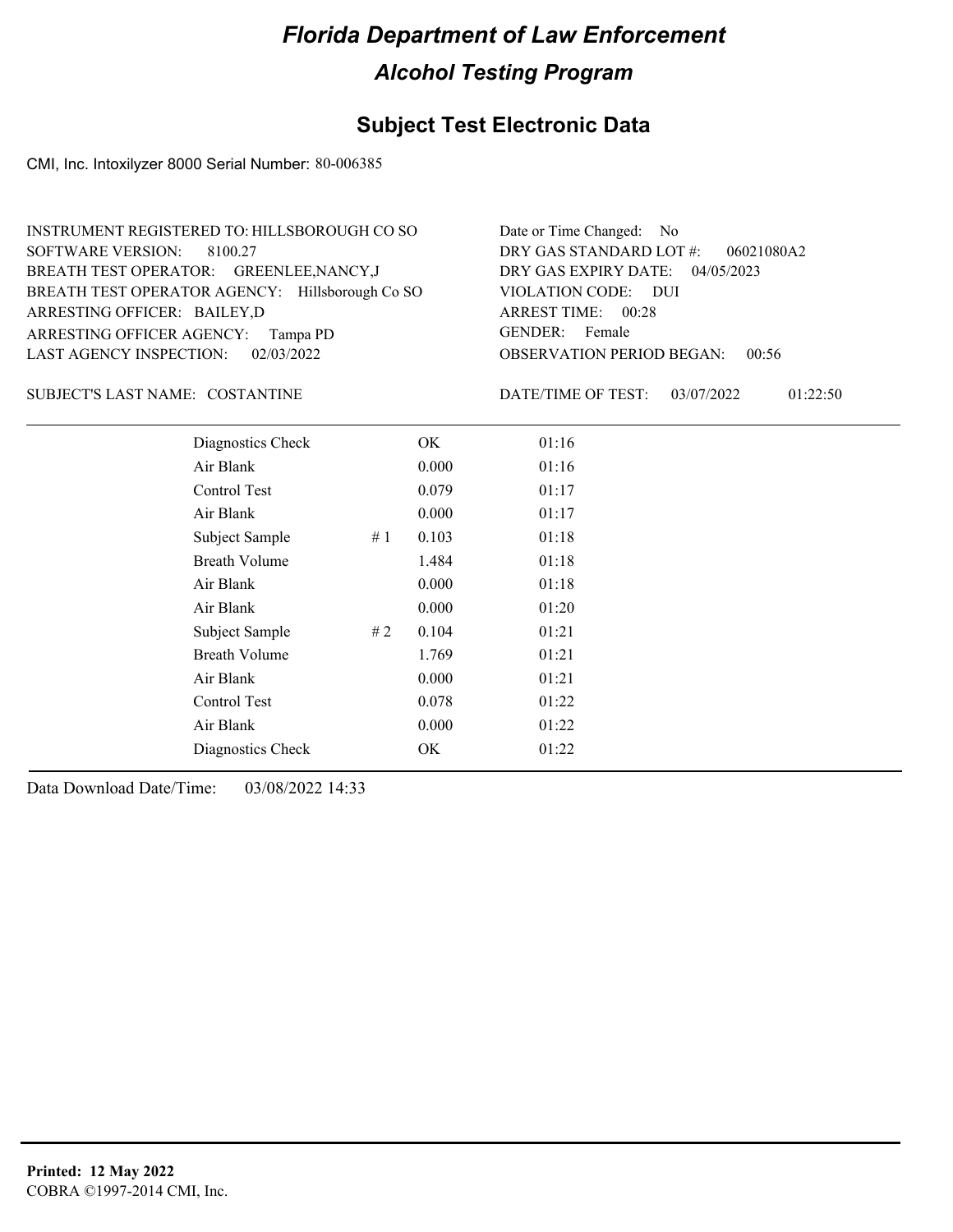### **Subject Test Electronic Data**

CMI, Inc. Intoxilyzer 8000 Serial Number: 80-006385

| INSTRUMENT REGISTERED TO: HILLSBOROUGH CO SO    | Date or Time Changed: No               |
|-------------------------------------------------|----------------------------------------|
| SOFTWARE VERSION: 8100.27                       | DRY GAS STANDARD LOT $\#$ : 06021080A2 |
| BREATH TEST OPERATOR: WASHINGTON, DESMAND, M    | DRY GAS EXPIRY DATE: 04/05/2023        |
| BREATH TEST OPERATOR AGENCY: Hillsborough Co SO | VIOLATION CODE: DUI                    |
| ARRESTING OFFICER: WASHINGTON,D                 | ARREST TIME: 01:33                     |
| ARRESTING OFFICER AGENCY: Hillsborough Co SO    | GENDER: Male                           |
| LAST AGENCY INSPECTION: $02/03/2022$            | <b>OBSERVATION PERIOD BEGAN: 02:20</b> |

SUBJECT'S LAST NAME: MOLINA LUCAS DATE/TIME OF TEST:

DATE/TIME OF TEST: 03/07/2022 02:54:34

| Diagnostics Check    | OK    | 02:44 |                             |
|----------------------|-------|-------|-----------------------------|
| Air Blank            | 0.000 | 02:44 |                             |
| Control Test         | 0.079 | 02:44 |                             |
| Air Blank            | 0.000 | 02:45 |                             |
| Subject Sample<br>#1 | 0.228 | 02:48 | Volume Not Met              |
| <b>Breath Volume</b> | 0.074 | 02:48 |                             |
| Air Blank            | 0.000 | 02:49 |                             |
| Air Blank            | 0.000 | 02:51 |                             |
| Subject Sample<br>#2 |       | 02:52 | <b>Subject Test Refused</b> |
| <b>Breath Volume</b> | 0.429 | 02:52 |                             |
| Air Blank            | 0.000 | 02:53 |                             |
| Control Test         | 0.076 | 02:53 |                             |
| Air Blank            | 0.000 | 02:54 |                             |
| Diagnostics Check    | OK    | 02:54 |                             |
|                      |       |       |                             |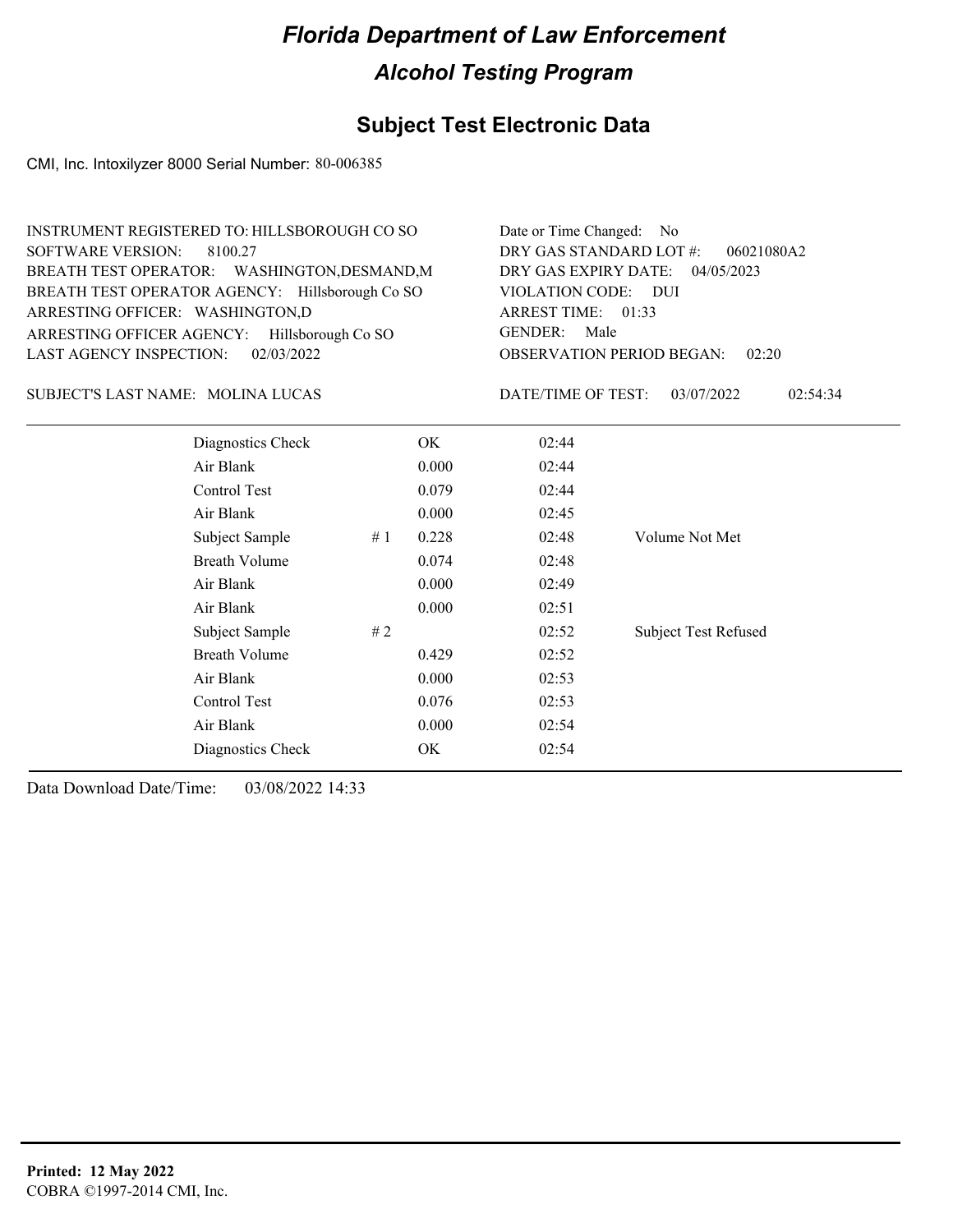#### **Subject Test Electronic Data**

CMI, Inc. Intoxilyzer 8000 Serial Number: 80-006385

OBSERVATION PERIOD BEGAN: 02:43 ARRESTING OFFICER AGENCY: FHP Troop C GENDER: BREATH TEST OPERATOR AGENCY: Hillsborough Co SO VIOLATION CODE: SOFTWARE VERSION: 8100.27 VIOLATION CODE: DUI ARREST TIME: 02:18 ARRESTING OFFICER: PAYNTER,H 04/05/2023 DRY GAS EXPIRY DATE: 06021080A2 BREATH TEST OPERATOR: MONTGOMERY,ALECIA,L LAST AGENCY INSPECTION: 02/03/2022 INSTRUMENT REGISTERED TO: HILLSBOROUGH CO SO DRY GAS STANDARD LOT #: Date or Time Changed: No GENDER: Male

SUBJECT'S LAST NAME: TORRES DATE/TIME OF TEST:

DATE/TIME OF TEST: 03/07/2022 03:18:04

| Diagnostics Check    |    | OK    | 03:09 |
|----------------------|----|-------|-------|
| Air Blank            |    | 0.000 | 03:09 |
| Control Test         |    | 0.077 | 03:10 |
| Air Blank            |    | 0.000 | 03:10 |
| Subject Sample       | #1 | 0.145 | 03:12 |
| <b>Breath Volume</b> |    | 2.410 | 03:12 |
| Air Blank            |    | 0.000 | 03:13 |
| Air Blank            |    | 0.000 | 03:15 |
| Subject Sample       | #2 | 0.150 | 03:16 |
| <b>Breath Volume</b> |    | 3.371 | 03:16 |
| Air Blank            |    | 0.000 | 03:17 |
| Control Test         |    | 0.078 | 03:17 |
| Air Blank            |    | 0.000 | 03:17 |
| Diagnostics Check    |    | OK    | 03:18 |
|                      |    |       |       |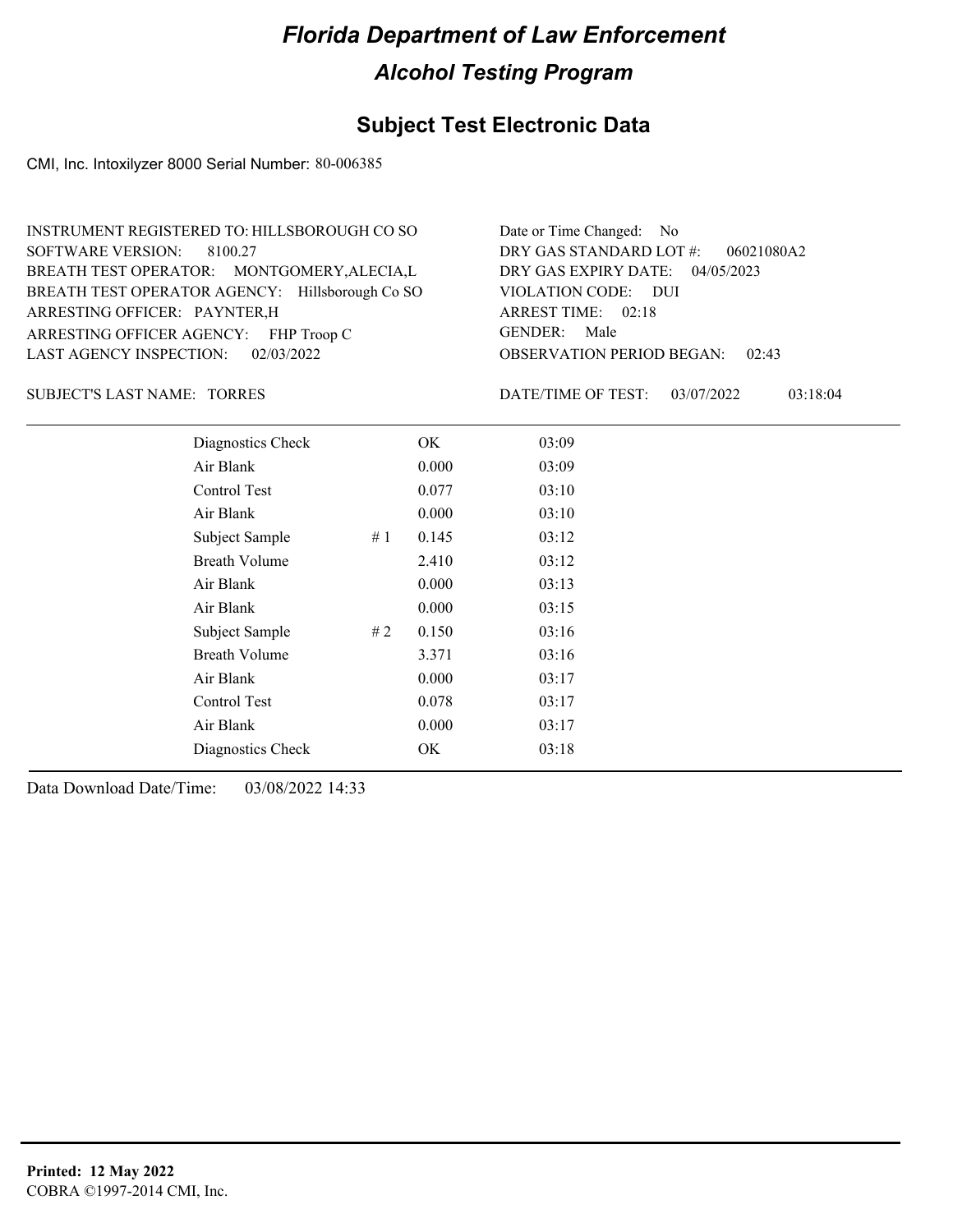### **Subject Test Electronic Data**

CMI, Inc. Intoxilyzer 8000 Serial Number: 80-006385

| INSTRUMENT REGISTERED TO: HILLSBOROUGH CO SO    | Date or Time Changed: No               |
|-------------------------------------------------|----------------------------------------|
| SOFTWARE VERSION: 8100.27                       | DRY GAS STANDARD LOT $\#$ : 06021080A2 |
| BREATH TEST OPERATOR: MONTGOMERY, ALECIA, L     | DRY GAS EXPIRY DATE: 04/05/2023        |
| BREATH TEST OPERATOR AGENCY: Hillsborough Co SO | VIOLATION CODE: DUI                    |
| ARRESTING OFFICER: WILLIAMS,P                   | ARREST TIME: 00:18                     |
| ARRESTING OFFICER AGENCY: Hillsborough Co SO    | GENDER: Male                           |
| LAST AGENCY INSPECTION: $02/03/2022$            | <b>OBSERVATION PERIOD BEGAN: 00:52</b> |

#### SUBJECT'S LAST NAME: WILLIAMS DATE/TIME OF TEST:

DATE/TIME OF TEST: 03/08/2022 01:23:07

| Diagnostics Check    |    | OK    | 01:15 |  |
|----------------------|----|-------|-------|--|
| Air Blank            |    | 0.000 | 01:16 |  |
| Control Test         |    | 0.079 | 01:16 |  |
| Air Blank            |    | 0.000 | 01:17 |  |
| Subject Sample       | #1 | 0.151 | 01:18 |  |
| <b>Breath Volume</b> |    | 1.808 | 01:18 |  |
| Air Blank            |    | 0.000 | 01:18 |  |
| Air Blank            |    | 0.000 | 01:20 |  |
| Subject Sample       | #2 | 0.155 | 01:21 |  |
| <b>Breath Volume</b> |    | 2.261 | 01:21 |  |
| Air Blank            |    | 0.000 | 01:22 |  |
| Control Test         |    | 0.079 | 01:22 |  |
| Air Blank            |    | 0.000 | 01:23 |  |
| Diagnostics Check    |    | OK    | 01:23 |  |
|                      |    |       |       |  |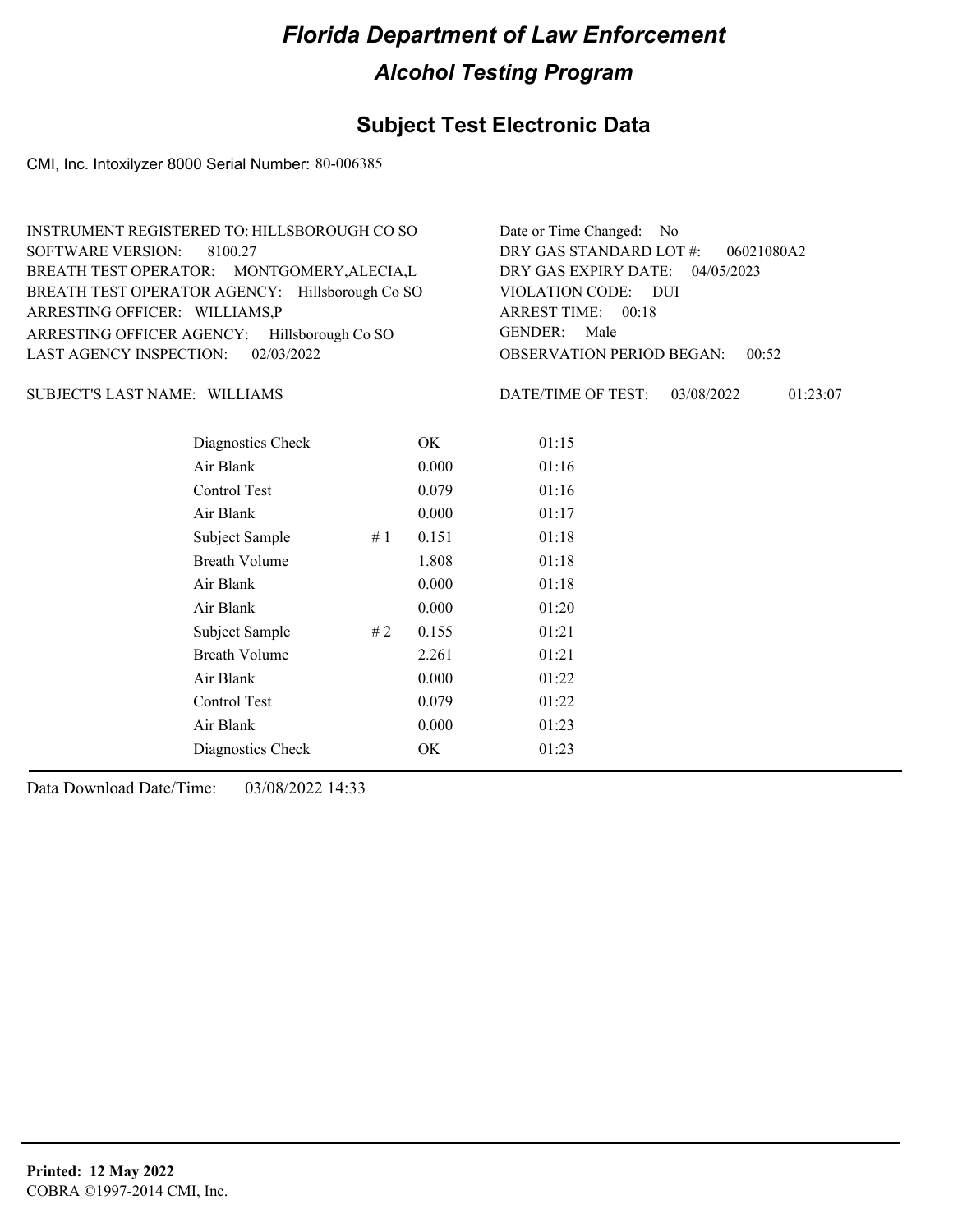### **Subject Test Electronic Data**

CMI, Inc. Intoxilyzer 8000 Serial Number: 80-006385

| INSTRUMENT REGISTERED TO: HILLSBOROUGH CO SO    | Date or Time Changed: No               |
|-------------------------------------------------|----------------------------------------|
| SOFTWARE VERSION: 8100.27                       | DRY GAS STANDARD LOT $\#$ : 06021080A2 |
| BREATH TEST OPERATOR: YUMAN ROMERO, ANGIE, A    | DRY GAS EXPIRY DATE: 04/05/2023        |
| BREATH TEST OPERATOR AGENCY: Hillsborough Co SO | VIOLATION CODE: DUI                    |
| ARRESTING OFFICER: GARNER, W                    | ARREST TIME: 02:35                     |
| ARRESTING OFFICER AGENCY: Hillsborough Co SO    | GENDER: Female                         |
| LAST AGENCY INSPECTION: 02/03/2022              | <b>OBSERVATION PERIOD BEGAN: 03:06</b> |

#### VELAZQUEZ SUBJECT'S LAST NAME: DATE/TIME OF TEST:

DATE/TIME OF TEST: 03/08/2022 03:33:38

| Diagnostics Check    |    | OK    | 03:26 |
|----------------------|----|-------|-------|
| Air Blank            |    | 0.000 | 03:26 |
| Control Test         |    | 0.079 | 03:27 |
| Air Blank            |    | 0.000 | 03:27 |
| Subject Sample       | #1 | 0.119 | 03:28 |
| <b>Breath Volume</b> |    | 1.105 | 03:28 |
| Air Blank            |    | 0.000 | 03:29 |
| Air Blank            |    | 0.000 | 03:31 |
| Subject Sample       | #2 | 0.125 | 03:31 |
| <b>Breath Volume</b> |    | 1.726 | 03:31 |
| Air Blank            |    | 0.000 | 03:32 |
| Control Test         |    | 0.078 | 03:33 |
| Air Blank            |    | 0.000 | 03:33 |
| Diagnostics Check    |    | OK    | 03:33 |
|                      |    |       |       |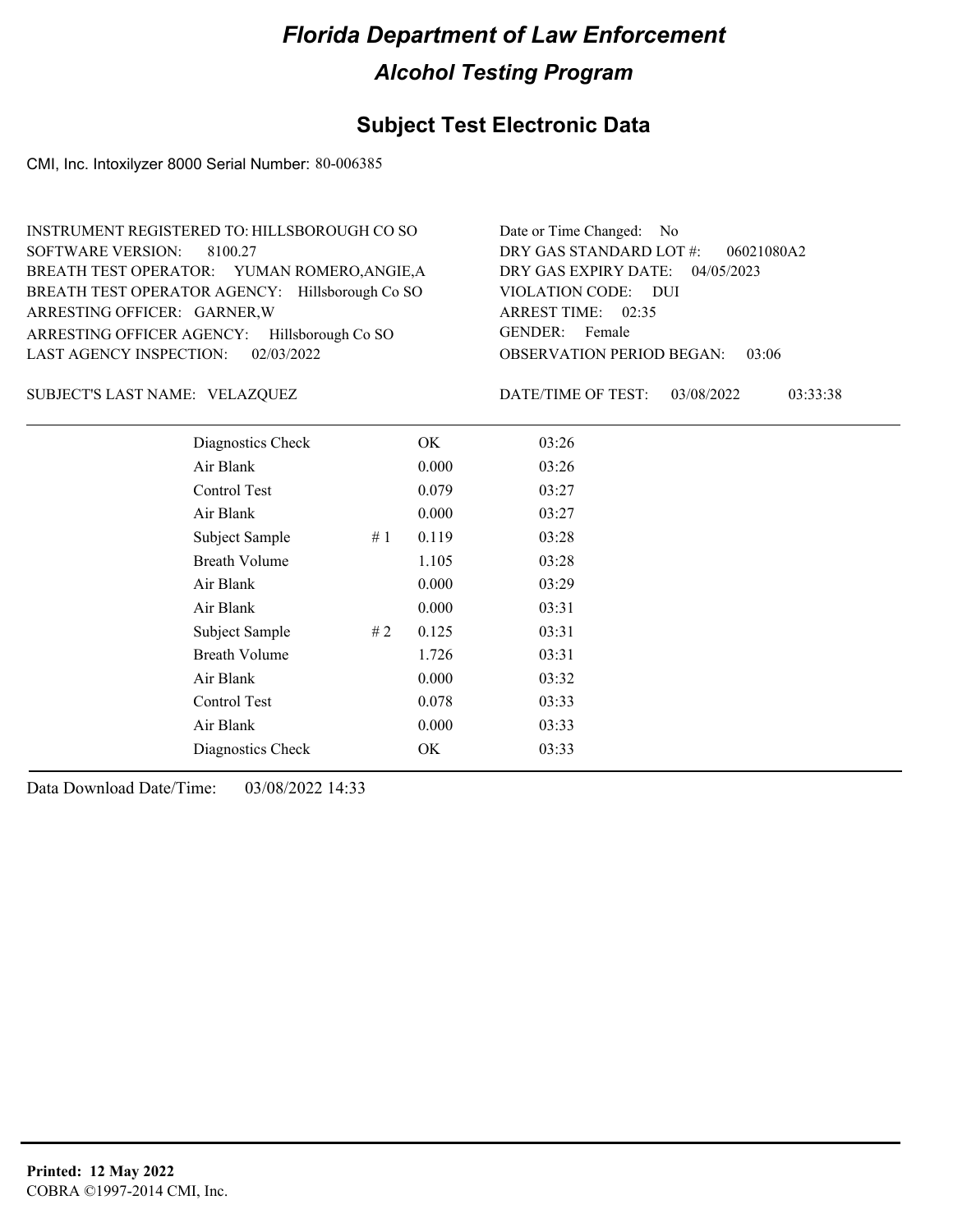### **Subject Test Electronic Data**

CMI, Inc. Intoxilyzer 8000 Serial Number: 80-006385

| INSTRUMENT REGISTERED TO: HILLSBOROUGH CO SO    | Date or Time Changed: No               |
|-------------------------------------------------|----------------------------------------|
| SOFTWARE VERSION: 8100.27                       | DRY GAS STANDARD LOT #: 06021080A2     |
| BREATH TEST OPERATOR: GREENLEE, NANCY, J        | DRY GAS EXPIRY DATE: 04/05/2023        |
| BREATH TEST OPERATOR AGENCY: Hillsborough Co SO | VIOLATION CODE: DUI                    |
| ARRESTING OFFICER: PARKER,C                     | ARREST TIME: 01:51                     |
| ARRESTING OFFICER AGENCY: Tampa PD              | GENDER: Male                           |
| LAST AGENCY INSPECTION: 03/08/2022              | <b>OBSERVATION PERIOD BEGAN: 02:19</b> |

MEGGS SUBJECT'S LAST NAME: DATE/TIME OF TEST:

DATE/TIME OF TEST: 03/11/2022 02:46:16

| Diagnostics Check    |    | OK    | 02:39 |
|----------------------|----|-------|-------|
| Air Blank            |    | 0.000 | 02:40 |
| Control Test         |    | 0.078 | 02:40 |
| Air Blank            |    | 0.000 | 02:41 |
| Subject Sample       | #1 | 0.087 | 02:41 |
| <b>Breath Volume</b> |    | 2.269 | 02:41 |
| Air Blank            |    | 0.000 | 02:42 |
| Air Blank            |    | 0.000 | 02:44 |
| Subject Sample       | #2 | 0.088 | 02:44 |
| <b>Breath Volume</b> |    | 1.781 | 02:44 |
| Air Blank            |    | 0.000 | 02:45 |
| Control Test         |    | 0.077 | 02:45 |
| Air Blank            |    | 0.000 | 02:46 |
| Diagnostics Check    |    | OK    | 02:46 |
|                      |    |       |       |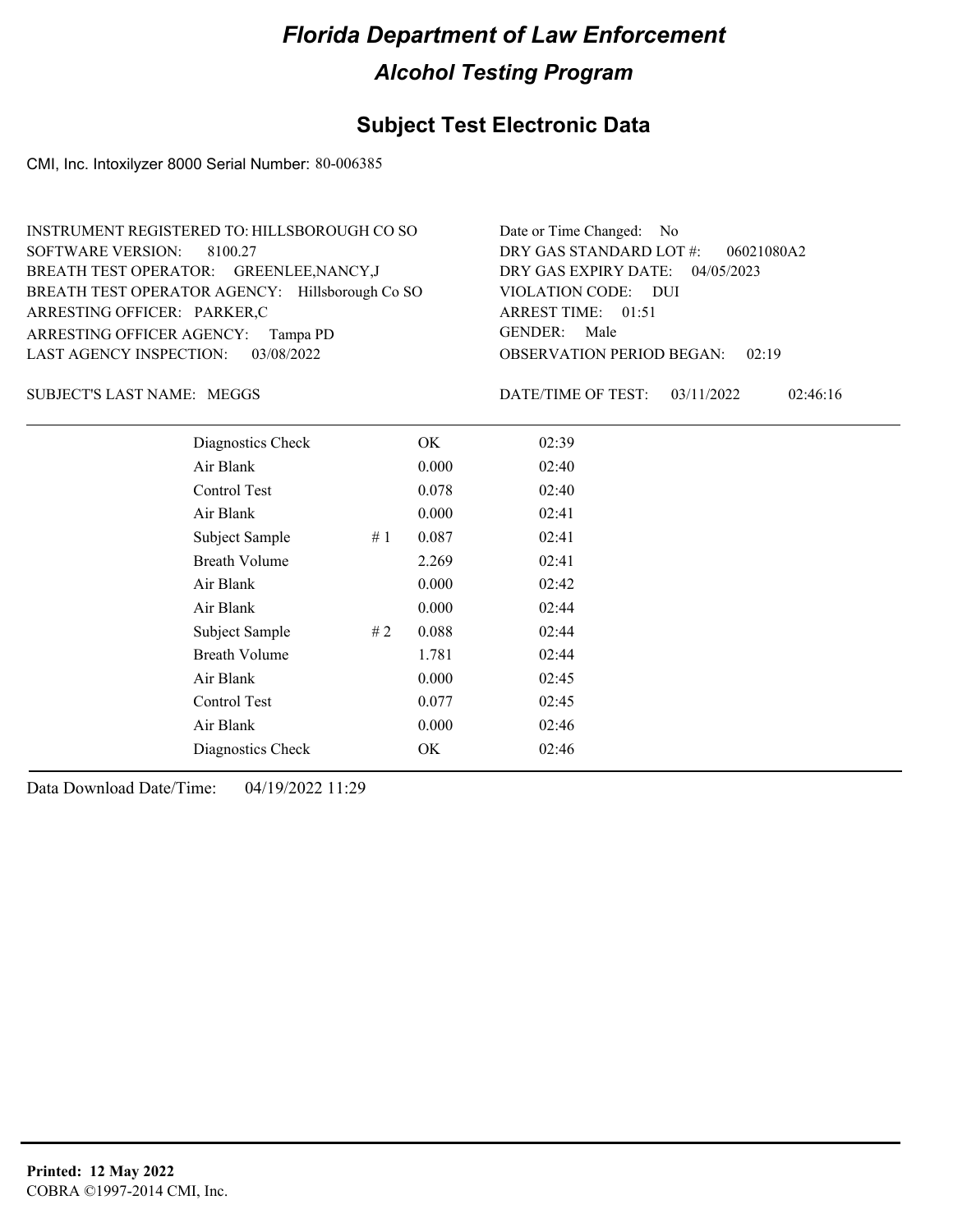#### **Subject Test Electronic Data**

CMI, Inc. Intoxilyzer 8000 Serial Number: 80-006385

| INSTRUMENT REGISTERED TO: HILLSBOROUGH CO SO    | Date or Time Changed: No               |
|-------------------------------------------------|----------------------------------------|
| SOFTWARE VERSION: 8100.27                       | DRY GAS STANDARD LOT #: 06021080A2     |
| BREATH TEST OPERATOR: YUMAN ROMERO, ANGIE, A    | DRY GAS EXPIRY DATE: 04/05/2023        |
| BREATH TEST OPERATOR AGENCY: Hillsborough Co SO | VIOLATION CODE: DUI                    |
| ARRESTING OFFICER: LANDRY, G                    | ARREST TIME: 04:04                     |
| ARRESTING OFFICER AGENCY: Tampa PD              | GENDER: Male                           |
| LAST AGENCY INSPECTION: 03/08/2022              | <b>OBSERVATION PERIOD BEGAN: 04:28</b> |

SMTH SUBJECT'S LAST NAME: DATE/TIME OF TEST:

DATE/TIME OF TEST: 03/11/2022 04:52:11

| Diagnostics Check |    | OK    | 04:48 |                             |
|-------------------|----|-------|-------|-----------------------------|
| Air Blank         |    | 0.000 | 04:48 |                             |
| Control Test      |    | 0.078 | 04:49 |                             |
| Air Blank         |    | 0.000 | 04:49 |                             |
| Subject Sample    | #1 |       | 04:50 | <b>Subject Test Refused</b> |
| Breath Volume     |    | 0.000 | 04:50 |                             |
| Air Blank         |    | 0.000 | 04:51 |                             |
| Control Test      |    | 0.079 | 04:51 |                             |
| Air Blank         |    | 0.000 | 04:52 |                             |
| Diagnostics Check |    | OK    | 04:52 |                             |
|                   |    |       |       |                             |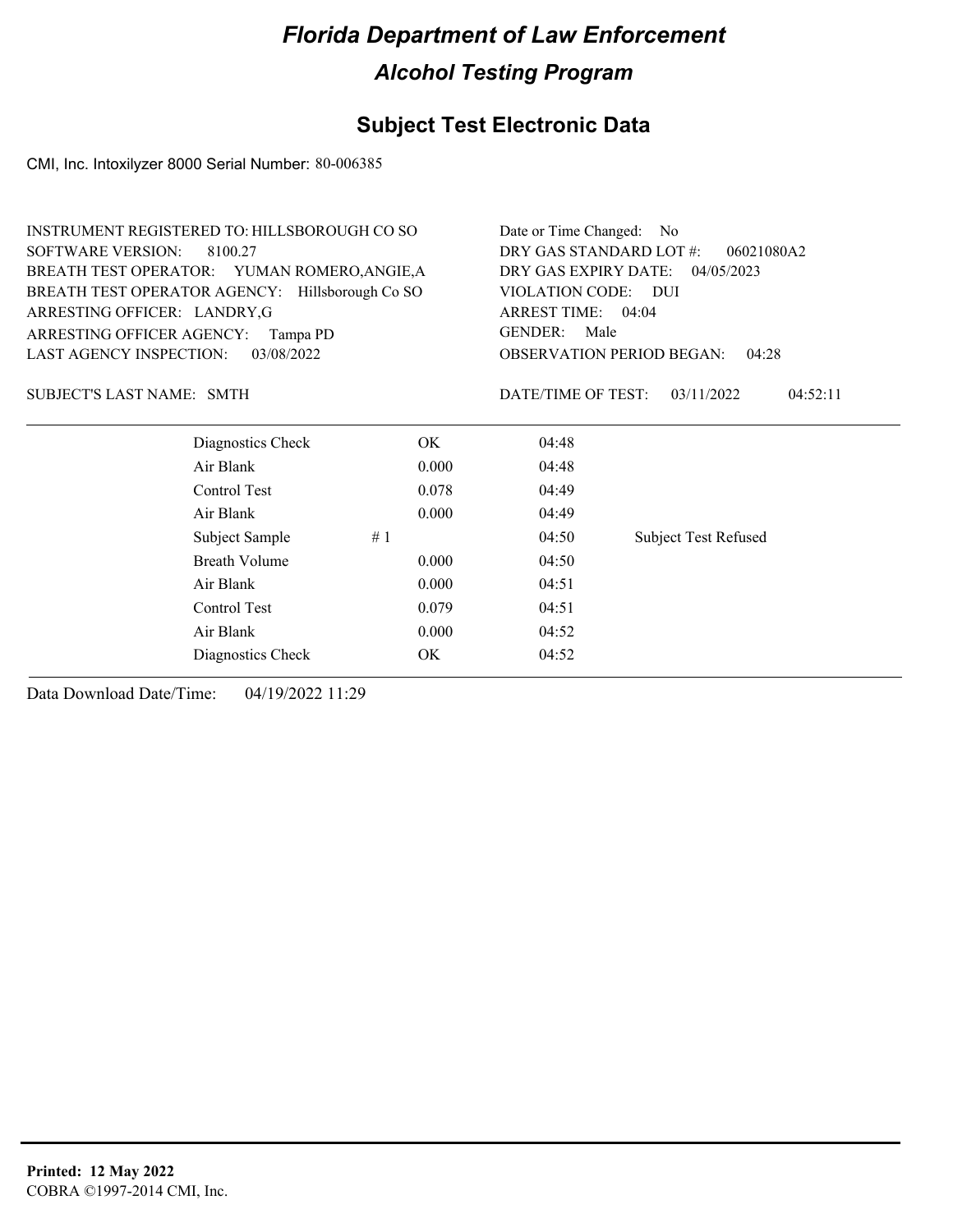### **Subject Test Electronic Data**

CMI, Inc. Intoxilyzer 8000 Serial Number: 80-006385

| INSTRUMENT REGISTERED TO: HILLSBOROUGH CO SO    | Date or Time Changed: No               |
|-------------------------------------------------|----------------------------------------|
| SOFTWARE VERSION: 8100.27                       | DRY GAS STANDARD LOT #:<br>06021080A2  |
| BREATH TEST OPERATOR: YUMAN ROMERO, ANGIE, A    | DRY GAS EXPIRY DATE: 04/05/2023        |
| BREATH TEST OPERATOR AGENCY: Hillsborough Co SO | VIOLATION CODE: DUI                    |
| ARRESTING OFFICER: GARNER, W                    | ARREST TIME: 01:10                     |
| ARRESTING OFFICER AGENCY: Hillsborough Co SO    | GENDER: Male                           |
| LAST AGENCY INSPECTION: 03/08/2022              | <b>OBSERVATION PERIOD BEGAN: 01:24</b> |

#### SUBJECT'S LAST NAME: SUMMERS DATE/TIME OF TEST:

DATE/TIME OF TEST: 03/12/2022 01:51:47

| Diagnostics Check    |    | OK    | 01:44 |
|----------------------|----|-------|-------|
| Air Blank            |    | 0.000 | 01:45 |
| Control Test         |    | 0.079 | 01:45 |
| Air Blank            |    | 0.000 | 01:46 |
| Subject Sample       | #1 | 0.145 | 01:47 |
| <b>Breath Volume</b> |    | 2.527 | 01:47 |
| Air Blank            |    | 0.000 | 01:47 |
| Air Blank            |    | 0.000 | 01:49 |
| Subject Sample       | #2 | 0.148 | 01:50 |
| <b>Breath Volume</b> |    | 2.238 | 01:50 |
| Air Blank            |    | 0.000 | 01:50 |
| Control Test         |    | 0.078 | 01:51 |
| Air Blank            |    | 0.000 | 01:51 |
| Diagnostics Check    |    | OK    | 01:51 |
|                      |    |       |       |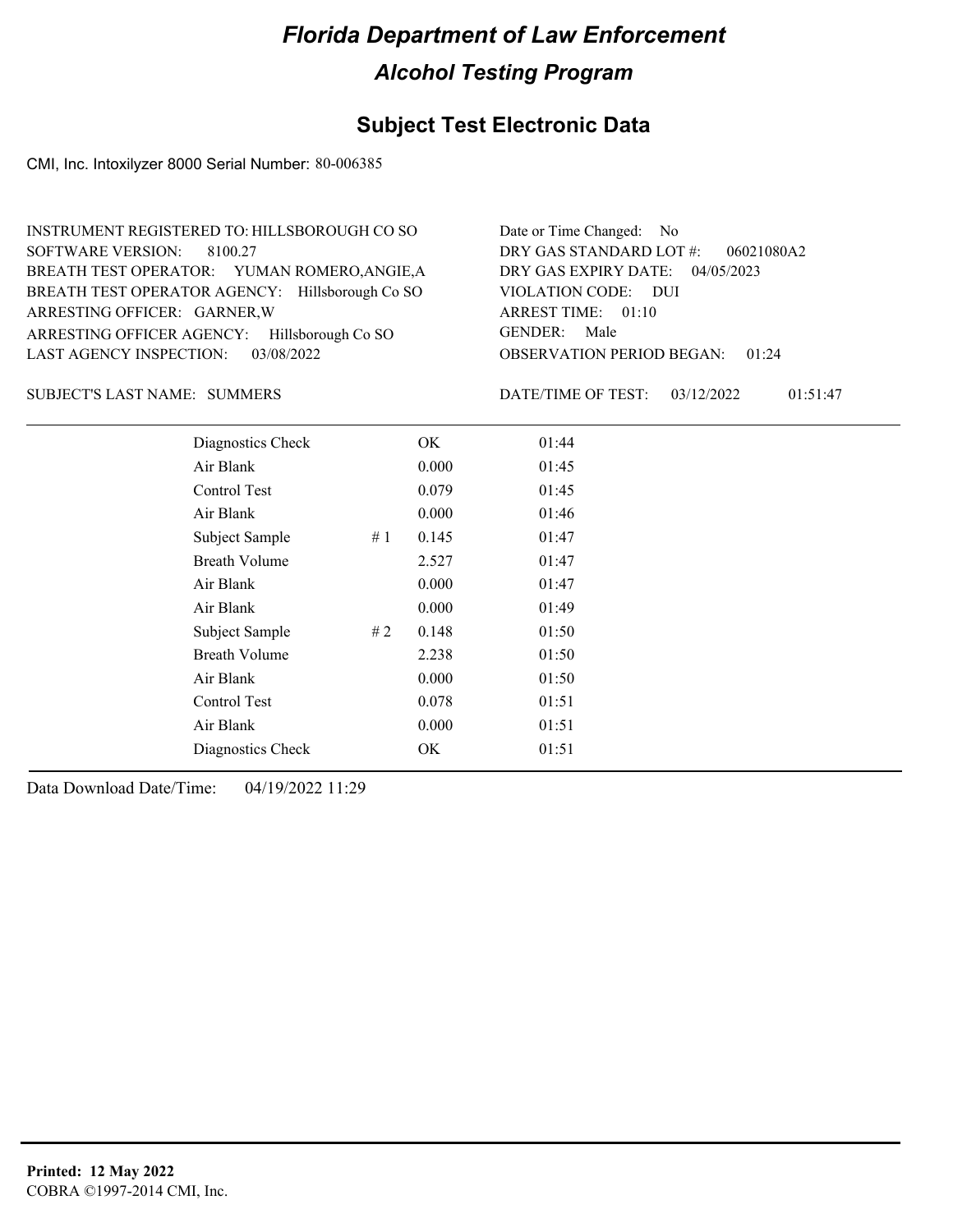### **Subject Test Electronic Data**

CMI, Inc. Intoxilyzer 8000 Serial Number: 80-006385

| INSTRUMENT REGISTERED TO: HILLSBOROUGH CO SO    | Date or Time Changed: No               |
|-------------------------------------------------|----------------------------------------|
| SOFTWARE VERSION: 8100.27                       | DRY GAS STANDARD LOT $\#$ : 06021080A2 |
| BREATH TEST OPERATOR: MONTGOMERY, ALECIA, L     | DRY GAS EXPIRY DATE: 04/05/2023        |
| BREATH TEST OPERATOR AGENCY: Hillsborough Co SO | VIOLATION CODE: DUI                    |
| ARRESTING OFFICER: LANDRY,G                     | ARREST TIME: 03:45                     |
| ARRESTING OFFICER AGENCY: Tampa PD              | GENDER: Female                         |
| LAST AGENCY INSPECTION: 03/08/2022              | <b>OBSERVATION PERIOD BEGAN: 04:07</b> |

SUBJECT'S LAST NAME: ALLISON DATE/TIME OF TEST:

DATE/TIME OF TEST: 03/12/2022 04:36:16

| Diagnostics Check    |    | OK    | 04:28 |
|----------------------|----|-------|-------|
| Air Blank            |    | 0.000 | 04:28 |
| Control Test         |    | 0.079 | 04:28 |
| Air Blank            |    | 0.000 | 04:29 |
| Subject Sample       | #1 | 0.148 | 04:30 |
| <b>Breath Volume</b> |    | 1.578 | 04:30 |
| Air Blank            |    | 0.000 | 04:31 |
| Air Blank            |    | 0.000 | 04:33 |
| Subject Sample       | #2 | 0.142 | 04:34 |
| <b>Breath Volume</b> |    | 1.261 | 04:34 |
| Air Blank            |    | 0.000 | 04:35 |
| Control Test         |    | 0.076 | 04:35 |
| Air Blank            |    | 0.000 | 04:36 |
| Diagnostics Check    |    | OK    | 04:36 |
|                      |    |       |       |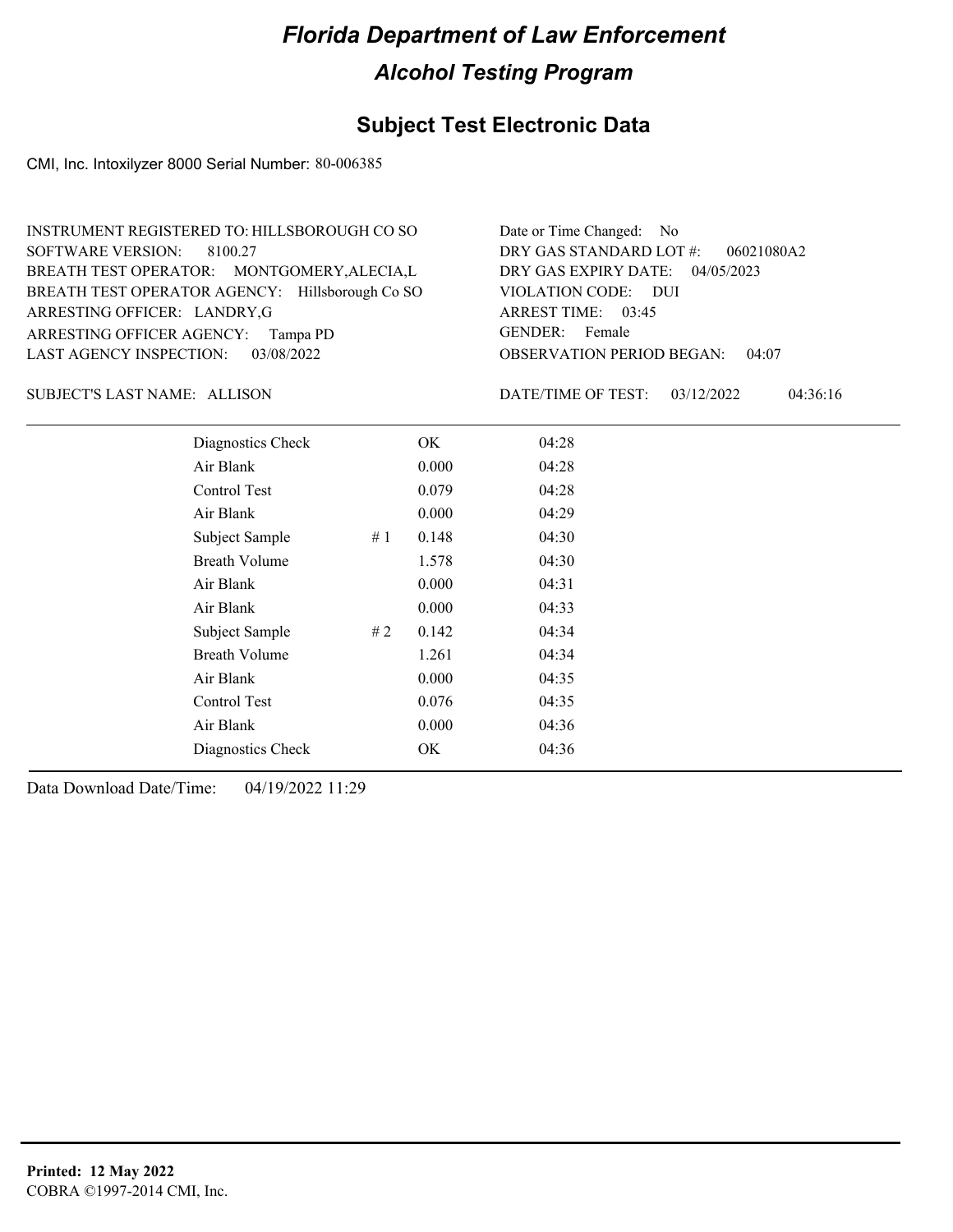### **Subject Test Electronic Data**

CMI, Inc. Intoxilyzer 8000 Serial Number: 80-006385

| INSTRUMENT REGISTERED TO: HILLSBOROUGH CO SO    | Date or Time Changed: No               |
|-------------------------------------------------|----------------------------------------|
| SOFTWARE VERSION: 8100.27                       | DRY GAS STANDARD LOT #:<br>06021080A2  |
| BREATH TEST OPERATOR: MASON, FRANCESCA, M       | DRY GAS EXPIRY DATE: 04/05/2023        |
| BREATH TEST OPERATOR AGENCY: Hillsborough Co SO | VIOLATION CODE: DUI                    |
| ARRESTING OFFICER: LEISCH, B                    | ARREST TIME: 00:23                     |
| ARRESTING OFFICER AGENCY: Hillsborough Co SO    | GENDER: Male                           |
| LAST AGENCY INSPECTION: 03/08/2022              | <b>OBSERVATION PERIOD BEGAN: 00:41</b> |

#### SUBJECT'S LAST NAME: STAUBITZ DATE/TIME OF TEST:

DATE/TIME OF TEST: 03/13/2022 01:09:53

| Diagnostics Check    |     | OK    | 01:02 |
|----------------------|-----|-------|-------|
| Air Blank            |     | 0.000 | 01:03 |
| Control Test         |     | 0.081 | 01:03 |
| Air Blank            |     | 0.000 | 01:03 |
| Subject Sample       | #1  | 0.217 | 01:04 |
| <b>Breath Volume</b> |     | 1.101 | 01:04 |
| Air Blank            |     | 0.000 | 01:05 |
| Air Blank            |     | 0.000 | 01:07 |
| Subject Sample       | # 2 | 0.235 | 01:08 |
| <b>Breath Volume</b> |     | 2.660 | 01:08 |
| Air Blank            |     | 0.000 | 01:08 |
| Control Test         |     | 0.079 | 01:09 |
| Air Blank            |     | 0.000 | 01:09 |
| Diagnostics Check    |     | OK    | 01:09 |
|                      |     |       |       |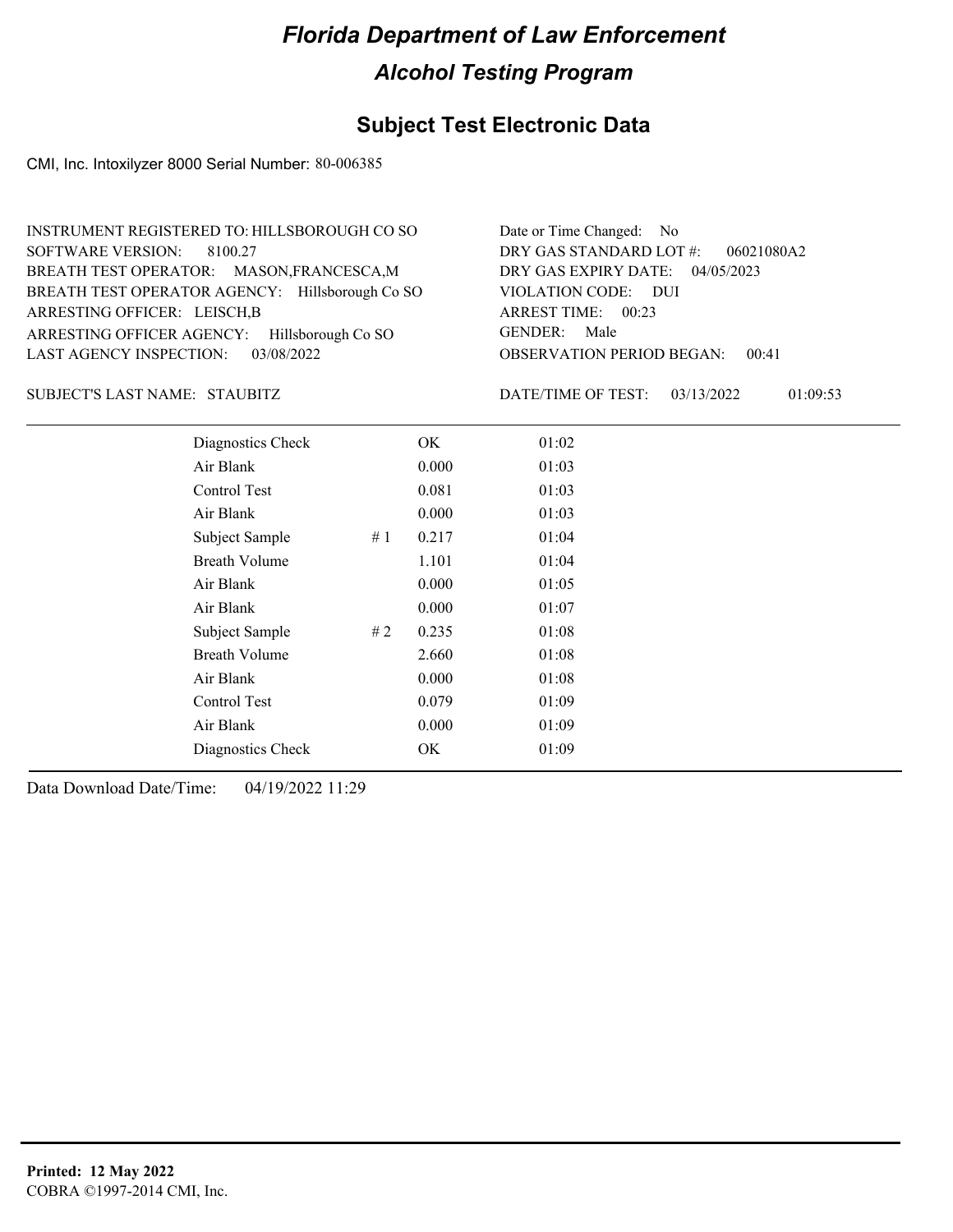### **Subject Test Electronic Data**

CMI, Inc. Intoxilyzer 8000 Serial Number: 80-006385

| INSTRUMENT REGISTERED TO: HILLSBOROUGH CO SO    | Date or Time Changed: No               |
|-------------------------------------------------|----------------------------------------|
| SOFTWARE VERSION: 8100.27                       | DRY GAS STANDARD LOT $\#$ : 06021080A2 |
| BREATH TEST OPERATOR: JONES, MINDY, L           | DRY GAS EXPIRY DATE: 04/05/2023        |
| BREATH TEST OPERATOR AGENCY: Hillsborough Co SO | VIOLATION CODE: DUI                    |
| ARRESTING OFFICER: SNAGGS,S                     | ARREST TIME: 02:45                     |
| ARRESTING OFFICER AGENCY: Tampa PD              | GENDER: Male                           |
| LAST AGENCY INSPECTION: 03/08/2022              | <b>OBSERVATION PERIOD BEGAN: 03:04</b> |

SUBJECT'S LAST NAME: BARBER DATE/TIME OF TEST:

DATE/TIME OF TEST: 03/14/2022 03:31:28

| Diagnostics Check    |    | OK    | 03:24 |
|----------------------|----|-------|-------|
| Air Blank            |    | 0.000 | 03:25 |
| Control Test         |    | 0.080 | 03:25 |
| Air Blank            |    | 0.000 | 03:26 |
| Subject Sample       | #1 | 0.184 | 03:26 |
| <b>Breath Volume</b> |    | 1.988 | 03:26 |
| Air Blank            |    | 0.000 | 03:27 |
| Air Blank            |    | 0.000 | 03:29 |
| Subject Sample       | #2 | 0.189 | 03:29 |
| <b>Breath Volume</b> |    | 2.597 | 03:29 |
| Air Blank            |    | 0.000 | 03:30 |
| Control Test         |    | 0.078 | 03:30 |
| Air Blank            |    | 0.000 | 03:31 |
| Diagnostics Check    |    | OK    | 03:31 |
|                      |    |       |       |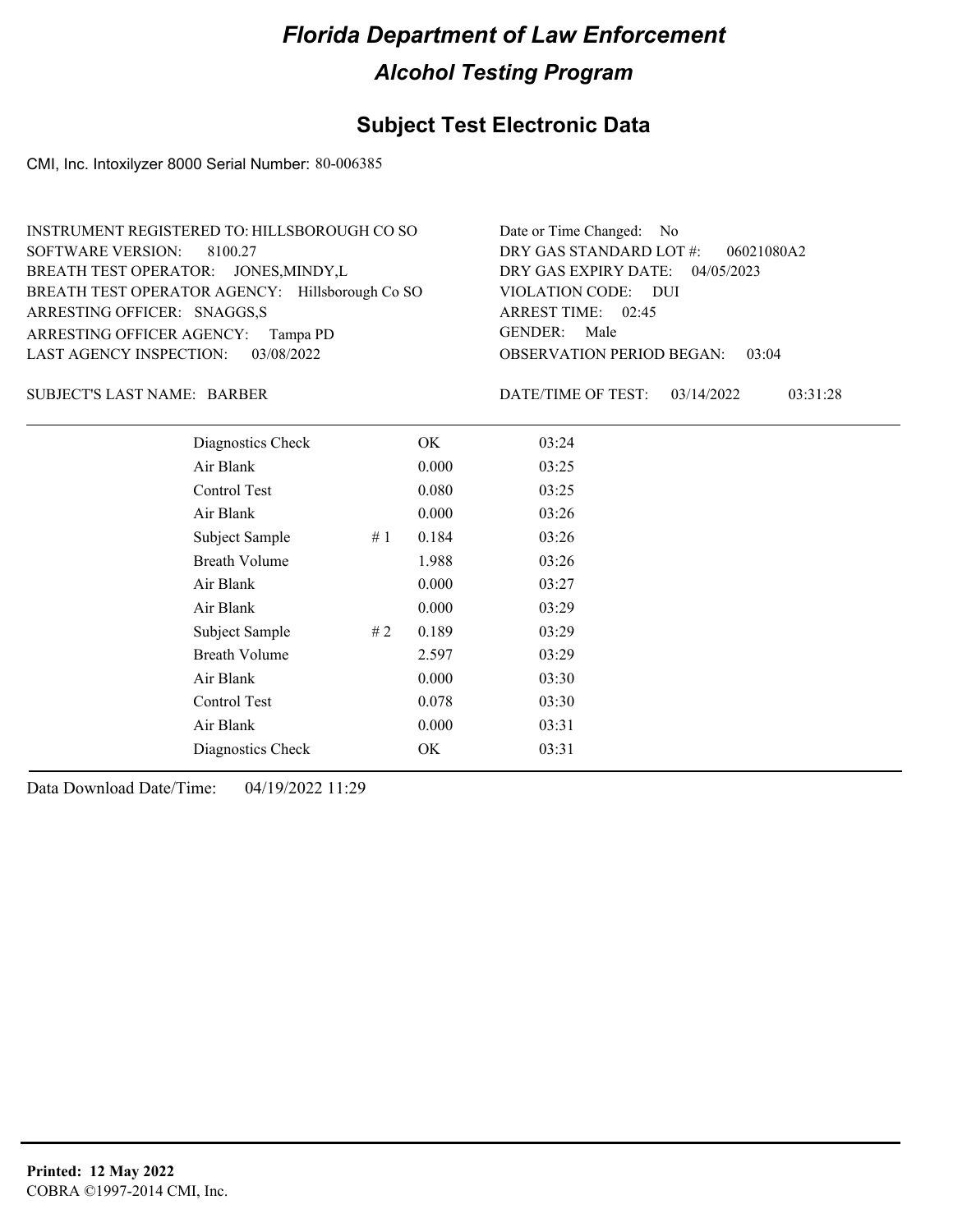### **Subject Test Electronic Data**

CMI, Inc. Intoxilyzer 8000 Serial Number: 80-006385

| INSTRUMENT REGISTERED TO: HILLSBOROUGH CO SO    | Date or Time Changed: No               |
|-------------------------------------------------|----------------------------------------|
| SOFTWARE VERSION: 8100.27                       | DRY GAS STANDARD LOT #: 06021080A2     |
| BREATH TEST OPERATOR: MASON, FRANCESCA, M       | DRY GAS EXPIRY DATE: 04/05/2023        |
| BREATH TEST OPERATOR AGENCY: Hillsborough Co SO | VIOLATION CODE: DUI                    |
| ARRESTING OFFICER: PORTER,S                     | ARREST TIME: 02:19                     |
| ARRESTING OFFICER AGENCY: Hillsborough Co SO    | GENDER: Male                           |
| LAST AGENCY INSPECTION: 03/08/2022              | <b>OBSERVATION PERIOD BEGAN: 02:53</b> |

JEAN BRINVIL SUBJECT'S LAST NAME: DATE/TIME OF TEST:

DATE/TIME OF TEST: 03/15/2022 03:20:26

| Diagnostics Check    |    | OK    | 03:13 |
|----------------------|----|-------|-------|
| Air Blank            |    | 0.000 | 03:14 |
| Control Test         |    | 0.080 | 03:14 |
| Air Blank            |    | 0.000 | 03:15 |
| Subject Sample       | #1 | 0.152 | 03:15 |
| <b>Breath Volume</b> |    | 1.257 | 03:15 |
| Air Blank            |    | 0.000 | 03:16 |
| Air Blank            |    | 0.000 | 03:17 |
| Subject Sample       | #2 | 0.141 | 03:18 |
| <b>Breath Volume</b> |    | 2.203 | 03:18 |
| Air Blank            |    | 0.000 | 03:19 |
| Control Test         |    | 0.080 | 03:19 |
| Air Blank            |    | 0.000 | 03:20 |
| Diagnostics Check    |    | OK    | 03:20 |
|                      |    |       |       |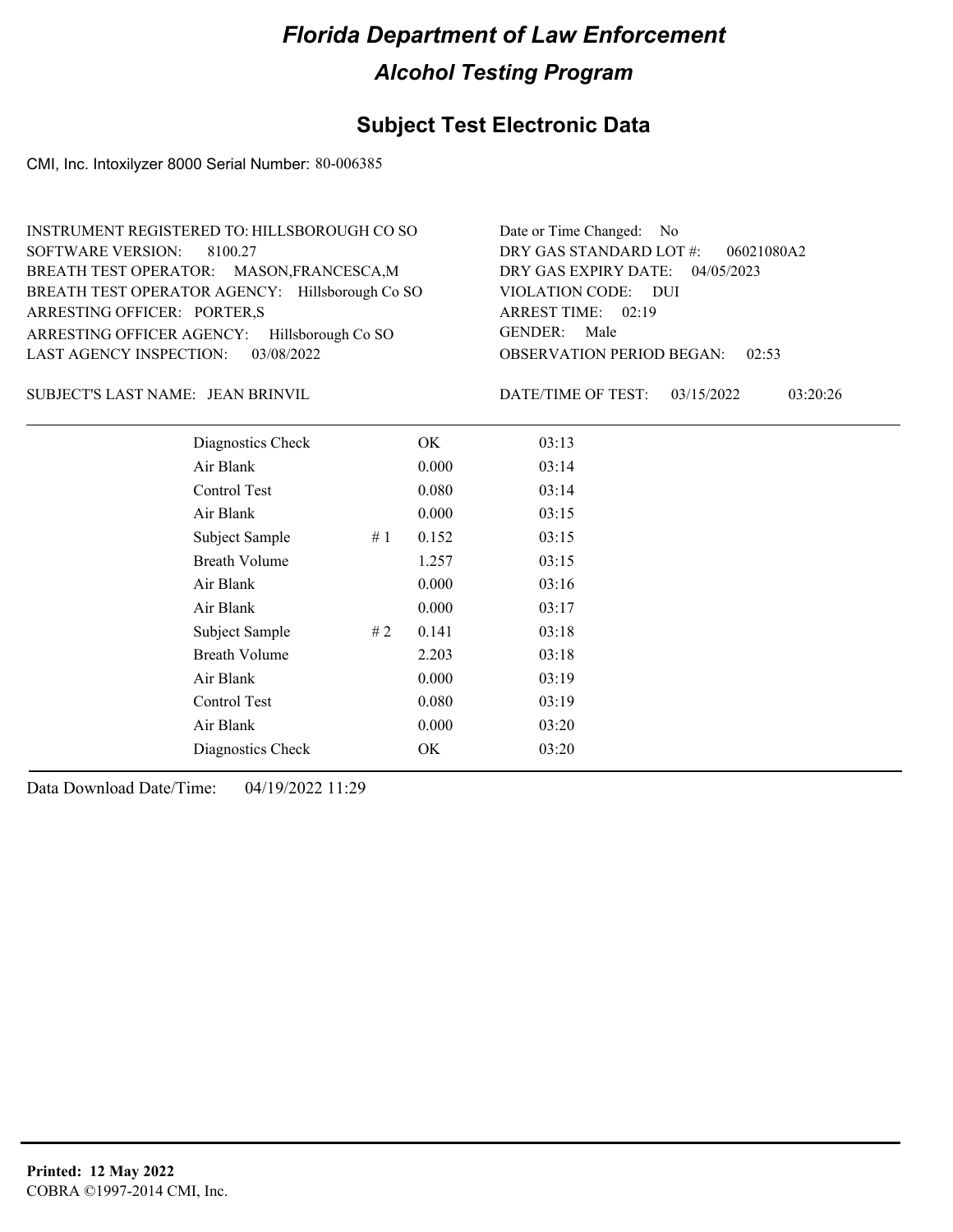### **Subject Test Electronic Data**

CMI, Inc. Intoxilyzer 8000 Serial Number: 80-006385

| INSTRUMENT REGISTERED TO: HILLSBOROUGH CO SO    | Date or Time Changed: No               |
|-------------------------------------------------|----------------------------------------|
| SOFTWARE VERSION: 8100.27                       | DRY GAS STANDARD LOT $#$ : 06021080A2  |
| BREATH TEST OPERATOR: YUMAN ROMERO, ANGIE, A    | DRY GAS EXPIRY DATE: 04/05/2023        |
| BREATH TEST OPERATOR AGENCY: Hillsborough Co SO | VIOLATION CODE: DUI                    |
| ARRESTING OFFICER: WILLIAMS,P                   | ARREST TIME: 20:54                     |
| ARRESTING OFFICER AGENCY: Hillsborough Co SO    | GENDER: Female                         |
| LAST AGENCY INSPECTION: 03/08/2022              | <b>OBSERVATION PERIOD BEGAN:</b> 21:51 |

#### SUBJECT'S LAST NAME: GORDON DATE/TIME OF TEST:

DATE/TIME OF TEST: 03/15/2022 22:20:19

| Diagnostics Check    |     | OK    | 22:13 |
|----------------------|-----|-------|-------|
| Air Blank            |     | 0.000 | 22:14 |
| Control Test         |     | 0.079 | 22:14 |
| Air Blank            |     | 0.000 | 22:15 |
| Subject Sample       | #1  | 0.000 | 22:15 |
| <b>Breath Volume</b> |     | 2.132 | 22:15 |
| Air Blank            |     | 0.000 | 22:16 |
| Air Blank            |     | 0.000 | 22:18 |
| Subject Sample       | # 2 | 0.000 | 22:18 |
| <b>Breath Volume</b> |     | 2.312 | 22:18 |
| Air Blank            |     | 0.000 | 22:19 |
| Control Test         |     | 0.079 | 22:19 |
| Air Blank            |     | 0.000 | 22:20 |
| Diagnostics Check    |     | OK    | 22:20 |
|                      |     |       |       |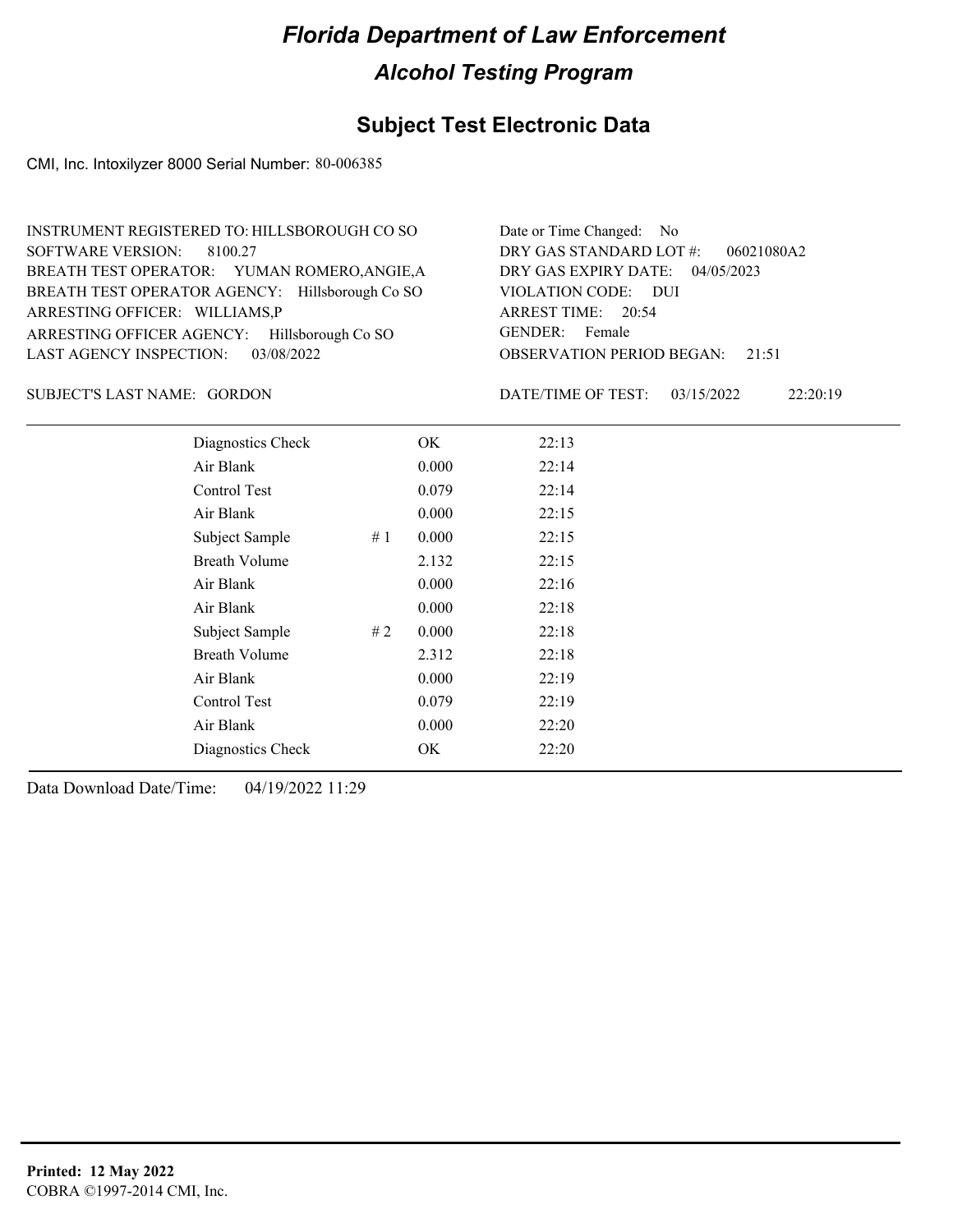### **Subject Test Electronic Data**

CMI, Inc. Intoxilyzer 8000 Serial Number: 80-006385

| INSTRUMENT REGISTERED TO: HILLSBOROUGH CO SO    | Date or Time Changed: No               |
|-------------------------------------------------|----------------------------------------|
| SOFTWARE VERSION: 8100.27                       | DRY GAS STANDARD LOT $\#$ : 06021080A2 |
| BREATH TEST OPERATOR: KIRKLAND,KYLIE,C          | DRY GAS EXPIRY DATE: 04/05/2023        |
| BREATH TEST OPERATOR AGENCY: Hillsborough Co SO | VIOLATION CODE: DUI                    |
| ARRESTING OFFICER: BAAR,J                       | ARREST TIME: 02:56                     |
| ARRESTING OFFICER AGENCY: Tampa PD              | GENDER: Male                           |
| LAST AGENCY INSPECTION: 03/08/2022              | <b>OBSERVATION PERIOD BEGAN: 03:15</b> |

BESHIRI SUBJECT'S LAST NAME: DATE/TIME OF TEST:

DATE/TIME OF TEST: 03/18/2022 03:42:57

| Diagnostics Check    |    | OK    | 03:35 |
|----------------------|----|-------|-------|
| Air Blank            |    | 0.000 | 03:36 |
| Control Test         |    | 0.079 | 03:36 |
| Air Blank            |    | 0.000 | 03:36 |
| Subject Sample       | #1 | 0.157 | 03:38 |
| <b>Breath Volume</b> |    | 3.136 | 03:38 |
| Air Blank            |    | 0.000 | 03:39 |
| Air Blank            |    | 0.000 | 03:40 |
| Subject Sample       | #2 | 0.140 | 03:41 |
| <b>Breath Volume</b> |    | 1.394 | 03:41 |
| Air Blank            |    | 0.000 | 03:42 |
| Control Test         |    | 0.076 | 03:42 |
| Air Blank            |    | 0.000 | 03:42 |
| Diagnostics Check    |    | OK    | 03:42 |
|                      |    |       |       |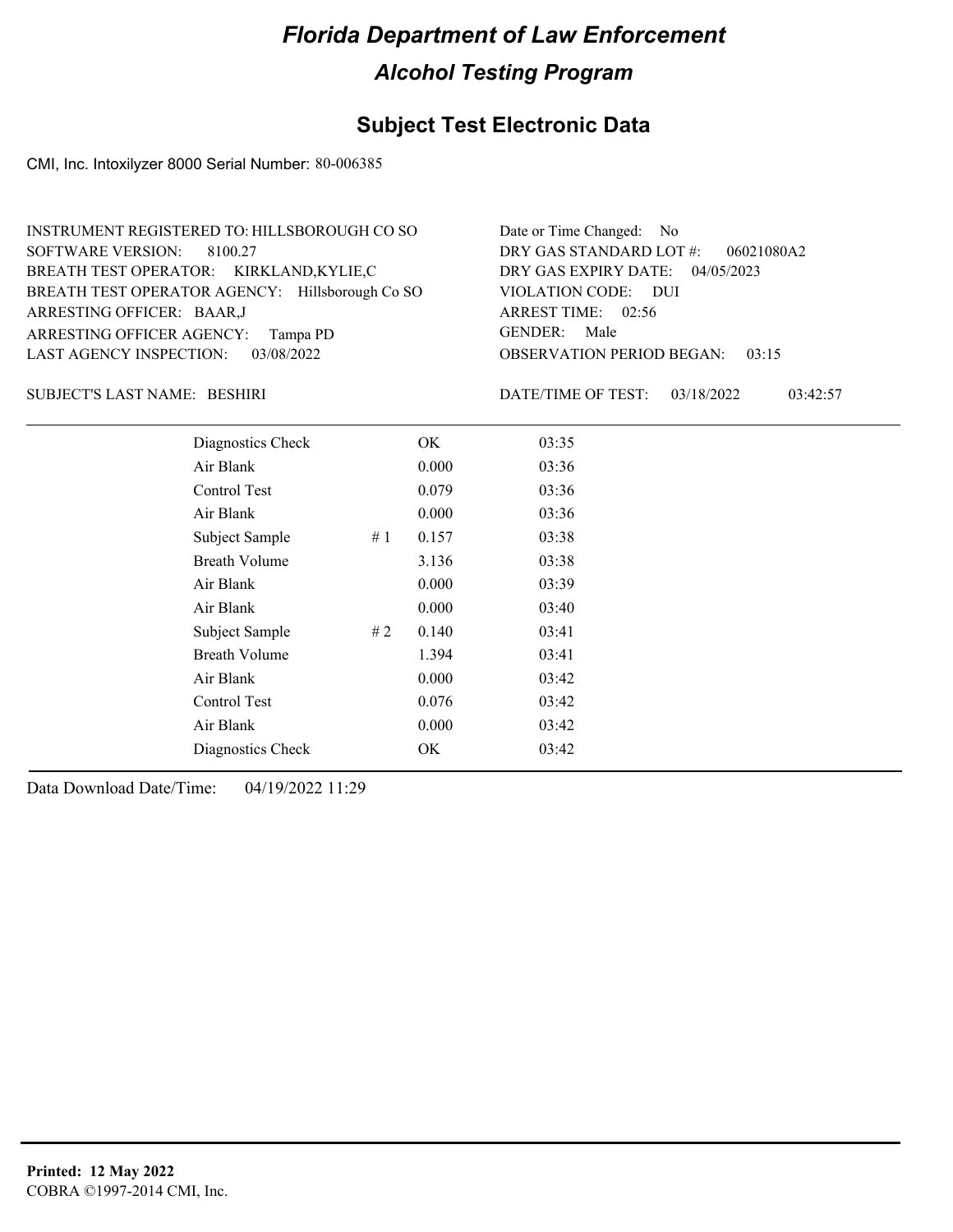### **Subject Test Electronic Data**

CMI, Inc. Intoxilyzer 8000 Serial Number: 80-006385

| INSTRUMENT REGISTERED TO: HILLSBOROUGH CO SO    | Date or Time Changed: No               |
|-------------------------------------------------|----------------------------------------|
| SOFTWARE VERSION: 8100.27                       | DRY GAS STANDARD LOT $\#$ : 06021080A2 |
| BREATH TEST OPERATOR: YUMAN ROMERO, ANGIE, A    | DRY GAS EXPIRY DATE: 04/05/2023        |
| BREATH TEST OPERATOR AGENCY: Hillsborough Co SO | VIOLATION CODE: DUI                    |
| ARRESTING OFFICER: BURKE,B                      | ARREST TIME: 03:26                     |
| ARRESTING OFFICER AGENCY: Hillsborough Co SO    | GENDER: Female                         |
| LAST AGENCY INSPECTION: 03/08/2022              | <b>OBSERVATION PERIOD BEGAN: 03:58</b> |

#### RODRIGUEZ SUBJECT'S LAST NAME: DATE/TIME OF TEST:

DATE/TIME OF TEST: 03/18/2022 04:25:29

| Diagnostics Check    |    | OK    | 04:18 |
|----------------------|----|-------|-------|
| Air Blank            |    | 0.000 | 04:18 |
| Control Test         |    | 0.078 | 04:19 |
| Air Blank            |    | 0.000 | 04:19 |
| Subject Sample       | #1 | 0.155 | 04:20 |
| <b>Breath Volume</b> |    | 1.460 | 04:20 |
| Air Blank            |    | 0.000 | 04:21 |
| Air Blank            |    | 0.000 | 04:23 |
| Subject Sample       | #2 | 0.151 | 04:23 |
| <b>Breath Volume</b> |    | 1.871 | 04:23 |
| Air Blank            |    | 0.000 | 04:24 |
| Control Test         |    | 0.077 | 04:24 |
| Air Blank            |    | 0.000 | 04:25 |
| Diagnostics Check    |    | OK    | 04:25 |
|                      |    |       |       |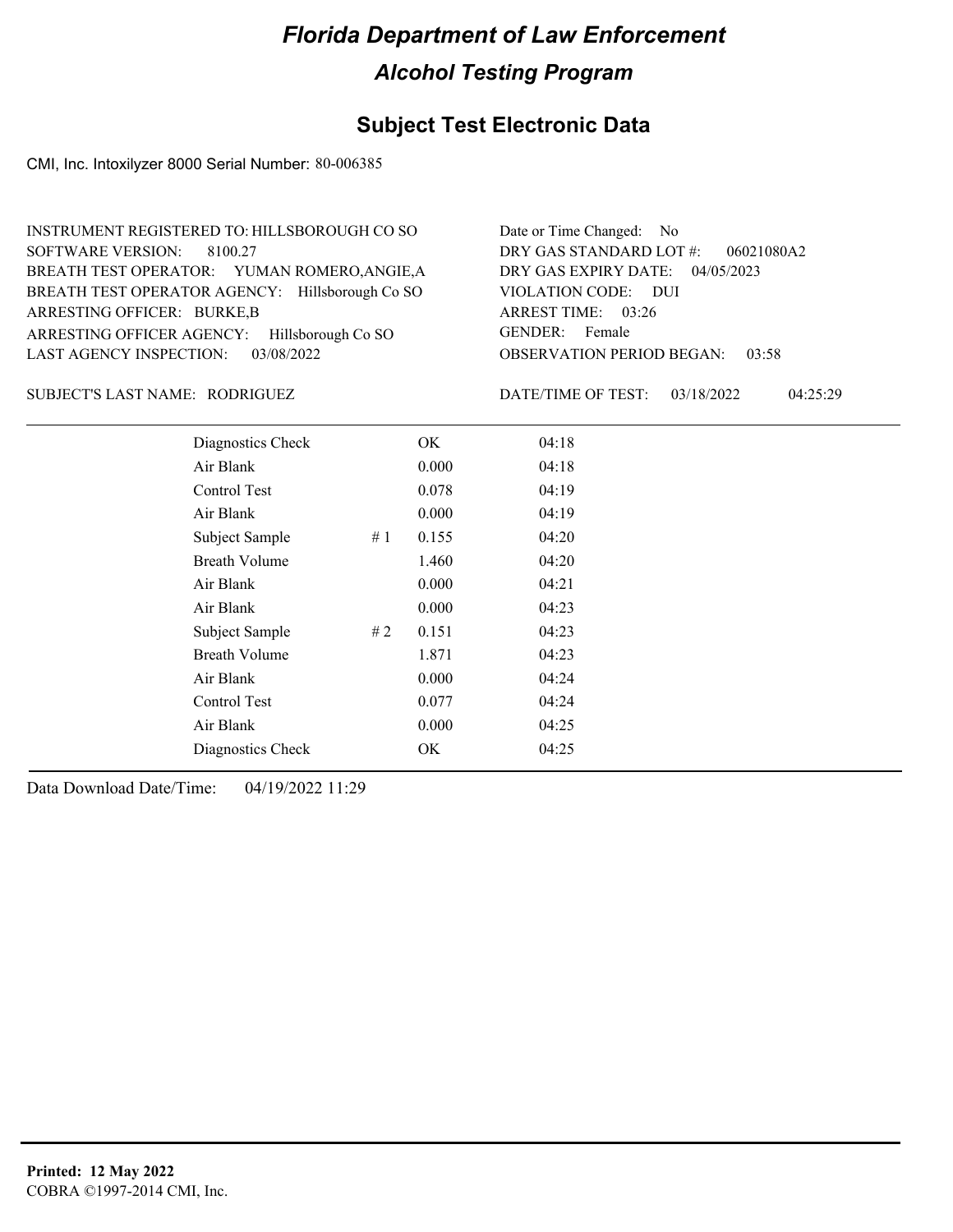#### **Subject Test Electronic Data**

CMI, Inc. Intoxilyzer 8000 Serial Number: 80-006385

| INSTRUMENT REGISTERED TO: HILLSBOROUGH CO SO    | Date or Time Changed: No               |
|-------------------------------------------------|----------------------------------------|
| SOFTWARE VERSION: 8100.27                       | DRY GAS STANDARD LOT #: 06021080A2     |
| BREATH TEST OPERATOR: MASON, FRANCESCA, M       | DRY GAS EXPIRY DATE: 04/05/2023        |
| BREATH TEST OPERATOR AGENCY: Hillsborough Co SO | VIOLATION CODE: DUI                    |
| ARRESTING OFFICER: SNYDER, A                    | ARREST TIME: 23:04                     |
| ARRESTING OFFICER AGENCY: FHP Troop C           | GENDER: Female                         |
| LAST AGENCY INSPECTION: 03/08/2022              | <b>OBSERVATION PERIOD BEGAN: 00:22</b> |

#### GARDNER SUBJECT'S LAST NAME: DATE/TIME OF TEST:

DATE/TIME OF TEST: 03/19/2022 00:57:52

| Diagnostics Check    |       | OK    | 00:43 |                           |
|----------------------|-------|-------|-------|---------------------------|
| Air Blank            |       | 0.000 | 00:43 |                           |
| Control Test         |       | 0.079 | 00:44 |                           |
| Air Blank            |       | 0.000 | 00:44 |                           |
| Subject Sample       | #1    | 0.193 | 00:47 | Volume Not Met            |
| <b>Breath Volume</b> |       | 0.910 | 00:47 |                           |
| Air Blank            |       | 0.000 | 00:48 |                           |
| Air Blank            |       | 0.000 | 00:50 |                           |
| Subject Sample       | #2    | 0.228 | 00:53 |                           |
| <b>Breath Volume</b> |       | 1.710 | 00:53 |                           |
| Air Blank            |       | 0.000 | 00:53 |                           |
| Air Blank            |       | 0.000 | 00:55 |                           |
| Subject Sample       | # $3$ | 0.225 | 00:56 |                           |
| <b>Breath Volume</b> |       | 1.183 | 00:56 |                           |
| Air Blank            |       | 0.000 | 00:56 |                           |
| Control Test         |       | 0.073 | 00:57 | Control Outside Tolerance |
| Air Blank            |       | 0.000 | 00:57 |                           |
|                      |       |       |       |                           |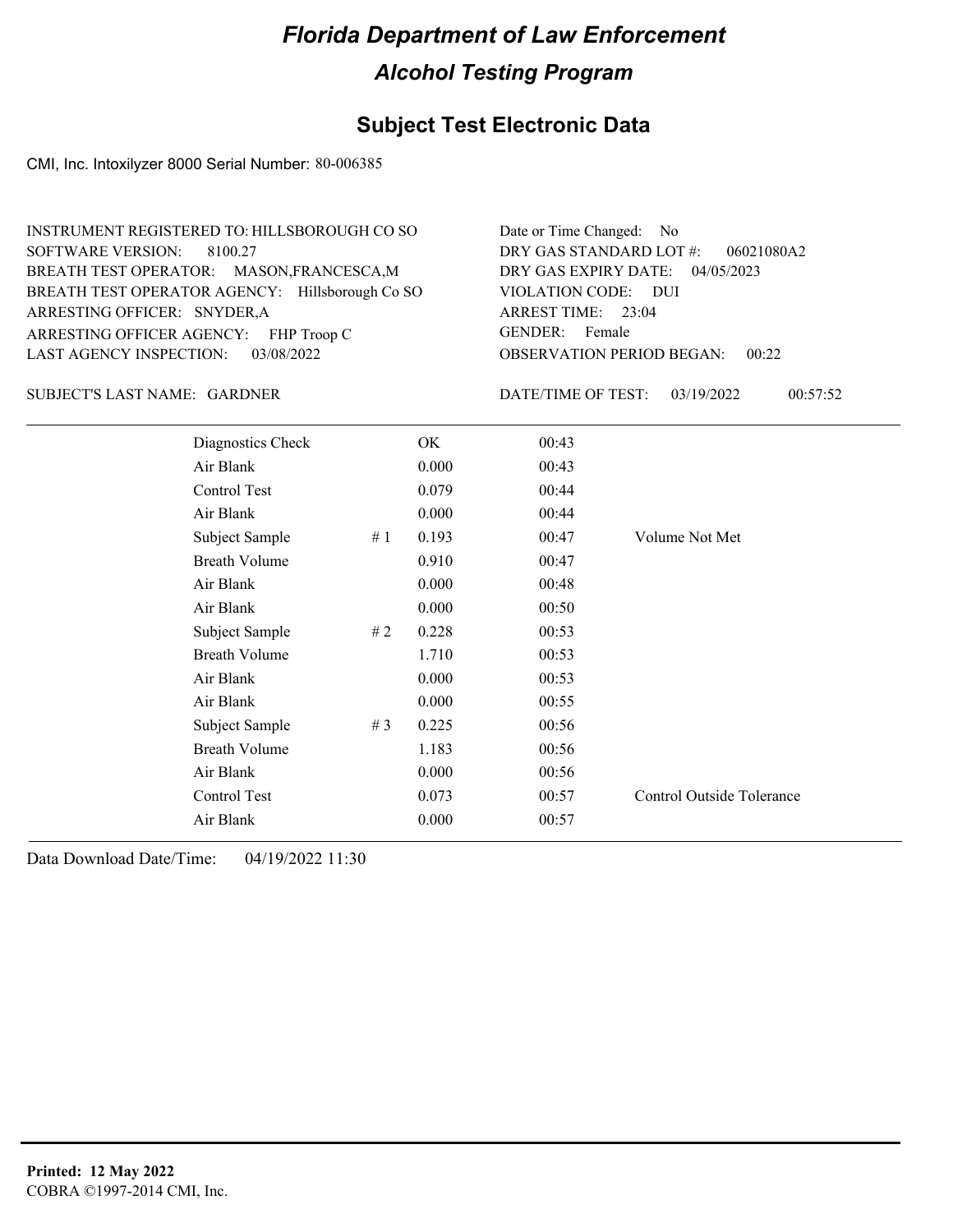### **Subject Test Electronic Data**

CMI, Inc. Intoxilyzer 8000 Serial Number: 80-006385

| INSTRUMENT REGISTERED TO: HILLSBOROUGH CO SO    | Date or Time Changed: No               |
|-------------------------------------------------|----------------------------------------|
| SOFTWARE VERSION: 8100.27                       | DRY GAS STANDARD LOT $\#$ : 06021080A2 |
| BREATH TEST OPERATOR: MASON, FRANCESCA, M       | DRY GAS EXPIRY DATE: 04/05/2023        |
| BREATH TEST OPERATOR AGENCY: Hillsborough Co SO | VIOLATION CODE: DUI                    |
| ARRESTING OFFICER: SNYDER, A                    | ARREST TIME: 23:04                     |
| ARRESTING OFFICER AGENCY: FHP Troop C           | GENDER: Female                         |
| LAST AGENCY INSPECTION: 03/08/2022              | <b>OBSERVATION PERIOD BEGAN: 00:22</b> |

#### GARDNER SUBJECT'S LAST NAME: DATE/TIME OF TEST:

DATE/TIME OF TEST: 03/19/2022 01:08:57

| Diagnostics Check    |    | OK    | 01:02 |  |
|----------------------|----|-------|-------|--|
| Air Blank            |    | 0.000 | 01:02 |  |
| Control Test         |    | 0.076 | 01:03 |  |
| Air Blank            |    | 0.000 | 01:03 |  |
| Subject Sample       | #1 | 0.237 | 01:04 |  |
| <b>Breath Volume</b> |    | 1.417 | 01:04 |  |
| Air Blank            |    | 0.000 | 01:05 |  |
| Air Blank            |    | 0.000 | 01:06 |  |
| Subject Sample       | #2 | 0.233 | 01:07 |  |
| <b>Breath Volume</b> |    | 1.238 | 01:07 |  |
| Air Blank            |    | 0.000 | 01:08 |  |
| Control Test         |    | 0.076 | 01:08 |  |
| Air Blank            |    | 0.000 | 01:08 |  |
| Diagnostics Check    |    | OK    | 01:08 |  |
|                      |    |       |       |  |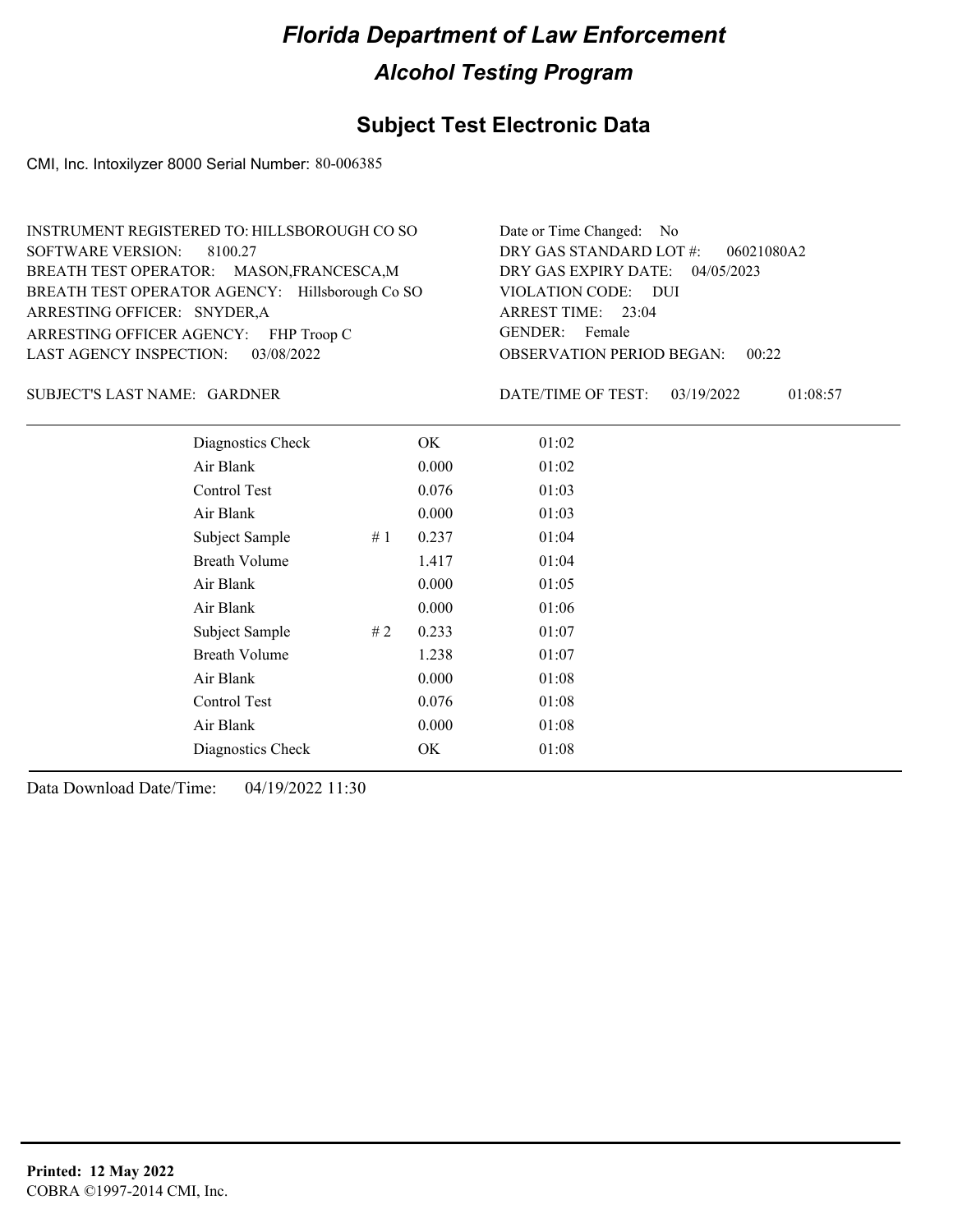#### **Subject Test Electronic Data**

CMI, Inc. Intoxilyzer 8000 Serial Number: 80-006385

| INSTRUMENT REGISTERED TO: HILLSBOROUGH CO SO    | Date or Time Changed: No               |
|-------------------------------------------------|----------------------------------------|
| SOFTWARE VERSION: 8100.27                       | DRY GAS STANDARD LOT $\#$ : 06021080A2 |
| BREATH TEST OPERATOR: KIRKLAND,KYLIE,C          | DRY GAS EXPIRY DATE: 04/05/2023        |
| BREATH TEST OPERATOR AGENCY: Hillsborough Co SO | VIOLATION CODE: DUI                    |
| ARRESTING OFFICER: GARNER, W                    | ARREST TIME: 02:09                     |
| ARRESTING OFFICER AGENCY: Hillsborough Co SO    | GENDER: Male                           |
| LAST AGENCY INSPECTION: 03/08/2022              | <b>OBSERVATION PERIOD BEGAN: 02:23</b> |

#### NOORANI SUBJECT'S LAST NAME: DATE/TIME OF TEST:

DATE/TIME OF TEST: 03/19/2022 02:49:51

| Diagnostics Check    |    | OK    | 02:43 |
|----------------------|----|-------|-------|
| Air Blank            |    | 0.000 | 02:43 |
| Control Test         |    | 0.078 | 02:44 |
| Air Blank            |    | 0.000 | 02:44 |
| Subject Sample       | #1 | 0.115 | 02:45 |
| <b>Breath Volume</b> |    | 2.734 | 02:45 |
| Air Blank            |    | 0.000 | 02:46 |
| Air Blank            |    | 0.000 | 02:47 |
| Subject Sample       | #2 | 0.116 | 02:48 |
| <b>Breath Volume</b> |    | 2.253 | 02:48 |
| Air Blank            |    | 0.000 | 02:48 |
| Control Test         |    | 0.078 | 02:49 |
| Air Blank            |    | 0.000 | 02:49 |
| Diagnostics Check    |    | OK    | 02:49 |
|                      |    |       |       |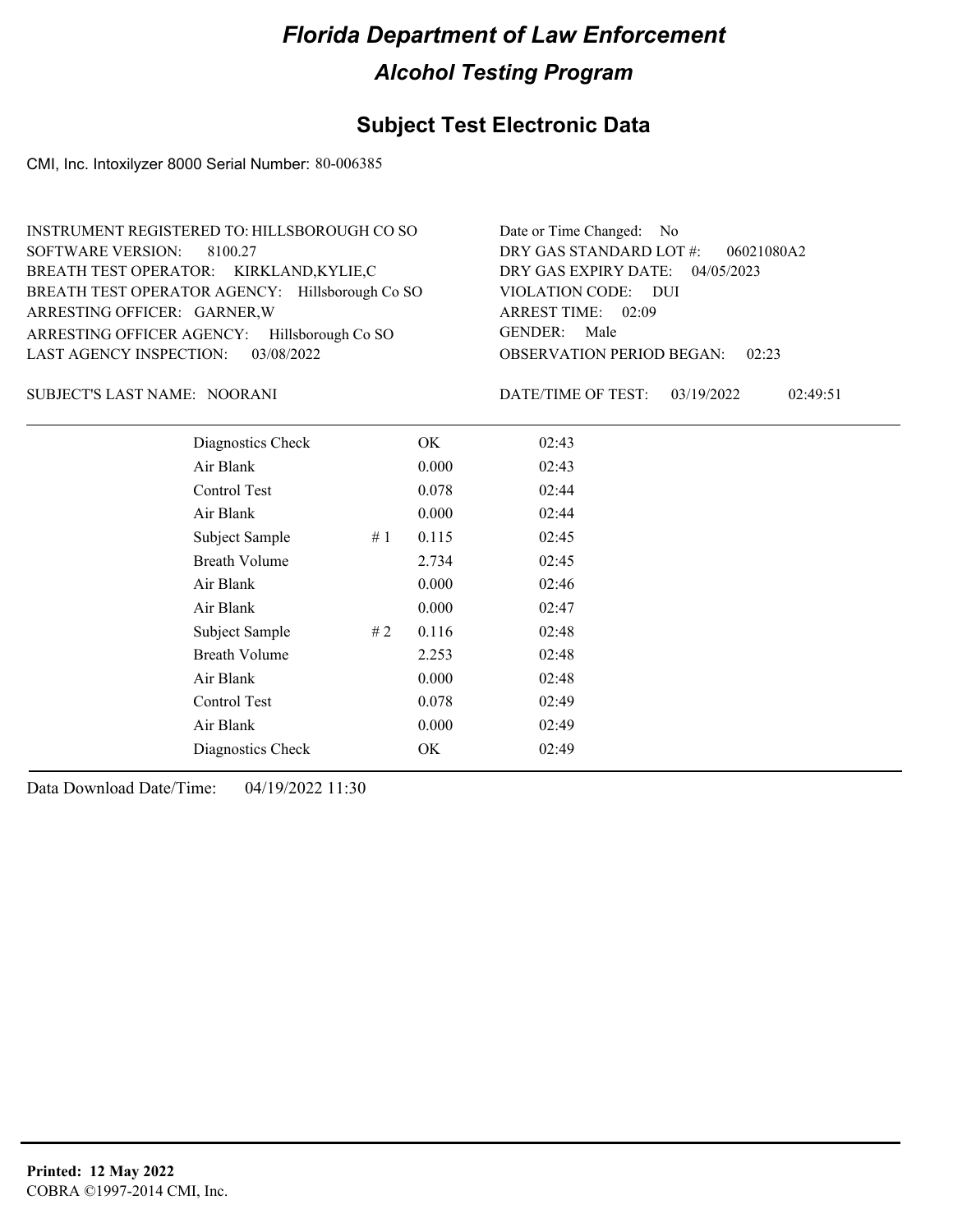### **Subject Test Electronic Data**

CMI, Inc. Intoxilyzer 8000 Serial Number: 80-006385

| INSTRUMENT REGISTERED TO: HILLSBOROUGH CO SO    | Date or Time Changed: No               |
|-------------------------------------------------|----------------------------------------|
| SOFTWARE VERSION: 8100.27                       | DRY GAS STANDARD LOT #:<br>06021080A2  |
| BREATH TEST OPERATOR: YUMAN ROMERO, ANGIE, A    | DRY GAS EXPIRY DATE: 04/05/2023        |
| BREATH TEST OPERATOR AGENCY: Hillsborough Co SO | VIOLATION CODE: DUI                    |
| ARRESTING OFFICER: GIERMEK,T                    | ARREST TIME: 00:58                     |
| ARRESTING OFFICER AGENCY: U of So FL Campus PD  | GENDER: Female                         |
| LAST AGENCY INSPECTION: 03/08/2022              | <b>OBSERVATION PERIOD BEGAN: 01:33</b> |

SUBJECT'S LAST NAME: PRINCE **Example 20 SUBJECT'S LAST NAME:** PRINCE

DATE/TIME OF TEST: 03/20/2022 02:01:49

| Diagnostics Check    | OK    | 01:54 |
|----------------------|-------|-------|
| Air Blank            | 0.000 | 01:54 |
| Control Test         | 0.079 | 01:54 |
| Air Blank            | 0.000 | 01:55 |
| Subject Sample<br>#1 | 0.238 | 01:56 |
| <b>Breath Volume</b> | 3.109 | 01:56 |
| Air Blank            | 0.000 | 01:57 |
| Air Blank            | 0.000 | 01:59 |
| Subject Sample<br>#2 | 0.248 | 02:00 |
| <b>Breath Volume</b> | 2.968 | 02:00 |
| Air Blank            | 0.000 | 02:00 |
| <b>Control Test</b>  | 0.077 | 02:01 |
| Air Blank            | 0.000 | 02:01 |
| Diagnostics Check    | OK    | 02:01 |
|                      |       |       |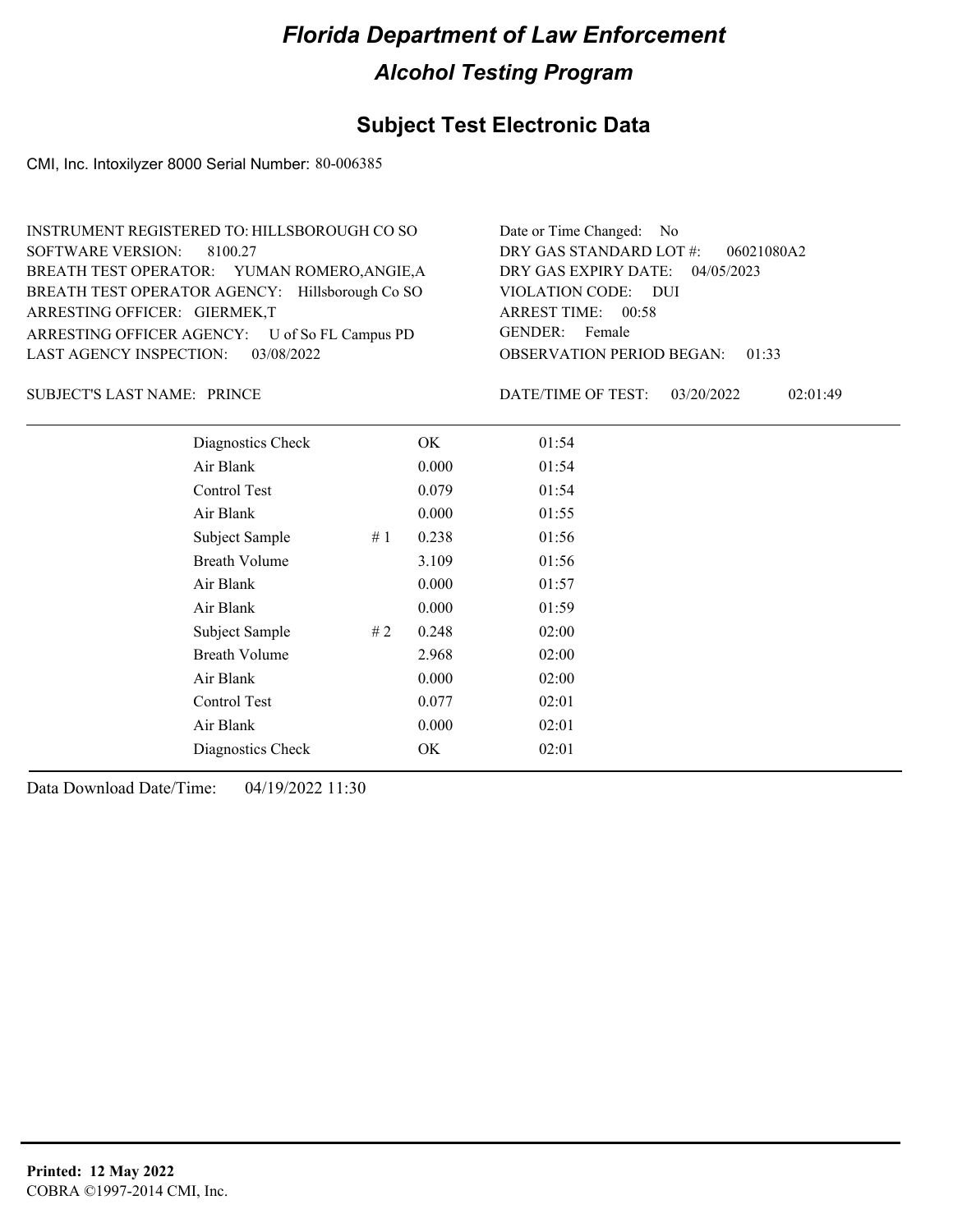### **Subject Test Electronic Data**

CMI, Inc. Intoxilyzer 8000 Serial Number: 80-006385

| INSTRUMENT REGISTERED TO: HILLSBOROUGH CO SO    | Date or Time Changed: No               |
|-------------------------------------------------|----------------------------------------|
| SOFTWARE VERSION: 8100.27                       | DRY GAS STANDARD LOT $#$ : 06021080A2  |
| BREATH TEST OPERATOR: GREENLEE, NANCY, J        | DRY GAS EXPIRY DATE: 04/05/2023        |
| BREATH TEST OPERATOR AGENCY: Hillsborough Co SO | VIOLATION CODE: DUI                    |
| ARRESTING OFFICER: CLARK,I                      | ARREST TIME: 02:00                     |
| ARRESTING OFFICER AGENCY: Hillsborough Co SO    | GENDER: Male                           |
| LAST AGENCY INSPECTION: 03/08/2022              | <b>OBSERVATION PERIOD BEGAN: 02:28</b> |

#### GOLAT JR SUBJECT'S LAST NAME: DATE/TIME OF TEST:

DATE/TIME OF TEST: 03/20/2022 03:01:56

| Diagnostics Check    |    | OK    | 02:50 |                |
|----------------------|----|-------|-------|----------------|
| Air Blank            |    | 0.000 | 02:50 |                |
| Control Test         |    | 0.079 | 02:50 |                |
| Air Blank            |    | 0.000 | 02:51 |                |
| Subject Sample       | #1 | 0.150 | 02:54 | Volume Not Met |
| <b>Breath Volume</b> |    | 0.082 | 02:54 |                |
| Air Blank            |    | 0.000 | 02:55 |                |
| Air Blank            |    | 0.000 | 02:57 |                |
| Subject Sample       | #2 | 0.140 | 03:00 | Volume Not Met |
| <b>Breath Volume</b> |    | 0.015 | 03:00 |                |
| Air Blank            |    | 0.000 | 03:00 |                |
| Control Test         |    | 0.076 | 03:01 |                |
| Air Blank            |    | 0.000 | 03:01 |                |
| Diagnostics Check    |    | OK    | 03:01 |                |
|                      |    |       |       |                |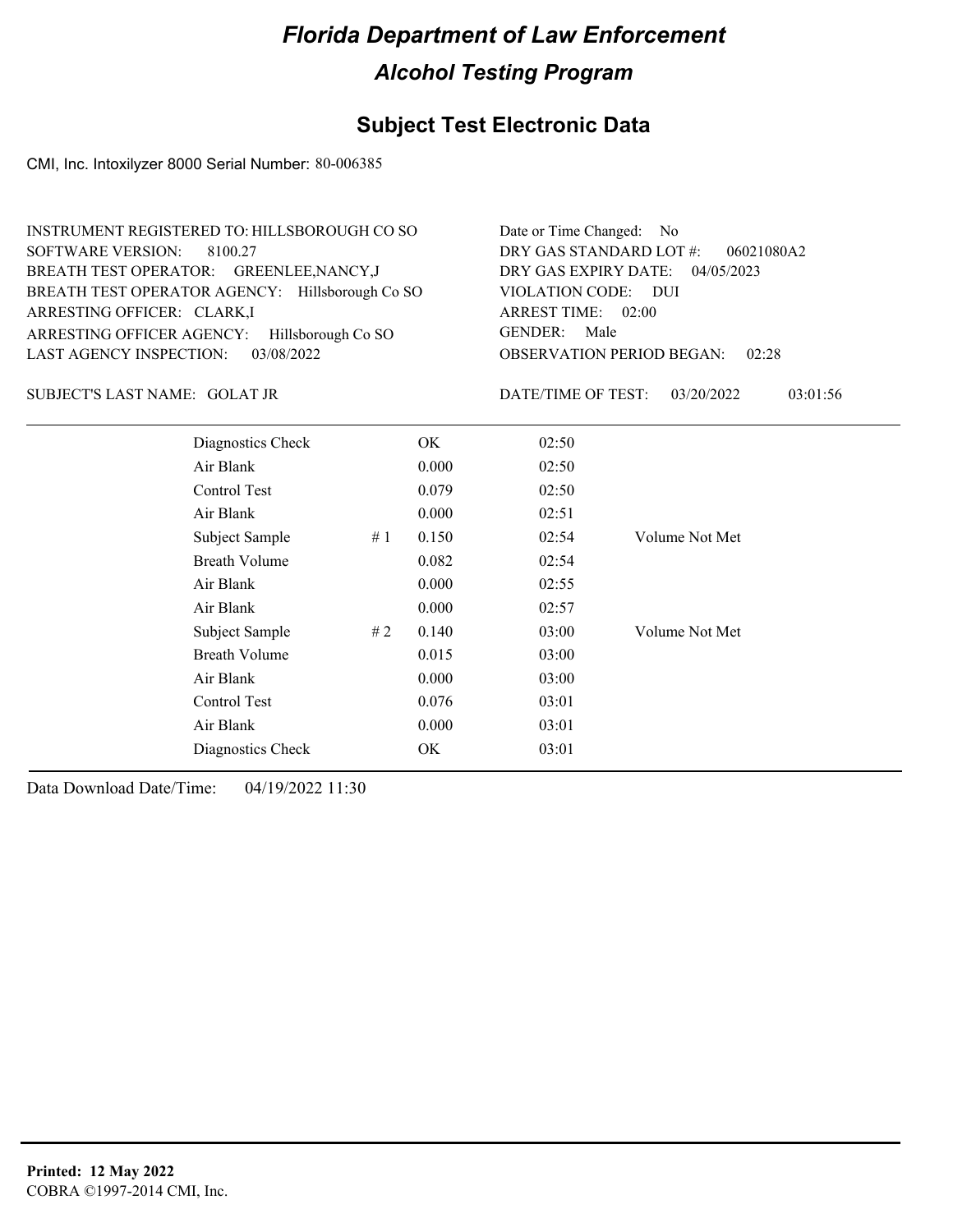### **Subject Test Electronic Data**

CMI, Inc. Intoxilyzer 8000 Serial Number: 80-006385

| INSTRUMENT REGISTERED TO: HILLSBOROUGH CO SO    | Date or Time Changed: No               |
|-------------------------------------------------|----------------------------------------|
| SOFTWARE VERSION: 8100.27                       | DRY GAS STANDARD LOT #: 06021080A2     |
| BREATH TEST OPERATOR: MONTGOMERY, ALECIA, L     | DRY GAS EXPIRY DATE: 04/05/2023        |
| BREATH TEST OPERATOR AGENCY: Hillsborough Co SO | VIOLATION CODE: DUI                    |
| ARRESTING OFFICER: GARNER, W                    | ARREST TIME: 02:25                     |
| ARRESTING OFFICER AGENCY: Hillsborough Co SO    | GENDER: Female                         |
| LAST AGENCY INSPECTION: 03/08/2022              | <b>OBSERVATION PERIOD BEGAN: 03:05</b> |

SUBJECT'S LAST NAME: WALDEN **Example 20** DATE/TIME OF TEST:

DATE/TIME OF TEST: 03/20/2022 03:32:51

| Diagnostics Check    |    | OK    | 03:25 |
|----------------------|----|-------|-------|
| Air Blank            |    | 0.000 | 03:25 |
| Control Test         |    | 0.077 | 03:26 |
| Air Blank            |    | 0.000 | 03:26 |
| Subject Sample       | #1 | 0.000 | 03:28 |
| <b>Breath Volume</b> |    | 1.859 | 03:28 |
| Air Blank            |    | 0.000 | 03:28 |
| Air Blank            |    | 0.000 | 03:30 |
| Subject Sample       | #2 | 0.000 | 03:31 |
| <b>Breath Volume</b> |    | 2.464 | 03:31 |
| Air Blank            |    | 0.000 | 03:31 |
| Control Test         |    | 0.077 | 03:32 |
| Air Blank            |    | 0.000 | 03:32 |
| Diagnostics Check    |    | OK    | 03:32 |
|                      |    |       |       |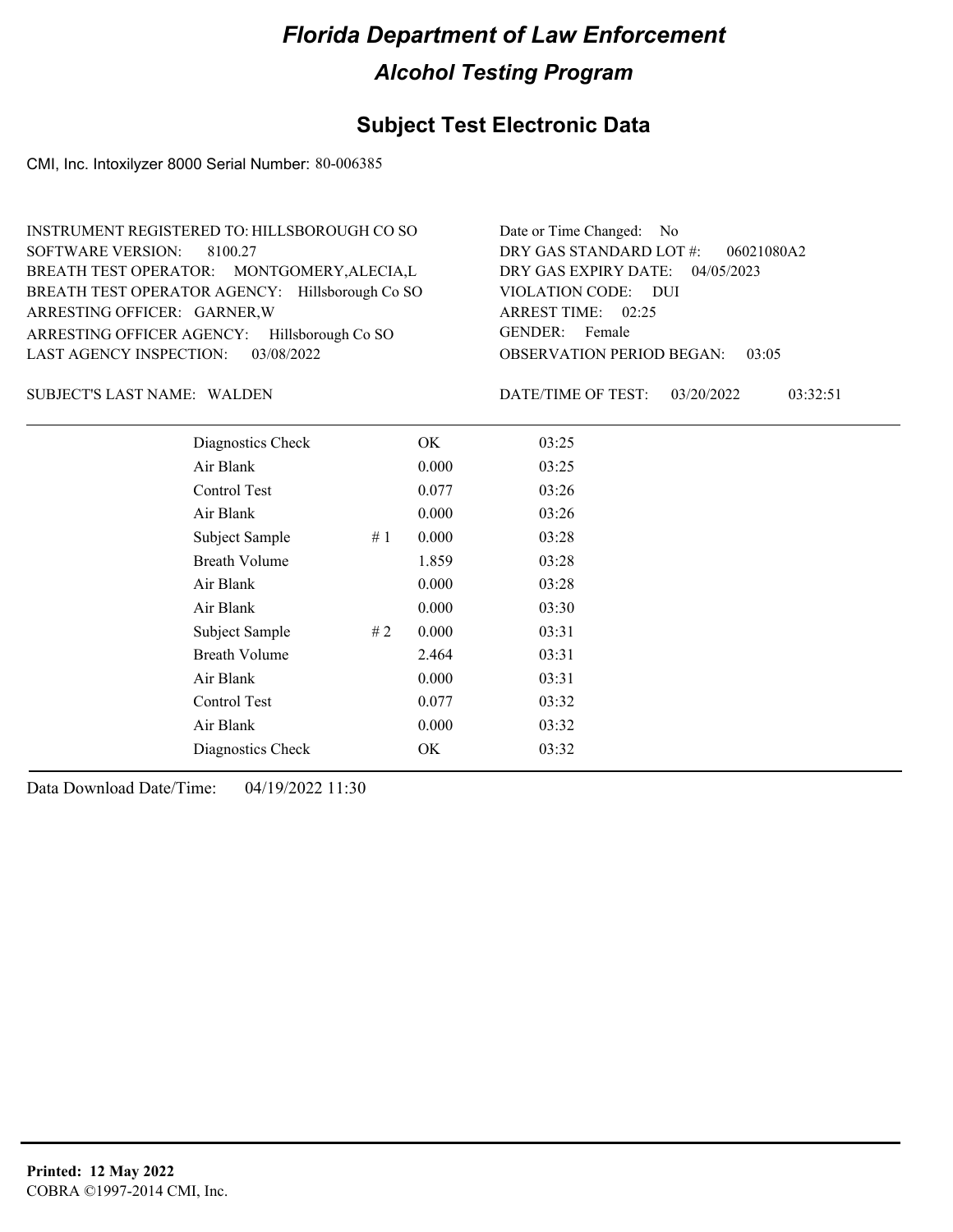### **Subject Test Electronic Data**

CMI, Inc. Intoxilyzer 8000 Serial Number: 80-006385

| INSTRUMENT REGISTERED TO: HILLSBOROUGH CO SO    | Date or Time Changed: No               |
|-------------------------------------------------|----------------------------------------|
| SOFTWARE VERSION: 8100.27                       | DRY GAS STANDARD LOT $\#$ : 06021080A2 |
| BREATH TEST OPERATOR: YUMAN ROMERO, ANGIE, A    | DRY GAS EXPIRY DATE: 04/05/2023        |
| BREATH TEST OPERATOR AGENCY: Hillsborough Co SO | VIOLATION CODE: DUI                    |
| ARRESTING OFFICER: LANDRY, G                    | ARREST TIME: 23:40                     |
| ARRESTING OFFICER AGENCY: Tampa PD              | GENDER: Female                         |
| LAST AGENCY INSPECTION: 03/08/2022              | <b>OBSERVATION PERIOD BEGAN: 00:21</b> |

SUBJECT'S LAST NAME: O'BRIEN POSTON DATE/TIME OF TEST:

DATE/TIME OF TEST: 03/21/2022 00:49:00

| Diagnostics Check    |     | OK    | 00:41 |  |
|----------------------|-----|-------|-------|--|
| Air Blank            |     | 0.000 | 00:41 |  |
| Control Test         |     | 0.080 | 00:42 |  |
| Air Blank            |     | 0.000 | 00:42 |  |
| Subject Sample       | #1  | 0.179 | 00:43 |  |
| <b>Breath Volume</b> |     | 1.125 | 00:43 |  |
| Air Blank            |     | 0.000 | 00:44 |  |
| Air Blank            |     | 0.000 | 00:45 |  |
| Subject Sample       | # 2 | 0.188 | 00:47 |  |
| <b>Breath Volume</b> |     | 1.523 | 00:47 |  |
| Air Blank            |     | 0.000 | 00:48 |  |
| Control Test         |     | 0.079 | 00:48 |  |
| Air Blank            |     | 0.000 | 00:48 |  |
| Diagnostics Check    |     | OK    | 00:49 |  |
|                      |     |       |       |  |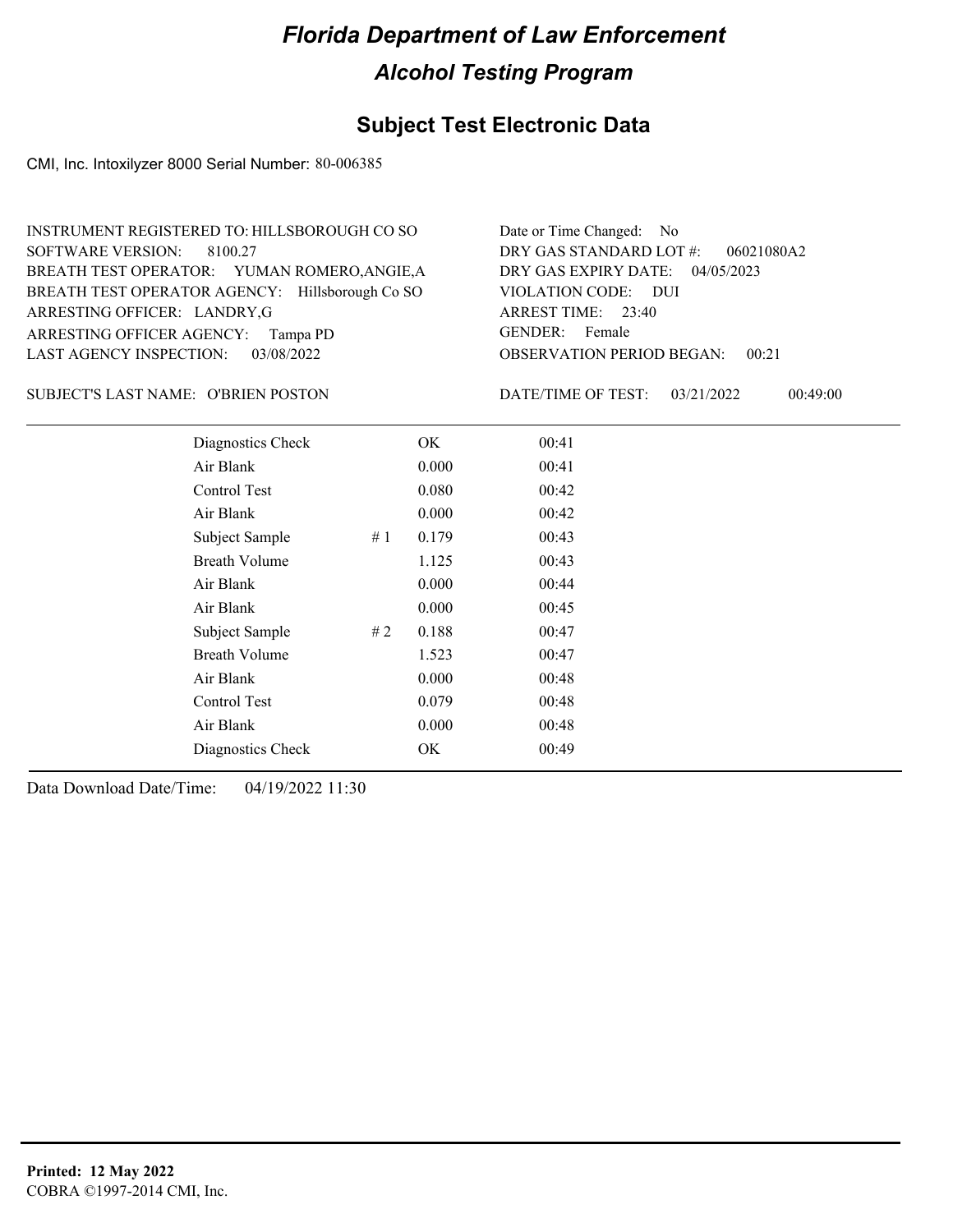### **Subject Test Electronic Data**

CMI, Inc. Intoxilyzer 8000 Serial Number: 80-006386

| INSTRUMENT REGISTERED TO: HENDRY COUNTY SO    | Date or Time Changed: No               |
|-----------------------------------------------|----------------------------------------|
| SOFTWARE VERSION: 8100.27                     | DRY GAS STANDARD LOT #: 1474747        |
| BREATH TEST OPERATOR: VASQUEZ, EVEN,          | DRY GAS EXPIRY DATE: 04/12/2024        |
| BREATH TEST OPERATOR AGENCY: Hendry County SO | VIOLATION CODE: DUI                    |
| ARRESTING OFFICER: FOREMAN, ANDREW            | ARREST TIME: 00:51                     |
| ARRESTING OFFICER AGENCY: Hendry County SO    | GENDER: Male                           |
| LAST AGENCY INSPECTION: 03/18/2022            | <b>OBSERVATION PERIOD BEGAN: 00:57</b> |

JACKSON SUBJECT'S LAST NAME: DATE/TIME OF TEST:

DATE/TIME OF TEST: 03/19/2022 01:42:57

| Diagnostics Check    | OK    | 01:35 |
|----------------------|-------|-------|
| Air Blank            | 0.000 | 01:36 |
| Control Test         | 0.081 | 01:36 |
| Air Blank            | 0.000 | 01:37 |
| Subject Sample<br>#1 | 0.121 | 01:38 |
| <b>Breath Volume</b> | 3.917 | 01:38 |
| Air Blank            | 0.000 | 01:38 |
| Air Blank            | 0.000 | 01:40 |
| Subject Sample<br>#2 | 0.111 | 01:41 |
| <b>Breath Volume</b> | 2.359 | 01:41 |
| Air Blank            | 0.000 | 01:42 |
| Control Test         | 0.080 | 01:42 |
| Air Blank            | 0.000 | 01:42 |
| Diagnostics Check    | OK.   | 01:42 |
|                      |       |       |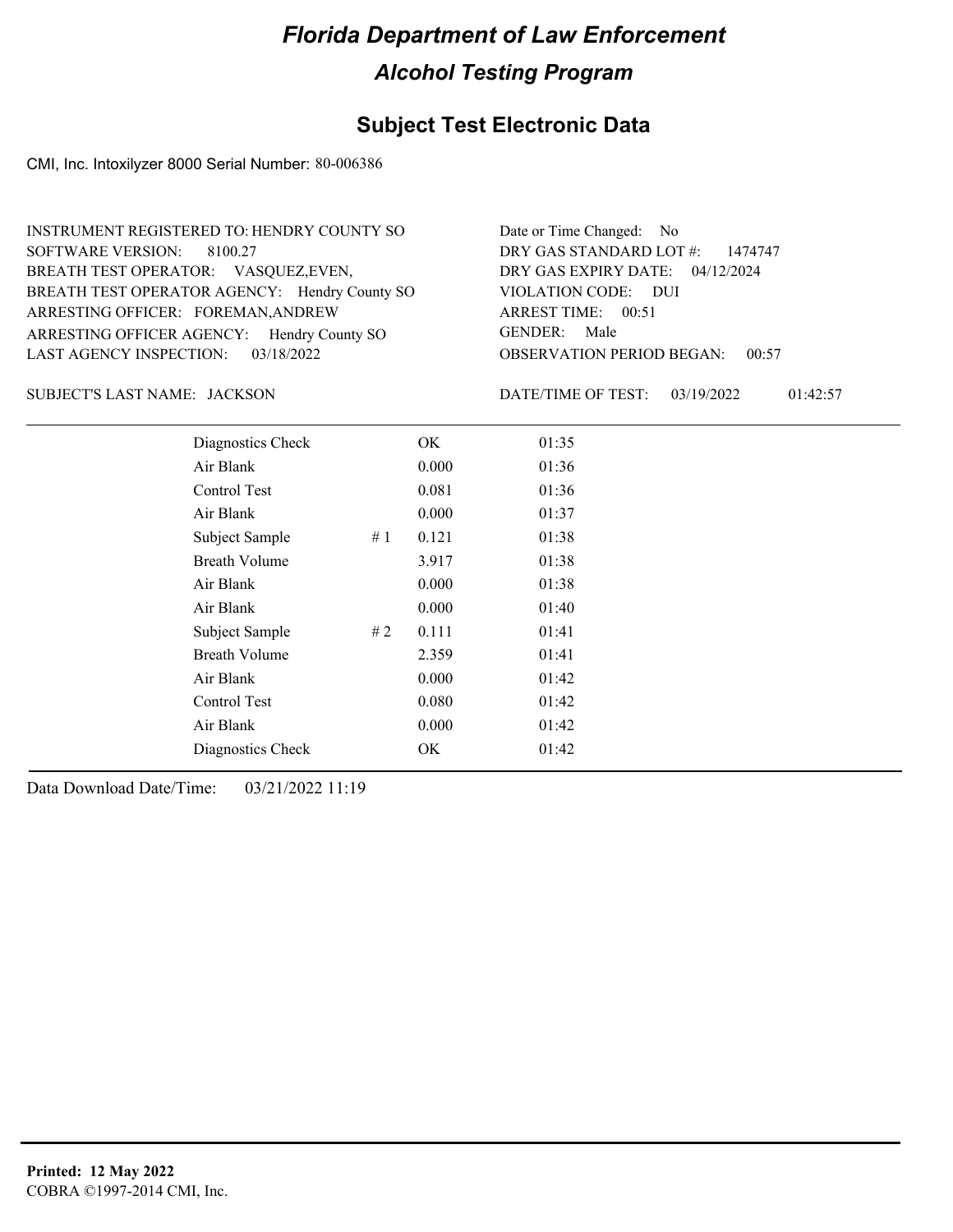### **Subject Test Electronic Data**

CMI, Inc. Intoxilyzer 8000 Serial Number: 80-006386

| INSTRUMENT REGISTERED TO: HENDRY COUNTY SO    | Date or Time Changed: No               |
|-----------------------------------------------|----------------------------------------|
| SOFTWARE VERSION: 8100.27                     | DRY GAS STANDARD LOT $\#$ : 1474747    |
| BREATH TEST OPERATOR: VASQUEZ, EVEN,          | DRY GAS EXPIRY DATE: 04/12/2024        |
| BREATH TEST OPERATOR AGENCY: Hendry County SO | VIOLATION CODE: DUI                    |
| ARRESTING OFFICER: DREW, LIAM                 | ARREST TIME: 02:17                     |
| ARRESTING OFFICER AGENCY: Hendry County SO    | GENDER: Male                           |
| LAST AGENCY INSPECTION: $03/18/2022$          | <b>OBSERVATION PERIOD BEGAN: 03:00</b> |

#### SUBJECT'S LAST NAME: GONZALEZ LANDIN DATE/TIME OF TEST:

DATE/TIME OF TEST: 03/19/2022 03:34:50

| Diagnostics Check    |    | OK    | 03:28 |
|----------------------|----|-------|-------|
| Air Blank            |    | 0.000 | 03:28 |
| Control Test         |    | 0.081 | 03:29 |
| Air Blank            |    | 0.000 | 03:29 |
| Subject Sample       | #1 | 0.156 | 03:30 |
| <b>Breath Volume</b> |    | 3.789 | 03:30 |
| Air Blank            |    | 0.000 | 03:30 |
| Air Blank            |    | 0.000 | 03:32 |
| Subject Sample       | #2 | 0.155 | 03:33 |
| <b>Breath Volume</b> |    | 3.203 | 03:33 |
| Air Blank            |    | 0.000 | 03:33 |
| Control Test         |    | 0.081 | 03:34 |
| Air Blank            |    | 0.000 | 03:34 |
| Diagnostics Check    |    | OK    | 03:34 |
|                      |    |       |       |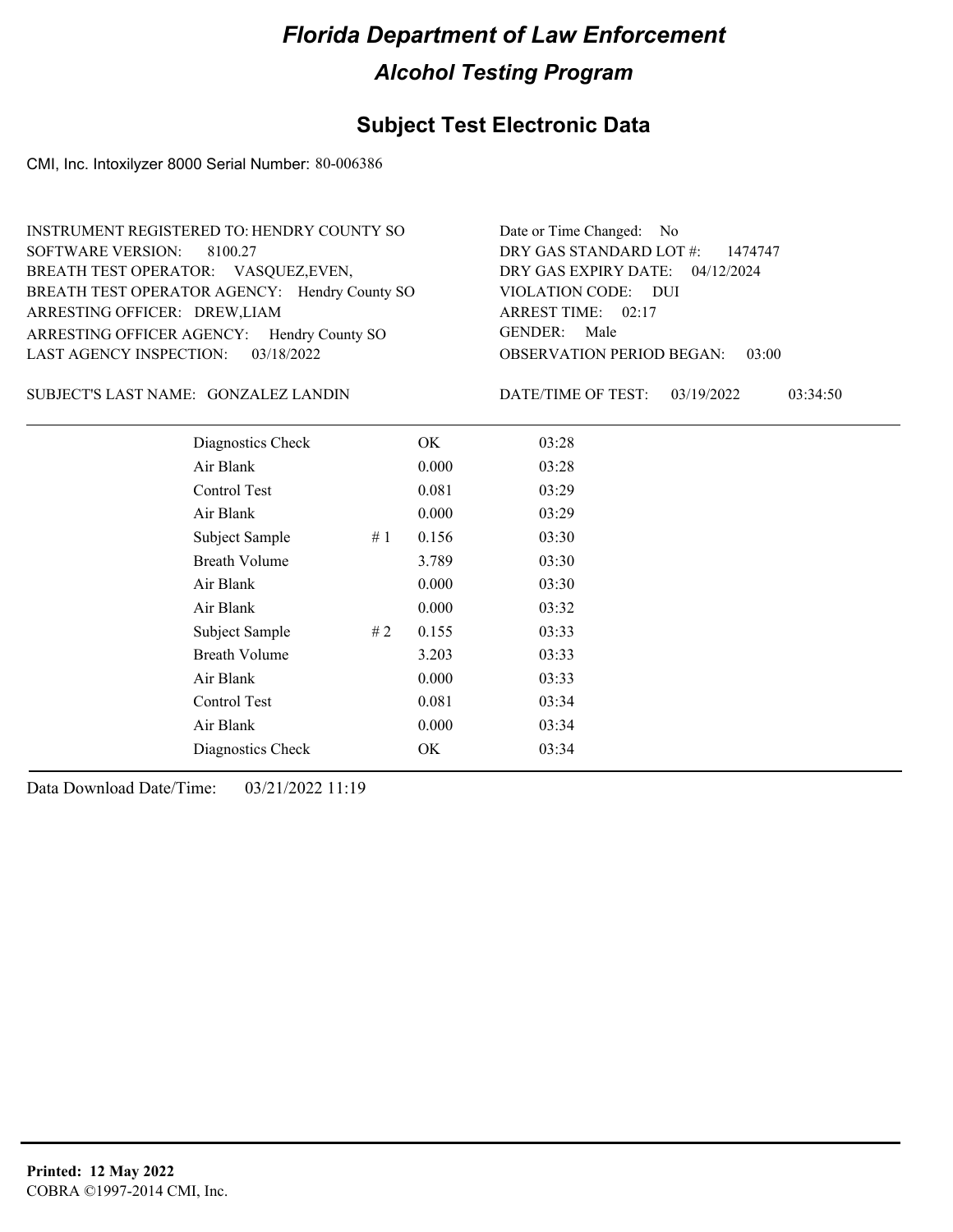### **Subject Test Electronic Data**

CMI, Inc. Intoxilyzer 8000 Serial Number: 80-006386

| INSTRUMENT REGISTERED TO: HENDRY COUNTY SO    | Date or Time Changed: No               |
|-----------------------------------------------|----------------------------------------|
| SOFTWARE VERSION: 8100.27                     | DRY GAS STANDARD LOT $\#$ : 1474747    |
| BREATH TEST OPERATOR: HESTER, JAMES, R        | DRY GAS EXPIRY DATE: 04/12/2024        |
| BREATH TEST OPERATOR AGENCY: Hendry County SO | VIOLATION CODE: DUI                    |
| ARRESTING OFFICER: CORONILLA, DANIEL          | ARREST TIME: 19:36                     |
| ARRESTING OFFICER AGENCY: Hendry County SO    | GENDER: Male                           |
| LAST AGENCY INSPECTION: $03/18/2022$          | <b>OBSERVATION PERIOD BEGAN: 19:50</b> |

JUAREZ SUBJECT'S LAST NAME: DATE/TIME OF TEST:

DATE/TIME OF TEST: 03/19/2022 20:18:37

| Diagnostics Check    |    | OK    | 20:10 |
|----------------------|----|-------|-------|
| Air Blank            |    | 0.000 | 20:10 |
| Control Test         |    | 0.081 | 20:10 |
| Air Blank            |    | 0.000 | 20:11 |
| Subject Sample       | #1 | 0.142 | 20:12 |
| <b>Breath Volume</b> |    | 2.121 | 20:12 |
| Air Blank            |    | 0.000 | 20:13 |
| Air Blank            |    | 0.000 | 20:14 |
| Subject Sample       | #2 | 0.147 | 20:16 |
| <b>Breath Volume</b> |    | 1.949 | 20:16 |
| Air Blank            |    | 0.000 | 20:17 |
| Control Test         |    | 0.080 | 20:17 |
| Air Blank            |    | 0.000 | 20:18 |
| Diagnostics Check    |    | OK    | 20:18 |
|                      |    |       |       |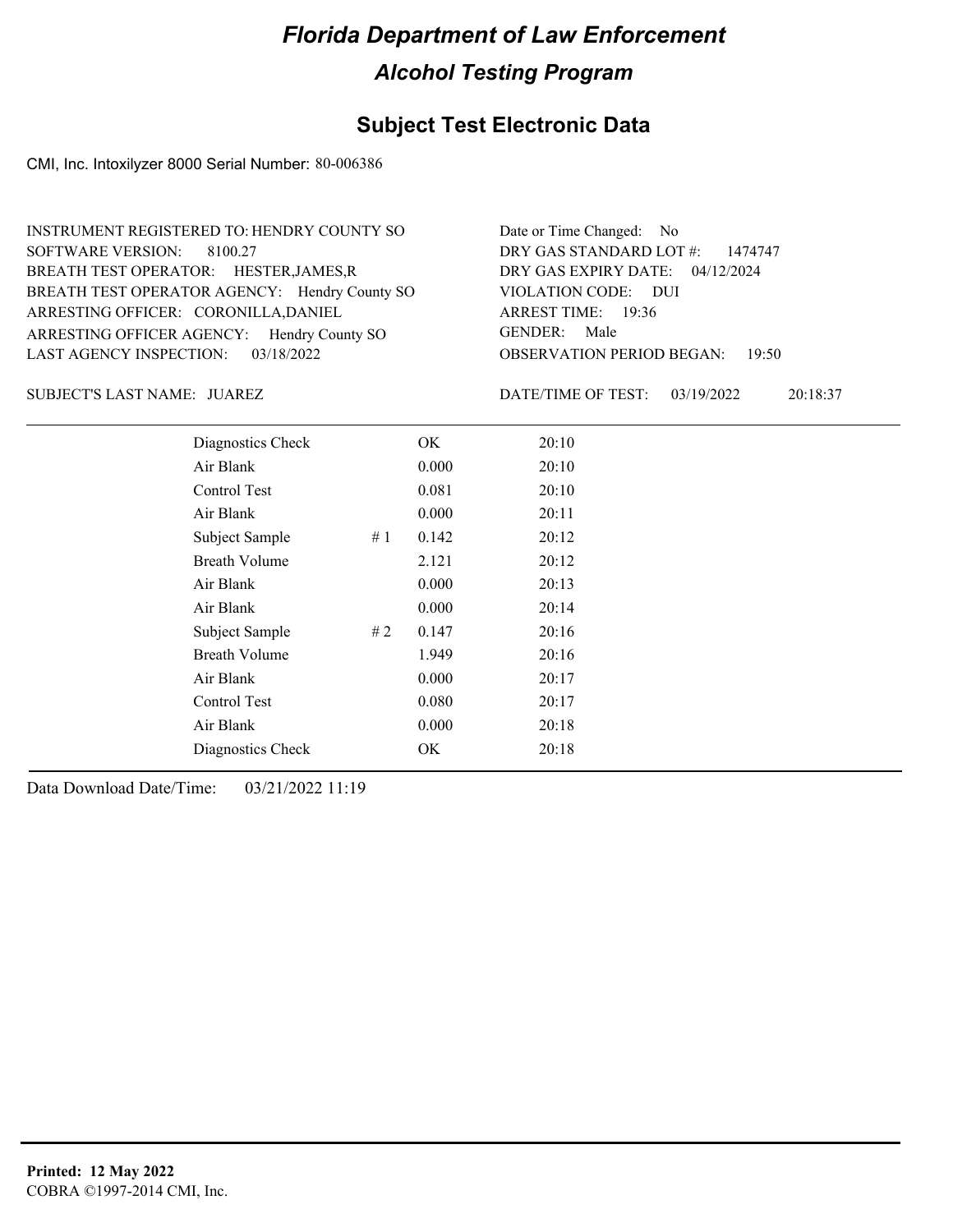### **Subject Test Electronic Data**

CMI, Inc. Intoxilyzer 8000 Serial Number: 80-006386

| INSTRUMENT REGISTERED TO: HENDRY COUNTY SO    | Date or Time Changed: No               |
|-----------------------------------------------|----------------------------------------|
| SOFTWARE VERSION: 8100.27                     | DRY GAS STANDARD LOT #: 1474747        |
| BREATH TEST OPERATOR: VASQUEZ, EVEN,          | DRY GAS EXPIRY DATE: 04/12/2024        |
| BREATH TEST OPERATOR AGENCY: Hendry County SO | VIOLATION CODE: DUI                    |
| ARRESTING OFFICER: ROSADO, KIARA              | ARREST TIME: 09:03                     |
| ARRESTING OFFICER AGENCY: Hendry County SO    | GENDER: Male                           |
| LAST AGENCY INSPECTION: 03/18/2022            | <b>OBSERVATION PERIOD BEGAN: 09:16</b> |

#### LEDEZMA SUBJECT'S LAST NAME: DATE/TIME OF TEST:

DATE/TIME OF TEST: 03/20/2022 09:50:22

| Diagnostics Check    |    | OK    | 09:43 |  |
|----------------------|----|-------|-------|--|
| Air Blank            |    | 0.000 | 09:44 |  |
| Control Test         |    | 0.081 | 09:44 |  |
| Air Blank            |    | 0.000 | 09:45 |  |
| Subject Sample       | #1 | 0.169 | 09:45 |  |
| <b>Breath Volume</b> |    | 3.238 | 09:45 |  |
| Air Blank            |    | 0.000 | 09:46 |  |
| Air Blank            |    | 0.000 | 09:48 |  |
| Subject Sample       | #2 | 0.159 | 09:48 |  |
| <b>Breath Volume</b> |    | 1.910 | 09:48 |  |
| Air Blank            |    | 0.000 | 09:49 |  |
| <b>Control Test</b>  |    | 0.081 | 09:49 |  |
| Air Blank            |    | 0.000 | 09:50 |  |
| Diagnostics Check    |    | OK    | 09:50 |  |
|                      |    |       |       |  |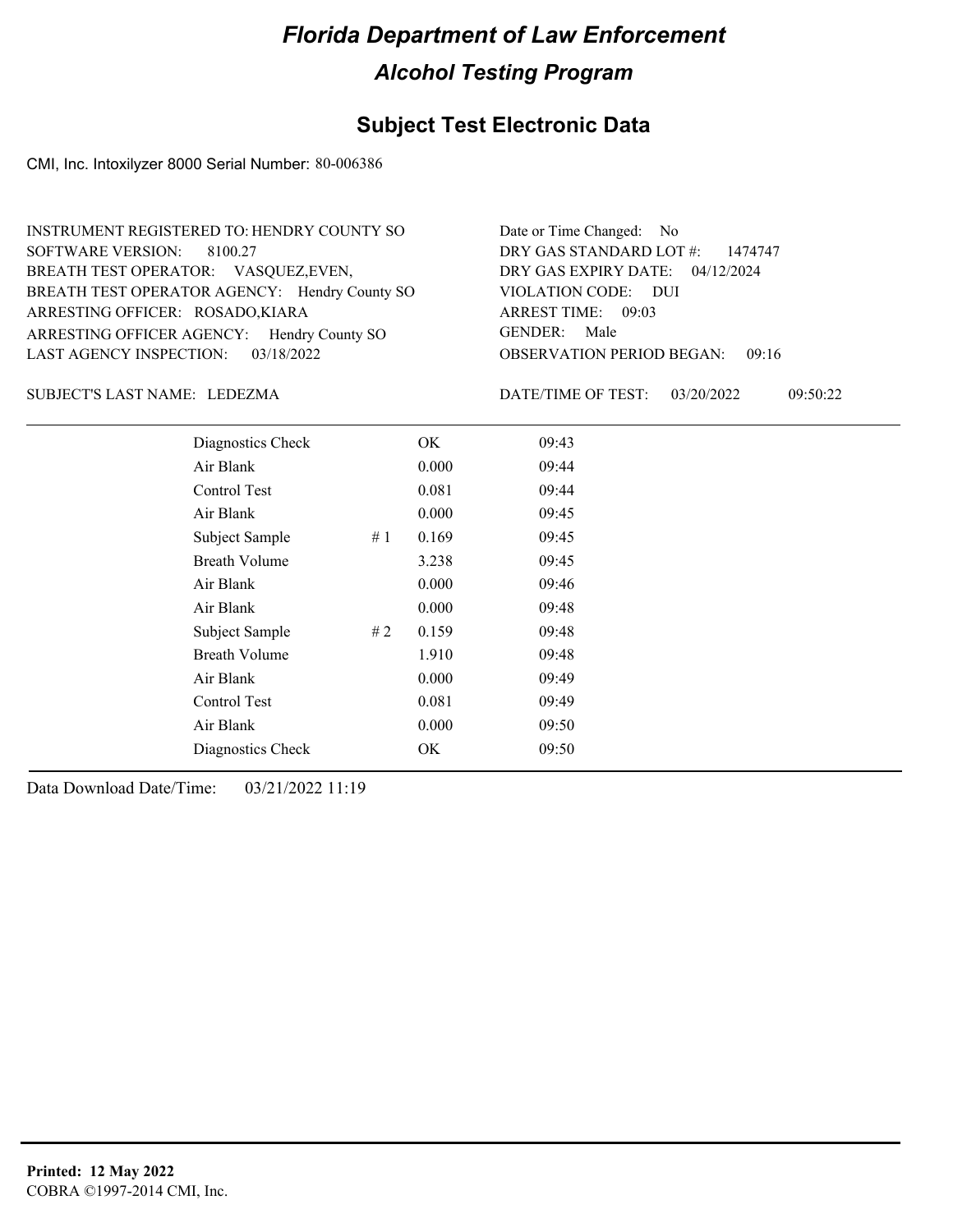### **Subject Test Electronic Data**

CMI, Inc. Intoxilyzer 8000 Serial Number: 80-006386

| INSTRUMENT REGISTERED TO: HENDRY COUNTY SO    | Date or Time Changed: No               |
|-----------------------------------------------|----------------------------------------|
| SOFTWARE VERSION: 8100.27                     | DRY GAS STANDARD LOT $\#$ : 1474747    |
| BREATH TEST OPERATOR: NORWOOD, CHRISTOPHER, J | DRY GAS EXPIRY DATE: 04/12/2024        |
| BREATH TEST OPERATOR AGENCY: Hendry County SO | VIOLATION CODE: DUI                    |
| ARRESTING OFFICER: FOREMAN, ANDREW            | ARREST TIME: 02:34                     |
| ARRESTING OFFICER AGENCY: Hendry County SO    | GENDER: Male                           |
| LAST AGENCY INSPECTION: $03/18/2022$          | <b>OBSERVATION PERIOD BEGAN: 03:40</b> |

#### CABRERA SUBJECT'S LAST NAME: DATE/TIME OF TEST:

DATE/TIME OF TEST: 03/21/2022 04:32:01

| Diagnostics Check    |       | OK    | 04:15 |                 |
|----------------------|-------|-------|-------|-----------------|
| Air Blank            |       | 0.000 | 04:16 |                 |
| Control Test         |       | 0.081 | 04:16 |                 |
| Air Blank            |       | 0.000 | 04:17 |                 |
| Subject Sample       | #1    | 0.198 | 04:20 | Slope Not Level |
| <b>Breath Volume</b> |       | 1.105 | 04:20 |                 |
| Air Blank            |       | 0.000 | 04:21 |                 |
| Air Blank            |       | 0.000 | 04:22 |                 |
| Subject Sample       | #2    | 0.208 | 04:24 |                 |
| <b>Breath Volume</b> |       | 1.785 | 04:24 |                 |
| Air Blank            |       | 0.000 | 04:25 |                 |
| Air Blank            |       | 0.000 | 04:26 |                 |
| Subject Sample       | # $3$ | 0.193 | 04:30 | Volume Not Met  |
| <b>Breath Volume</b> |       | 0.769 | 04:30 |                 |
| Air Blank            |       | 0.000 | 04:31 |                 |
| Control Test         |       | 0.079 | 04:31 |                 |
| Air Blank            |       | 0.000 | 04:31 |                 |
| Diagnostics Check    |       | OK    | 04:32 |                 |
|                      |       |       |       |                 |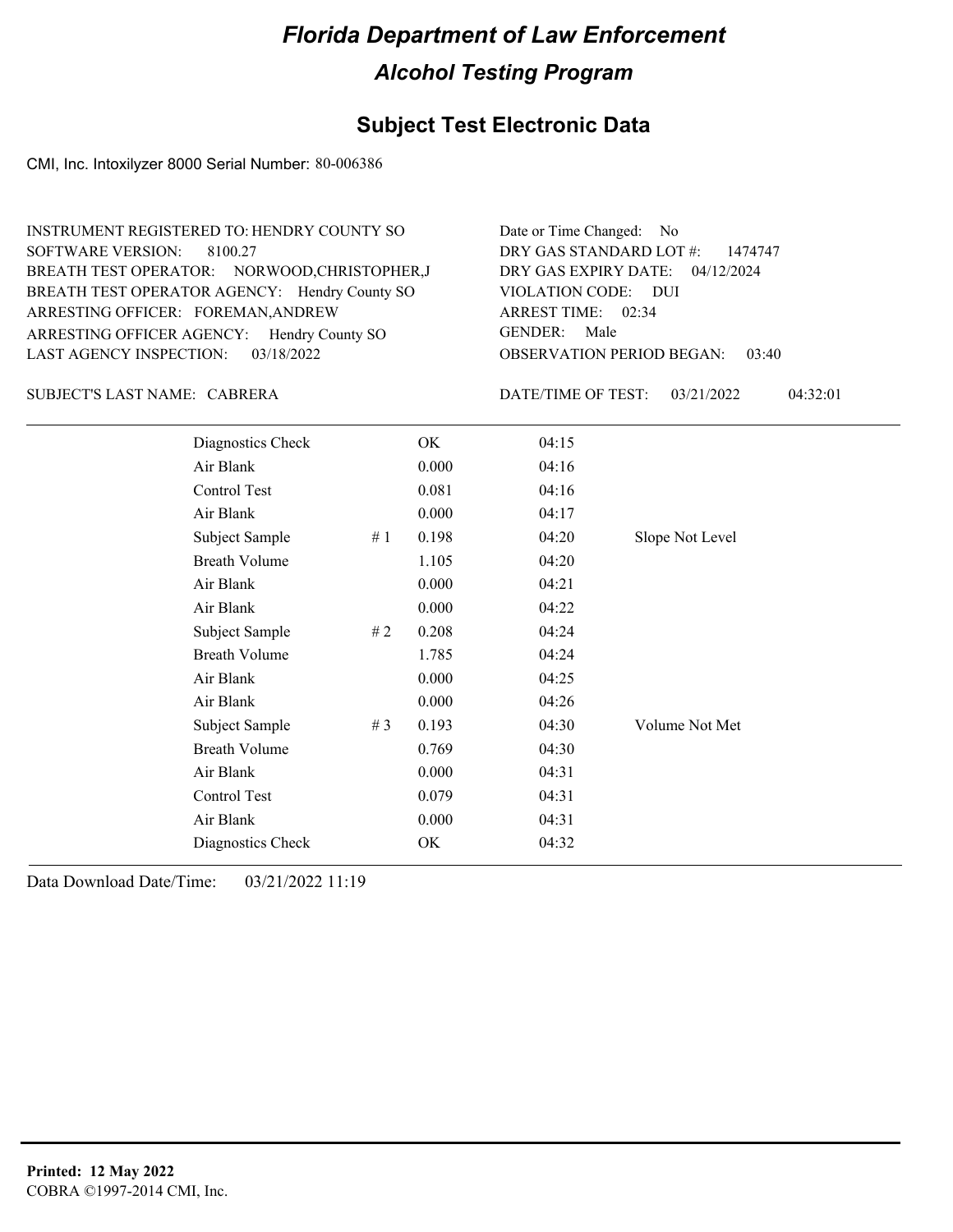### **Subject Test Electronic Data**

CMI, Inc. Intoxilyzer 8000 Serial Number: 80-006435

| INSTRUMENT REGISTERED TO: ESCAMBIA COUNTY SO | Date or Time Changed: No               |
|----------------------------------------------|----------------------------------------|
| SOFTWARE VERSION: 8100.27                    | DRY GAS STANDARD LOT $\#$ : 1408275    |
| BREATH TEST OPERATOR: MLINAC, MADISON, A     | DRY GAS EXPIRY DATE: $11/19/2023$      |
| BREATH TEST OPERATOR AGENCY: Pensacola PD    | VIOLATION CODE: DUI                    |
| ARRESTING OFFICER: MLINAC, MADISON           | ARREST TIME: 00:56                     |
| ARRESTING OFFICER AGENCY: Pensacola PD       | GENDER: Male                           |
| LAST AGENCY INSPECTION: 02/13/2022           | <b>OBSERVATION PERIOD BEGAN: 01:30</b> |

SUBJECT'S LAST NAME: POTTER DATE/TIME OF TEST:

DATE/TIME OF TEST: 03/01/2022 02:02:35

| Diagnostics Check    |    | OK    | 01:53 |
|----------------------|----|-------|-------|
| Air Blank            |    | 0.000 | 01:54 |
| Control Test         |    | 0.082 | 01:54 |
| Air Blank            |    | 0.000 | 01:55 |
| Subject Sample       | #1 | 0.190 | 01:56 |
| <b>Breath Volume</b> |    | 2.011 | 01:56 |
| Air Blank            |    | 0.000 | 01:57 |
| Air Blank            |    | 0.000 | 01:59 |
| Subject Sample       | #2 | 0.183 | 02:00 |
| <b>Breath Volume</b> |    | 2.585 | 02:00 |
| Air Blank            |    | 0.000 | 02:01 |
| Control Test         |    | 0.080 | 02:01 |
| Air Blank            |    | 0.000 | 02:02 |
| Diagnostics Check    |    | OK    | 02:02 |
|                      |    |       |       |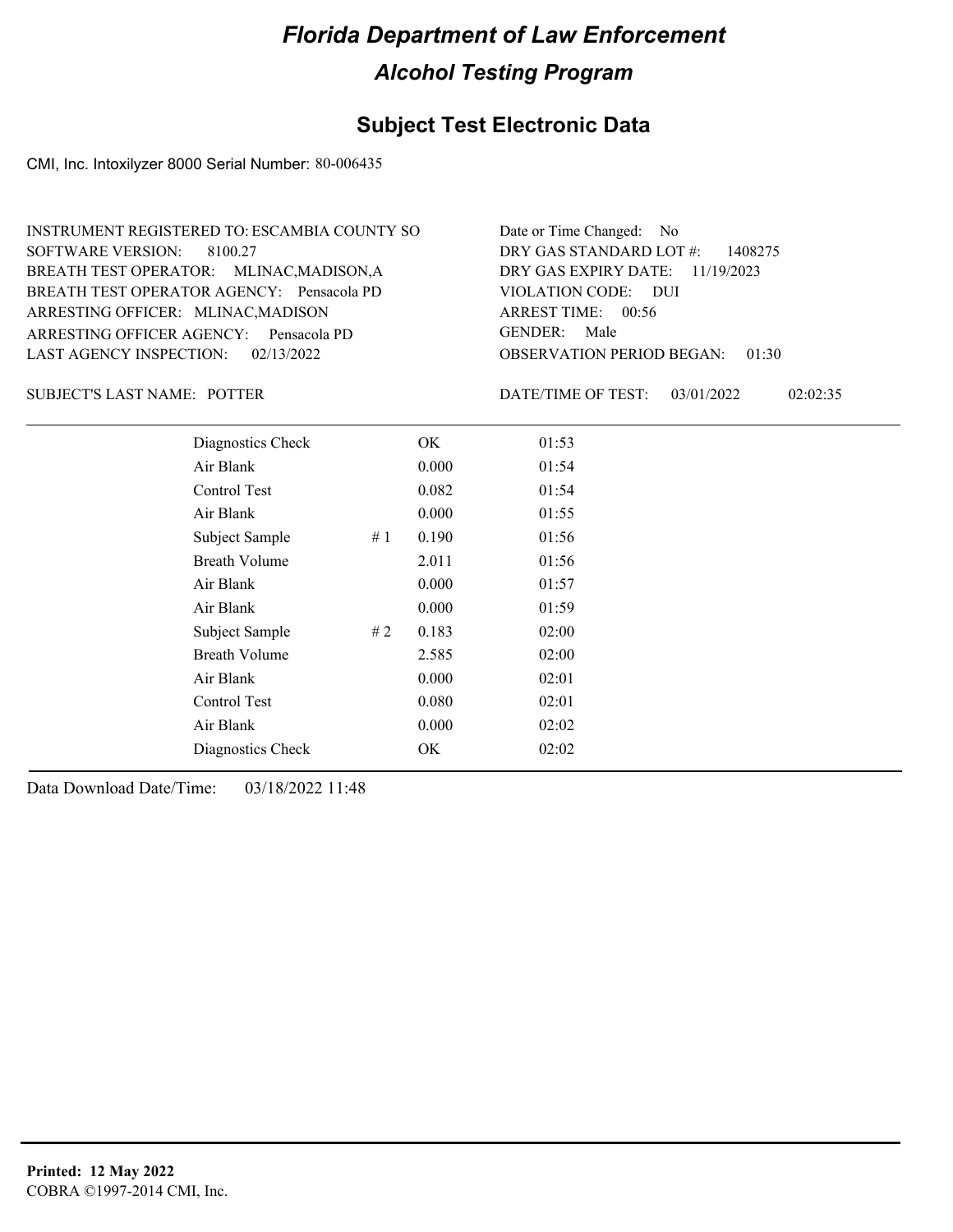### **Subject Test Electronic Data**

CMI, Inc. Intoxilyzer 8000 Serial Number: 80-006435

|                                                                                 | INSTRUMENT REGISTERED TO: ESCAMBIA COUNTY SO |    |                                    | Date or Time Changed: No |                                           |
|---------------------------------------------------------------------------------|----------------------------------------------|----|------------------------------------|--------------------------|-------------------------------------------|
| <b>SOFTWARE VERSION:</b><br>8100.27                                             |                                              |    | DRY GAS STANDARD LOT #:<br>1408275 |                          |                                           |
| BREATH TEST OPERATOR: MORALES, KARISSA, C                                       |                                              |    | DRY GAS EXPIRY DATE:<br>11/19/2023 |                          |                                           |
|                                                                                 | BREATH TEST OPERATOR AGENCY: Pensacola PD    |    |                                    | VIOLATION CODE:          | <b>DUI</b>                                |
| ARRESTING OFFICER: HASWELL, AUSTIN<br>ARRESTING OFFICER AGENCY:<br>Pensacola PD |                                              |    | ARREST TIME: 21:47                 |                          |                                           |
|                                                                                 |                                              |    | GENDER: Female                     |                          |                                           |
| <b>LAST AGENCY INSPECTION:</b>                                                  | 02/13/2022                                   |    |                                    |                          | <b>OBSERVATION PERIOD BEGAN:</b><br>22:19 |
| SUBJECT'S LAST NAME: EFFINGER                                                   |                                              |    |                                    | DATE/TIME OF TEST:       | 03/04/2022<br>22:56:56                    |
|                                                                                 | Diagnostics Check                            |    | OK.                                | 22:51                    |                                           |
|                                                                                 | Air Blank                                    |    | 0.000                              | 22:52                    |                                           |
|                                                                                 | Control Test                                 |    | 0.080                              | 22:52                    |                                           |
|                                                                                 | Air Blank                                    |    | 0.000                              | 22:53                    |                                           |
|                                                                                 | Subject Sample                               | #1 | 0.227                              | 22:55                    |                                           |
|                                                                                 | <b>Breath Volume</b>                         |    | 1.132                              | 22:55                    |                                           |
| Air Blank                                                                       |                                              |    | 22:56                              | Purge Fail               |                                           |
|                                                                                 | Air Blank                                    |    | 0.000                              | 22:56                    |                                           |
|                                                                                 |                                              |    |                                    |                          |                                           |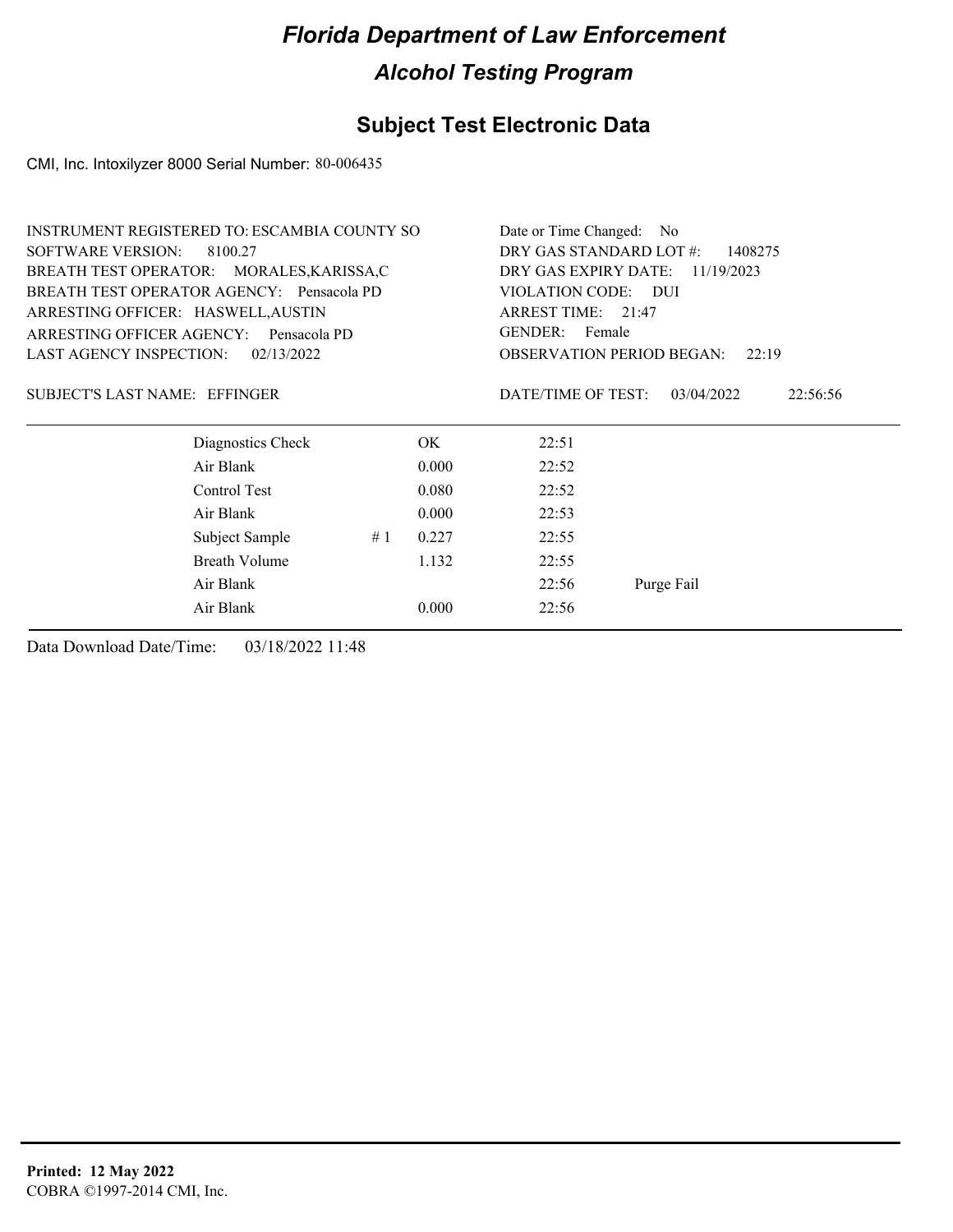### **Subject Test Electronic Data**

CMI, Inc. Intoxilyzer 8000 Serial Number: 80-006435

| INSTRUMENT REGISTERED TO: ESCAMBIA COUNTY SO | Date or Time Changed: No               |
|----------------------------------------------|----------------------------------------|
| SOFTWARE VERSION: 8100.27                    | DRY GAS STANDARD LOT $\#$ : 1408275    |
| BREATH TEST OPERATOR: MORALES, KARISSA, C    | DRY GAS EXPIRY DATE: $11/19/2023$      |
| BREATH TEST OPERATOR AGENCY: Pensacola PD    | VIOLATION CODE: DUI                    |
| ARRESTING OFFICER: HASWELL, AUSTIN           | ARREST TIME: $21:47$                   |
| ARRESTING OFFICER AGENCY: Pensacola PD       | GENDER: Female                         |
| LAST AGENCY INSPECTION: 02/13/2022           | <b>OBSERVATION PERIOD BEGAN: 22:19</b> |

#### EFFINGER SUBJECT'S LAST NAME: DATE/TIME OF TEST:

DATE/TIME OF TEST: 03/04/2022 23:05:12

| Diagnostics Check    |    | OK    | 22:59 |
|----------------------|----|-------|-------|
| Air Blank            |    | 0.000 | 22:59 |
| Control Test         |    | 0.078 | 22:59 |
| Air Blank            |    | 0.000 | 23:00 |
| Subject Sample       | #1 | 0.206 | 23:00 |
| <b>Breath Volume</b> |    | 1.800 | 23:00 |
| Air Blank            |    | 0.000 | 23:01 |
| Air Blank            |    | 0.000 | 23:03 |
| Subject Sample       | #2 | 0.208 | 23:03 |
| <b>Breath Volume</b> |    | 2.070 | 23:03 |
| Air Blank            |    | 0.000 | 23:04 |
| Control Test         |    | 0.077 | 23:04 |
| Air Blank            |    | 0.000 | 23:05 |
| Diagnostics Check    |    | OK    | 23:05 |
|                      |    |       |       |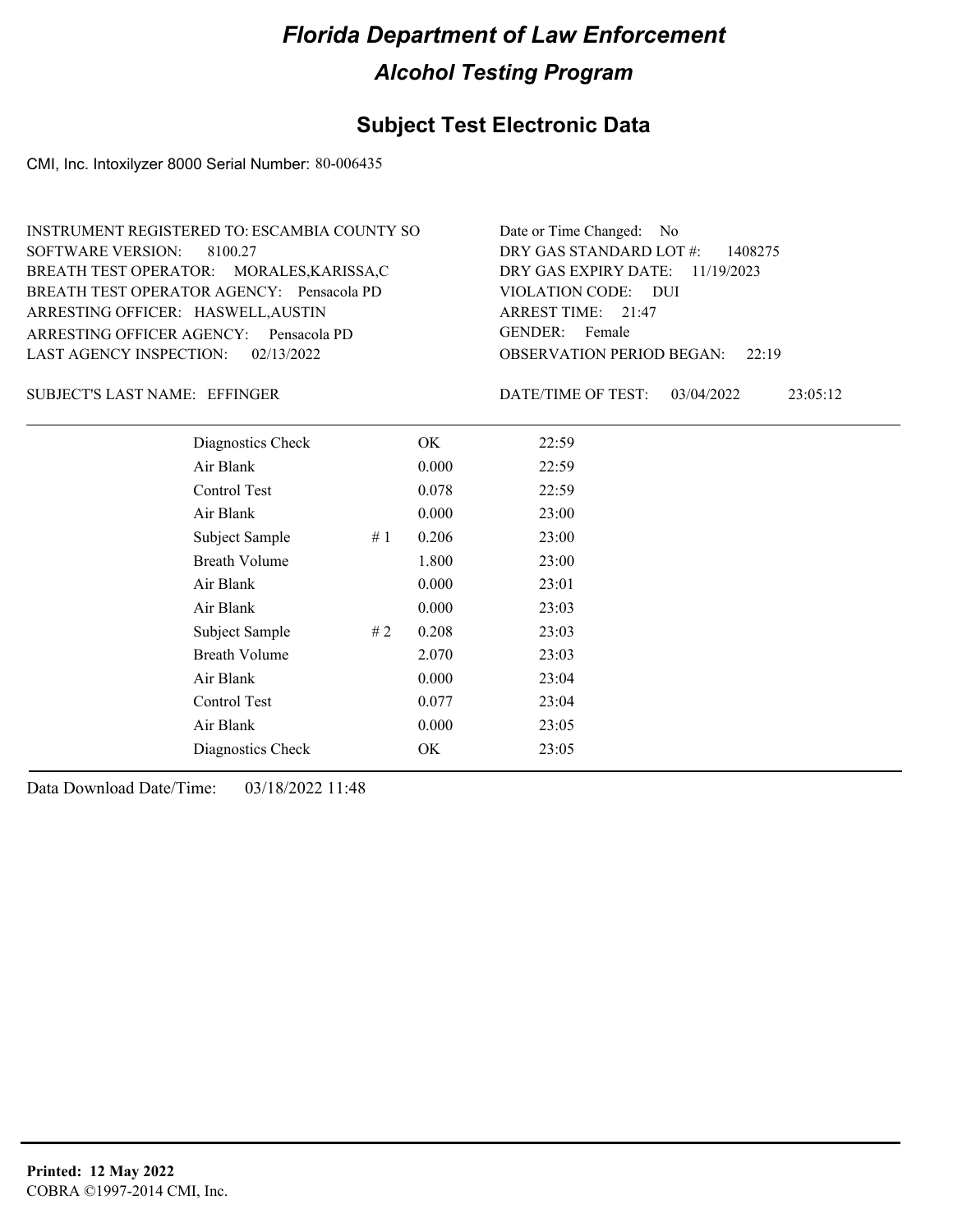### **Subject Test Electronic Data**

CMI, Inc. Intoxilyzer 8000 Serial Number: 80-006435

| INSTRUMENT REGISTERED TO: ESCAMBIA COUNTY SO | Date or Time Changed: No               |
|----------------------------------------------|----------------------------------------|
| SOFTWARE VERSION: 8100.27                    | DRY GAS STANDARD LOT $\#$ : 1408275    |
| BREATH TEST OPERATOR: MORALES, KARISSA, C    | DRY GAS EXPIRY DATE: $11/19/2023$      |
| BREATH TEST OPERATOR AGENCY: Pensacola PD    | VIOLATION CODE: DUI                    |
| ARRESTING OFFICER: MORALES, KARISSA          | ARREST TIME: $22:27$                   |
| ARRESTING OFFICER AGENCY: Pensacola PD       | GENDER: Female                         |
| LAST AGENCY INSPECTION: $02/13/2022$         | <b>OBSERVATION PERIOD BEGAN: 22:27</b> |

SUBJECT'S LAST NAME: KONRAD DATE/TIME OF TEST:

DATE/TIME OF TEST: 03/04/2022 23:20:28

| Diagnostics Check    |    | OK    | 23:12 |
|----------------------|----|-------|-------|
| Air Blank            |    | 0.000 | 23:13 |
| Control Test         |    | 0.080 | 23:13 |
| Air Blank            |    | 0.000 | 23:13 |
| Subject Sample       | #1 | 0.056 | 23:15 |
| <b>Breath Volume</b> |    | 1.253 | 23:15 |
| Air Blank            |    | 0.000 | 23:16 |
| Air Blank            |    | 0.000 | 23:18 |
| Subject Sample       | #2 | 0.054 | 23:18 |
| <b>Breath Volume</b> |    | 1.324 | 23:18 |
| Air Blank            |    | 0.000 | 23:19 |
| Control Test         |    | 0.079 | 23:19 |
| Air Blank            |    | 0.000 | 23:20 |
| Diagnostics Check    |    | OK    | 23:20 |
|                      |    |       |       |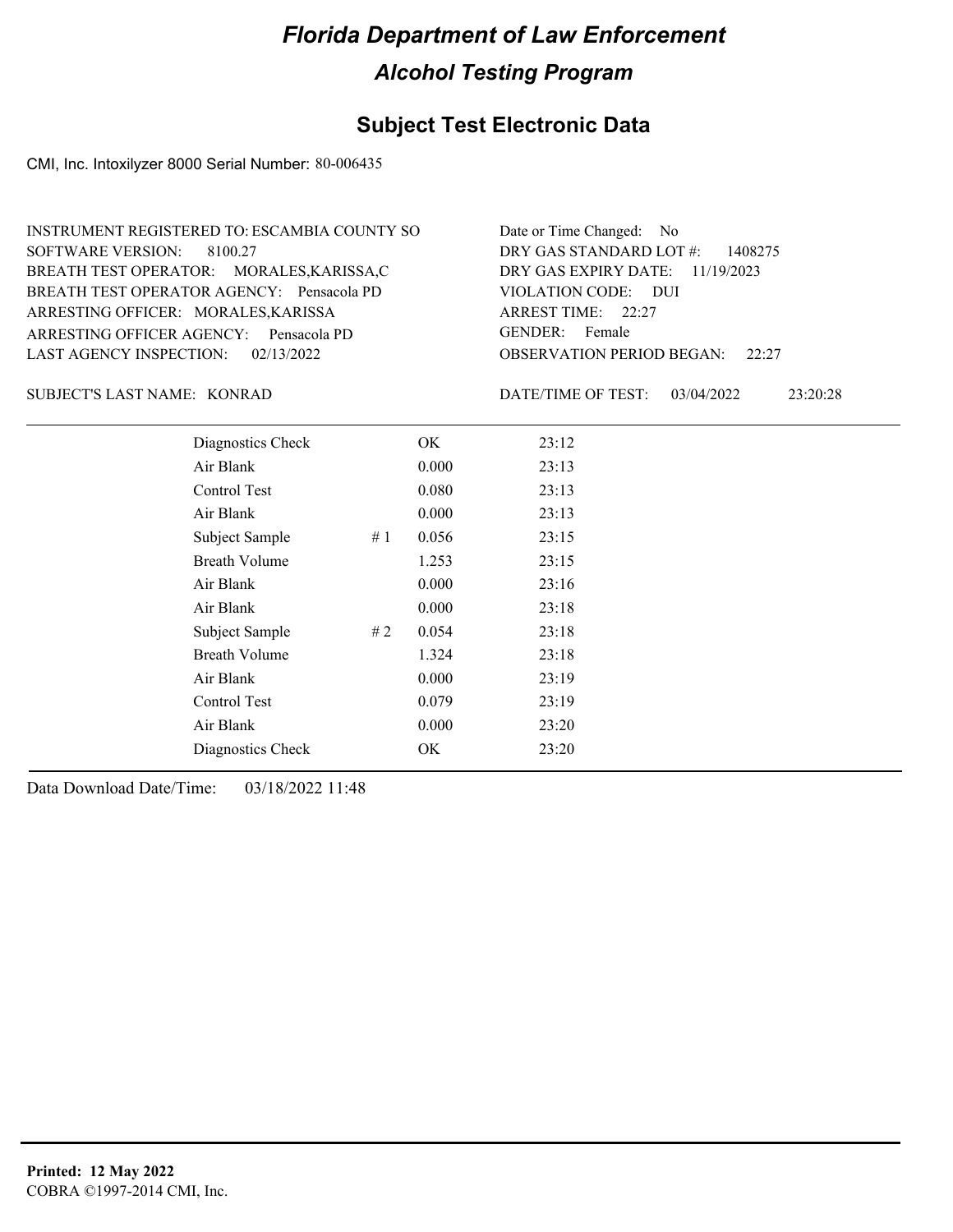### **Subject Test Electronic Data**

CMI, Inc. Intoxilyzer 8000 Serial Number: 80-006435

| INSTRUMENT REGISTERED TO: ESCAMBIA COUNTY SO | Date or Time Changed: No               |
|----------------------------------------------|----------------------------------------|
| SOFTWARE VERSION: 8100.27                    | DRY GAS STANDARD LOT $\#$ : 1408275    |
| BREATH TEST OPERATOR: MORALES, KARISSA, C    | DRY GAS EXPIRY DATE: 11/19/2023        |
| BREATH TEST OPERATOR AGENCY: Pensacola PD    | VIOLATION CODE: DUI                    |
| ARRESTING OFFICER: MORALES, KARISSA          | ARREST TIME: $02:22$                   |
| ARRESTING OFFICER AGENCY: Pensacola PD       | GENDER: Male                           |
| LAST AGENCY INSPECTION: 02/13/2022           | <b>OBSERVATION PERIOD BEGAN: 02:22</b> |

DICKEY SUBJECT'S LAST NAME: DATE/TIME OF TEST:

DATE/TIME OF TEST: 03/05/2022 03:01:26

| Diagnostics Check    |    | OK    | 02:54 |
|----------------------|----|-------|-------|
| Air Blank            |    | 0.000 | 02:54 |
| Control Test         |    | 0.081 | 02:54 |
| Air Blank            |    | 0.000 | 02:55 |
| Subject Sample       | #1 | 0.199 | 02:56 |
| <b>Breath Volume</b> |    | 2.574 | 02:56 |
| Air Blank            |    | 0.000 | 02:57 |
| Air Blank            |    | 0.000 | 02:59 |
| Subject Sample       | #2 | 0.210 | 02:59 |
| <b>Breath Volume</b> |    | 3.074 | 02:59 |
| Air Blank            |    | 0.000 | 03:00 |
| Control Test         |    | 0.078 | 03:00 |
| Air Blank            |    | 0.000 | 03:01 |
| Diagnostics Check    |    | OK    | 03:01 |
|                      |    |       |       |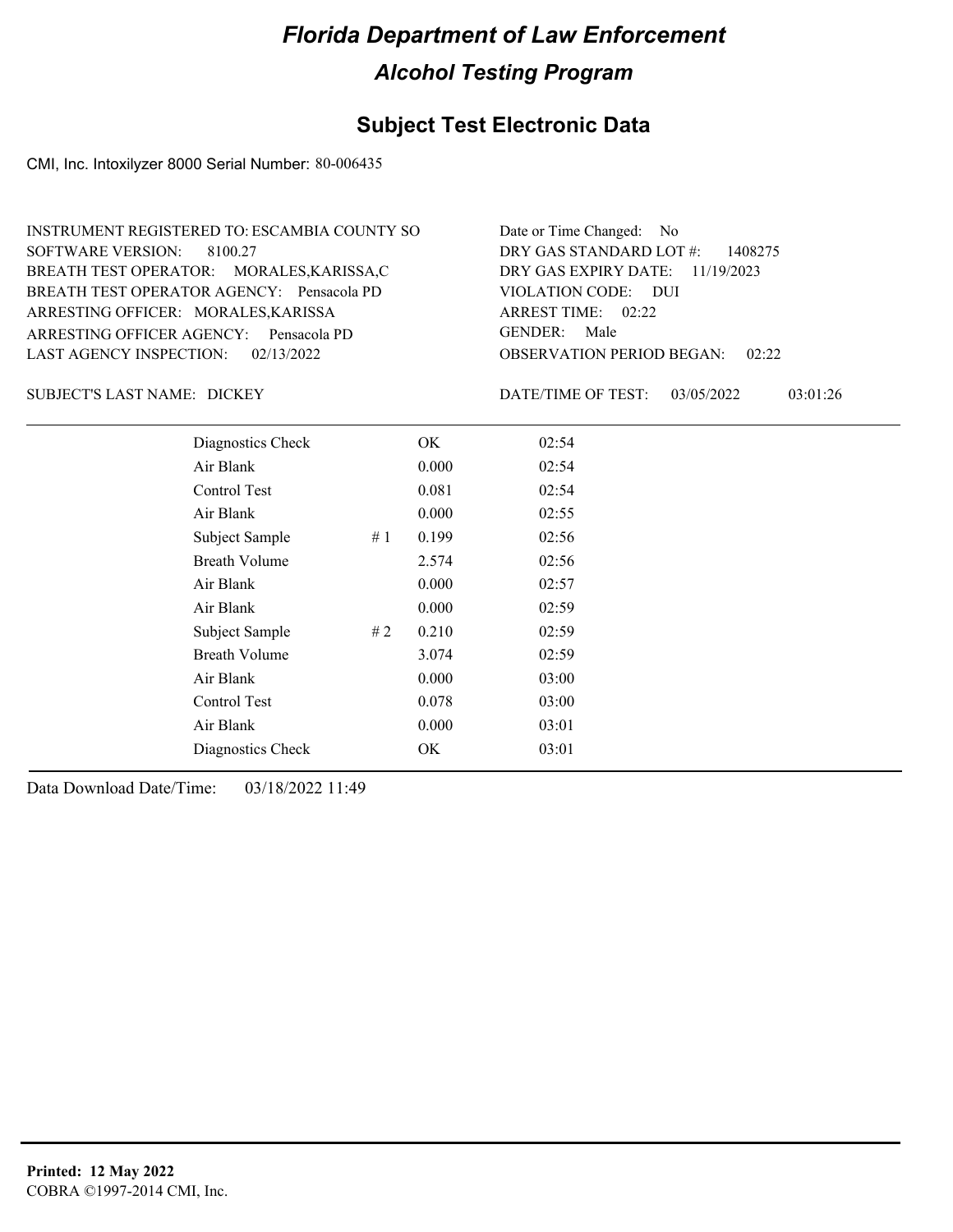### **Subject Test Electronic Data**

CMI, Inc. Intoxilyzer 8000 Serial Number: 80-006435

| <b>INSTRUMENT REGISTERED TO: ESCAMBIA COUNTY SO</b> | Date or Time Changed: No                     |  |  |  |
|-----------------------------------------------------|----------------------------------------------|--|--|--|
| SOFTWARE VERSION:<br>8100.27                        | DRY GAS STANDARD LOT #:<br>1408275           |  |  |  |
| BREATH TEST OPERATOR: TOMASEGOVICH, KODY, D         | DRY GAS EXPIRY DATE: 11/19/2023              |  |  |  |
| BREATH TEST OPERATOR AGENCY: Pensacola PD           | VIOLATION CODE: DUI                          |  |  |  |
| ARRESTING OFFICER: TOMASEGOVICH, KODY               | ARREST TIME: 21:07                           |  |  |  |
| ARRESTING OFFICER AGENCY: Pensacola PD              | GENDER: Female                               |  |  |  |
| LAST AGENCY INSPECTION:<br>02/13/2022               | <b>OBSERVATION PERIOD BEGAN:</b><br>21:07    |  |  |  |
| SUBJECT'S LAST NAME: WELLS                          | DATE/TIME OF TEST:<br>21:31:11<br>03/09/2022 |  |  |  |
| Diagnostics Check<br>OK.                            | 21:30                                        |  |  |  |
| Air Blank                                           | 21:30<br><b>RFI</b> Detect                   |  |  |  |
| Air Blank<br>0.000                                  | 21:31                                        |  |  |  |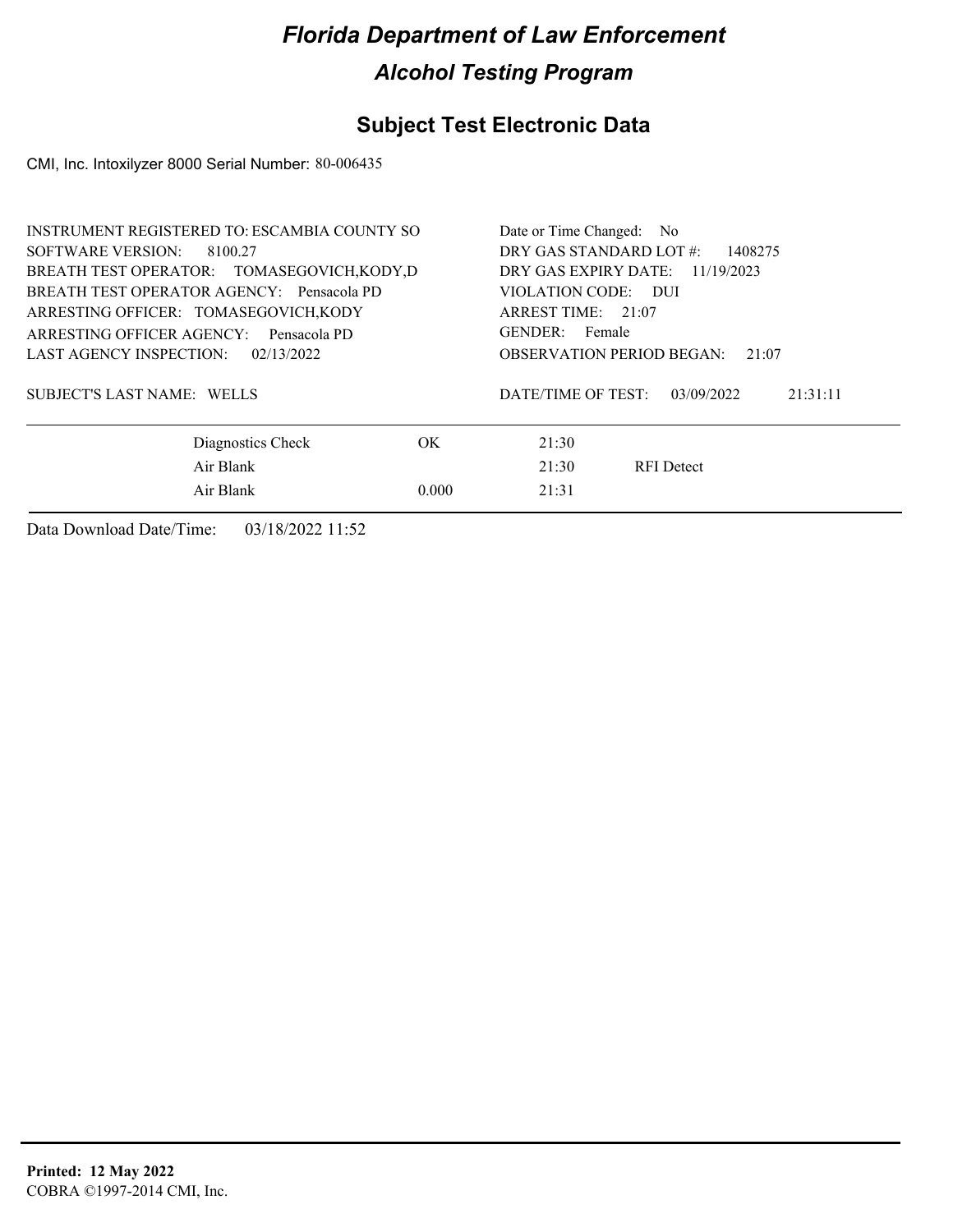### **Subject Test Electronic Data**

CMI, Inc. Intoxilyzer 8000 Serial Number: 80-006435

| <b>SOFTWARE VERSION:</b>          | <b>INSTRUMENT REGISTERED TO: ESCAMBIA COUNTY SO</b><br>8100.27<br>BREATH TEST OPERATOR: TOMASEGOVICH, KODY, D<br>BREATH TEST OPERATOR AGENCY: Pensacola PD |       | Date or Time Changed: No<br>DRY GAS STANDARD LOT #:<br>1408275<br>DRY GAS EXPIRY DATE:<br>11/19/2023 |                                           |                        |  |
|-----------------------------------|------------------------------------------------------------------------------------------------------------------------------------------------------------|-------|------------------------------------------------------------------------------------------------------|-------------------------------------------|------------------------|--|
|                                   | ARRESTING OFFICER: TOMASEGOVICH, KODY                                                                                                                      |       | VIOLATION CODE: DUI<br>ARREST TIME: 21:07<br><b>GENDER:</b><br>Female                                |                                           |                        |  |
| ARRESTING OFFICER AGENCY:         | Pensacola PD                                                                                                                                               |       |                                                                                                      |                                           |                        |  |
| <b>LAST AGENCY INSPECTION:</b>    | 02/13/2022                                                                                                                                                 |       |                                                                                                      | <b>OBSERVATION PERIOD BEGAN:</b><br>21:07 |                        |  |
| <b>SUBJECT'S LAST NAME: WELLS</b> |                                                                                                                                                            |       |                                                                                                      | DATE/TIME OF TEST:                        | 03/09/2022<br>21:39:57 |  |
|                                   | Diagnostics Check                                                                                                                                          |       | OK.                                                                                                  | 21:32                                     |                        |  |
|                                   | Air Blank                                                                                                                                                  |       | 0.000                                                                                                | 21:33                                     |                        |  |
|                                   | Control Test                                                                                                                                               |       | 0.080                                                                                                | 21:33                                     |                        |  |
|                                   | Air Blank                                                                                                                                                  |       | 0.000                                                                                                | 21:33                                     |                        |  |
|                                   | Subject Sample                                                                                                                                             | #1    | 0.230                                                                                                | 21:35                                     |                        |  |
|                                   | <b>Breath Volume</b>                                                                                                                                       |       | 1.214                                                                                                | 21:35                                     |                        |  |
|                                   | Air Blank                                                                                                                                                  |       | 0.000                                                                                                | 21:36                                     |                        |  |
|                                   | Air Blank                                                                                                                                                  | 21:37 | Improper Sample                                                                                      |                                           |                        |  |
|                                   | Air Blank                                                                                                                                                  |       | 0.000                                                                                                | 21:39                                     |                        |  |
|                                   | Control Test                                                                                                                                               |       | 0.079                                                                                                | 21:39                                     |                        |  |
|                                   |                                                                                                                                                            |       |                                                                                                      |                                           |                        |  |

Air Blank 0.000 21:39 Diagnostics Check OK 21:39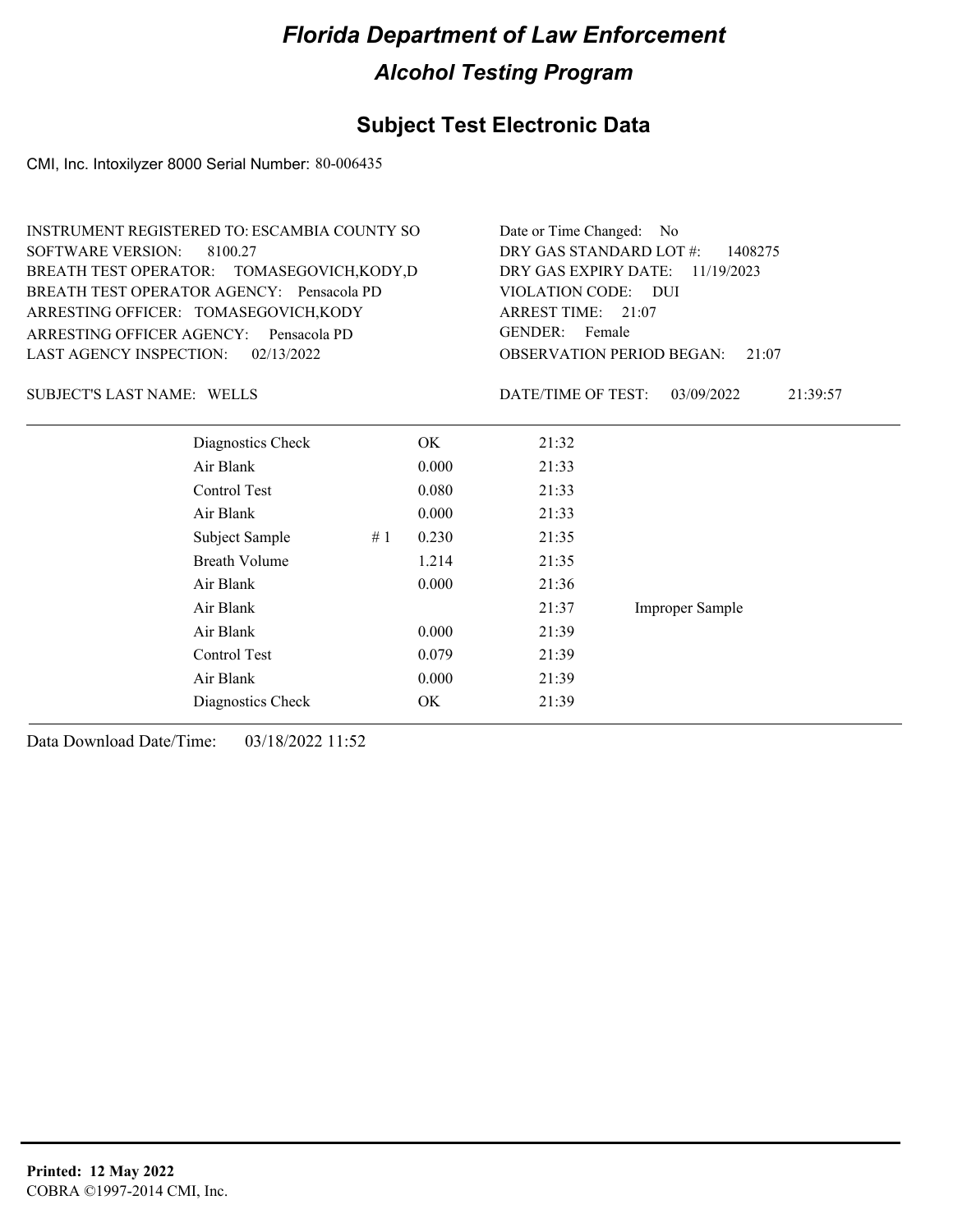### **Subject Test Electronic Data**

CMI, Inc. Intoxilyzer 8000 Serial Number: 80-006435

| <b>INSTRUMENT REGISTERED TO: ESCAMBIA COUNTY SO</b> | Date or Time Changed:<br>No.       |                                           |                           |  |
|-----------------------------------------------------|------------------------------------|-------------------------------------------|---------------------------|--|
| SOFTWARE VERSION:<br>8100.27                        | DRY GAS STANDARD LOT #:<br>1408275 |                                           |                           |  |
| BREATH TEST OPERATOR: TOMASEGOVICH, KODY, D         | DRY GAS EXPIRY DATE:<br>11/19/2023 |                                           |                           |  |
| BREATH TEST OPERATOR AGENCY: Pensacola PD           | VIOLATION CODE: DUI                |                                           |                           |  |
| ARRESTING OFFICER: TOMASEGOVICH, KODY               |                                    | ARREST TIME: 21:07                        |                           |  |
| ARRESTING OFFICER AGENCY:<br>Pensacola PD           |                                    | GENDER: Female                            |                           |  |
| LAST AGENCY INSPECTION:<br>02/13/2022               |                                    | <b>OBSERVATION PERIOD BEGAN:</b><br>21:07 |                           |  |
| SUBJECT'S LAST NAME: WELLS                          |                                    | DATE/TIME OF TEST:                        | 21:45:02<br>03/09/2022    |  |
| Diagnostics Check                                   | OK.                                | 21:43                                     |                           |  |
| Air Blank                                           | 0.000                              | 21:44                                     |                           |  |
| Control Test                                        | 0.070                              | 21:44                                     | Control Outside Tolerance |  |
| Air Blank                                           | 0.000                              | 21:45                                     |                           |  |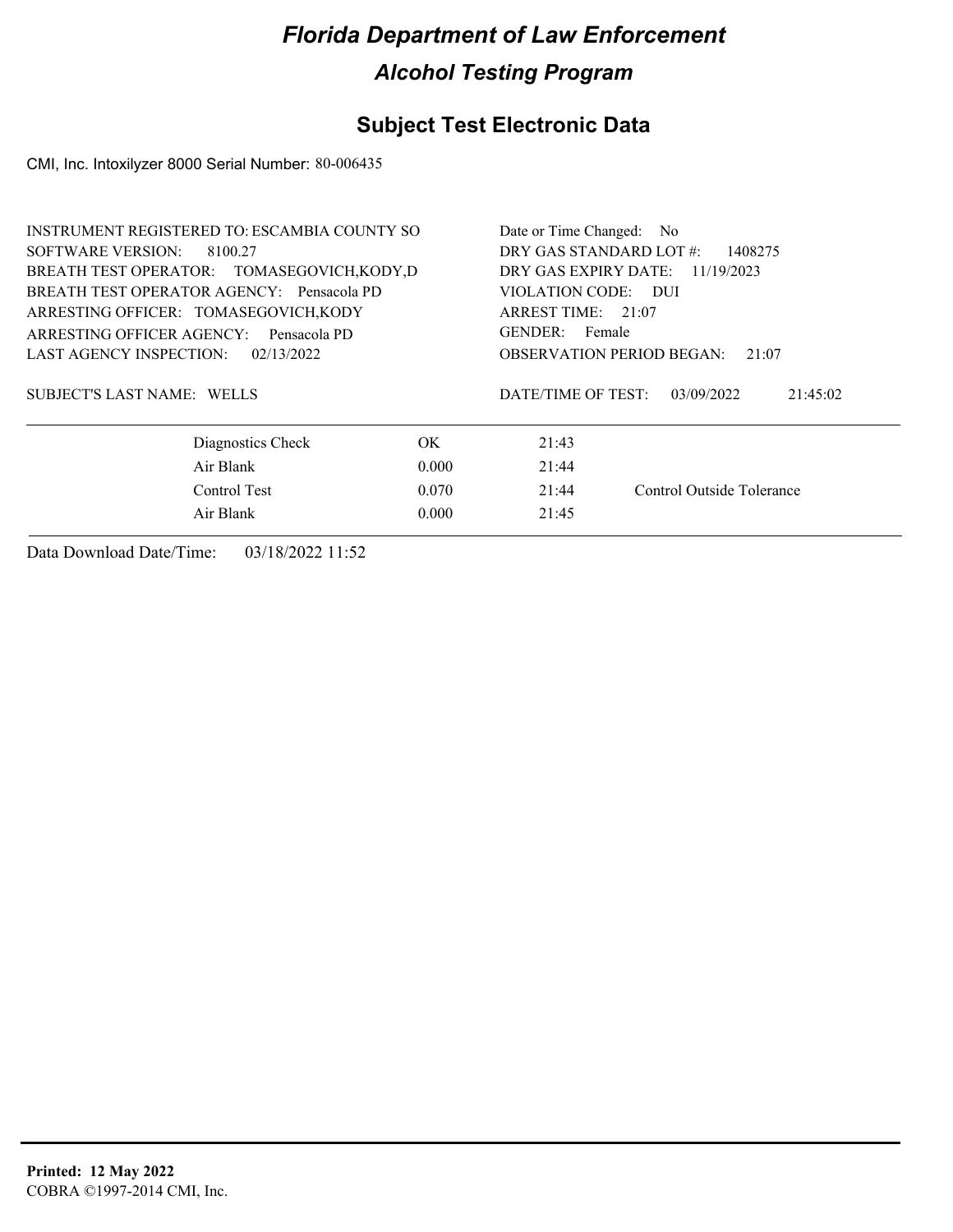### **Subject Test Electronic Data**

CMI, Inc. Intoxilyzer 8000 Serial Number: 80-006435

|                                | <b>INSTRUMENT REGISTERED TO: ESCAMBIA COUNTY SO</b> | Date or Time Changed: No           |            |                                           |                        |  |
|--------------------------------|-----------------------------------------------------|------------------------------------|------------|-------------------------------------------|------------------------|--|
| <b>SOFTWARE VERSION:</b>       | 8100.27                                             | DRY GAS STANDARD LOT #:<br>1408275 |            |                                           |                        |  |
|                                | BREATH TEST OPERATOR: TOMASEGOVICH, KODY, D         | DRY GAS EXPIRY DATE:<br>11/19/2023 |            |                                           |                        |  |
|                                | BREATH TEST OPERATOR AGENCY: Pensacola PD           | VIOLATION CODE:<br>– DUI           |            |                                           |                        |  |
|                                | ARRESTING OFFICER: TOMASEGOVICH, KODY               | ARREST TIME: 21:07                 |            |                                           |                        |  |
| ARRESTING OFFICER AGENCY:      | Pensacola PD                                        |                                    |            | GENDER: Female                            |                        |  |
| <b>LAST AGENCY INSPECTION:</b> | 02/13/2022                                          |                                    |            | <b>OBSERVATION PERIOD BEGAN:</b><br>21:07 |                        |  |
| SUBJECT'S LAST NAME: WELLS     |                                                     |                                    |            | DATE/TIME OF TEST:                        | 03/09/2022<br>21:51:34 |  |
|                                | Diagnostics Check                                   |                                    | OK         | 21:46                                     |                        |  |
|                                | Air Blank                                           |                                    | 0.000      | 21:46                                     |                        |  |
|                                | Control Test                                        |                                    | 0.077      | 21:47                                     |                        |  |
|                                | Air Blank                                           |                                    | 0.000      | 21:47                                     |                        |  |
|                                | Subject Sample                                      | #1                                 | 0.236      | 21:50                                     |                        |  |
|                                | Breath Volume                                       |                                    | 1.664      | 21:50                                     |                        |  |
|                                | Air Blank                                           | 21:51                              | Purge Fail |                                           |                        |  |
|                                | Air Blank                                           |                                    | 0.000      | 21:51                                     |                        |  |
|                                |                                                     |                                    |            |                                           |                        |  |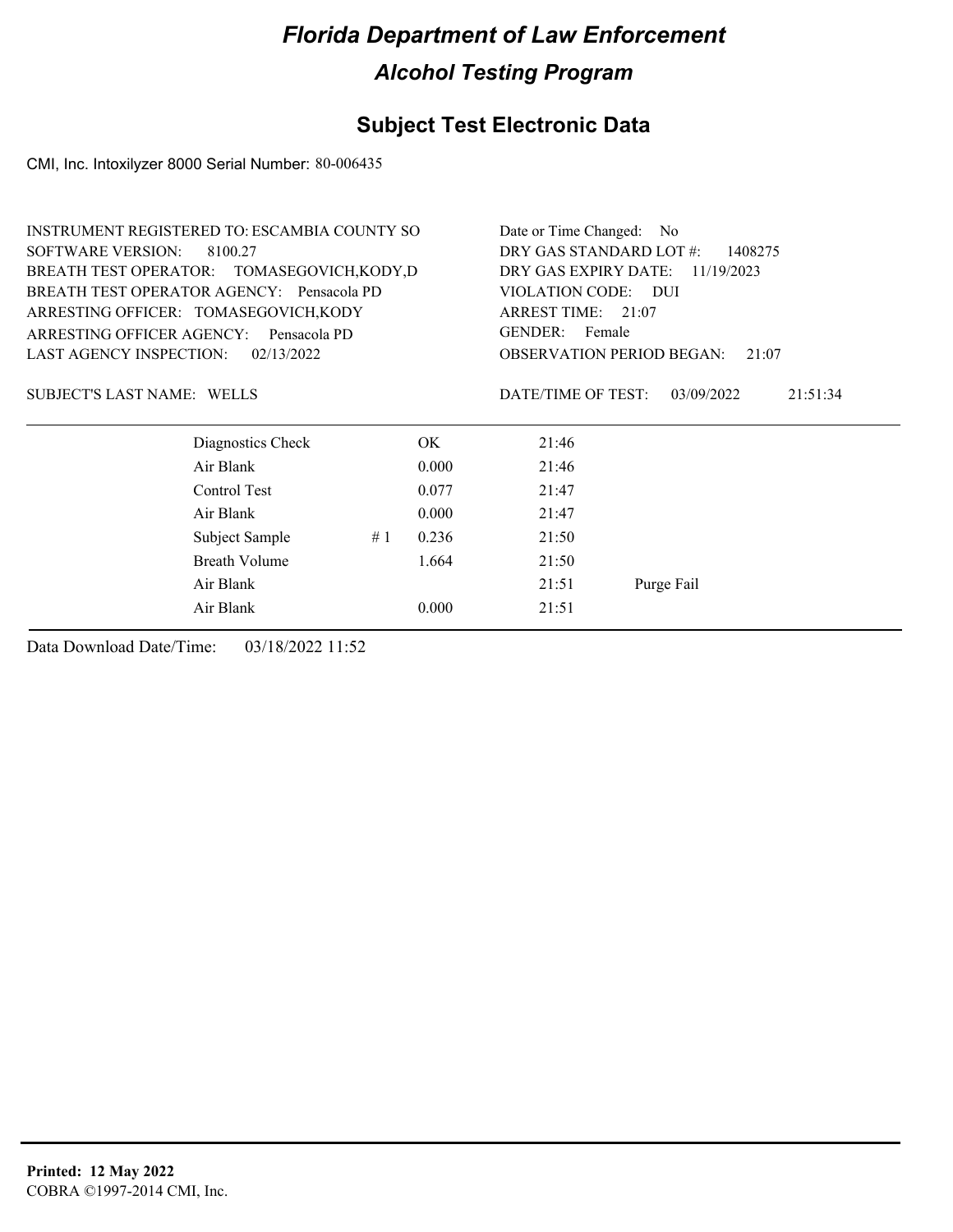### **Subject Test Electronic Data**

CMI, Inc. Intoxilyzer 8000 Serial Number: 80-006435

| INSTRUMENT REGISTERED TO: ESCAMBIA COUNTY SO | Date or Time Changed: No               |
|----------------------------------------------|----------------------------------------|
| SOFTWARE VERSION: 8100.27                    | DRY GAS STANDARD LOT $\#$ : 1408275    |
| BREATH TEST OPERATOR: TOMASEGOVICH, KODY, D  | DRY GAS EXPIRY DATE: $11/19/2023$      |
| BREATH TEST OPERATOR AGENCY: Pensacola PD    | VIOLATION CODE: DUI                    |
| ARRESTING OFFICER: TOMASEGOVICH, KODY        | ARREST TIME: $21:07$                   |
| ARRESTING OFFICER AGENCY: Pensacola PD       | GENDER: Female                         |
| LAST AGENCY INSPECTION: $02/13/2022$         | <b>OBSERVATION PERIOD BEGAN:</b> 21:07 |

SUBJECT'S LAST NAME: WELLS SUBJECT'S LAST NAME: WELLS

DATE/TIME OF TEST: 03/09/2022 22:16:34

| Diagnostics Check    |    | OK    | 22:05 |
|----------------------|----|-------|-------|
| Air Blank            |    | 0.000 | 22:05 |
| Control Test         |    | 0.076 | 22:06 |
| Air Blank            |    | 0.000 | 22:06 |
| Subject Sample       | #1 | 0.230 | 22:07 |
| <b>Breath Volume</b> |    | 1.441 | 22:07 |
| Air Blank            |    | 0.000 | 22:08 |
| Air Blank            |    | 0.000 | 22:10 |
| Subject Sample       | #2 | 0.204 | 22:11 |
| <b>Breath Volume</b> |    | 1.140 | 22:11 |
| Air Blank            |    | 0.000 | 22:12 |
| Air Blank            |    | 0.000 | 22:13 |
| Subject Sample       | #3 | 0.215 | 22:14 |
| <b>Breath Volume</b> |    | 1.343 | 22:14 |
| Air Blank            |    | 0.000 | 22:15 |
| Control Test         |    | 0.081 | 22:15 |
| Air Blank            |    | 0.000 | 22:16 |
| Diagnostics Check    |    | OK    | 22:16 |
|                      |    |       |       |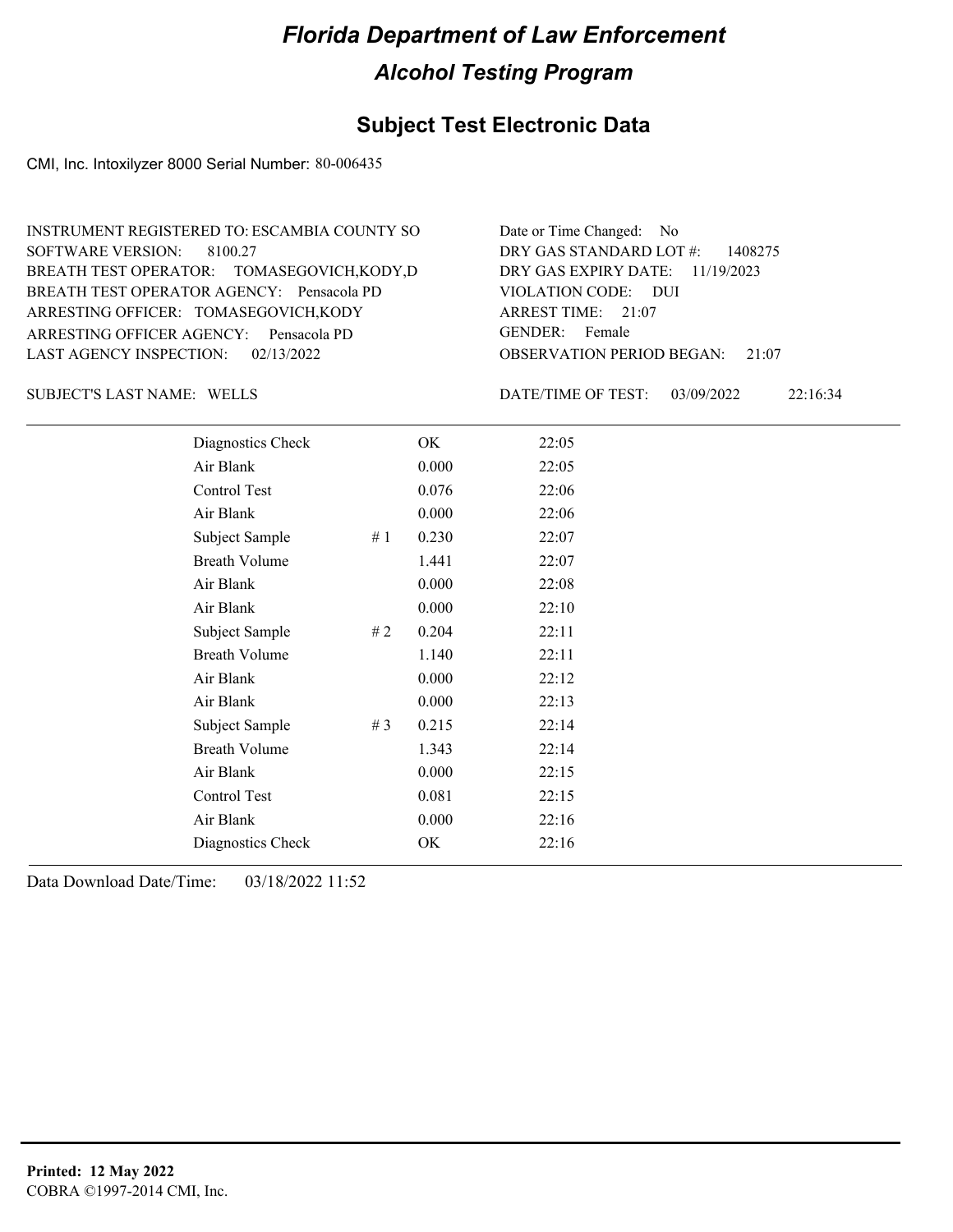### **Subject Test Electronic Data**

CMI, Inc. Intoxilyzer 8000 Serial Number: 80-006435

| INSTRUMENT REGISTERED TO: ESCAMBIA COUNTY SO | Date or Time Changed: No               |
|----------------------------------------------|----------------------------------------|
| SOFTWARE VERSION: 8100.27                    | DRY GAS STANDARD LOT $\#$ : 1408275    |
| BREATH TEST OPERATOR: DUFOUR, NOAH, I        | DRY GAS EXPIRY DATE: $11/19/2023$      |
| BREATH TEST OPERATOR AGENCY: Pensacola PD    | VIOLATION CODE: DUI                    |
| ARRESTING OFFICER: DUFOUR, NOAH              | ARREST TIME: $19:35$                   |
| ARRESTING OFFICER AGENCY: Pensacola PD       | GENDER: Female                         |
| LAST AGENCY INSPECTION: 02/13/2022           | <b>OBSERVATION PERIOD BEGAN: 19:49</b> |

SUBJECT'S LAST NAME: COOLER DATE/TIME OF TEST:

DATE/TIME OF TEST: 03/10/2022 20:21:54

| Diagnostics Check    |    | OK    | 20:10 |                |
|----------------------|----|-------|-------|----------------|
| Air Blank            |    | 0.000 | 20:10 |                |
| Control Test         |    | 0.081 | 20:10 |                |
| Air Blank            |    | 0.000 | 20:11 |                |
| Subject Sample       | #1 | 0.218 | 20:14 | Volume Not Met |
| <b>Breath Volume</b> |    | 0.234 | 20:14 |                |
| Air Blank            |    | 0.000 | 20:15 |                |
| Air Blank            |    | 0.000 | 20:17 |                |
| Subject Sample       | #2 | 0.195 | 20:20 | Volume Not Met |
| <b>Breath Volume</b> |    | 0.019 | 20:20 |                |
| Air Blank            |    | 0.000 | 20:20 |                |
| Control Test         |    | 0.078 | 20:21 |                |
| Air Blank            |    | 0.000 | 20:21 |                |
| Diagnostics Check    |    | OK    | 20:21 |                |
|                      |    |       |       |                |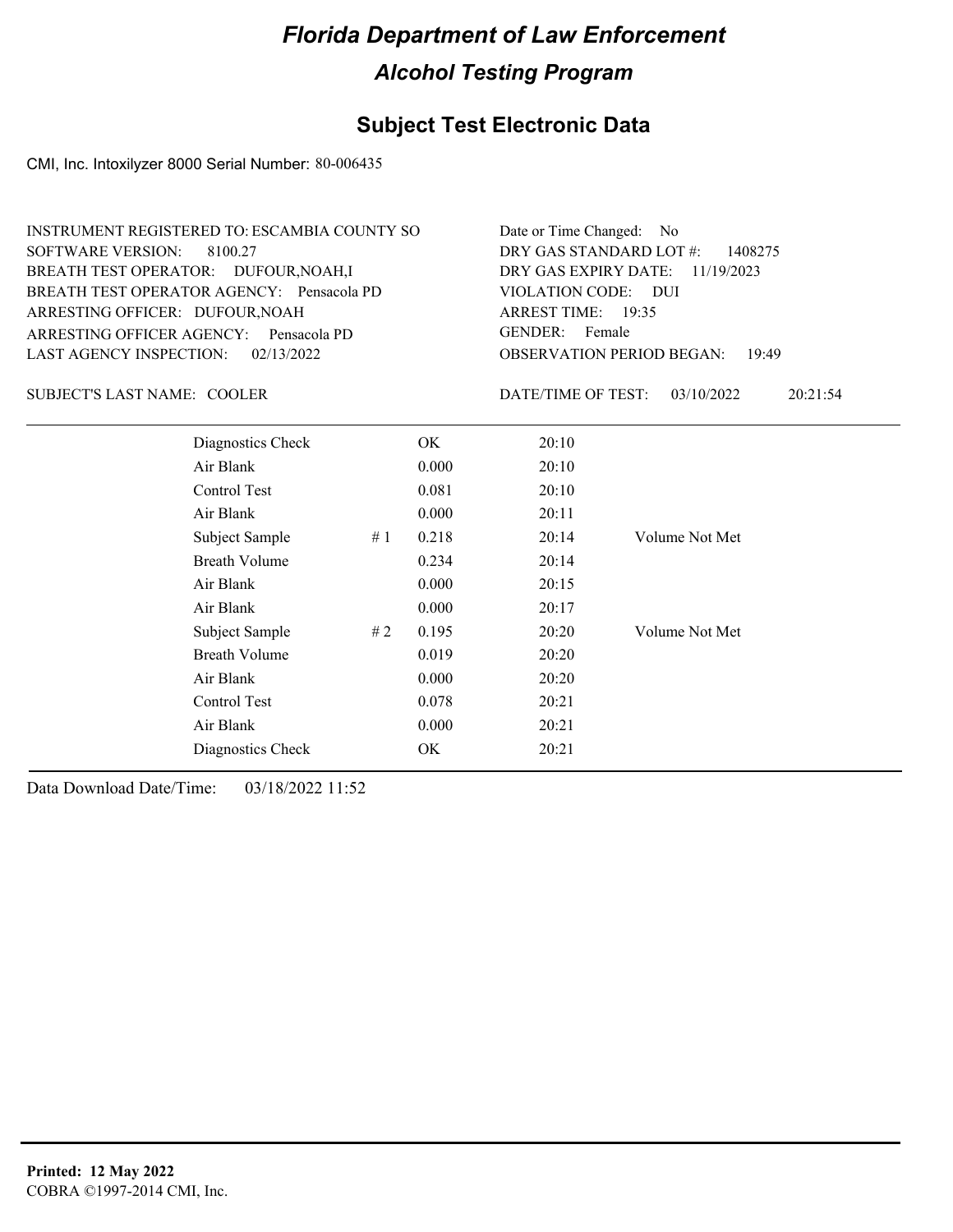### **Subject Test Electronic Data**

CMI, Inc. Intoxilyzer 8000 Serial Number: 80-006435

| INSTRUMENT REGISTERED TO: ESCAMBIA COUNTY SO | Date or Time Changed: No               |
|----------------------------------------------|----------------------------------------|
| SOFTWARE VERSION: 8100.27                    | DRY GAS STANDARD LOT $\#$ : 1408275    |
| BREATH TEST OPERATOR: DUFOUR, NOAH, I        | DRY GAS EXPIRY DATE: $11/19/2023$      |
| BREATH TEST OPERATOR AGENCY: Pensacola PD    | VIOLATION CODE: DUI                    |
| ARRESTING OFFICER: DUFOUR, NOAH              | ARREST TIME: $19:35$                   |
| ARRESTING OFFICER AGENCY: Pensacola PD       | GENDER: Female                         |
| LAST AGENCY INSPECTION: $02/13/2022$         | <b>OBSERVATION PERIOD BEGAN: 19:49</b> |

SUBJECT'S LAST NAME: COOLER DATE/TIME OF TEST:

DATE/TIME OF TEST: 03/10/2022 20:35:49

| Diagnostics Check    |    | OK    | 20:23 |                |
|----------------------|----|-------|-------|----------------|
| Air Blank            |    | 0.000 | 20:24 |                |
| Control Test         |    | 0.079 | 20:24 |                |
| Air Blank            |    | 0.000 | 20:25 |                |
| Subject Sample       | #1 | 0.216 | 20:28 | Volume Not Met |
| <b>Breath Volume</b> |    | 0.031 | 20:28 |                |
| Air Blank            |    | 0.000 | 20:29 |                |
| Air Blank            |    | 0.000 | 20:30 |                |
| Subject Sample       | #2 | 0.188 | 20:33 | Volume Not Met |
| <b>Breath Volume</b> |    | 0.128 | 20:33 |                |
| Air Blank            |    | 0.000 | 20:34 |                |
| Control Test         |    | 0.076 | 20:35 |                |
| Air Blank            |    | 0.000 | 20:35 |                |
| Diagnostics Check    |    | OK    | 20:35 |                |
|                      |    |       |       |                |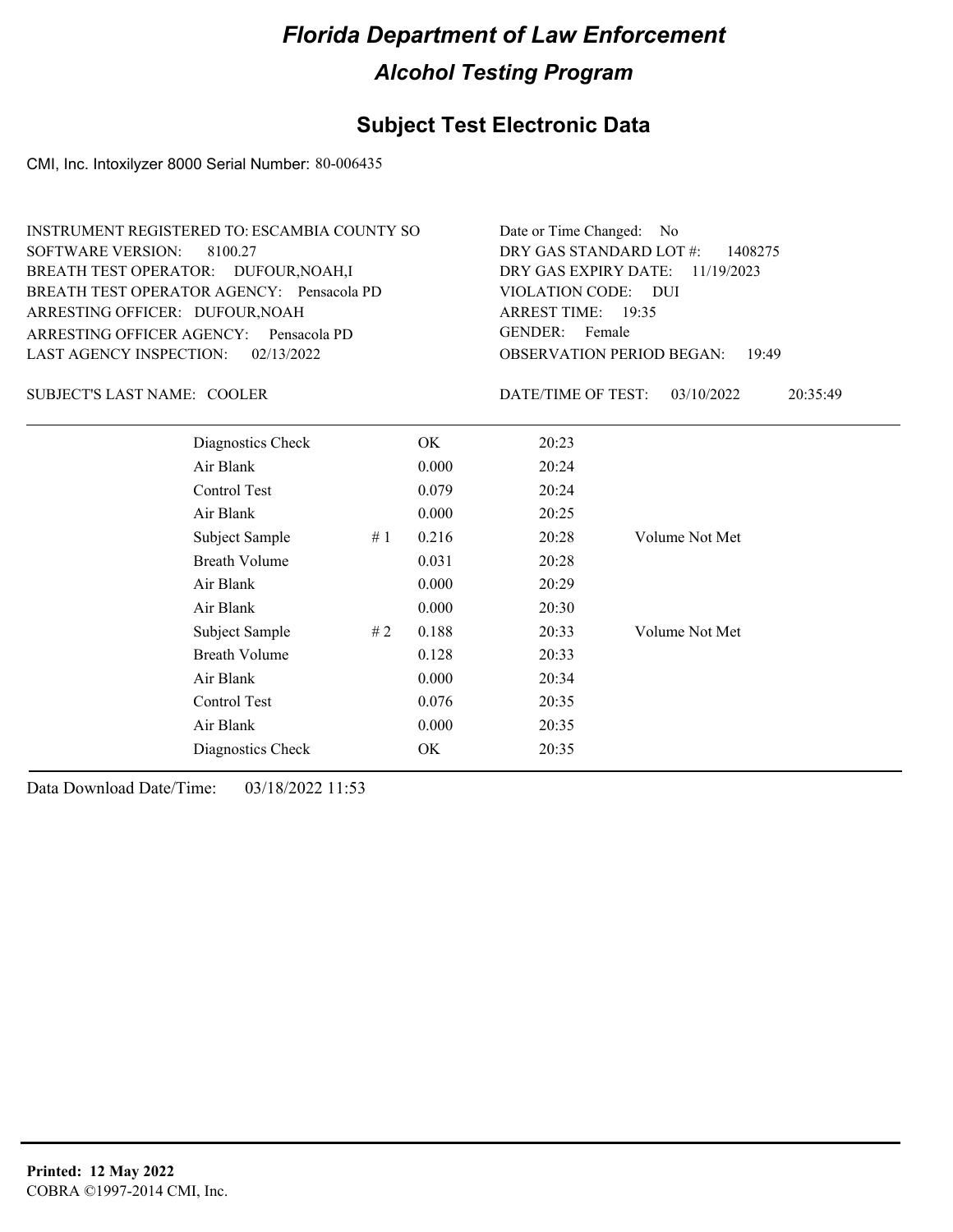### **Subject Test Electronic Data**

CMI, Inc. Intoxilyzer 8000 Serial Number: 80-006435

| INSTRUMENT REGISTERED TO: ESCAMBIA COUNTY SO | Date or Time Changed: No               |
|----------------------------------------------|----------------------------------------|
| SOFTWARE VERSION: 8100.27                    | DRY GAS STANDARD LOT $\#$ : 1408275    |
| BREATH TEST OPERATOR: TOMASEGOVICH, KODY, D  | DRY GAS EXPIRY DATE: 11/19/2023        |
| BREATH TEST OPERATOR AGENCY: Pensacola PD    | VIOLATION CODE: DUI                    |
| ARRESTING OFFICER: BAUTISTA,J                | ARREST TIME: $12:50$                   |
| ARRESTING OFFICER AGENCY: Pensacola PD       | GENDER: Female                         |
| LAST AGENCY INSPECTION: $02/13/2022$         | <b>OBSERVATION PERIOD BEGAN: 01:10</b> |

#### SUBJECT'S LAST NAME: WOODARD DATE/TIME OF TEST:

DATE/TIME OF TEST: 03/12/2022 01:39:44

| Diagnostics Check    |    | OK    | 01:32 |
|----------------------|----|-------|-------|
| Air Blank            |    | 0.000 | 01:32 |
| Control Test         |    | 0.081 | 01:33 |
| Air Blank            |    | 0.000 | 01:33 |
| Subject Sample       | #1 | 0.177 | 01:35 |
| <b>Breath Volume</b> |    | 2.421 | 01:35 |
| Air Blank            |    | 0.000 | 01:35 |
| Air Blank            |    | 0.000 | 01:37 |
| Subject Sample       | #2 | 0.179 | 01:38 |
| <b>Breath Volume</b> |    | 1.585 | 01:38 |
| Air Blank            |    | 0.000 | 01:38 |
| <b>Control Test</b>  |    | 0.081 | 01:39 |
| Air Blank            |    | 0.000 | 01:39 |
| Diagnostics Check    |    | OK    | 01:39 |
|                      |    |       |       |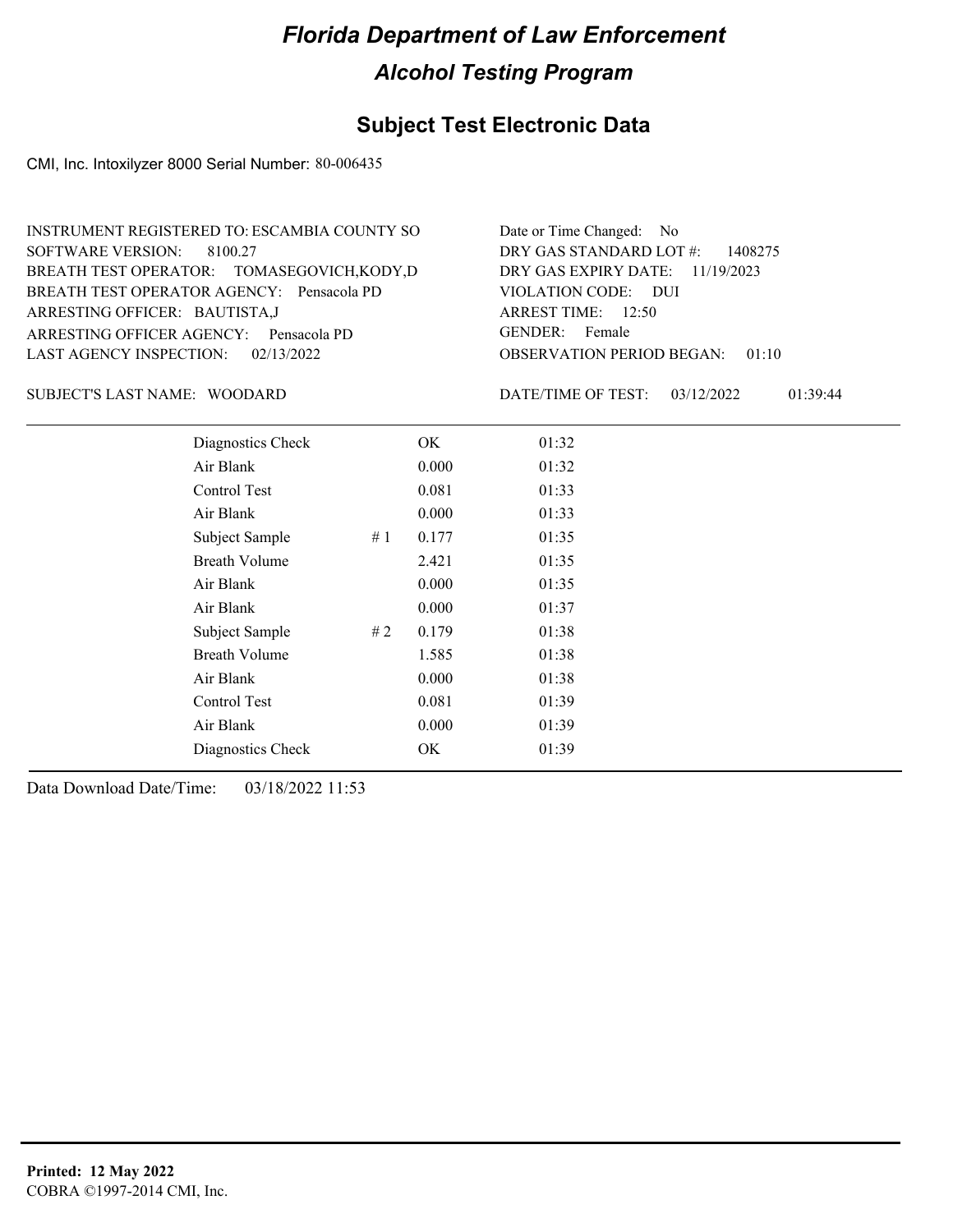### **Subject Test Electronic Data**

CMI, Inc. Intoxilyzer 8000 Serial Number: 80-006435

| INSTRUMENT REGISTERED TO: ESCAMBIA COUNTY SO | Date or Time Changed: No               |
|----------------------------------------------|----------------------------------------|
| SOFTWARE VERSION: 8100.27                    | DRY GAS STANDARD LOT $\#$ : 1408275    |
| BREATH TEST OPERATOR: MCMAHON, KENNETH, J    | DRY GAS EXPIRY DATE: 11/19/2023        |
| BREATH TEST OPERATOR AGENCY: Pensacola PD    | VIOLATION CODE: DUI                    |
| ARRESTING OFFICER: BAUTISTA, JAQUELYN        | ARREST TIME: $04:12$                   |
| ARRESTING OFFICER AGENCY: Pensacola PD       | GENDER: Female                         |
| LAST AGENCY INSPECTION: $02/13/2022$         | <b>OBSERVATION PERIOD BEGAN: 04:20</b> |

CULLIVER SUBJECT'S LAST NAME: DATE/TIME OF TEST:

DATE/TIME OF TEST: 03/12/2022 04:46:15

| Diagnostics Check    |    | OK    | 04:40 |
|----------------------|----|-------|-------|
| Air Blank            |    | 0.000 | 04:40 |
| Control Test         |    | 0.082 | 04:40 |
| Air Blank            |    | 0.000 | 04:41 |
| Subject Sample       | #1 | 0.000 | 04:42 |
| <b>Breath Volume</b> |    | 1.707 | 04:42 |
| Air Blank            |    | 0.000 | 04:42 |
| Air Blank            |    | 0.000 | 04:44 |
| Subject Sample       | #2 | 0.000 | 04:44 |
| <b>Breath Volume</b> |    | 1.304 | 04:44 |
| Air Blank            |    | 0.000 | 04:45 |
| Control Test         |    | 0.082 | 04:45 |
| Air Blank            |    | 0.000 | 04:46 |
| Diagnostics Check    |    | OK    | 04:46 |
|                      |    |       |       |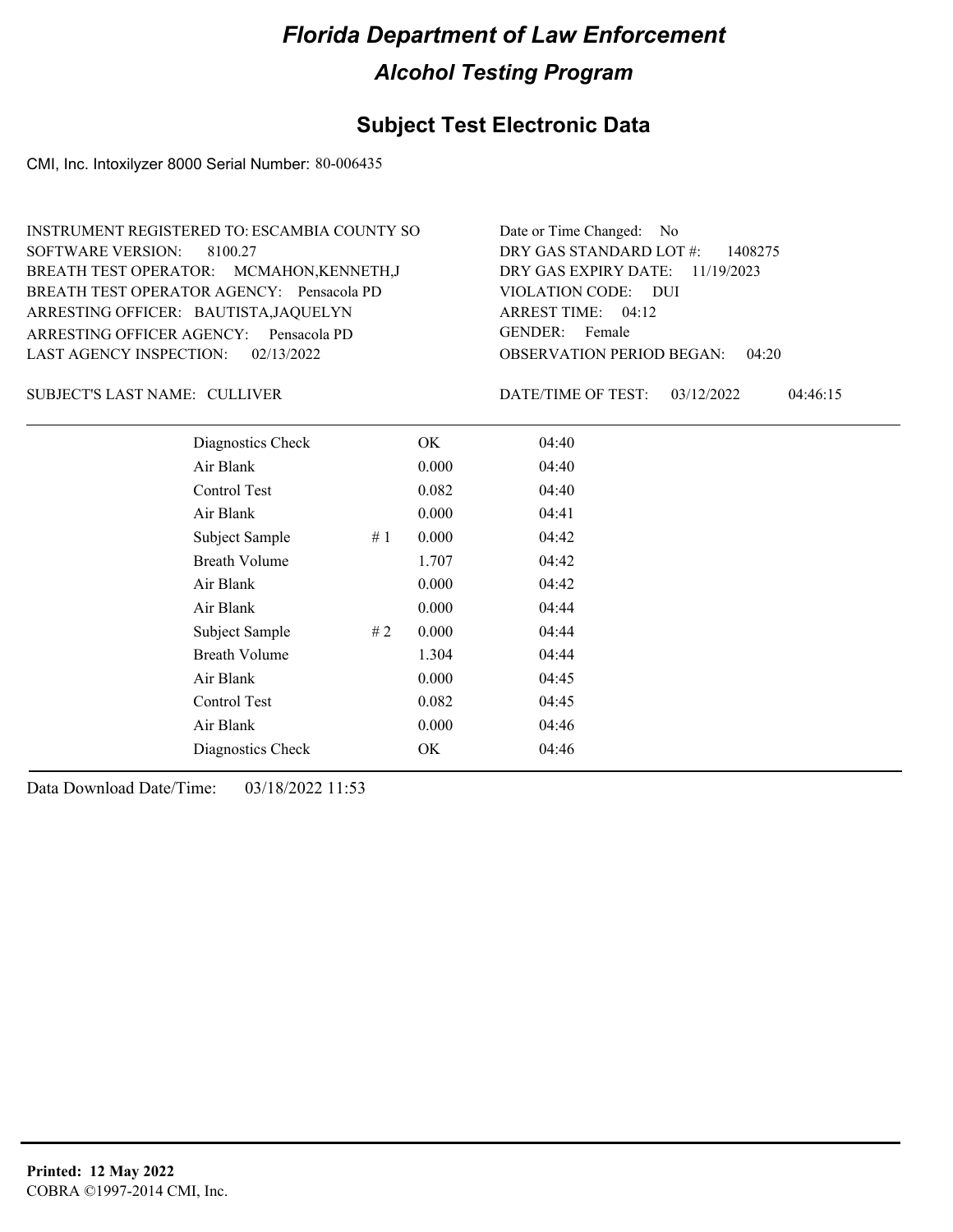### **Subject Test Electronic Data**

CMI, Inc. Intoxilyzer 8000 Serial Number: 80-006435

| INSTRUMENT REGISTERED TO: ESCAMBIA COUNTY SO | Date or Time Changed: No               |
|----------------------------------------------|----------------------------------------|
| SOFTWARE VERSION: 8100.27                    | DRY GAS STANDARD LOT $\#$ : 1408275    |
| BREATH TEST OPERATOR: BROWN, BRENDAN, D      | DRY GAS EXPIRY DATE: 11/19/2023        |
| BREATH TEST OPERATOR AGENCY: Pensacola PD    | VIOLATION CODE: DUI                    |
| ARRESTING OFFICER: BROWN, BRENDAN            | ARREST TIME: 00:49                     |
| ARRESTING OFFICER AGENCY: Pensacola PD       | GENDER: Female                         |
| LAST AGENCY INSPECTION: 02/13/2022           | <b>OBSERVATION PERIOD BEGAN: 01:16</b> |

SUBJECT'S LAST NAME: SAVAGE DATE/TIME OF TEST:

DATE/TIME OF TEST: 03/15/2022 01:44:34

| Diagnostics Check    | OK    | 01:37 |
|----------------------|-------|-------|
| Air Blank            | 0.000 | 01:37 |
| Control Test         | 0.082 | 01:37 |
| Air Blank            | 0.000 | 01:38 |
| Subject Sample<br>#1 | 0.069 | 01:39 |
| <b>Breath Volume</b> | 1.656 | 01:39 |
| Air Blank            | 0.000 | 01:40 |
| Air Blank            | 0.000 | 01:41 |
| Subject Sample<br>#2 | 0.067 | 01:43 |
| <b>Breath Volume</b> | 1.929 | 01:43 |
| Air Blank            | 0.000 | 01:43 |
| Control Test         | 0.082 | 01:43 |
| Air Blank            | 0.000 | 01:44 |
| Diagnostics Check    | OK    | 01:44 |
|                      |       |       |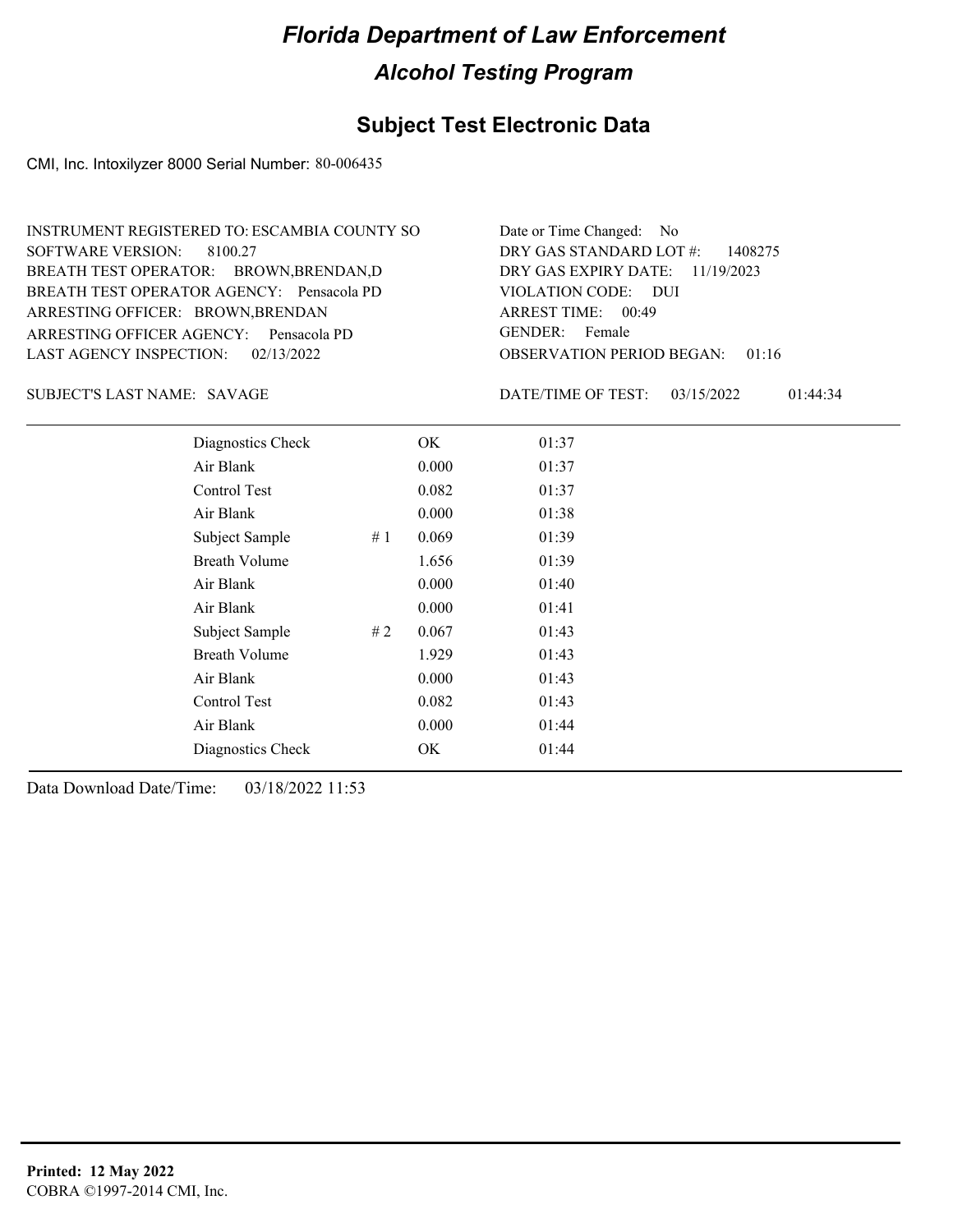### **Subject Test Electronic Data**

CMI, Inc. Intoxilyzer 8000 Serial Number: 80-006435

| INSTRUMENT REGISTERED TO: ESCAMBIA COUNTY SO | Date or Time Changed: No               |
|----------------------------------------------|----------------------------------------|
| SOFTWARE VERSION: 8100.27                    | DRY GAS STANDARD LOT $\#$ : 1408275    |
| BREATH TEST OPERATOR: ROPER, WILLIAM, D      | DRY GAS EXPIRY DATE: $11/19/2023$      |
| BREATH TEST OPERATOR AGENCY: Pensacola PD    | VIOLATION CODE: DUI                    |
| ARRESTING OFFICER: ROPER, WILLIAM            | ARREST TIME: $04:40$                   |
| ARRESTING OFFICER AGENCY: Pensacola PD       | GENDER: Male                           |
| LAST AGENCY INSPECTION: 02/13/2022           | <b>OBSERVATION PERIOD BEGAN: 04:47</b> |

SUBJECT'S LAST NAME: SCARCLIFF **Example 19 SET ASSESS** DATE/TIME OF TEST:

DATE/TIME OF TEST: 03/15/2022 05:28:16

| Diagnostics Check    |    | OK    | 05:13 |                    |
|----------------------|----|-------|-------|--------------------|
| Air Blank            |    | 0.000 | 05:13 |                    |
| Control Test         |    | 0.081 | 05:14 |                    |
| Air Blank            |    | 0.000 | 05:14 |                    |
| Subject Sample       | #1 |       | 05:17 | No Sample Provided |
| <b>Breath Volume</b> |    | 0.000 | 05:17 |                    |
| Air Blank            |    | 0.000 | 05:18 |                    |
| Air Blank            |    | 0.000 | 05:20 |                    |
| Subject Sample       | #2 | 0.200 | 05:20 |                    |
| <b>Breath Volume</b> |    | 1.453 | 05:20 |                    |
| Air Blank            |    | 0.000 | 05:21 |                    |
| Air Blank            |    | 0.000 | 05:23 |                    |
| Subject Sample       | #3 | 0.150 | 05:26 | Volume Not Met     |
| <b>Breath Volume</b> |    | 0.468 | 05:26 |                    |
| Air Blank            |    | 0.000 | 05:27 |                    |
| Control Test         |    | 0.080 | 05:27 |                    |
| Air Blank            |    | 0.000 | 05:28 |                    |
| Diagnostics Check    |    | OK    | 05:28 |                    |
|                      |    |       |       |                    |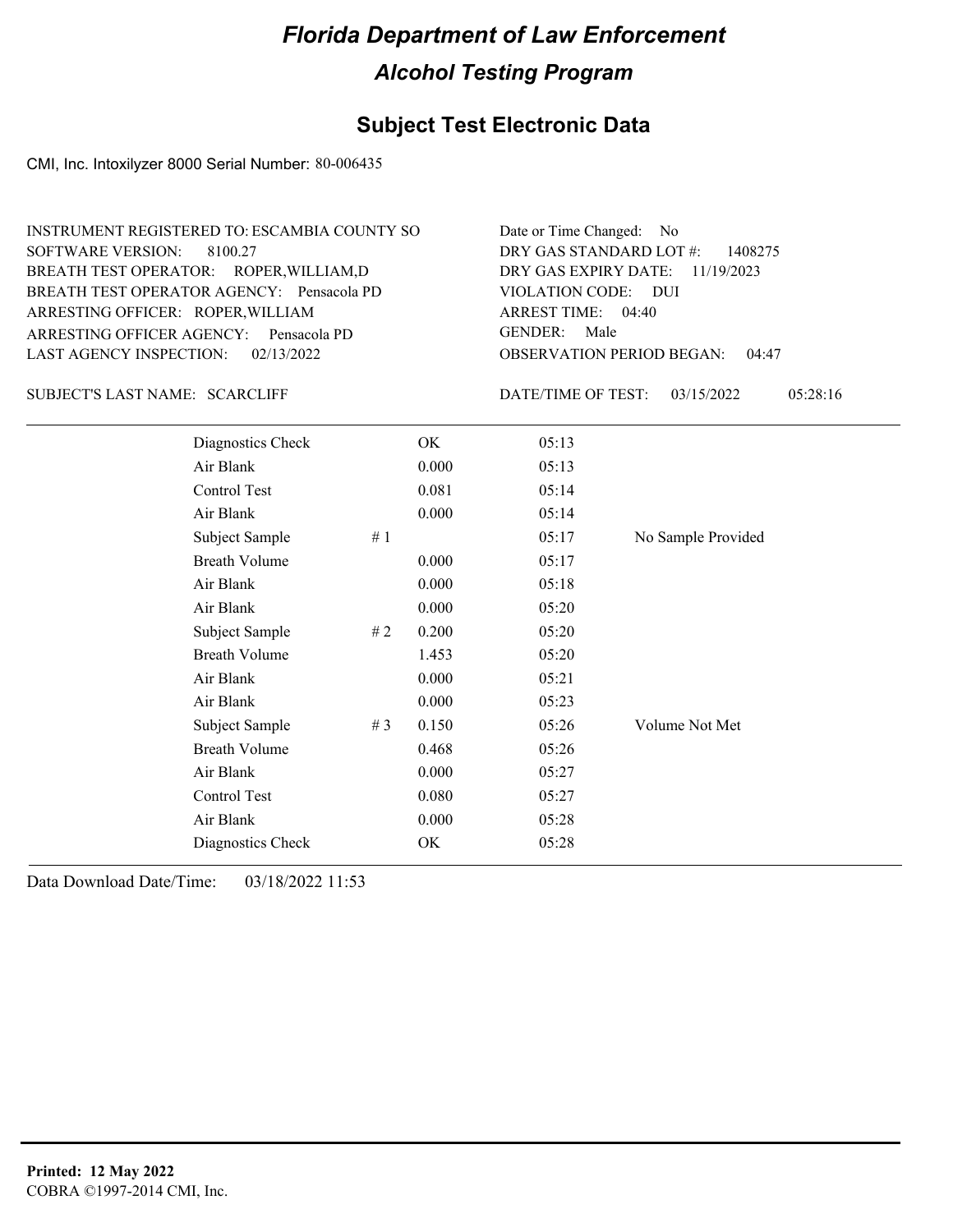### **Subject Test Electronic Data**

CMI, Inc. Intoxilyzer 8000 Serial Number: 80-006435

| INSTRUMENT REGISTERED TO: ESCAMBIA COUNTY SO | Date or Time Changed: No               |
|----------------------------------------------|----------------------------------------|
| SOFTWARE VERSION: 8100.27                    | DRY GAS STANDARD LOT $\#$ : 1408275    |
| BREATH TEST OPERATOR: ROPER, WILLIAM, D      | DRY GAS EXPIRY DATE: $11/19/2023$      |
| BREATH TEST OPERATOR AGENCY: Pensacola PD    | VIOLATION CODE: DUI                    |
| ARRESTING OFFICER: ROPER, WILLIAM            | ARREST TIME: 04:40                     |
| ARRESTING OFFICER AGENCY: Pensacola PD       | GENDER: Male                           |
| LAST AGENCY INSPECTION: 02/13/2022           | <b>OBSERVATION PERIOD BEGAN: 04:47</b> |

SUBJECT'S LAST NAME: SCARCLIFF **Example 19 SET ASSESS** DATE/TIME OF TEST:

DATE/TIME OF TEST: 03/15/2022 05:43:16

| Diagnostics Check    |       | OK    | 05:30 |                |
|----------------------|-------|-------|-------|----------------|
| Air Blank            |       | 0.000 | 05:30 |                |
| Control Test         |       | 0.079 | 05:31 |                |
| Air Blank            |       | 0.000 | 05:31 |                |
| Subject Sample       | #1    | 0.170 | 05:34 | Volume Not Met |
| <b>Breath Volume</b> |       | 1.066 | 05:34 |                |
| Air Blank            |       | 0.000 | 05:35 |                |
| Air Blank            |       | 0.000 | 05:37 |                |
| Subject Sample       | #2    | 0.196 | 05:38 |                |
| <b>Breath Volume</b> |       | 2.769 | 05:38 |                |
| Air Blank            |       | 0.000 | 05:38 |                |
| Air Blank            |       | 0.000 | 05:40 |                |
| Subject Sample       | # $3$ | 0.210 | 05:41 |                |
| <b>Breath Volume</b> |       | 2.636 | 05:41 |                |
| Air Blank            |       | 0.000 | 05:42 |                |
| Control Test         |       | 0.080 | 05:42 |                |
| Air Blank            |       | 0.000 | 05:43 |                |
| Diagnostics Check    |       | OK    | 05:43 |                |
|                      |       |       |       |                |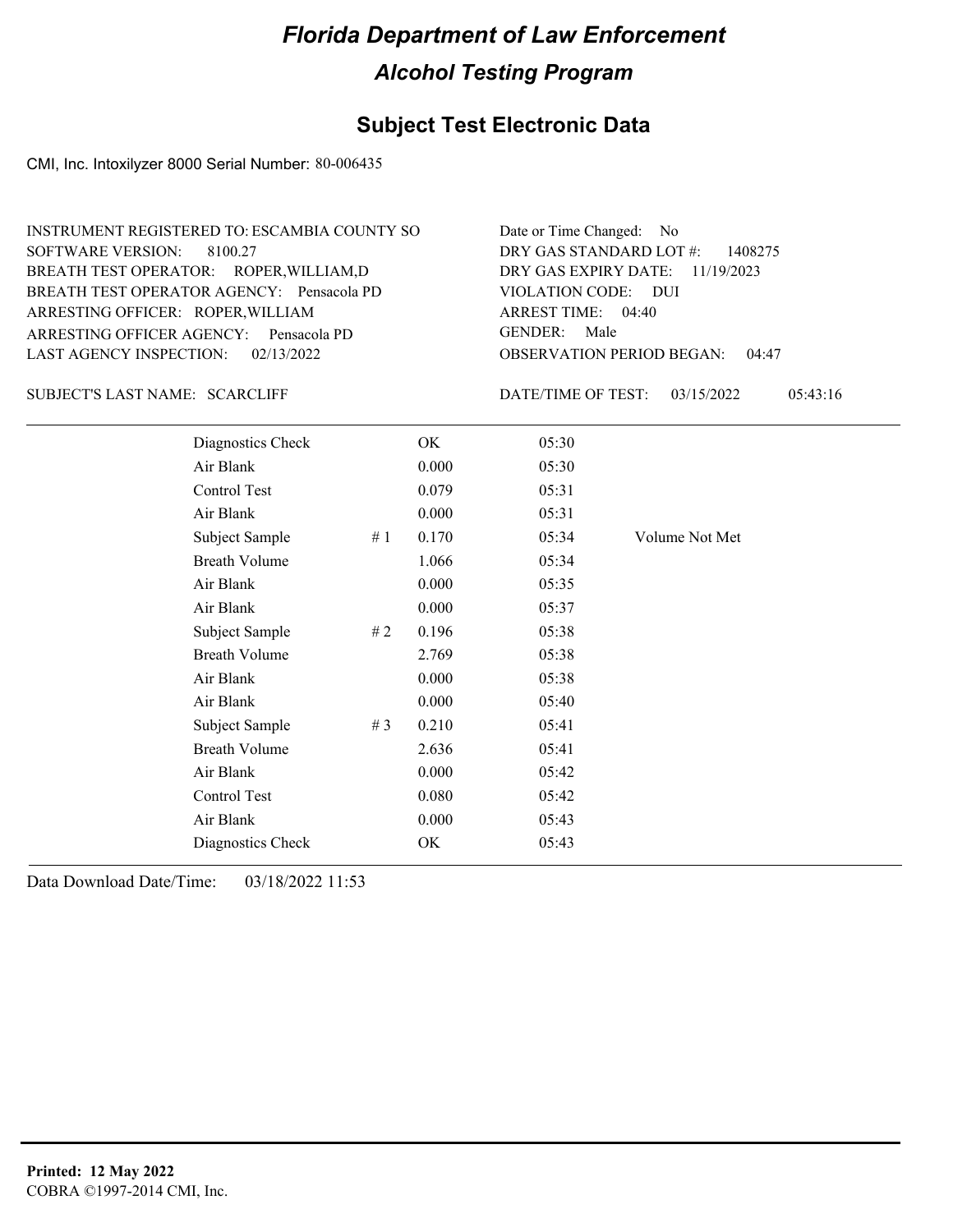### **Subject Test Electronic Data**

CMI, Inc. Intoxilyzer 8000 Serial Number: 80-006435

| INSTRUMENT REGISTERED TO: ESCAMBIA COUNTY SO | Date or Time Changed: No               |
|----------------------------------------------|----------------------------------------|
| SOFTWARE VERSION: 8100.27                    | DRY GAS STANDARD LOT $\#$ : 1408275    |
| BREATH TEST OPERATOR: LEACH, ZACHARY, M      | DRY GAS EXPIRY DATE: $11/19/2023$      |
| BREATH TEST OPERATOR AGENCY: Pensacola PD    | VIOLATION CODE: DUI                    |
| ARRESTING OFFICER: LEACH, ZACHARY            | ARREST TIME: 02:49                     |
| ARRESTING OFFICER AGENCY: Pensacola PD       | GENDER: Male                           |
| LAST AGENCY INSPECTION: $03/16/2022$         | <b>OBSERVATION PERIOD BEGAN: 02:49</b> |

JAGELLO SUBJECT'S LAST NAME: DATE/TIME OF TEST:

DATE/TIME OF TEST: 03/19/2022 03:18:16

| Diagnostics Check    |    | OK    | 03:11 |
|----------------------|----|-------|-------|
| Air Blank            |    | 0.000 | 03:12 |
| Control Test         |    | 0.082 | 03:12 |
| Air Blank            |    | 0.000 | 03:13 |
| Subject Sample       | #1 | 0.167 | 03:13 |
| <b>Breath Volume</b> |    | 3.523 | 03:13 |
| Air Blank            |    | 0.000 | 03:14 |
| Air Blank            |    | 0.000 | 03:16 |
| Subject Sample       | #2 | 0.165 | 03:16 |
| <b>Breath Volume</b> |    | 3.722 | 03:16 |
| Air Blank            |    | 0.000 | 03:17 |
| Control Test         |    | 0.080 | 03:17 |
| Air Blank            |    | 0.000 | 03:18 |
| Diagnostics Check    |    | OK    | 03:18 |
|                      |    |       |       |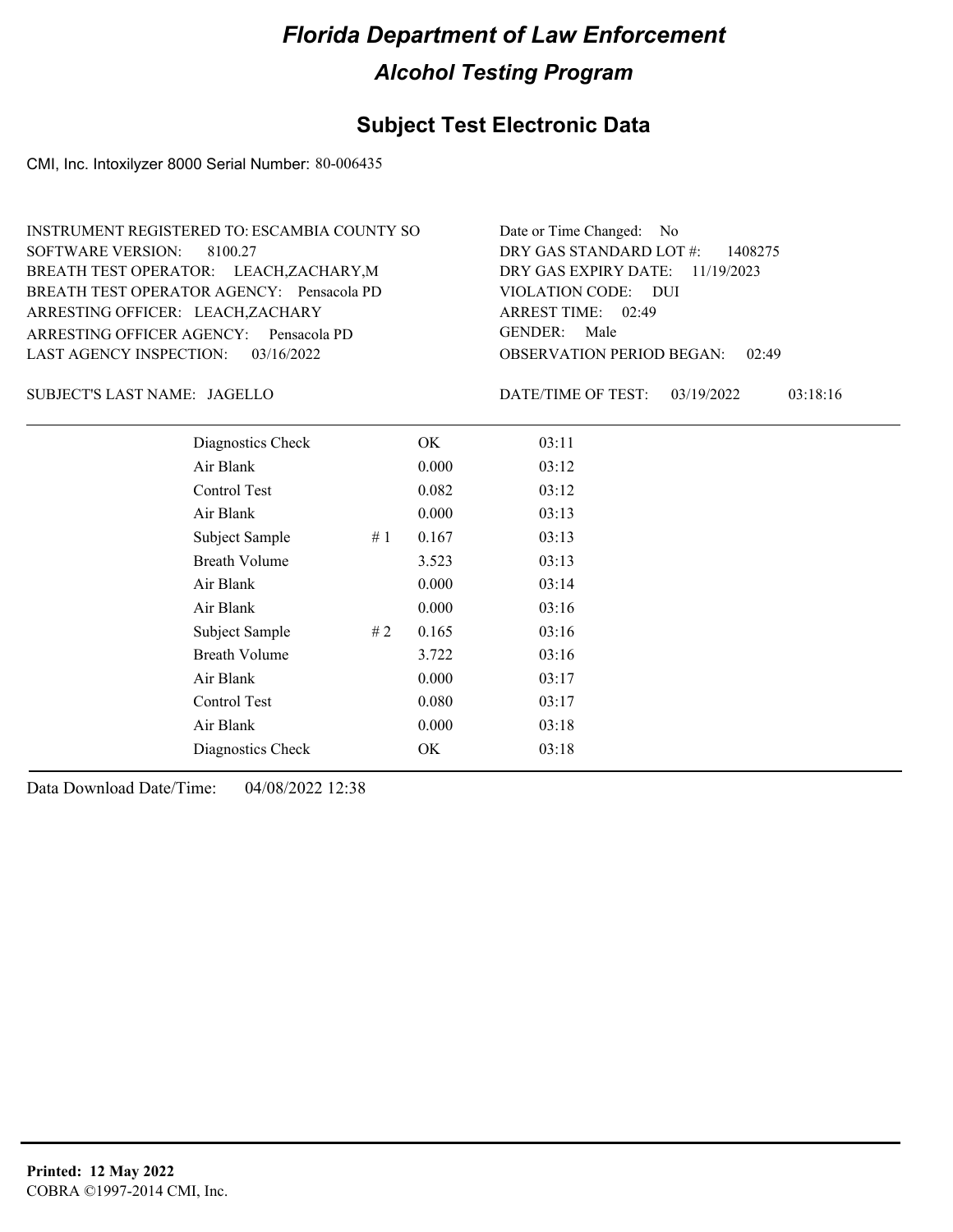### **Subject Test Electronic Data**

CMI, Inc. Intoxilyzer 8000 Serial Number: 80-006435

| INSTRUMENT REGISTERED TO: ESCAMBIA COUNTY SO | Date or Time Changed: No               |
|----------------------------------------------|----------------------------------------|
| SOFTWARE VERSION: 8100.27                    | DRY GAS STANDARD LOT $\#$ : 1408275    |
| BREATH TEST OPERATOR: MCMAHON, KENNETH, J    | DRY GAS EXPIRY DATE: $11/19/2023$      |
| BREATH TEST OPERATOR AGENCY: Pensacola PD    | VIOLATION CODE: DUI                    |
| ARRESTING OFFICER: MCMAHON, KENNETH          | ARREST TIME: 18:33                     |
| ARRESTING OFFICER AGENCY: Pensacola PD       | GENDER: Female                         |
| LAST AGENCY INSPECTION: $03/16/2022$         | <b>OBSERVATION PERIOD BEGAN: 18:55</b> |

#### FRANKLIN SUBJECT'S LAST NAME: DATE/TIME OF TEST:

DATE/TIME OF TEST: 03/21/2022 19:21:52

| Diagnostics Check    |    | OK    | 19:15 |  |
|----------------------|----|-------|-------|--|
| Air Blank            |    | 0.000 | 19:16 |  |
| Control Test         |    | 0.082 | 19:16 |  |
| Air Blank            |    | 0.000 | 19:17 |  |
| Subject Sample       | #1 | 0.000 | 19:17 |  |
| <b>Breath Volume</b> |    | 2.449 | 19:17 |  |
| Air Blank            |    | 0.000 | 19:18 |  |
| Air Blank            |    | 0.000 | 19:20 |  |
| Subject Sample       | #2 | 0.000 | 19:20 |  |
| <b>Breath Volume</b> |    | 2.707 | 19:20 |  |
| Air Blank            |    | 0.000 | 19:20 |  |
| Control Test         |    | 0.082 | 19:21 |  |
| Air Blank            |    | 0.000 | 19:21 |  |
| Diagnostics Check    |    | OK    | 19:21 |  |
|                      |    |       |       |  |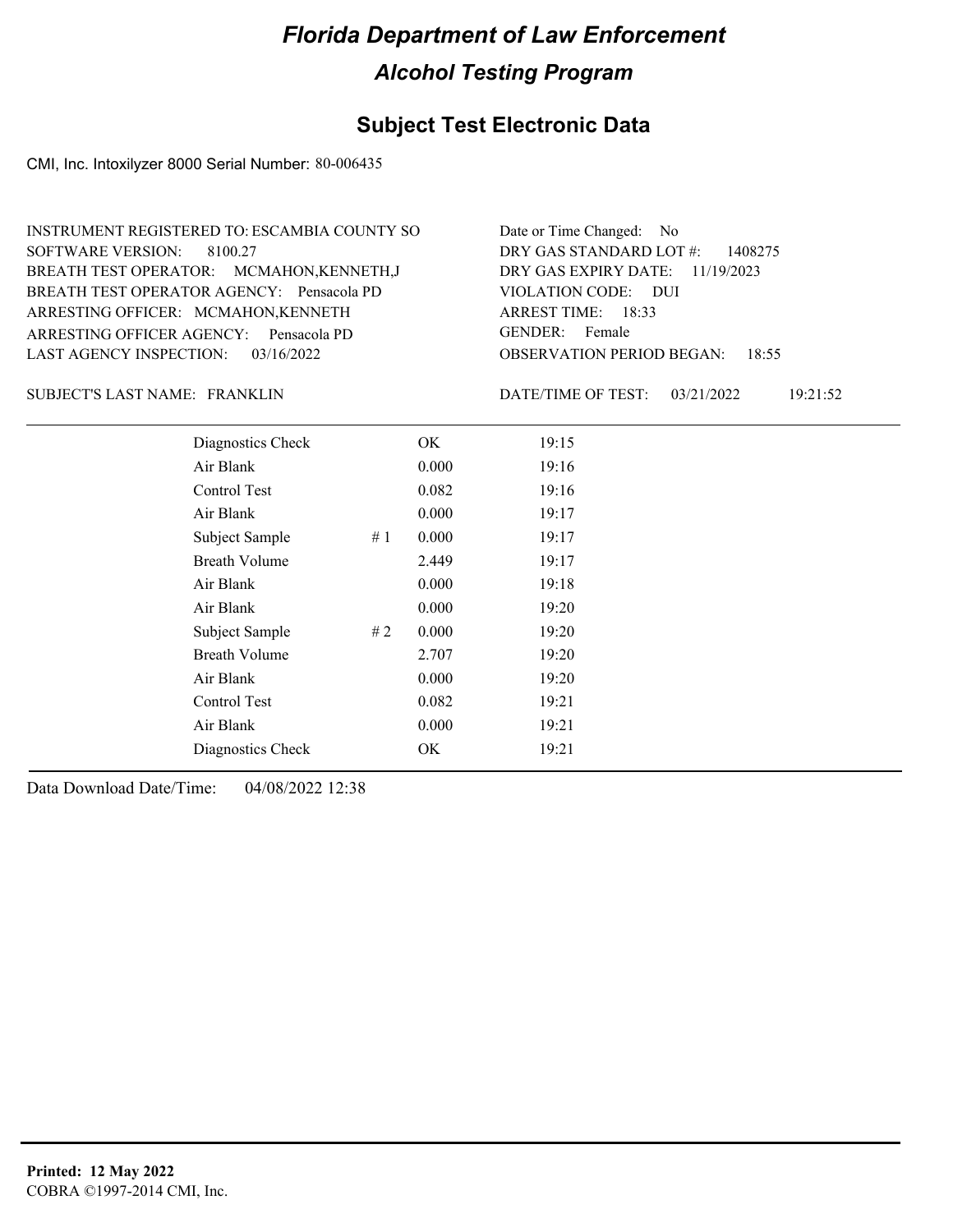### **Subject Test Electronic Data**

CMI, Inc. Intoxilyzer 8000 Serial Number: 80-006435

| INSTRUMENT REGISTERED TO: ESCAMBIA COUNTY SO | Date or Time Changed: No               |
|----------------------------------------------|----------------------------------------|
| SOFTWARE VERSION: 8100.27                    | DRY GAS STANDARD LOT $\#$ : 1408275    |
| BREATH TEST OPERATOR: MCMAHON, KENNETH, J    | DRY GAS EXPIRY DATE: $11/19/2023$      |
| BREATH TEST OPERATOR AGENCY: Pensacola PD    | VIOLATION CODE: DUI                    |
| ARRESTING OFFICER: MCMAHON, KENNETH          | ARREST TIME: 02:48                     |
| ARRESTING OFFICER AGENCY: Pensacola PD       | GENDER: Male                           |
| LAST AGENCY INSPECTION: $03/16/2022$         | <b>OBSERVATION PERIOD BEGAN: 03:05</b> |

#### HARRISON SUBJECT'S LAST NAME: DATE/TIME OF TEST:

DATE/TIME OF TEST: 03/22/2022 03:34:40

| Diagnostics Check    |    | OK    | 03:28 |
|----------------------|----|-------|-------|
| Air Blank            |    | 0.000 | 03:28 |
| Control Test         |    | 0.082 | 03:29 |
| Air Blank            |    | 0.000 | 03:29 |
| Subject Sample       | #1 | 0.184 | 03:30 |
| <b>Breath Volume</b> |    | 2.753 | 03:30 |
| Air Blank            |    | 0.000 | 03:30 |
| Air Blank            |    | 0.000 | 03:32 |
| Subject Sample       | #2 | 0.170 | 03:33 |
| <b>Breath Volume</b> |    | 1.675 | 03:33 |
| Air Blank            |    | 0.000 | 03:33 |
| Control Test         |    | 0.081 | 03:34 |
| Air Blank            |    | 0.000 | 03:34 |
| Diagnostics Check    |    | OK    | 03:34 |
|                      |    |       |       |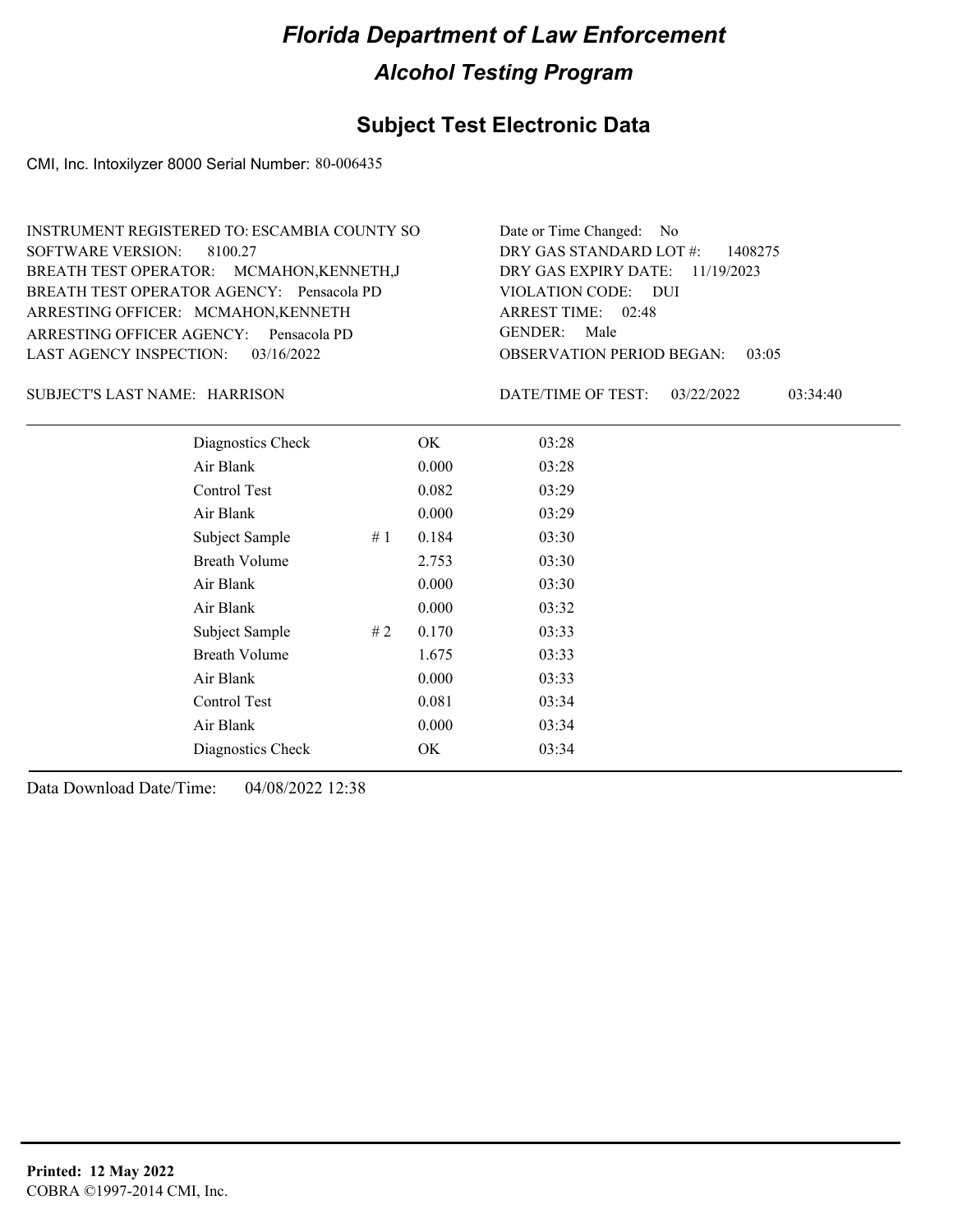### **Subject Test Electronic Data**

CMI, Inc. Intoxilyzer 8000 Serial Number: 80-006435

| INSTRUMENT REGISTERED TO: ESCAMBIA COUNTY SO | Date or Time Changed: No            |
|----------------------------------------------|-------------------------------------|
| SOFTWARE VERSION: 8100.27                    | DRY GAS STANDARD LOT $\#$ : 1408275 |
| BREATH TEST OPERATOR: MCMAHON, KENNETH, J    | DRY GAS EXPIRY DATE: $11/19/2023$   |
| BREATH TEST OPERATOR AGENCY: Pensacola PD    | VIOLATION CODE: DUI                 |
| ARRESTING OFFICER: MCMAHON, KENNETH          | ARREST TIME: $00:34$                |
| ARRESTING OFFICER AGENCY: Pensacola PD       | GENDER: Male                        |
| LAST AGENCY INSPECTION: $03/16/2022$         | OBSERVATION PERIOD BEGAN:<br>00:49  |

SUBJECT'S LAST NAME: RICHEY **Example 20** DATE/TIME OF TEST:

DATE/TIME OF TEST: 03/26/2022 01:16:20

| Diagnostics Check    |    | OK    | 01:10 |
|----------------------|----|-------|-------|
| Air Blank            |    | 0.000 | 01:10 |
| Control Test         |    | 0.082 | 01:10 |
| Air Blank            |    | 0.000 | 01:11 |
| Subject Sample       | #1 | 0.075 | 01:11 |
| <b>Breath Volume</b> |    | 1.417 | 01:11 |
| Air Blank            |    | 0.000 | 01:12 |
| Air Blank            |    | 0.000 | 01:14 |
| Subject Sample       | #2 | 0.079 | 01:14 |
| <b>Breath Volume</b> |    | 1.761 | 01:14 |
| Air Blank            |    | 0.000 | 01:15 |
| Control Test         |    | 0.082 | 01:15 |
| Air Blank            |    | 0.000 | 01:16 |
| Diagnostics Check    |    | OK    | 01:16 |
|                      |    |       |       |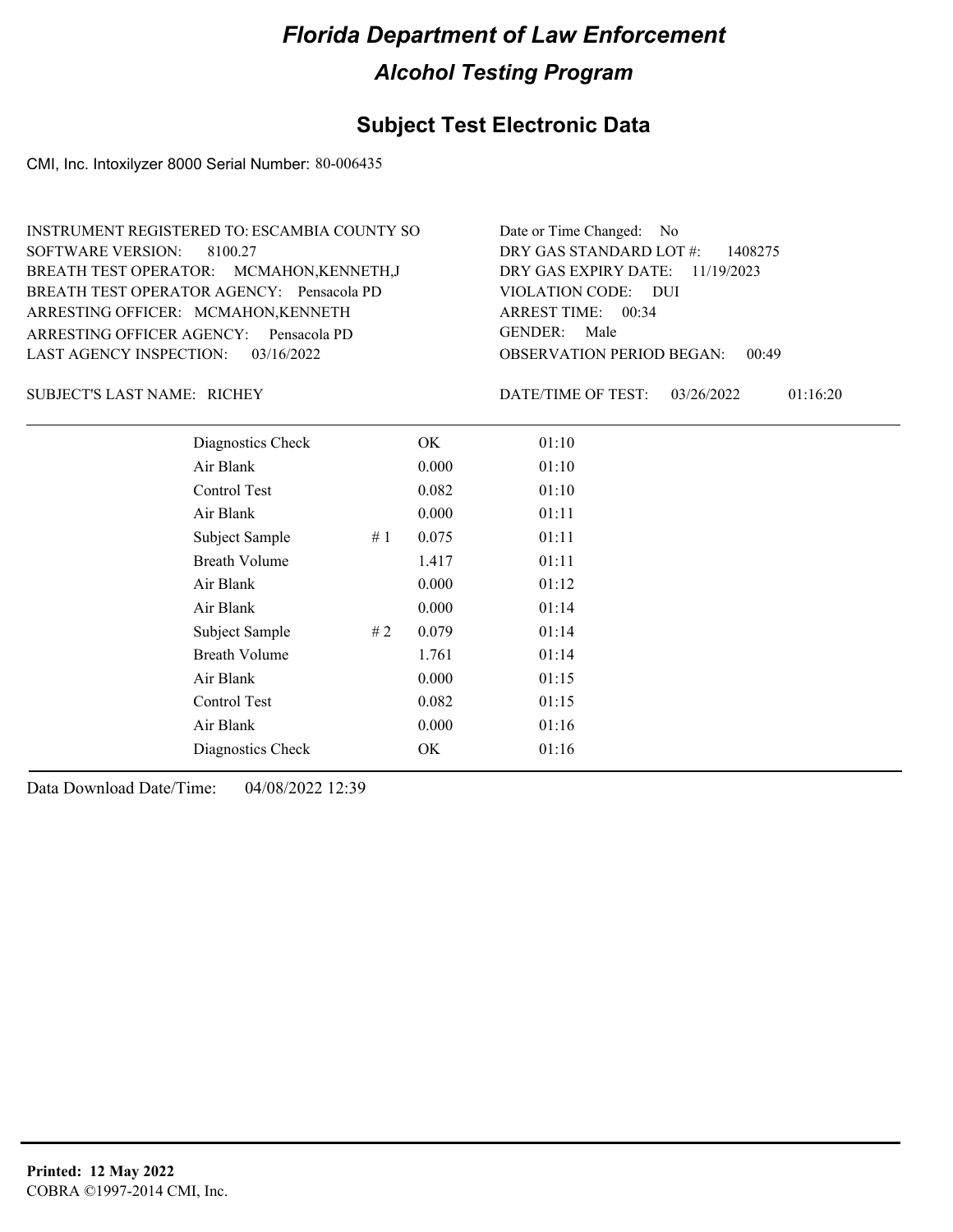#### **Subject Test Electronic Data**

CMI, Inc. Intoxilyzer 8000 Serial Number: 80-006436

| INSTRUMENT REGISTERED TO: ESCAMBIA COUNTY SO | Date or Time Changed: No               |
|----------------------------------------------|----------------------------------------|
| SOFTWARE VERSION: 8100.27                    | DRY GAS STANDARD LOT #: 1346146        |
| BREATH TEST OPERATOR: MESTEK, JOHN, A        | DRY GAS EXPIRY DATE: 07/07/2023        |
| BREATH TEST OPERATOR AGENCY: FHP Troop A     | VIOLATION CODE: DUI                    |
| ARRESTING OFFICER: MESTEK, JOHN              | ARREST TIME: 22:19                     |
| ARRESTING OFFICER AGENCY: FHP Troop A        | GENDER: Female                         |
| LAST AGENCY INSPECTION: $03/10/2022$         | <b>OBSERVATION PERIOD BEGAN:</b> 22:32 |

SUBJECT'S LAST NAME: WATTS **Example 20 IN A SUBJECT'S LAST NAME:** WATTS

DATE/TIME OF TEST: 03/21/2022 23:00:49

| Diagnostics Check    |    | OK.   | 22:52 |                           |
|----------------------|----|-------|-------|---------------------------|
| Air Blank            |    | 0.000 | 22:52 |                           |
| Control Test         |    | 0.078 | 22:52 |                           |
| Air Blank            |    | 0.000 | 22:53 |                           |
| Subject Sample       | #1 | 0.272 | 22:56 |                           |
| <b>Breath Volume</b> |    | 2.113 | 22:56 |                           |
| Air Blank            |    | 0.000 | 22:57 |                           |
| Air Blank            |    | 0.000 | 22:58 |                           |
| Subject Sample       | #2 | 0.273 | 22:59 |                           |
| <b>Breath Volume</b> |    | 2.078 | 22:59 |                           |
| Air Blank            |    | 0.000 | 22:59 |                           |
| Control Test         |    | 0.074 | 23:00 | Control Outside Tolerance |
| Air Blank            |    | 0.000 | 23:00 |                           |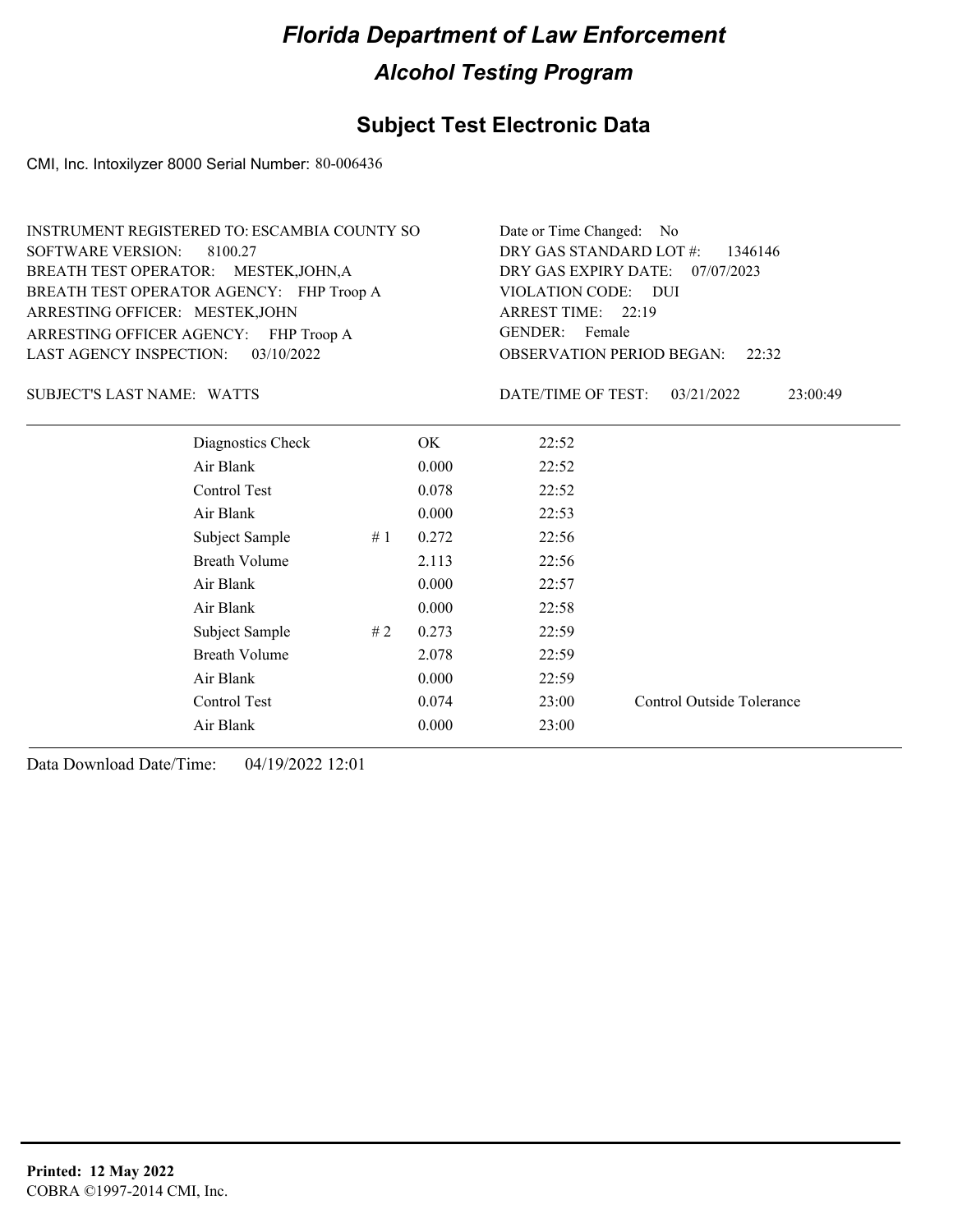### **Subject Test Electronic Data**

CMI, Inc. Intoxilyzer 8000 Serial Number: 80-006436

| Date or Time Changed: No               |
|----------------------------------------|
| DRY GAS STANDARD LOT $\#$ : 1346146    |
| DRY GAS EXPIRY DATE: 07/07/2023        |
| VIOLATION CODE: DUI                    |
| ARREST TIME: 02:00                     |
| GENDER: Male                           |
| <b>OBSERVATION PERIOD BEGAN: 02:19</b> |
|                                        |

#### SUBJECT'S LAST NAME: PEACOCK DATE/TIME OF TEST:

DATE/TIME OF TEST: 03/26/2022 02:47:02

| Diagnostics Check    |    | OK    | 02:40 |
|----------------------|----|-------|-------|
| Air Blank            |    | 0.000 | 02:40 |
| Control Test         |    | 0.079 | 02:40 |
| Air Blank            |    | 0.000 | 02:41 |
| Subject Sample       | #1 | 0.217 | 02:42 |
| <b>Breath Volume</b> |    | 3.121 | 02:42 |
| Air Blank            |    | 0.000 | 02:42 |
| Air Blank            |    | 0.000 | 02:44 |
| Subject Sample       | #2 | 0.214 | 02:45 |
| <b>Breath Volume</b> |    | 2.382 | 02:45 |
| Air Blank            |    | 0.000 | 02:46 |
| Control Test         |    | 0.075 | 02:46 |
| Air Blank            |    | 0.000 | 02:46 |
| Diagnostics Check    |    | OK    | 02:47 |
|                      |    |       |       |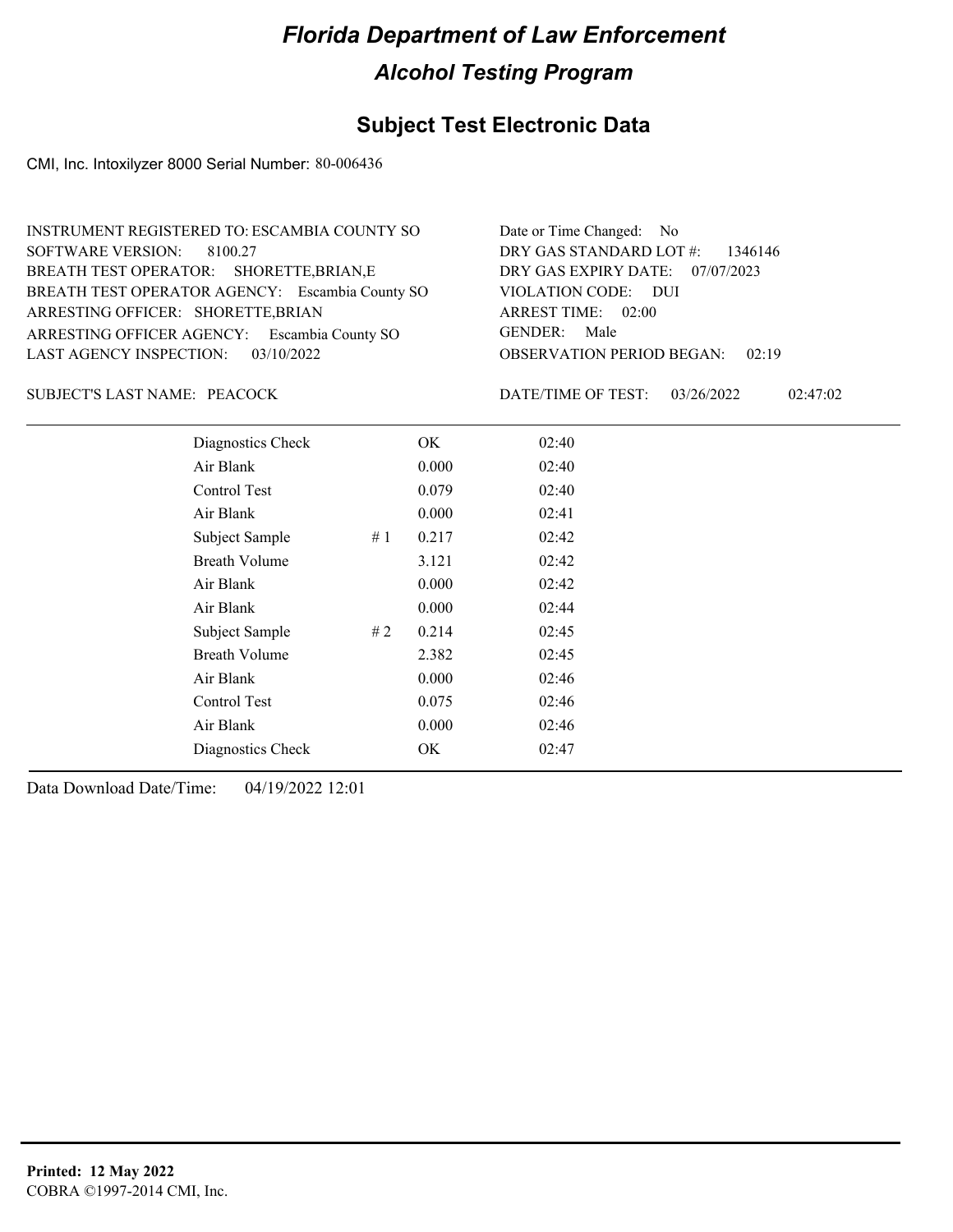### **Subject Test Electronic Data**

CMI, Inc. Intoxilyzer 8000 Serial Number: 80-006436

| INSTRUMENT REGISTERED TO: ESCAMBIA COUNTY SO | Date or Time Changed: No               |
|----------------------------------------------|----------------------------------------|
| SOFTWARE VERSION: 8100.27                    | DRY GAS STANDARD LOT $\#$ : 1346146    |
| BREATH TEST OPERATOR: REGALADO, JORGE, I     | DRY GAS EXPIRY DATE: 07/07/2023        |
| BREATH TEST OPERATOR AGENCY: FHP Troop A     | VIOLATION CODE: DUI                    |
| ARRESTING OFFICER: REGALADO, JORGE           | ARREST TIME: 12:35                     |
| ARRESTING OFFICER AGENCY: FHP Troop A        | GENDER: Male                           |
| LAST AGENCY INSPECTION: 03/10/2022           | <b>OBSERVATION PERIOD BEGAN: 13:00</b> |

SUBJECT'S LAST NAME: CUMMINGS DATE/TIME OF TEST:

DATE/TIME OF TEST: 03/28/2022 13:41:03

| Diagnostics Check    |    | OK    | 13:27 |                    |
|----------------------|----|-------|-------|--------------------|
| Air Blank            |    | 0.000 | 13:27 |                    |
| Control Test         |    | 0.079 | 13:27 |                    |
| Air Blank            |    | 0.000 | 13:28 |                    |
| Subject Sample       | #1 | 0.252 | 13:29 |                    |
| <b>Breath Volume</b> |    | 1.867 | 13:29 |                    |
| Air Blank            |    | 0.000 | 13:29 |                    |
| Air Blank            |    | 0.000 | 13:31 |                    |
| Subject Sample       | #2 |       | 13:34 | No Sample Provided |
| <b>Breath Volume</b> |    | 0.000 | 13:34 |                    |
| Air Blank            |    | 0.000 | 13:35 |                    |
| Air Blank            |    | 0.000 | 13:37 |                    |
| Subject Sample       | #3 | 0.224 | 13:40 | Slope Not Level    |
| <b>Breath Volume</b> |    | 1.761 | 13:40 |                    |
| Air Blank            |    |       | 13:40 | <b>RFI</b> Detect  |
| Air Blank            |    | 0.000 | 13:41 |                    |
|                      |    |       |       |                    |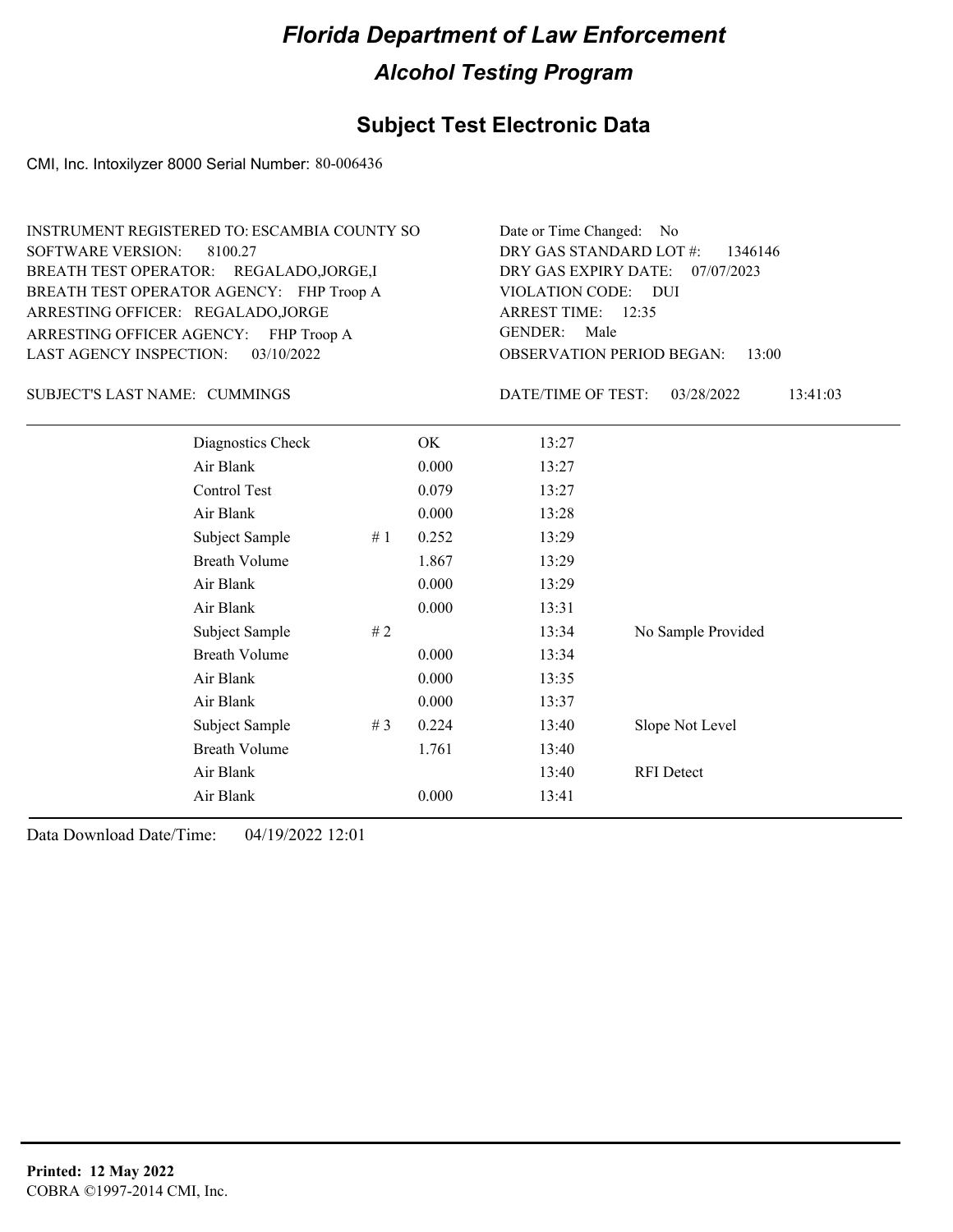## **Subject Test Electronic Data**

CMI, Inc. Intoxilyzer 8000 Serial Number: 80-006436

|                                      | INSTRUMENT REGISTERED TO: ESCAMBIA COUNTY SO |       |                                    | Date or Time Changed: No                  |  |  |  |
|--------------------------------------|----------------------------------------------|-------|------------------------------------|-------------------------------------------|--|--|--|
| <b>SOFTWARE VERSION:</b>             | 8100.27                                      |       | DRY GAS STANDARD LOT #:<br>1346146 |                                           |  |  |  |
| BREATH TEST OPERATOR: MANNING,CARL,T |                                              |       | DRY GAS EXPIRY DATE:<br>07/07/2023 |                                           |  |  |  |
|                                      | BREATH TEST OPERATOR AGENCY: FHP Troop A     |       | VIOLATION CODE: DUI                |                                           |  |  |  |
| ARRESTING OFFICER: MANNING,CARL      |                                              |       | ARREST TIME: 15:00                 |                                           |  |  |  |
|                                      | ARRESTING OFFICER AGENCY: FHP Troop A        |       | GENDER: Female                     |                                           |  |  |  |
| <b>LAST AGENCY INSPECTION:</b>       | 03/10/2022                                   |       |                                    | <b>OBSERVATION PERIOD BEGAN:</b><br>15:05 |  |  |  |
| <b>SUBJECT'S LAST NAME: GREER</b>    |                                              |       | DATE/TIME OF TEST:                 | 03/30/2022<br>15:29:25                    |  |  |  |
|                                      | Diagnostics Check                            | OK.   | 15:27                              |                                           |  |  |  |
|                                      | Air Blank                                    | 0.000 | 15:27                              |                                           |  |  |  |
|                                      | Control Test                                 | 0.076 | 15:28                              |                                           |  |  |  |
|                                      | Air Blank                                    | 0.000 | 15:28                              |                                           |  |  |  |
|                                      | Subject Sample                               | #1    | 15:28                              | <b>RFI</b> Detect                         |  |  |  |
|                                      | Breath Volume                                | 0.000 | 15:28                              |                                           |  |  |  |
|                                      | Air Blank                                    |       | 15:28                              | <b>RFI</b> Detect                         |  |  |  |
|                                      | Air Blank                                    | 0.000 | 15:29                              |                                           |  |  |  |
|                                      |                                              |       |                                    |                                           |  |  |  |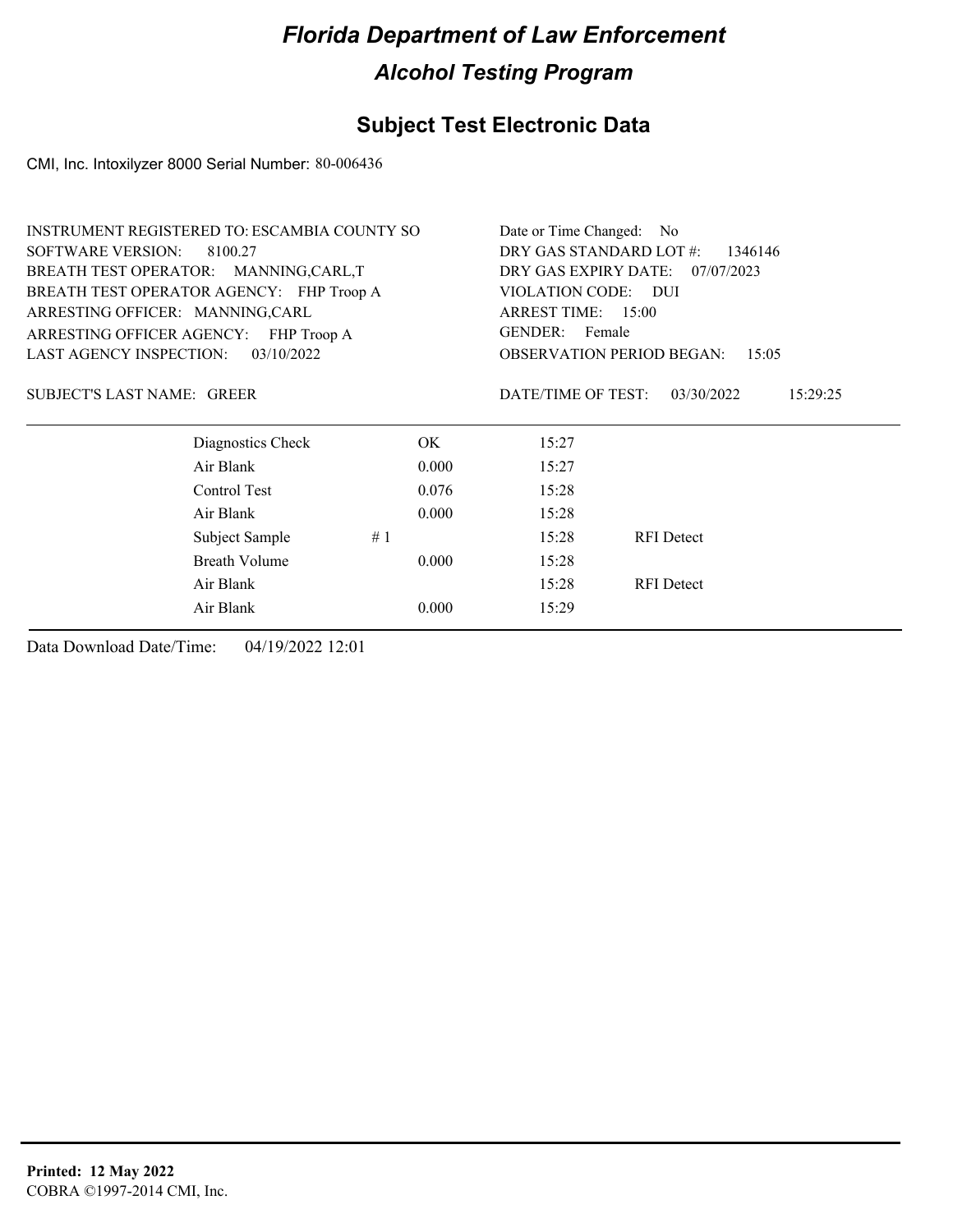## **Subject Test Electronic Data**

CMI, Inc. Intoxilyzer 8000 Serial Number: 80-006436

|                                          | INSTRUMENT REGISTERED TO: ESCAMBIA COUNTY SO |       |                                    | Date or Time Changed: No         |          |  |  |  |
|------------------------------------------|----------------------------------------------|-------|------------------------------------|----------------------------------|----------|--|--|--|
| <b>SOFTWARE VERSION:</b><br>8100.27      |                                              |       | DRY GAS STANDARD LOT #:<br>1346146 |                                  |          |  |  |  |
| BREATH TEST OPERATOR: MANNING,CARL,T     |                                              |       |                                    | DRY GAS EXPIRY DATE: 07/07/2023  |          |  |  |  |
| BREATH TEST OPERATOR AGENCY: FHP Troop A |                                              |       | VIOLATION CODE: DUI                |                                  |          |  |  |  |
| ARRESTING OFFICER: MANNING,CARL          |                                              |       | ARREST TIME: 15:00                 |                                  |          |  |  |  |
| ARRESTING OFFICER AGENCY: FHP Troop A    |                                              |       | GENDER: Female                     |                                  |          |  |  |  |
| <b>LAST AGENCY INSPECTION:</b>           | 03/10/2022                                   |       |                                    | <b>OBSERVATION PERIOD BEGAN:</b> | 15:05    |  |  |  |
| SUBJECT'S LAST NAME: GREER               |                                              |       | DATE/TIME OF TEST:                 | 03/30/2022                       | 15:32:13 |  |  |  |
|                                          | Diagnostics Check                            | OK.   | 15:30                              |                                  |          |  |  |  |
|                                          | Air Blank                                    | 0.000 | 15:31                              |                                  |          |  |  |  |
|                                          | Control Test                                 | 0.077 | 15:31                              |                                  |          |  |  |  |
|                                          | Air Blank                                    |       | 15:31                              | <b>RFI</b> Detect                |          |  |  |  |
|                                          | Air Blank                                    |       | 15:32                              | <b>RFI</b> Detect                |          |  |  |  |
|                                          |                                              |       |                                    |                                  |          |  |  |  |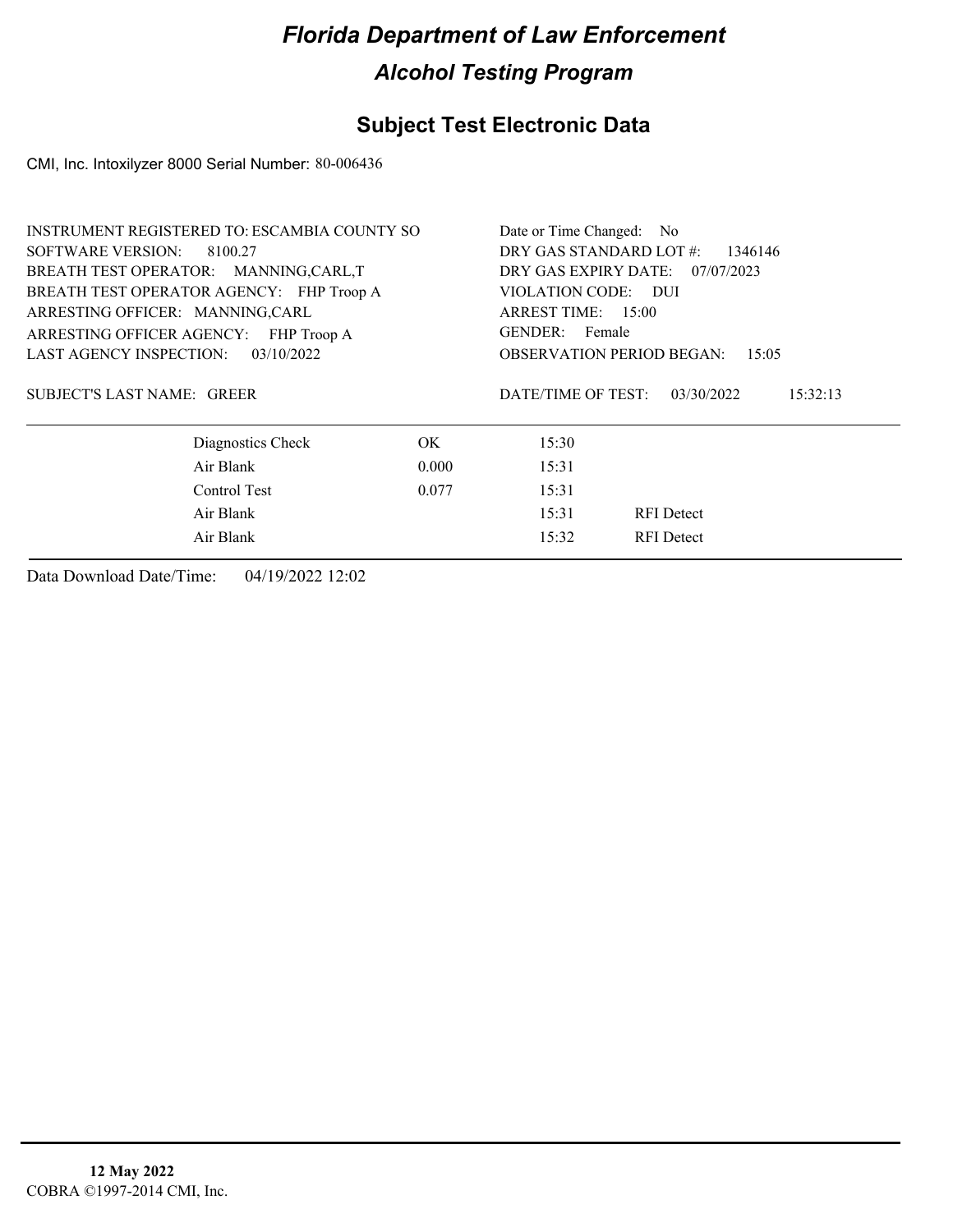### **Subject Test Electronic Data**

CMI, Inc. Intoxilyzer 8000 Serial Number: 80-006471

|                                               | <b>INSTRUMENT REGISTERED TO: MONROE COUNTY S.O.</b> |       | Date or Time Changed: No           |                                           |  |  |  |
|-----------------------------------------------|-----------------------------------------------------|-------|------------------------------------|-------------------------------------------|--|--|--|
| <b>SOFTWARE VERSION:</b>                      | 8100.27                                             |       | DRY GAS STANDARD LOT #:<br>1474747 |                                           |  |  |  |
| BREATH TEST OPERATOR: RODRIGUEZ, RICHARD,     |                                                     |       | DRY GAS EXPIRY DATE:<br>04/12/2024 |                                           |  |  |  |
| BREATH TEST OPERATOR AGENCY: MONROE COUNTY SO |                                                     |       | VIOLATION CODE: DUI                |                                           |  |  |  |
| ARRESTING OFFICER: RODRIGUEZ, RICHARD         |                                                     |       | ARREST TIME: 19:43                 |                                           |  |  |  |
|                                               | ARRESTING OFFICER AGENCY: MONROE COUNTY SO          |       | GENDER: Female                     |                                           |  |  |  |
| LAST AGENCY INSPECTION:                       | 02/08/2022                                          |       |                                    | <b>OBSERVATION PERIOD BEGAN:</b><br>08:09 |  |  |  |
| <b>SUBJECT'S LAST NAME: SOWDER</b>            |                                                     |       | DATE/TIME OF TEST:                 | 03/01/2022<br>10:13:56                    |  |  |  |
|                                               | Diagnostics Check                                   | OK.   | 10:10                              |                                           |  |  |  |
|                                               | Air Blank                                           | 0.000 | 10:11                              |                                           |  |  |  |
|                                               | Control Test                                        | 0.079 | 10:11                              |                                           |  |  |  |
|                                               | Air Blank                                           | 0.000 | 10:12                              |                                           |  |  |  |
|                                               | Subject Sample                                      | #1    | 10:12                              | <b>Subject Test Refused</b>               |  |  |  |
|                                               | <b>Breath Volume</b>                                | 0.000 | 10:12                              |                                           |  |  |  |
|                                               | Air Blank                                           | 0.000 | 10:13                              |                                           |  |  |  |
|                                               | Control Test                                        | 0.079 | 10:13                              |                                           |  |  |  |
|                                               | Air Blank                                           | 0.000 | 10:13                              |                                           |  |  |  |
|                                               |                                                     |       |                                    |                                           |  |  |  |

Diagnostics Check OK 10:13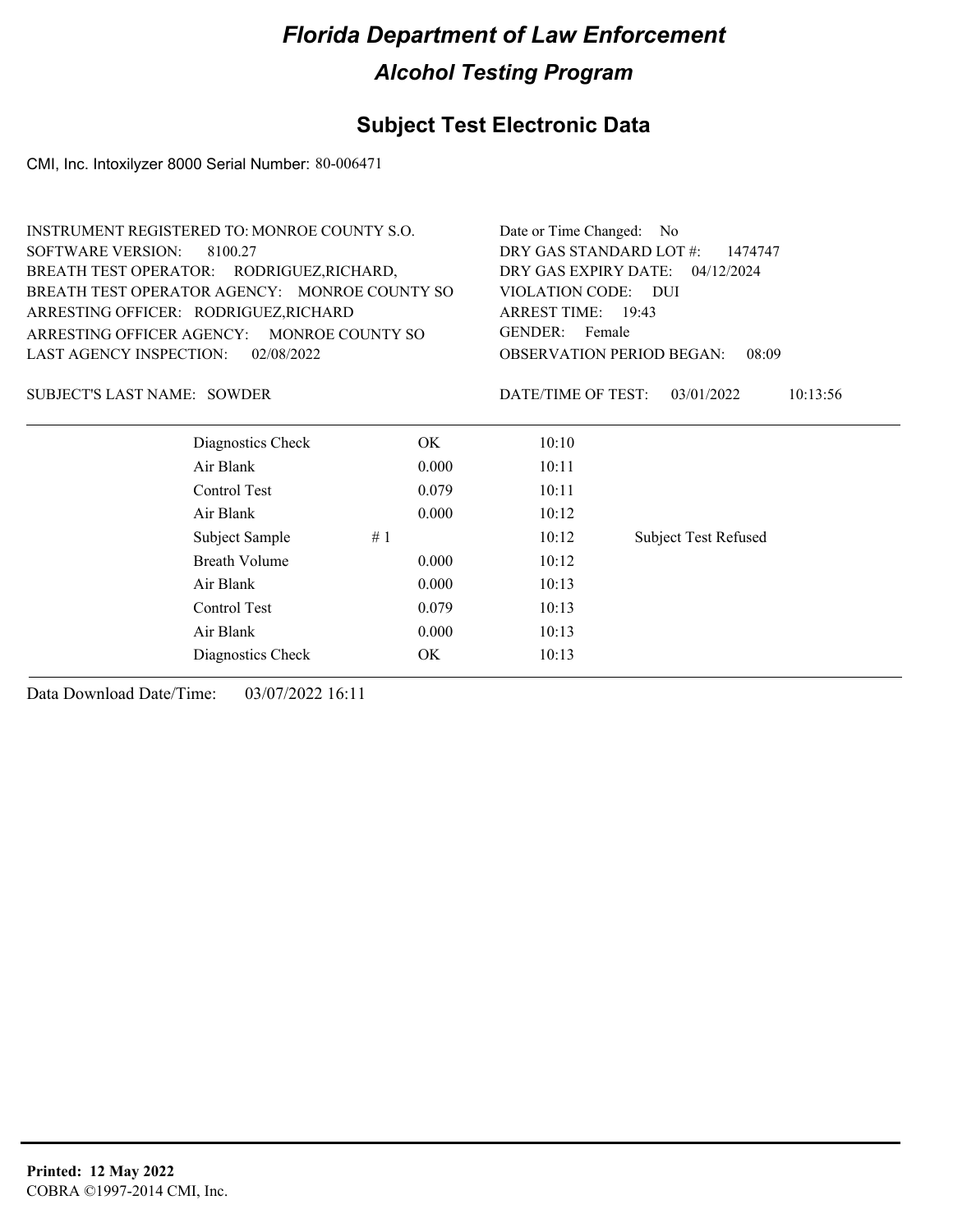## **Subject Test Electronic Data**

CMI, Inc. Intoxilyzer 8000 Serial Number: 80-006471

|                                               | <b>INSTRUMENT REGISTERED TO: MONROE COUNTY S.O.</b> |       |                                    | Date or Time Changed: Yes                 |  |  |  |
|-----------------------------------------------|-----------------------------------------------------|-------|------------------------------------|-------------------------------------------|--|--|--|
| <b>SOFTWARE VERSION:</b>                      | 8100.27                                             |       | DRY GAS STANDARD LOT #:<br>1474747 |                                           |  |  |  |
|                                               | BREATH TEST OPERATOR: RODRIGUEZ, RICHARD,           |       | DRY GAS EXPIRY DATE:<br>04/12/2024 |                                           |  |  |  |
| BREATH TEST OPERATOR AGENCY: MONROE COUNTY SO |                                                     |       | <b>VIOLATION CODE:</b>             | – DUI                                     |  |  |  |
|                                               | ARRESTING OFFICER: RODRIGUEZ, RICHARD               |       | ARREST TIME: 19:43                 |                                           |  |  |  |
| ARRESTING OFFICER AGENCY:                     | MONROE COUNTY SO                                    |       | <b>GENDER:</b><br>Female           |                                           |  |  |  |
| <b>LAST AGENCY INSPECTION:</b>                | 02/08/2022                                          |       |                                    | <b>OBSERVATION PERIOD BEGAN:</b><br>20:07 |  |  |  |
| <b>SUBJECT'S LAST NAME: SOWDER</b>            |                                                     |       | DATE/TIME OF TEST:                 | 03/01/2022<br>21:01:03                    |  |  |  |
|                                               | Diagnostics Check                                   | OK.   | 20:58                              |                                           |  |  |  |
|                                               | Air Blank                                           | 0.000 | 20:58                              |                                           |  |  |  |
|                                               | Control Test                                        | 0.079 | 20:58                              |                                           |  |  |  |
|                                               | Air Blank                                           | 0.000 | 20:59                              |                                           |  |  |  |
|                                               | Subject Sample                                      | #1    | 20:59                              | <b>Subject Test Refused</b>               |  |  |  |
|                                               | <b>Breath Volume</b>                                | 0.000 | 20:59                              |                                           |  |  |  |
|                                               | Air Blank                                           | 0.000 | 21:00                              |                                           |  |  |  |
|                                               | Control Test                                        | 0.079 | 21:00                              |                                           |  |  |  |
|                                               | Air Blank                                           | 0.000 | 21:00                              |                                           |  |  |  |
|                                               | Diagnostics Check                                   | OK    | 21:01                              |                                           |  |  |  |
|                                               |                                                     |       |                                    |                                           |  |  |  |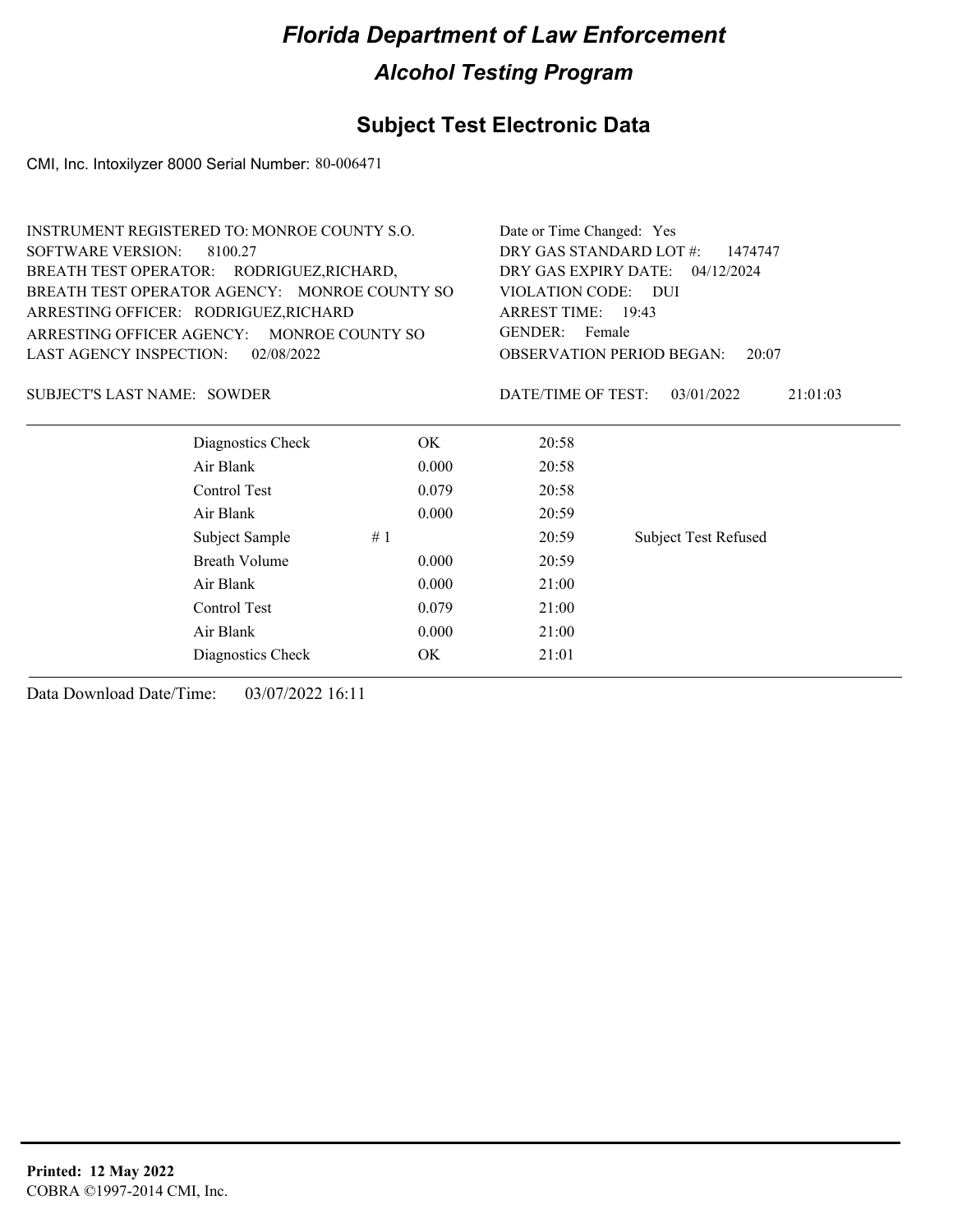## **Subject Test Electronic Data**

CMI, Inc. Intoxilyzer 8000 Serial Number: 80-006471

| <b>INSTRUMENT REGISTERED TO: MONROE COUNTY S.O.</b><br><b>SOFTWARE VERSION:</b><br>8100.27 |                                            |       |                                 | Date or Time Changed:<br>No<br>DRY GAS STANDARD LOT #:<br>1474747 |  |  |  |  |
|--------------------------------------------------------------------------------------------|--------------------------------------------|-------|---------------------------------|-------------------------------------------------------------------|--|--|--|--|
|                                                                                            | BREATH TEST OPERATOR: RODRIGUEZ, RICHARD,  |       |                                 | DRY GAS EXPIRY DATE: 04/12/2024                                   |  |  |  |  |
| BREATH TEST OPERATOR AGENCY: MONROE COUNTY SO<br>ARRESTING OFFICER: RODRIGUEZ, RICHARD     |                                            |       | <b>VIOLATION CODE:</b><br>- DUI |                                                                   |  |  |  |  |
|                                                                                            |                                            |       | ARREST TIME: 00:49              |                                                                   |  |  |  |  |
|                                                                                            | ARRESTING OFFICER AGENCY: MONROE COUNTY SO |       | <b>GENDER:</b><br>Male          |                                                                   |  |  |  |  |
| <b>LAST AGENCY INSPECTION:</b>                                                             | 02/08/2022                                 |       |                                 | <b>OBSERVATION PERIOD BEGAN:</b><br>01:10                         |  |  |  |  |
| SUBJECT'S LAST NAME: MALONE                                                                |                                            |       | DATE/TIME OF TEST:              | 03/02/2022<br>01:33:40                                            |  |  |  |  |
|                                                                                            | Diagnostics Check                          | OK.   | 01:30                           |                                                                   |  |  |  |  |
|                                                                                            | Air Blank                                  | 0.000 | 01:31                           |                                                                   |  |  |  |  |
|                                                                                            | Control Test                               | 0.079 | 01:31                           |                                                                   |  |  |  |  |
|                                                                                            | Air Blank                                  | 0.000 | 01:32                           |                                                                   |  |  |  |  |
|                                                                                            | Subject Sample                             | #1    | 01:32                           | <b>Subject Test Refused</b>                                       |  |  |  |  |
|                                                                                            | <b>Breath Volume</b>                       | 0.000 | 01:32                           |                                                                   |  |  |  |  |
|                                                                                            | Air Blank                                  | 0.000 | 01:32                           |                                                                   |  |  |  |  |
|                                                                                            | Control Test                               | 0.078 | 01:33                           |                                                                   |  |  |  |  |
|                                                                                            | Air Blank                                  | 0.000 | 01:33                           |                                                                   |  |  |  |  |
|                                                                                            | Diagnostics Check                          | OK.   | 01:33                           |                                                                   |  |  |  |  |
|                                                                                            |                                            |       |                                 |                                                                   |  |  |  |  |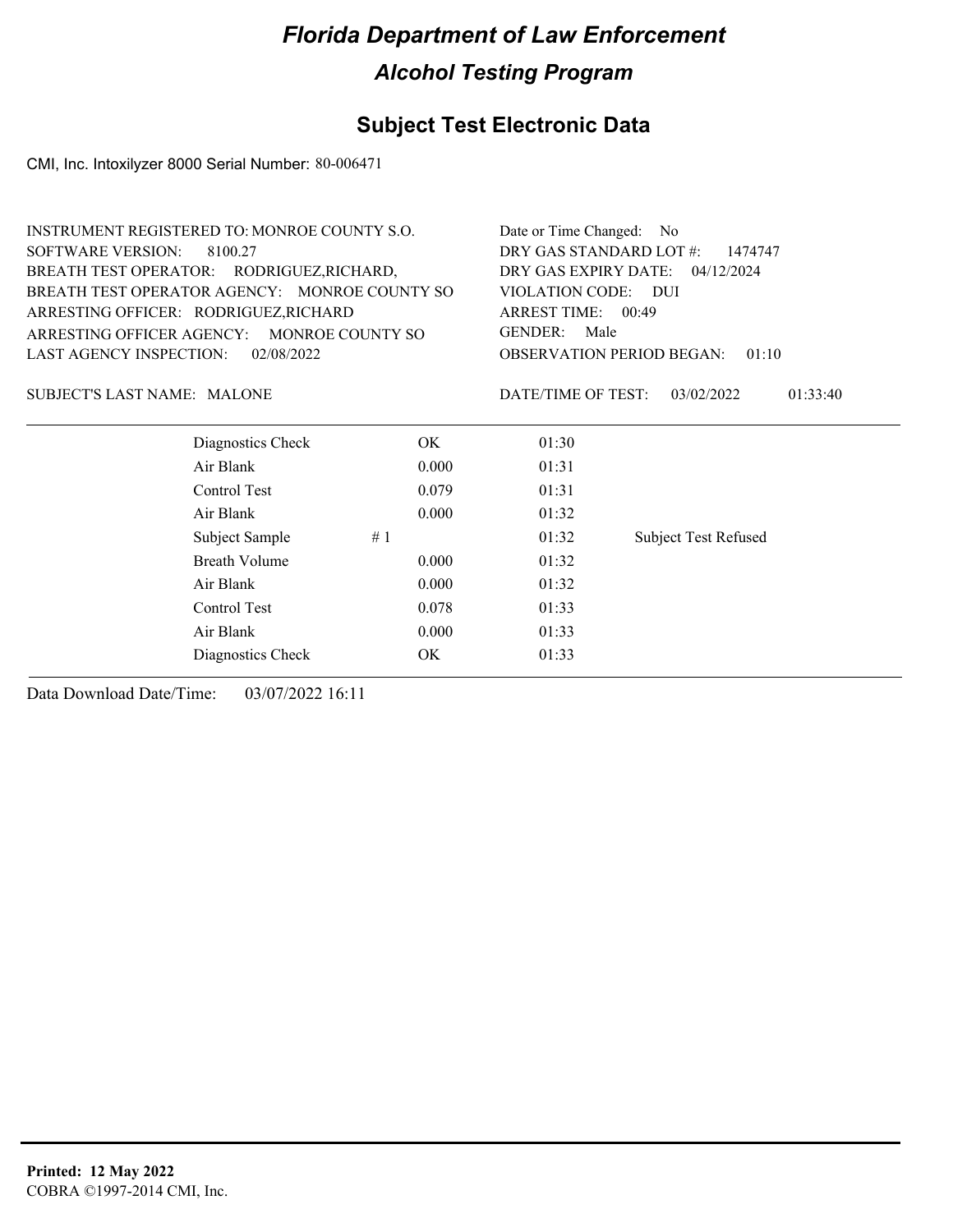### **Subject Test Electronic Data**

CMI, Inc. Intoxilyzer 8000 Serial Number: 80-006471

| <b>INSTRUMENT REGISTERED TO: MONROE COUNTY S.O.</b>                                                                       |                   |       | Date or Time Changed: No                                  |                             |                        |  |                    |
|---------------------------------------------------------------------------------------------------------------------------|-------------------|-------|-----------------------------------------------------------|-----------------------------|------------------------|--|--------------------|
| <b>SOFTWARE VERSION:</b>                                                                                                  | 8100.27           |       | DRY GAS STANDARD LOT #:<br>1474747                        |                             |                        |  |                    |
| BREATH TEST OPERATOR: MORENO, JORGE,<br>BREATH TEST OPERATOR AGENCY: MONROE COUNTY SO<br>ARRESTING OFFICER: MORENO, JORGE |                   |       | DRY GAS EXPIRY DATE:<br>04/12/2024<br>VIOLATION CODE: DUI |                             |                        |  |                    |
|                                                                                                                           |                   |       |                                                           |                             |                        |  | ARREST TIME: 20:01 |
|                                                                                                                           |                   |       | ARRESTING OFFICER AGENCY:<br>MONROE COUNTY SO             |                             | <b>GENDER:</b><br>Male |  |                    |
| <b>LAST AGENCY INSPECTION:</b>                                                                                            | 02/08/2022        |       | <b>OBSERVATION PERIOD BEGAN:</b><br>20:10                 |                             |                        |  |                    |
| SUBJECT'S LAST NAME: WALSH                                                                                                |                   |       | DATE/TIME OF TEST:                                        | 03/02/2022<br>20:34:38      |                        |  |                    |
|                                                                                                                           | Diagnostics Check | OK.   | 20:31                                                     |                             |                        |  |                    |
|                                                                                                                           | Air Blank         | 0.000 | 20:32                                                     |                             |                        |  |                    |
|                                                                                                                           | Control Test      | 0.079 | 20:32                                                     |                             |                        |  |                    |
|                                                                                                                           | Air Blank         | 0.000 | 20:32                                                     |                             |                        |  |                    |
|                                                                                                                           | Subject Sample    | #1    | 20:33                                                     | <b>Subject Test Refused</b> |                        |  |                    |
|                                                                                                                           | Breath Volume     | 0.000 | 20:33                                                     |                             |                        |  |                    |
|                                                                                                                           | Air Blank         | 0.000 | 20:33                                                     |                             |                        |  |                    |
|                                                                                                                           | Control Test      | 0.080 | 20:34                                                     |                             |                        |  |                    |
|                                                                                                                           | Air Blank         | 0.000 | 20:34                                                     |                             |                        |  |                    |
|                                                                                                                           | Diagnostics Check | OK.   | 20:34                                                     |                             |                        |  |                    |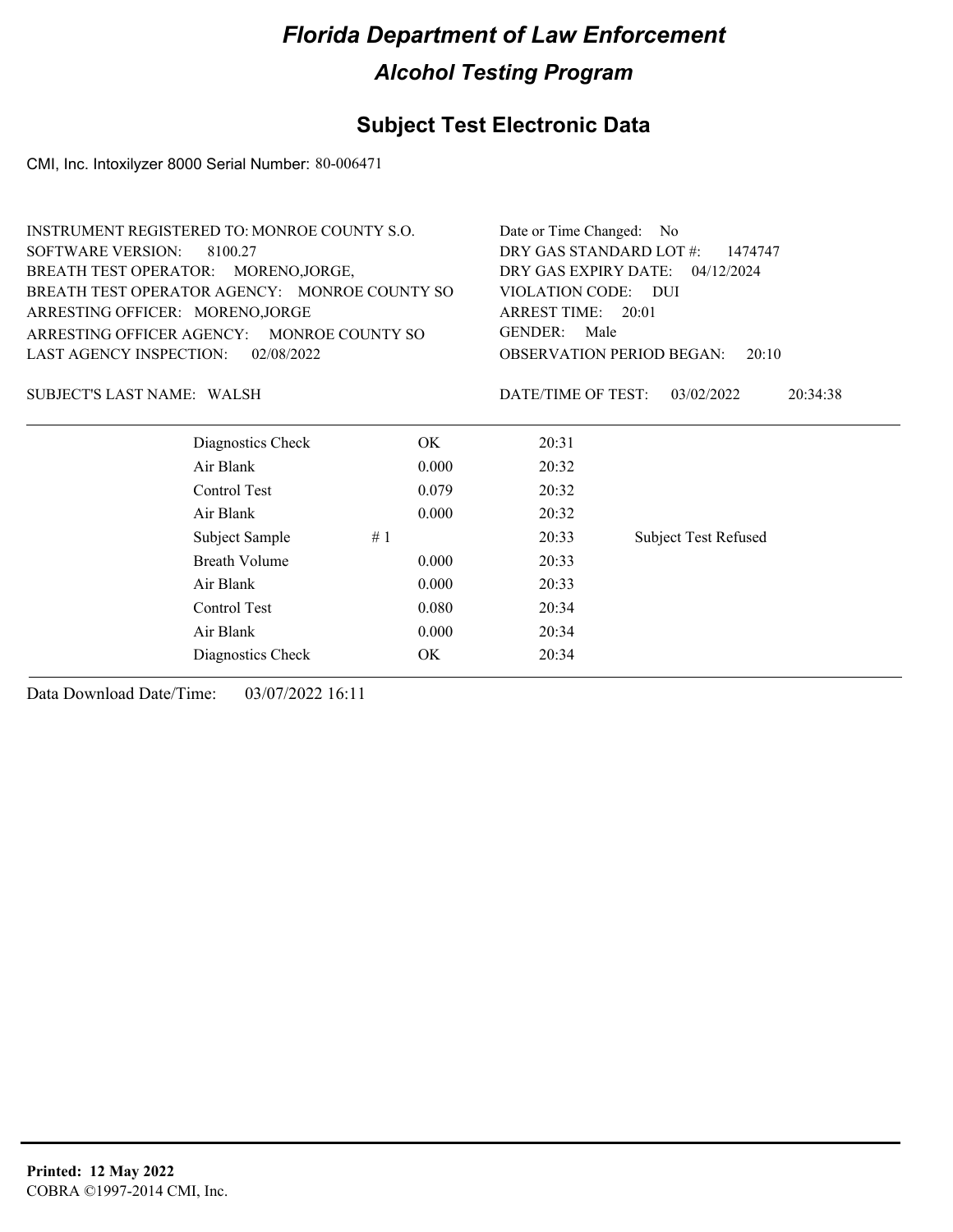### **Subject Test Electronic Data**

CMI, Inc. Intoxilyzer 8000 Serial Number: 80-006471

| INSTRUMENT REGISTERED TO: MONROE COUNTY S.O.  | Date or Time Changed: No               |
|-----------------------------------------------|----------------------------------------|
| SOFTWARE VERSION: 8100.27                     | DRY GAS STANDARD LOT $\#$ : 1474747    |
| BREATH TEST OPERATOR: TORRES, JOEL, M         | DRY GAS EXPIRY DATE: 04/12/2024        |
| BREATH TEST OPERATOR AGENCY: MONROE COUNTY SO | VIOLATION CODE: DUI                    |
| ARRESTING OFFICER: TORRES, JOEL               | ARREST TIME: $01:27$                   |
| ARRESTING OFFICER AGENCY: MONROE COUNTY SO    | GENDER: Male                           |
| LAST AGENCY INSPECTION: 03/10/2022            | <b>OBSERVATION PERIOD BEGAN: 01:43</b> |
|                                               |                                        |

ARMSTRONG SUBJECT'S LAST NAME: DATE/TIME OF TEST:

DATE/TIME OF TEST: 03/11/2022 02:17:23

| Diagnostics Check    |    | OK    | 02:03 |                             |
|----------------------|----|-------|-------|-----------------------------|
| Air Blank            |    | 0.000 | 02:03 |                             |
| Control Test         |    | 0.078 | 02:04 |                             |
| Air Blank            |    | 0.000 | 02:04 |                             |
| Subject Sample       | #1 | 0.214 | 02:05 |                             |
| <b>Breath Volume</b> |    | 1.523 | 02:05 |                             |
| Air Blank            |    | 0.000 | 02:05 |                             |
| Air Blank            |    | 0.000 | 02:07 |                             |
| Subject Sample       | #2 | 0.217 | 02:10 | Volume Not Met              |
| <b>Breath Volume</b> |    | 0.531 | 02:10 |                             |
| Air Blank            |    | 0.000 | 02:11 |                             |
| Air Blank            |    | 0.000 | 02:13 |                             |
| Subject Sample       | #3 |       | 02:15 | <b>Subject Test Refused</b> |
| <b>Breath Volume</b> |    | 0.507 | 02:15 |                             |
| Air Blank            |    | 0.000 | 02:16 |                             |
| Control Test         |    | 0.077 | 02:16 |                             |
| Air Blank            |    | 0.000 | 02:17 |                             |
| Diagnostics Check    |    | OK    | 02:17 |                             |
|                      |    |       |       |                             |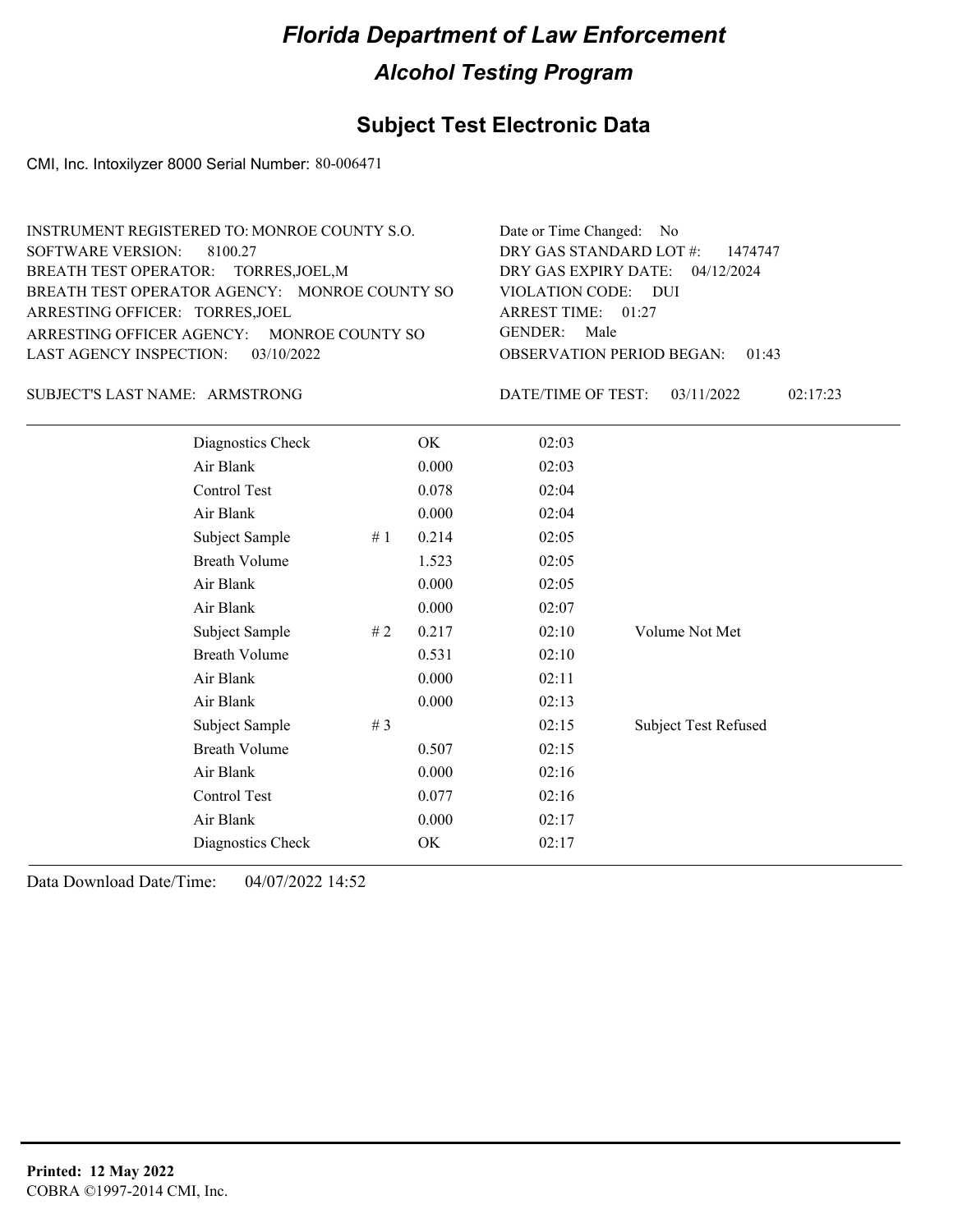#### **Subject Test Electronic Data**

CMI, Inc. Intoxilyzer 8000 Serial Number: 80-006471

| <b>INSTRUMENT REGISTERED TO: MONROE COUNTY S.O.</b> |                     | Date or Time Changed: No                     |  |  |
|-----------------------------------------------------|---------------------|----------------------------------------------|--|--|
| SOFTWARE VERSION:<br>8100.27                        |                     | DRY GAS STANDARD LOT #:<br>1474747           |  |  |
| BREATH TEST OPERATOR: VIDAL, NERELYS,               |                     | DRY GAS EXPIRY DATE:<br>04/12/2024           |  |  |
| BREATH TEST OPERATOR AGENCY: MONROE COUNTY SO       | VIOLATION CODE: DUI |                                              |  |  |
| ARRESTING OFFICER: VIDAL, NERELYS                   |                     | ARREST TIME: 23:06                           |  |  |
| ARRESTING OFFICER AGENCY: MONROE COUNTY SO          |                     | GENDER:<br>Male                              |  |  |
| LAST AGENCY INSPECTION: $03/10/2022$                |                     | <b>OBSERVATION PERIOD BEGAN:</b><br>23:14    |  |  |
| SUBJECT'S LAST NAME: BLACKBURN                      |                     | DATE/TIME OF TEST:<br>03/11/2022<br>23:37:11 |  |  |
| Diagnostics Check                                   | OK.                 | 23:34                                        |  |  |
| Air Blank                                           | 0.000               | 23:34                                        |  |  |
| Control Test                                        | 0.078               | 23:35                                        |  |  |
| Air Blank                                           | 0.000               | 23:35                                        |  |  |

Subject Sample # 1  $\qquad$  23:35 Subject Test Refused

Breath Volume 0.000 23:35 Air Blank 0.000 23:36 Control Test 0.078 23:36 Air Blank 0.000 23:37 Diagnostics Check OK 23:37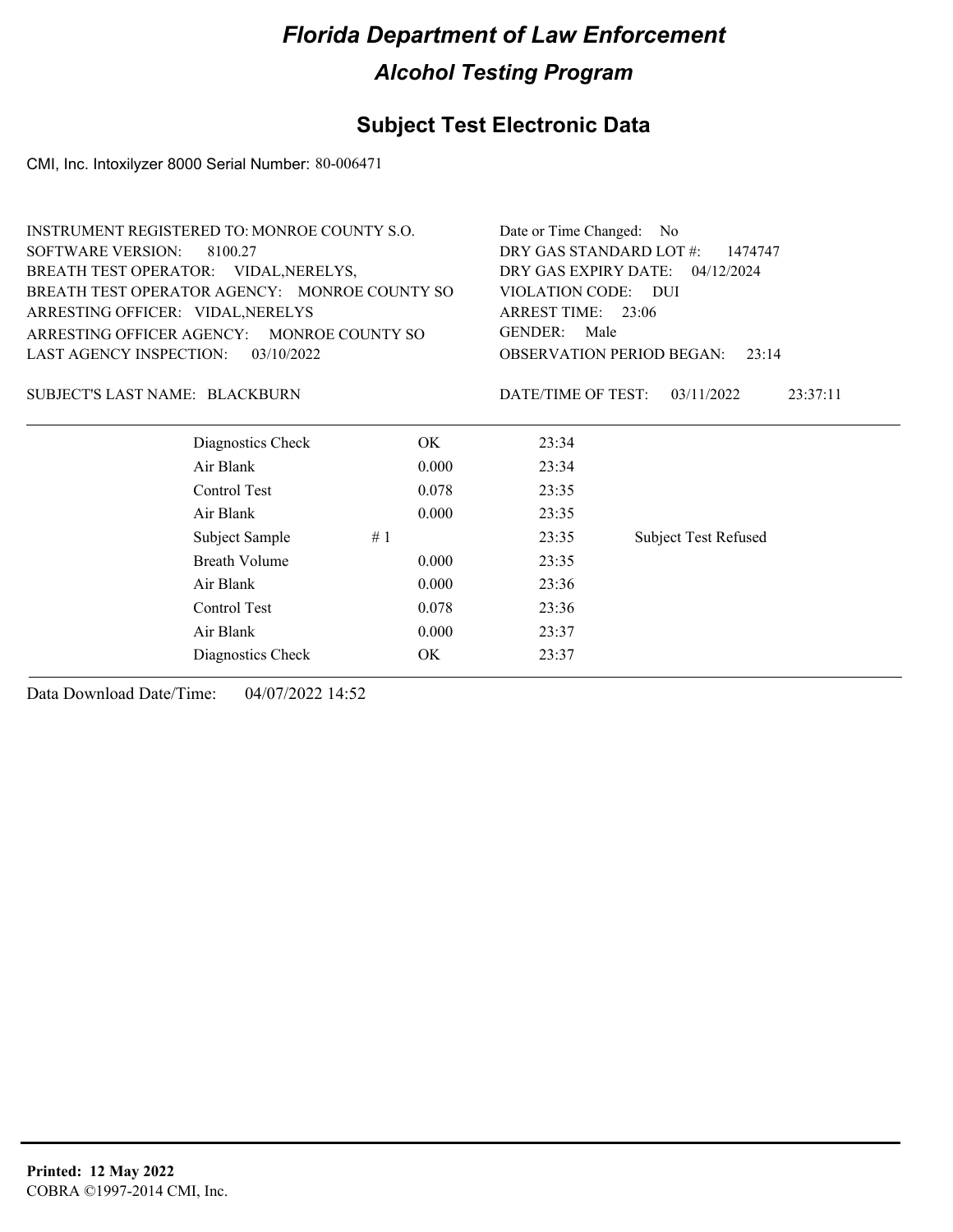### **Subject Test Electronic Data**

CMI, Inc. Intoxilyzer 8000 Serial Number: 80-006471

| INSTRUMENT REGISTERED TO: MONROE COUNTY S.O.  | Date or Time Changed: No               |
|-----------------------------------------------|----------------------------------------|
| SOFTWARE VERSION: 8100.27                     | DRY GAS STANDARD LOT $\#$ : 1474747    |
| BREATH TEST OPERATOR: RODRIGUEZ, RICHARD,     | DRY GAS EXPIRY DATE: 04/12/2024        |
| BREATH TEST OPERATOR AGENCY: MONROE COUNTY SO | VIOLATION CODE: DUI                    |
| ARRESTING OFFICER: RODRIGUEZ, RICHARD         | ARREST TIME: $21:37$                   |
| ARRESTING OFFICER AGENCY: MONROE COUNTY SO    | GENDER: Male                           |
| LAST AGENCY INSPECTION: $03/10/2022$          | <b>OBSERVATION PERIOD BEGAN: 22:04</b> |
|                                               |                                        |

MORA SUBJECT'S LAST NAME: DATE/TIME OF TEST:

DATE/TIME OF TEST: 03/15/2022 22:30:27

| Diagnostics Check    |    | OK    | 22:24 |
|----------------------|----|-------|-------|
| Air Blank            |    | 0.000 | 22:24 |
| Control Test         |    | 0.079 | 22:25 |
| Air Blank            |    | 0.000 | 22:25 |
| Subject Sample       | #1 | 0.240 | 22:26 |
| <b>Breath Volume</b> |    | 2.535 | 22:26 |
| Air Blank            |    | 0.000 | 22:26 |
| Air Blank            |    | 0.000 | 22:28 |
| Subject Sample       | #2 | 0.238 | 22:28 |
| <b>Breath Volume</b> |    | 1.492 | 22:28 |
| Air Blank            |    | 0.000 | 22:29 |
| Control Test         |    | 0.079 | 22:29 |
| Air Blank            |    | 0.000 | 22:30 |
| Diagnostics Check    |    | OK    | 22:30 |
|                      |    |       |       |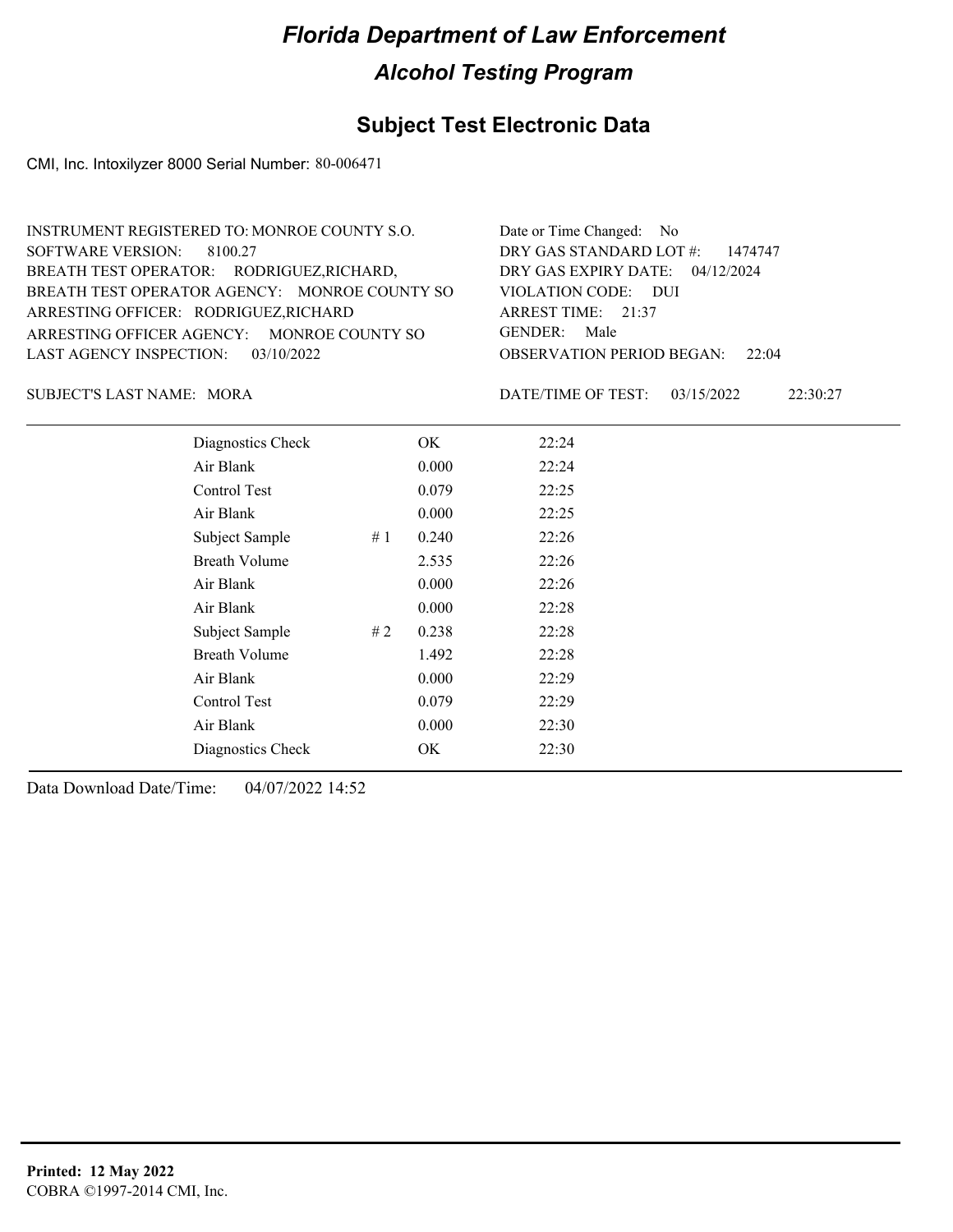## **Subject Test Electronic Data**

CMI, Inc. Intoxilyzer 8000 Serial Number: 80-006471

| INSTRUMENT REGISTERED TO: MONROE COUNTY S.O.  | Date or Time Changed: No                     |
|-----------------------------------------------|----------------------------------------------|
| SOFTWARE VERSION: 8100.27                     | DRY GAS STANDARD LOT $\#$ : 1474747          |
| BREATH TEST OPERATOR: TORRES, JOEL, M         | DRY GAS EXPIRY DATE: 04/12/2024              |
| BREATH TEST OPERATOR AGENCY: MONROE COUNTY SO | VIOLATION CODE: DUI                          |
| ARRESTING OFFICER: TORRES, JOEL               | ARREST TIME: $01:08$                         |
| ARRESTING OFFICER AGENCY: MONROE COUNTY SO    | GENDER: Male                                 |
| LAST AGENCY INSPECTION: $03/10/2022$          | <b>OBSERVATION PERIOD BEGAN: 01:17</b>       |
| SUBJECT'S LAST NAME: DREISBACH                | 01:40:33<br>DATE/TIME OF TEST:<br>03/16/2022 |

| Diagnostics Check    | OK.   | 01:37 |                             |
|----------------------|-------|-------|-----------------------------|
| Air Blank            | 0.000 | 01:37 |                             |
| Control Test         | 0.079 | 01:38 |                             |
| Air Blank            | 0.000 | 01:38 |                             |
| Subject Sample       | #1    | 01:39 | <b>Subject Test Refused</b> |
| <b>Breath Volume</b> | 0.000 | 01:39 |                             |
| Air Blank            | 0.000 | 01:39 |                             |
| Control Test         | 0.079 | 01:39 |                             |
| Air Blank            | 0.000 | 01:40 |                             |
| Diagnostics Check    | OK    | 01:40 |                             |
|                      |       |       |                             |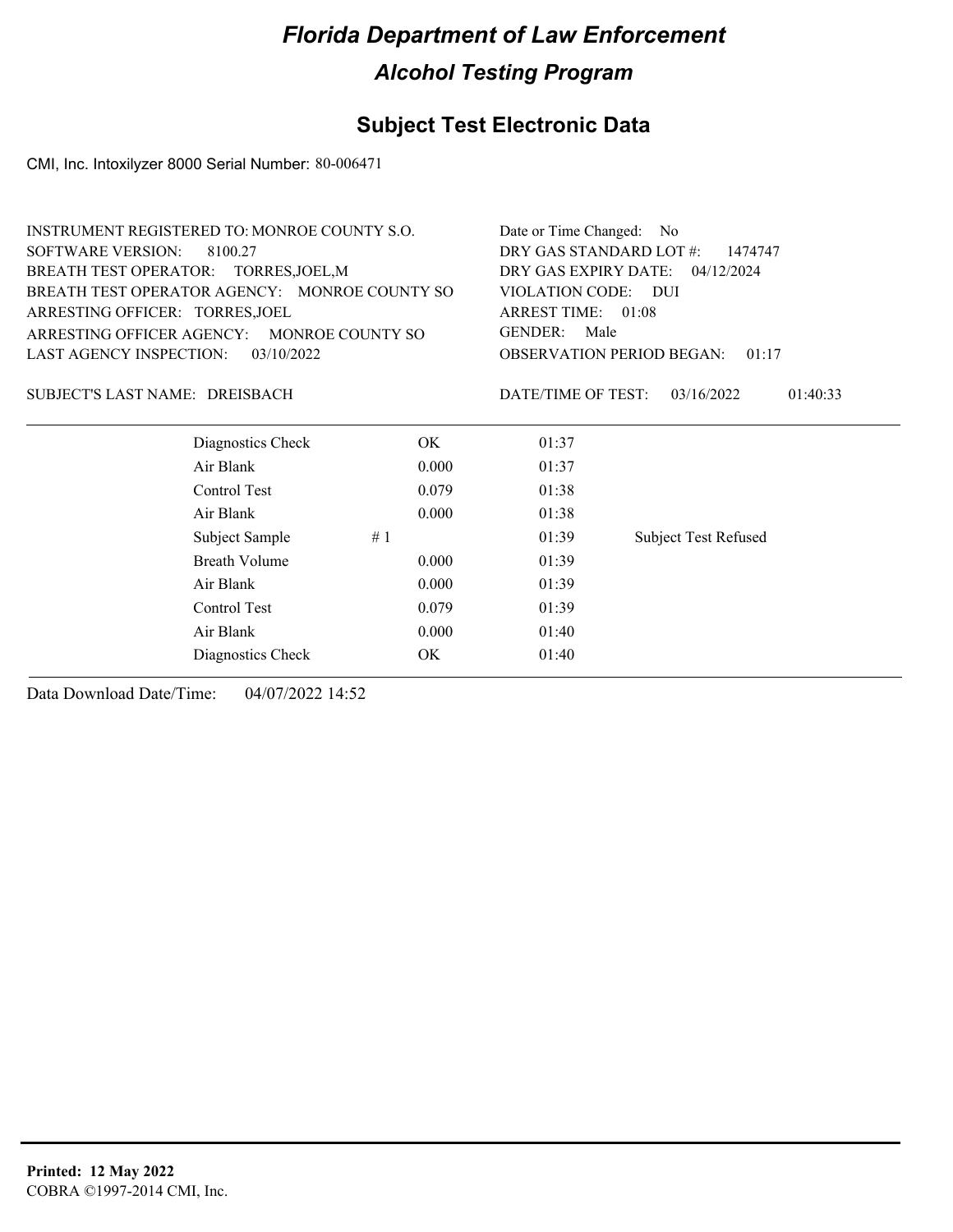### **Subject Test Electronic Data**

CMI, Inc. Intoxilyzer 8000 Serial Number: 80-006471

SUBJECT'S LAST NAME: ROCK DATE/TIME OF TEST:

DATE/TIME OF TEST: 03/17/2022 18:14:42

| Diagnostics Check    |    | OK    | 18:08 |  |
|----------------------|----|-------|-------|--|
| Air Blank            |    | 0.000 | 18:09 |  |
| Control Test         |    | 0.078 | 18:09 |  |
| Air Blank            |    | 0.000 | 18:09 |  |
| Subject Sample       | #1 | 0.213 | 18:10 |  |
| <b>Breath Volume</b> |    | 2.324 | 18:10 |  |
| Air Blank            |    | 0.000 | 18:10 |  |
| Air Blank            |    | 0.000 | 18:12 |  |
| Subject Sample       | #2 | 0.210 | 18:13 |  |
| <b>Breath Volume</b> |    | 1.957 | 18:13 |  |
| Air Blank            |    | 0.000 | 18:13 |  |
| Control Test         |    | 0.077 | 18:14 |  |
| Air Blank            |    | 0.000 | 18:14 |  |
| Diagnostics Check    |    | OK    | 18:14 |  |
|                      |    |       |       |  |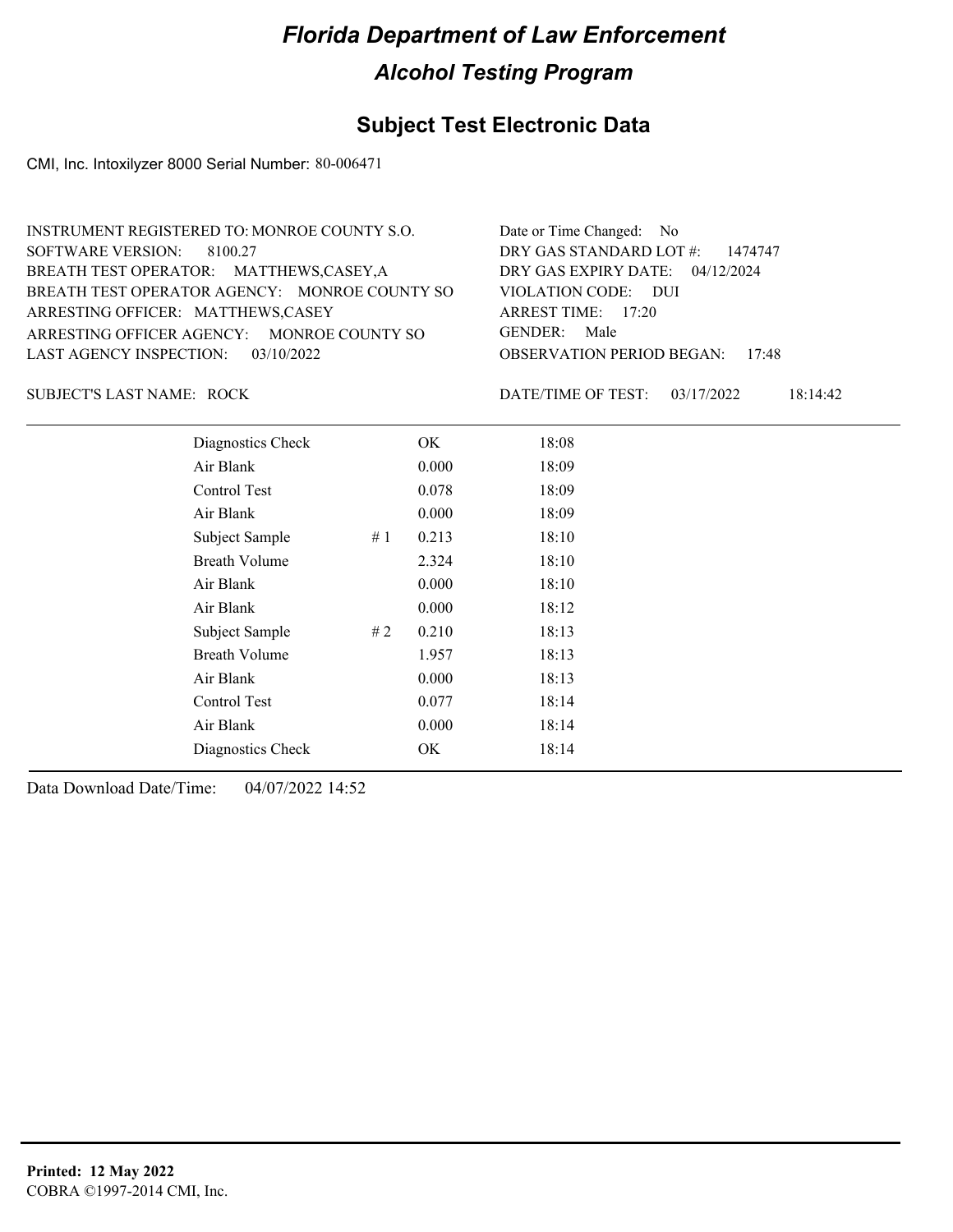## **Subject Test Electronic Data**

CMI, Inc. Intoxilyzer 8000 Serial Number: 80-006471

|                                   | <b>INSTRUMENT REGISTERED TO: MONROE COUNTY S.O.</b> |       |                         | Date or Time Changed: No                  |  |
|-----------------------------------|-----------------------------------------------------|-------|-------------------------|-------------------------------------------|--|
| <b>SOFTWARE VERSION:</b>          | 8100.27                                             |       | DRY GAS STANDARD LOT #: | 1474747                                   |  |
|                                   | BREATH TEST OPERATOR: RODRIGUEZ, RICHARD,           |       | DRY GAS EXPIRY DATE:    | 04/12/2024                                |  |
|                                   | BREATH TEST OPERATOR AGENCY: MONROE COUNTY SO       |       | <b>VIOLATION CODE:</b>  | – DUI                                     |  |
|                                   | ARRESTING OFFICER: RODRIGUEZ, RICHARD               |       | ARREST TIME: 00:43      |                                           |  |
|                                   | ARRESTING OFFICER AGENCY: MONROE COUNTY SO          |       | <b>GENDER:</b><br>Male  |                                           |  |
| LAST AGENCY INSPECTION:           | 03/10/2022                                          |       |                         | <b>OBSERVATION PERIOD BEGAN:</b><br>01:12 |  |
| <b>SUBJECT'S LAST NAME: CLARK</b> |                                                     |       | DATE/TIME OF TEST:      | 03/20/2022<br>01:36:46                    |  |
|                                   | Diagnostics Check                                   | OK.   | 01:33                   |                                           |  |
|                                   | Air Blank                                           | 0.000 | 01:34                   |                                           |  |
|                                   | Control Test                                        | 0.079 | 01:34                   |                                           |  |
|                                   | Air Blank                                           | 0.000 | 01:35                   |                                           |  |
|                                   | Subject Sample                                      | #1    | 01:35                   | <b>Subject Test Refused</b>               |  |
|                                   | <b>Breath Volume</b>                                | 0.000 | 01:35                   |                                           |  |
|                                   | Air Blank                                           | 0.000 | 01:35                   |                                           |  |
|                                   | Control Test                                        | 0.078 | 01:36                   |                                           |  |
|                                   | Air Blank                                           | 0.000 | 01:36                   |                                           |  |
|                                   | Diagnostics Check                                   | OK    | 01:36                   |                                           |  |
|                                   |                                                     |       |                         |                                           |  |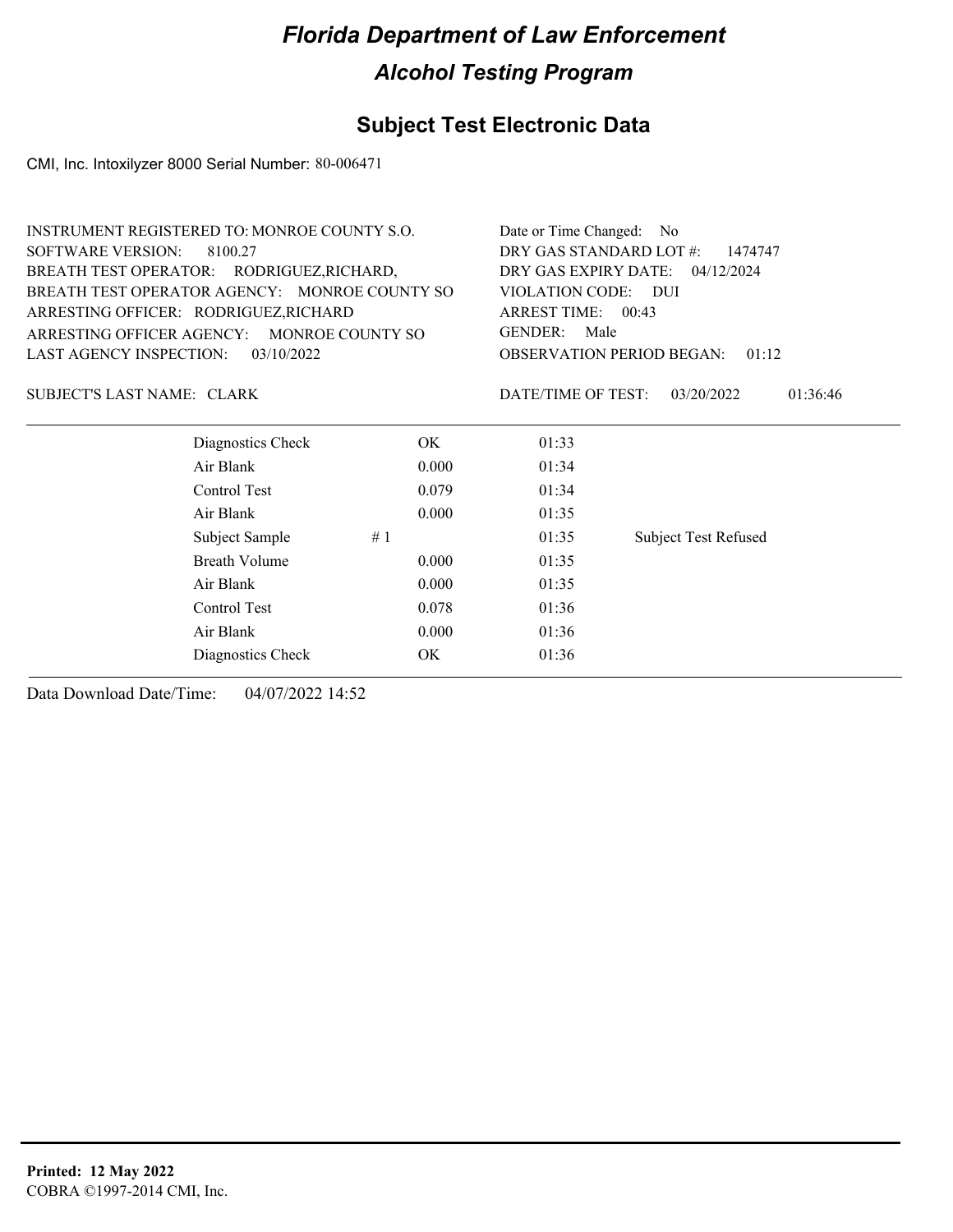### **Subject Test Electronic Data**

CMI, Inc. Intoxilyzer 8000 Serial Number: 80-006471

| INSTRUMENT REGISTERED TO: MONROE COUNTY S.O.  | Date or Time Changed: No               |
|-----------------------------------------------|----------------------------------------|
| SOFTWARE VERSION: 8100.27                     | DRY GAS STANDARD LOT $\#$ : 1474747    |
| BREATH TEST OPERATOR: TORRES, JOEL, M         | DRY GAS EXPIRY DATE: 04/12/2024        |
| BREATH TEST OPERATOR AGENCY: MONROE COUNTY SO | VIOLATION CODE: DUI                    |
| ARRESTING OFFICER: TORRES, JOEL               | ARREST TIME: 01:44                     |
| ARRESTING OFFICER AGENCY: MONROE COUNTY SO    | GENDER: Male                           |
| LAST AGENCY INSPECTION: 03/10/2022            | <b>OBSERVATION PERIOD BEGAN:</b> 02:01 |
|                                               |                                        |

SUBJECT'S LAST NAME: BODDEN DATE/TIME OF TEST:

DATE/TIME OF TEST: 03/20/2022 02:30:06

| Diagnostics Check    |    | OK    | 02:21 |
|----------------------|----|-------|-------|
| Air Blank            |    | 0.000 | 02:22 |
| Control Test         |    | 0.079 | 02:22 |
| Air Blank            |    | 0.000 | 02:23 |
| Subject Sample       | #1 | 0.029 | 02:24 |
| <b>Breath Volume</b> |    | 1.617 | 02:24 |
| Air Blank            |    | 0.000 | 02:24 |
| Air Blank            |    | 0.000 | 02:26 |
| Subject Sample       | #2 | 0.029 | 02:28 |
| <b>Breath Volume</b> |    | 1.394 | 02:28 |
| Air Blank            |    | 0.000 | 02:29 |
| Control Test         |    | 0.079 | 02:29 |
| Air Blank            |    | 0.000 | 02:30 |
| Diagnostics Check    |    | OK    | 02:30 |
|                      |    |       |       |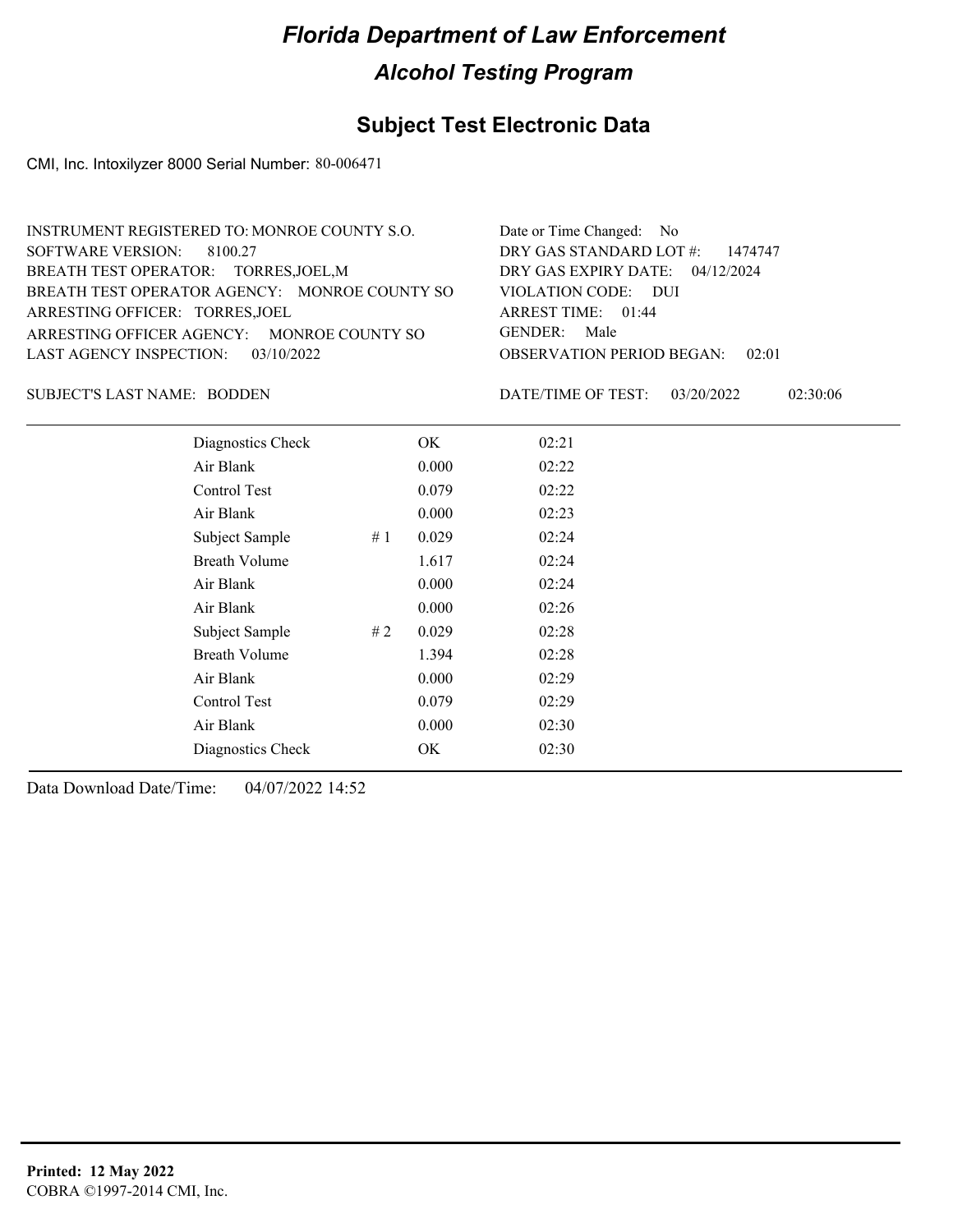## **Subject Test Electronic Data**

CMI, Inc. Intoxilyzer 8000 Serial Number: 80-006471

| INSTRUMENT REGISTERED TO: MONROE COUNTY S.O.  | Date or Time Changed: No                    |
|-----------------------------------------------|---------------------------------------------|
| SOFTWARE VERSION: 8100.27                     | DRY GAS STANDARD LOT $\#$ : 1474747         |
| BREATH TEST OPERATOR: ELMORE, BENJAMIN, R     | DRY GAS EXPIRY DATE: $04/12/2024$           |
| BREATH TEST OPERATOR AGENCY: MONROE COUNTY SO | VIOLATION CODE: DUI                         |
| ARRESTING OFFICER: RAMIREZ, ANDRES            | ARREST TIME: $19:02$                        |
| ARRESTING OFFICER AGENCY: MONROE COUNTY SO    | GENDER: Male                                |
| LAST AGENCY INSPECTION: $03/10/2022$          | <b>OBSERVATION PERIOD BEGAN: 19:18</b>      |
|                                               |                                             |
| SUBJECT'S LAST NAME: VALLECILLO               | 19:42:35<br>DATE/TIME OF TEST: $03/20/2022$ |

| Diagnostics Check    |    | OK.   | 19:39 |                             |
|----------------------|----|-------|-------|-----------------------------|
| Air Blank            |    | 0.000 | 19:40 |                             |
| Control Test         |    | 0.079 | 19:40 |                             |
| Air Blank            |    | 0.000 | 19:41 |                             |
| Subject Sample       | #1 |       | 19:41 | <b>Subject Test Refused</b> |
| <b>Breath Volume</b> |    | 0.000 | 19:41 |                             |
| Air Blank            |    | 0.000 | 19:41 |                             |
| Control Test         |    | 0.079 | 19:41 |                             |
| Air Blank            |    | 0.000 | 19:42 |                             |
| Diagnostics Check    |    | OK    | 19:42 |                             |
|                      |    |       |       |                             |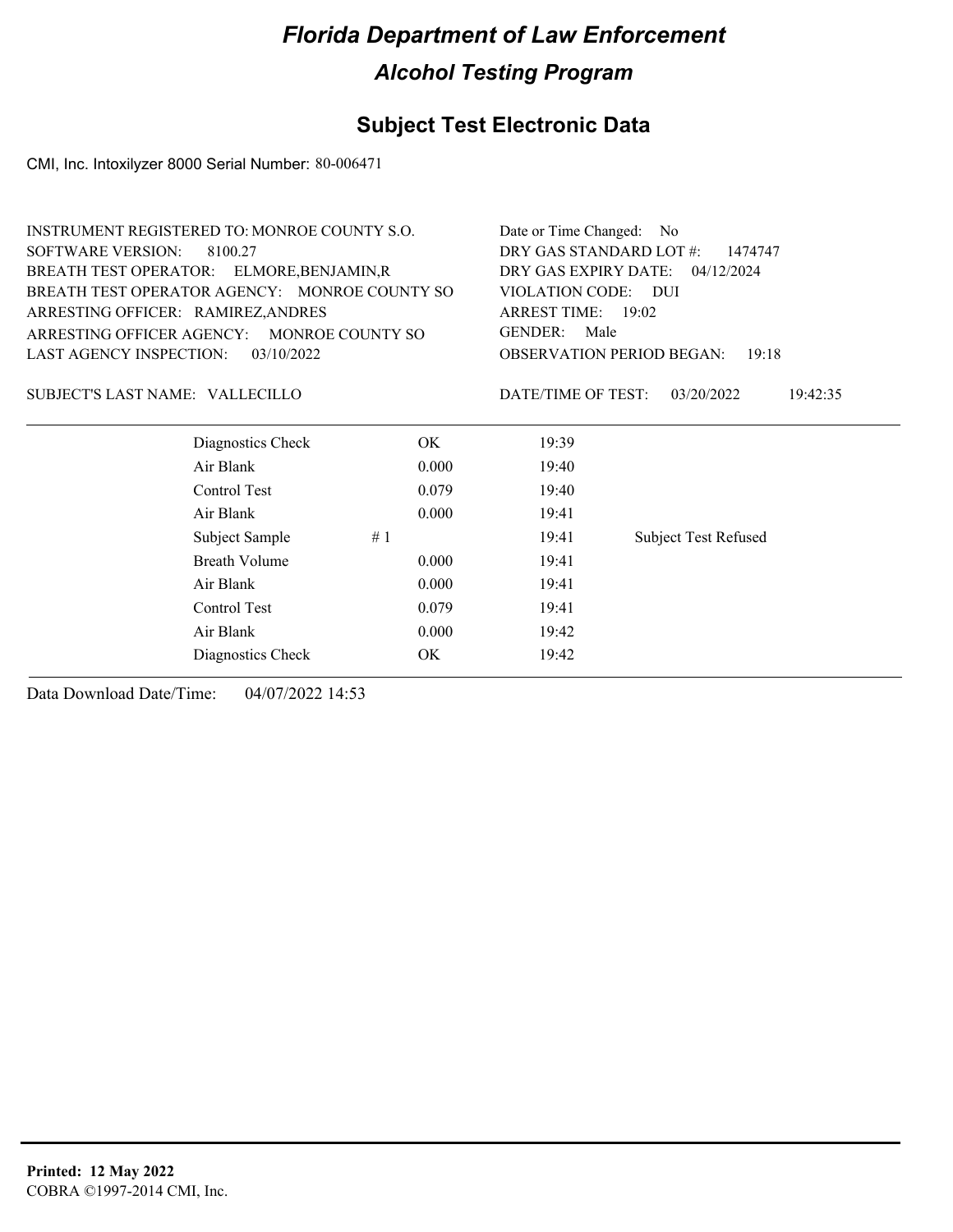#### **Subject Test Electronic Data**

CMI, Inc. Intoxilyzer 8000 Serial Number: 80-006471

| INSTRUMENT REGISTERED TO: MONROE COUNTY S.O.  | Date or Time Changed: No                    |
|-----------------------------------------------|---------------------------------------------|
| SOFTWARE VERSION: 8100.27                     | DRY GAS STANDARD LOT #: 1474747             |
| BREATH TEST OPERATOR: TORRES, JOEL, M         | DRY GAS EXPIRY DATE: $04/12/2024$           |
| BREATH TEST OPERATOR AGENCY: MONROE COUNTY SO | VIOLATION CODE: DUI                         |
| ARRESTING OFFICER: TORRES, JOEL               | ARREST TIME: $22:15$                        |
| ARRESTING OFFICER AGENCY: MONROE COUNTY SO    | GENDER: Male                                |
| LAST AGENCY INSPECTION: $03/10/2022$          | <b>OBSERVATION PERIOD BEGAN:</b> 22:45      |
|                                               |                                             |
| SUBJECT'S LAST NAME: KARIMOV                  | 23:08:51<br>DATE/TIME OF TEST: $03/23/2022$ |

| Diagnostics Check    | <b>OK</b> | 23:05 |                             |
|----------------------|-----------|-------|-----------------------------|
| Air Blank            | 0.000     | 23:06 |                             |
| Control Test         | 0.078     | 23:06 |                             |
| Air Blank            | 0.000     | 23:06 |                             |
| Subject Sample       | #1        | 23:07 | <b>Subject Test Refused</b> |
| <b>Breath Volume</b> | 0.000     | 23:07 |                             |
| Air Blank            | 0.000     | 23:07 |                             |
| Control Test         | 0.079     | 23:08 |                             |
| Air Blank            | 0.000     | 23:08 |                             |
| Diagnostics Check    | OK        | 23:08 |                             |
|                      |           |       |                             |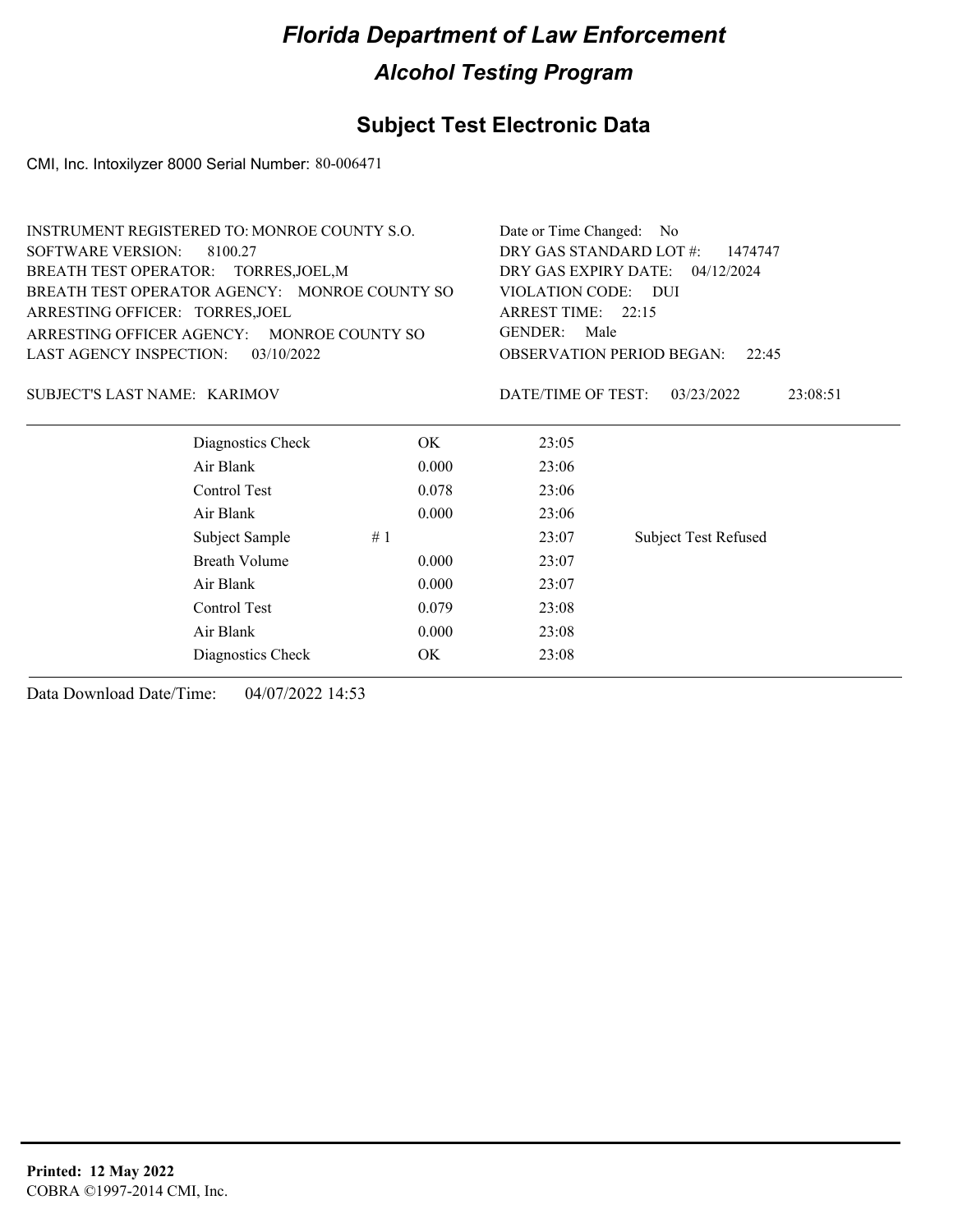### **Subject Test Electronic Data**

CMI, Inc. Intoxilyzer 8000 Serial Number: 80-006471

| INSTRUMENT REGISTERED TO: MONROE COUNTY S.O.  | Date or Time Changed: No               |
|-----------------------------------------------|----------------------------------------|
| SOFTWARE VERSION: 8100.27                     | DRY GAS STANDARD LOT #: 1474747        |
| BREATH TEST OPERATOR: TORRES, JOEL, M         | DRY GAS EXPIRY DATE: 04/12/2024        |
| BREATH TEST OPERATOR AGENCY: MONROE COUNTY SO | VIOLATION CODE: DUI                    |
| ARRESTING OFFICER: TORRES, JOEL               | ARREST TIME: 18:45                     |
| ARRESTING OFFICER AGENCY: MONROE COUNTY SO    | GENDER: Male                           |
| LAST AGENCY INSPECTION: $03/10/2022$          | <b>OBSERVATION PERIOD BEGAN: 19:23</b> |
|                                               |                                        |

SUBJECT'S LAST NAME: DEAN DATE/TIME OF TEST:

DATE/TIME OF TEST: 03/24/2022 19:49:42

| Diagnostics Check    |    | OK    | 19:43 |                   |  |
|----------------------|----|-------|-------|-------------------|--|
| Air Blank            |    | 0.000 | 19:44 |                   |  |
| Control Test         |    | 0.078 | 19:44 |                   |  |
| Air Blank            |    | 0.000 | 19:44 |                   |  |
| Subject Sample       | #1 | 0.159 | 19:45 |                   |  |
| <b>Breath Volume</b> |    | 1.648 | 19:45 |                   |  |
| Air Blank            |    | 0.000 | 19:46 |                   |  |
| Air Blank            |    | 0.000 | 19:48 |                   |  |
| Subject Sample       | #2 |       | 19:48 | <b>RFI</b> Detect |  |
| <b>Breath Volume</b> |    | 0.000 | 19:48 |                   |  |
| Air Blank            |    | 0.000 | 19:48 |                   |  |
| Control Test         |    | 0.078 | 19:49 |                   |  |
| Air Blank            |    | 0.000 | 19:49 |                   |  |
| Diagnostics Check    |    | OK    | 19:49 |                   |  |
|                      |    |       |       |                   |  |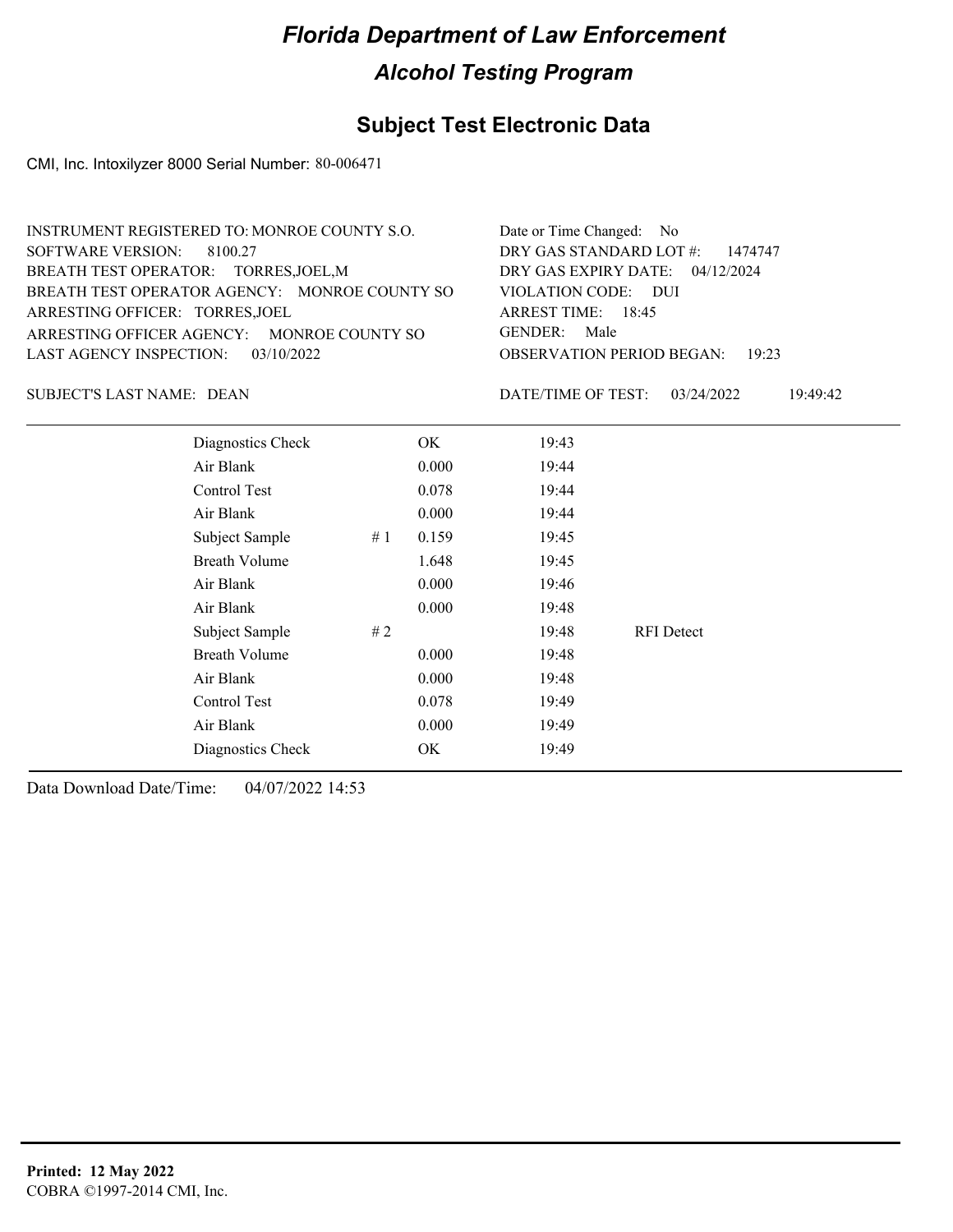### **Subject Test Electronic Data**

CMI, Inc. Intoxilyzer 8000 Serial Number: 80-006471

| INSTRUMENT REGISTERED TO: MONROE COUNTY S.O.  | Date or Time Changed: No               |
|-----------------------------------------------|----------------------------------------|
| SOFTWARE VERSION: 8100.27                     | DRY GAS STANDARD LOT $\#$ : 1474747    |
| BREATH TEST OPERATOR: TORRES, JOEL, M         | DRY GAS EXPIRY DATE: $04/12/2024$      |
| BREATH TEST OPERATOR AGENCY: MONROE COUNTY SO | VIOLATION CODE: DUI                    |
| ARRESTING OFFICER: TORRES, JOEL               | ARREST TIME: 18:45                     |
| ARRESTING OFFICER AGENCY: MONROE COUNTY SO    | GENDER: Male                           |
| LAST AGENCY INSPECTION: 03/10/2022            | <b>OBSERVATION PERIOD BEGAN: 19:23</b> |
|                                               |                                        |

SUBJECT'S LAST NAME: DEAN DATE/TIME OF TEST:

DATE/TIME OF TEST: 03/24/2022 19:57:36

| Diagnostics Check    |    | OK    | 19:51 |
|----------------------|----|-------|-------|
| Air Blank            |    | 0.000 | 19:51 |
| Control Test         |    | 0.078 | 19:52 |
| Air Blank            |    | 0.000 | 19:52 |
| Subject Sample       | #1 | 0.149 | 19:53 |
| <b>Breath Volume</b> |    | 1.441 | 19:53 |
| Air Blank            |    | 0.000 | 19:53 |
| Air Blank            |    | 0.000 | 19:55 |
| Subject Sample       | #2 | 0.155 | 19:56 |
| <b>Breath Volume</b> |    | 1.304 | 19:56 |
| Air Blank            |    | 0.000 | 19:56 |
| Control Test         |    | 0.077 | 19:56 |
| Air Blank            |    | 0.000 | 19:57 |
| Diagnostics Check    |    | OK    | 19:57 |
|                      |    |       |       |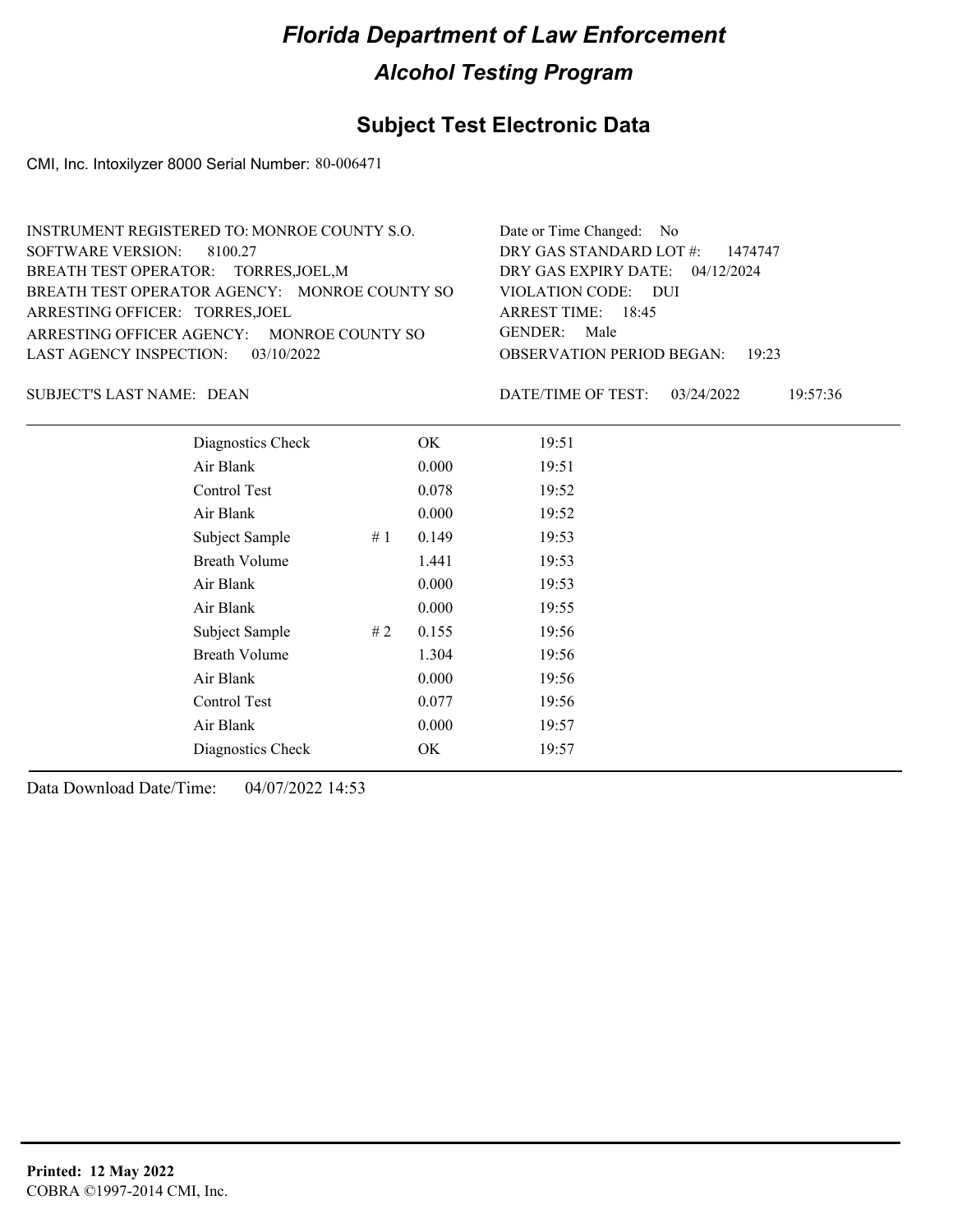### **Subject Test Electronic Data**

CMI, Inc. Intoxilyzer 8000 Serial Number: 80-006471

| INSTRUMENT REGISTERED TO: MONROE COUNTY S.O.  | Date or Time Changed: No               |
|-----------------------------------------------|----------------------------------------|
| SOFTWARE VERSION: 8100.27                     | DRY GAS STANDARD LOT $\#$ : 1474747    |
| BREATH TEST OPERATOR: MATTHEWS,CASEY,A        | DRY GAS EXPIRY DATE: 04/12/2024        |
| BREATH TEST OPERATOR AGENCY: MONROE COUNTY SO | VIOLATION CODE: DUI                    |
| ARRESTING OFFICER: MATTHEWS,CASEY             | ARREST TIME: $17:24$                   |
| ARRESTING OFFICER AGENCY: MONROE COUNTY SO    | GENDER: Male                           |
| LAST AGENCY INSPECTION: $03/10/2022$          | <b>OBSERVATION PERIOD BEGAN: 17:46</b> |
|                                               |                                        |

CARRONE SUBJECT'S LAST NAME: DATE/TIME OF TEST:

DATE/TIME OF TEST: 03/27/2022 18:13:24

| Diagnostics Check    |    | OK    | 18:06 |
|----------------------|----|-------|-------|
| Air Blank            |    | 0.000 | 18:06 |
| Control Test         |    | 0.079 | 18:07 |
| Air Blank            |    | 0.000 | 18:07 |
| Subject Sample       | #1 | 0.123 | 18:08 |
| <b>Breath Volume</b> |    | 1.632 | 18:08 |
| Air Blank            |    | 0.000 | 18:09 |
| Air Blank            |    | 0.000 | 18:11 |
| Subject Sample       | #2 | 0.131 | 18:11 |
| <b>Breath Volume</b> |    | 2.425 | 18:11 |
| Air Blank            |    | 0.000 | 18:12 |
| Control Test         |    | 0.077 | 18:12 |
| Air Blank            |    | 0.000 | 18:13 |
| Diagnostics Check    |    | OK    | 18:13 |
|                      |    |       |       |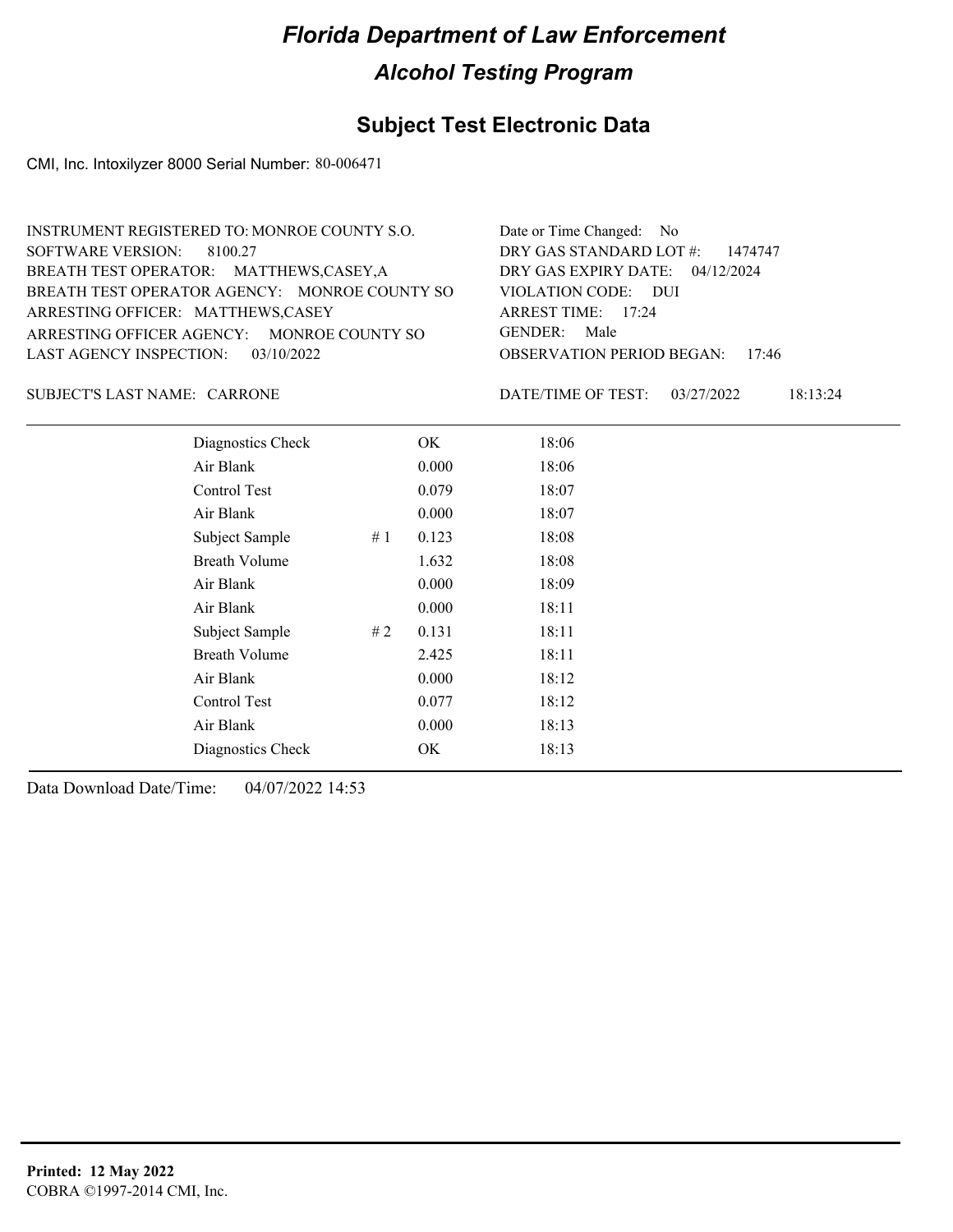### **Subject Test Electronic Data**

CMI, Inc. Intoxilyzer 8000 Serial Number: 80-006471

| INSTRUMENT REGISTERED TO: MONROE COUNTY S.O.  | Date or Time Changed: No               |
|-----------------------------------------------|----------------------------------------|
| SOFTWARE VERSION: 8100.27                     | DRY GAS STANDARD LOT #: 1474747        |
| BREATH TEST OPERATOR: MATTHEWS,CASEY,A        | DRY GAS EXPIRY DATE: $04/12/2024$      |
| BREATH TEST OPERATOR AGENCY: MONROE COUNTY SO | VIOLATION CODE: DUI                    |
| ARRESTING OFFICER: VALDES, DANIEL             | ARREST TIME: 23:44                     |
| ARRESTING OFFICER AGENCY: MONROE COUNTY SO    | GENDER: Male                           |
| LAST AGENCY INSPECTION: 03/10/2022            | <b>OBSERVATION PERIOD BEGAN: 00:07</b> |
|                                               |                                        |

RUBALCAVA SUBJECT'S LAST NAME: DATE/TIME OF TEST:

DATE/TIME OF TEST: 03/28/2022 00:34:35

| Diagnostics Check    |    | OK    | 00:27 |
|----------------------|----|-------|-------|
| Air Blank            |    | 0.000 | 00:28 |
| Control Test         |    | 0.079 | 00:28 |
| Air Blank            |    | 0.000 | 00:29 |
| Subject Sample       | #1 | 0.152 | 00:29 |
| <b>Breath Volume</b> |    | 2.230 | 00:29 |
| Air Blank            |    | 0.000 | 00:30 |
| Air Blank            |    | 0.000 | 00:32 |
| Subject Sample       | #2 | 0.150 | 00:32 |
| <b>Breath Volume</b> |    | 1.281 | 00:32 |
| Air Blank            |    | 0.000 | 00:33 |
| Control Test         |    | 0.079 | 00:33 |
| Air Blank            |    | 0.000 | 00:34 |
| Diagnostics Check    |    | OK    | 00:34 |
|                      |    |       |       |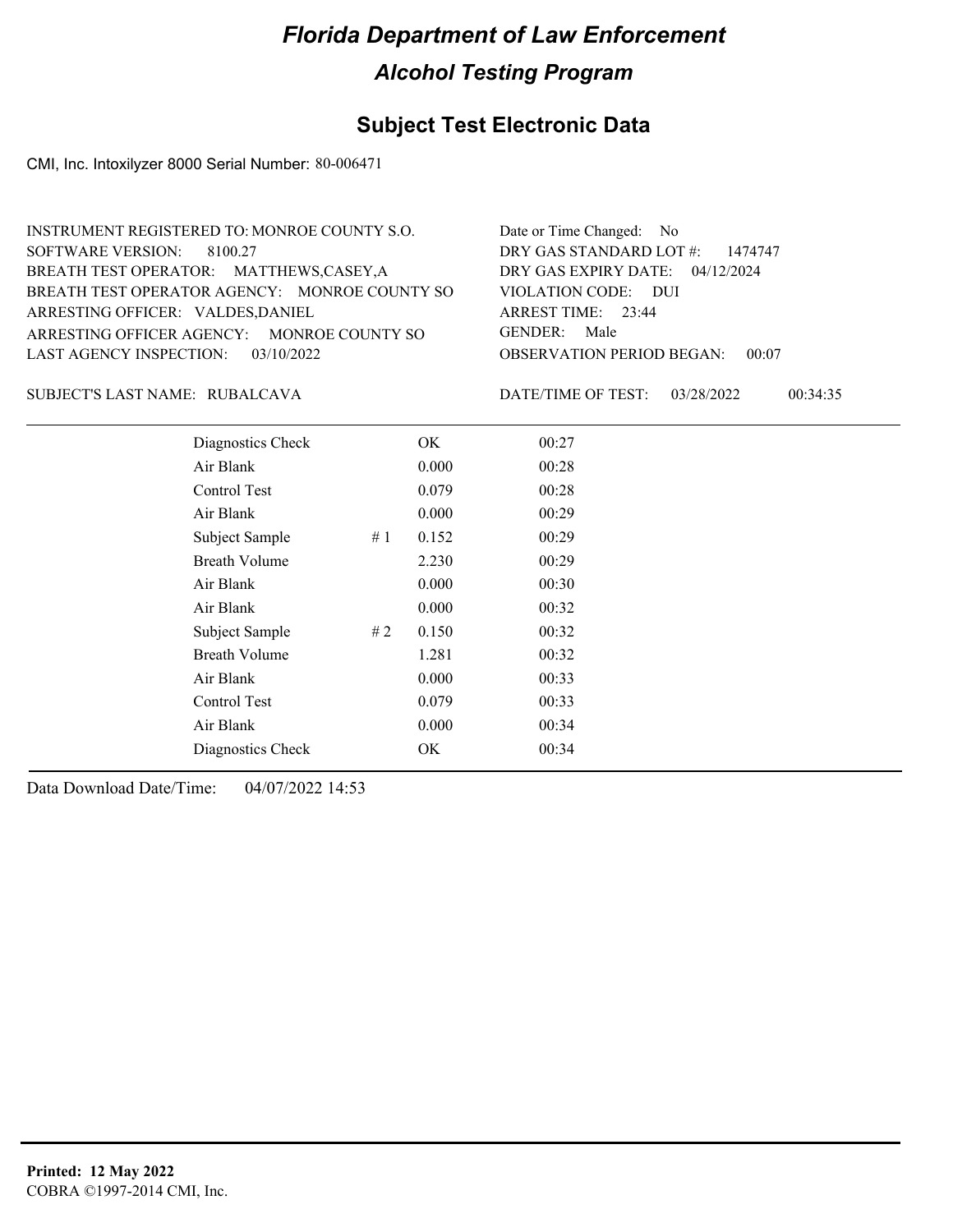### **Subject Test Electronic Data**

CMI, Inc. Intoxilyzer 8000 Serial Number: 80-006475

| INSTRUMENT REGISTERED TO: BROWARD COUNTY SO    | Date or Time Changed: No               |
|------------------------------------------------|----------------------------------------|
| SOFTWARE VERSION: 8100.27                      | DRY GAS STANDARD LOT #: 1157961        |
| BREATH TEST OPERATOR: O'DOR, ROBERT, J         | DRY GAS EXPIRY DATE: 06/17/2022        |
| BREATH TEST OPERATOR AGENCY: Broward County SO | VIOLATION CODE: DUI                    |
| ARRESTING OFFICER: O'DOR, ROBERT               | ARREST TIME: 03:44                     |
| ARRESTING OFFICER AGENCY: Broward County SO    | GENDER: Male                           |
| LAST AGENCY INSPECTION: 03/02/2022             | <b>OBSERVATION PERIOD BEGAN: 03:55</b> |

SUBJECT'S LAST NAME: CLARKE DATE/TIME OF TEST:

DATE/TIME OF TEST: 03/19/2022 04:23:32

| Diagnostics Check    |    | OK    | 04:16 |
|----------------------|----|-------|-------|
| Air Blank            |    | 0.000 | 04:17 |
| Control Test         |    | 0.076 | 04:17 |
| Air Blank            |    | 0.000 | 04:18 |
| Subject Sample       | #1 | 0.151 | 04:18 |
| <b>Breath Volume</b> |    | 2.406 | 04:18 |
| Air Blank            |    | 0.000 | 04:19 |
| Air Blank            |    | 0.000 | 04:21 |
| Subject Sample       | #2 | 0.153 | 04:21 |
| <b>Breath Volume</b> |    | 1.863 | 04:21 |
| Air Blank            |    | 0.000 | 04:22 |
| Control Test         |    | 0.079 | 04:22 |
| Air Blank            |    | 0.000 | 04:23 |
| Diagnostics Check    |    | OK    | 04:23 |
|                      |    |       |       |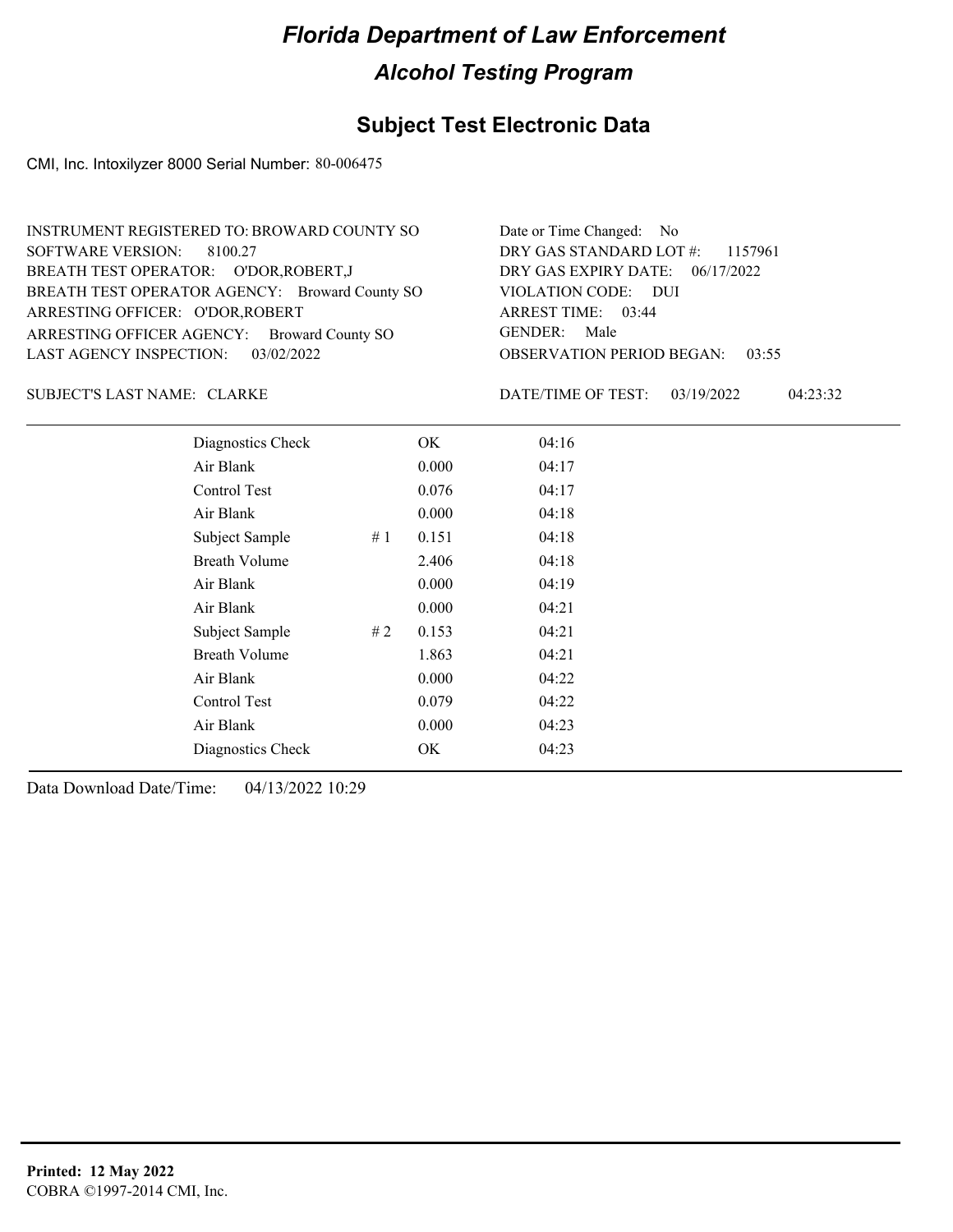### **Subject Test Electronic Data**

CMI, Inc. Intoxilyzer 8000 Serial Number: 80-006478

| INSTRUMENT REGISTERED TO: PALM BEACH CO SO        | Date or Time Changed: No               |
|---------------------------------------------------|----------------------------------------|
| SOFTWARE VERSION: 8100.27                         | DRY GAS STANDARD LOT #: 19021080A2     |
| BREATH TEST OPERATOR: RAGIN, RENEE, M             | DRY GAS EXPIRY DATE: 09/05/2023        |
| BREATH TEST OPERATOR AGENCY: Palm Beach County SO | VIOLATION CODE: DUI                    |
| ARRESTING OFFICER: POINTU, PATRICK                | ARREST TIME: 01:57                     |
| ARRESTING OFFICER AGENCY: Palm Beach County SO    | GENDER: Male                           |
| LAST AGENCY INSPECTION: 02/04/2022                | <b>OBSERVATION PERIOD BEGAN: 02:11</b> |
|                                                   |                                        |

#### MCSHERRY SUBJECT'S LAST NAME: DATE/TIME OF TEST:

DATE/TIME OF TEST: 03/01/2022 02:41:21

| Diagnostics Check    |    | OK    | 02:34 |
|----------------------|----|-------|-------|
| Air Blank            |    | 0.000 | 02:35 |
| Control Test         |    | 0.080 | 02:35 |
| Air Blank            |    | 0.000 | 02:36 |
| Subject Sample       | #1 | 0.162 | 02:36 |
| <b>Breath Volume</b> |    | 1.218 | 02:36 |
| Air Blank            |    | 0.000 | 02:37 |
| Air Blank            |    | 0.000 | 02:38 |
| Subject Sample       | #2 | 0.165 | 02:39 |
| <b>Breath Volume</b> |    | 1.492 | 02:39 |
| Air Blank            |    | 0.000 | 02:40 |
| Control Test         |    | 0.079 | 02:40 |
| Air Blank            |    | 0.000 | 02:41 |
| Diagnostics Check    |    | OK    | 02:41 |
|                      |    |       |       |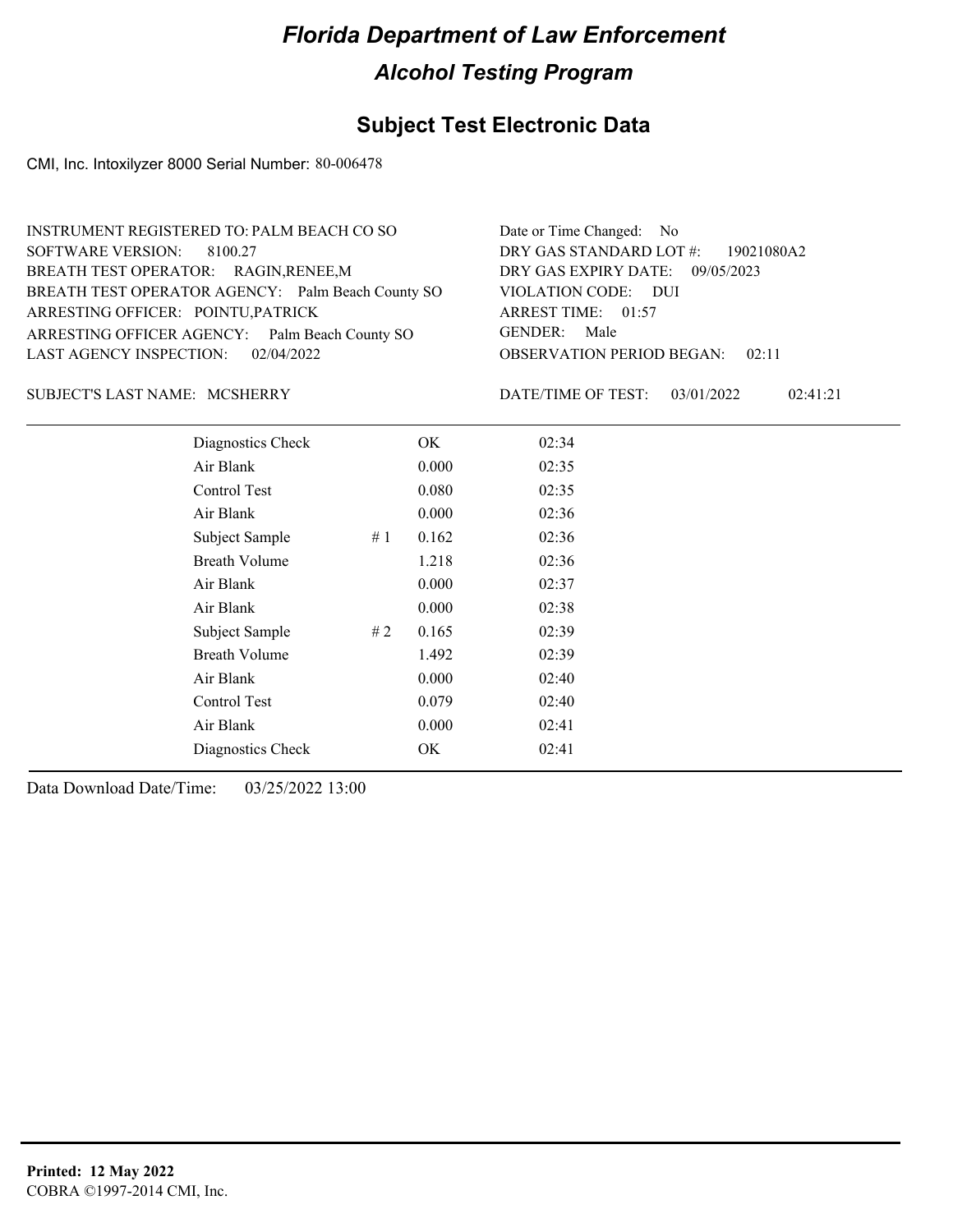### **Subject Test Electronic Data**

CMI, Inc. Intoxilyzer 8000 Serial Number: 80-006478

| INSTRUMENT REGISTERED TO: PALM BEACH CO SO        | Date or Time Changed: No               |
|---------------------------------------------------|----------------------------------------|
| SOFTWARE VERSION: 8100.27                         | DRY GAS STANDARD LOT #: 19021080A2     |
| BREATH TEST OPERATOR: RAGIN, RENEE, M             | DRY GAS EXPIRY DATE: 09/05/2023        |
| BREATH TEST OPERATOR AGENCY: Palm Beach County SO | VIOLATION CODE: DUI                    |
| ARRESTING OFFICER: MCGRIFF,C                      | ARREST TIME: $15:58$                   |
| ARRESTING OFFICER AGENCY: Riviera Beach PD        | GENDER: Male                           |
| LAST AGENCY INSPECTION: 02/04/2022                | <b>OBSERVATION PERIOD BEGAN: 16:25</b> |
|                                                   |                                        |

SUBJECT'S LAST NAME: DESCH DATE/TIME OF TEST:

DATE/TIME OF TEST: 03/01/2022 17:09:53

| Diagnostics Check    | OK    | 17:02 |
|----------------------|-------|-------|
| Air Blank            | 0.000 | 17:03 |
| Control Test         | 0.079 | 17:03 |
| Air Blank            | 0.000 | 17:04 |
| Subject Sample<br>#1 | 0.000 | 17:05 |
| <b>Breath Volume</b> | 1.968 | 17:05 |
| Air Blank            | 0.000 | 17:05 |
| Air Blank            | 0.000 | 17:07 |
| Subject Sample<br>#2 | 0.000 | 17:08 |
| <b>Breath Volume</b> | 1.890 | 17:08 |
| Air Blank            | 0.000 | 17:08 |
| Control Test         | 0.078 | 17:09 |
| Air Blank            | 0.000 | 17:09 |
| Diagnostics Check    | OK    | 17:09 |
|                      |       |       |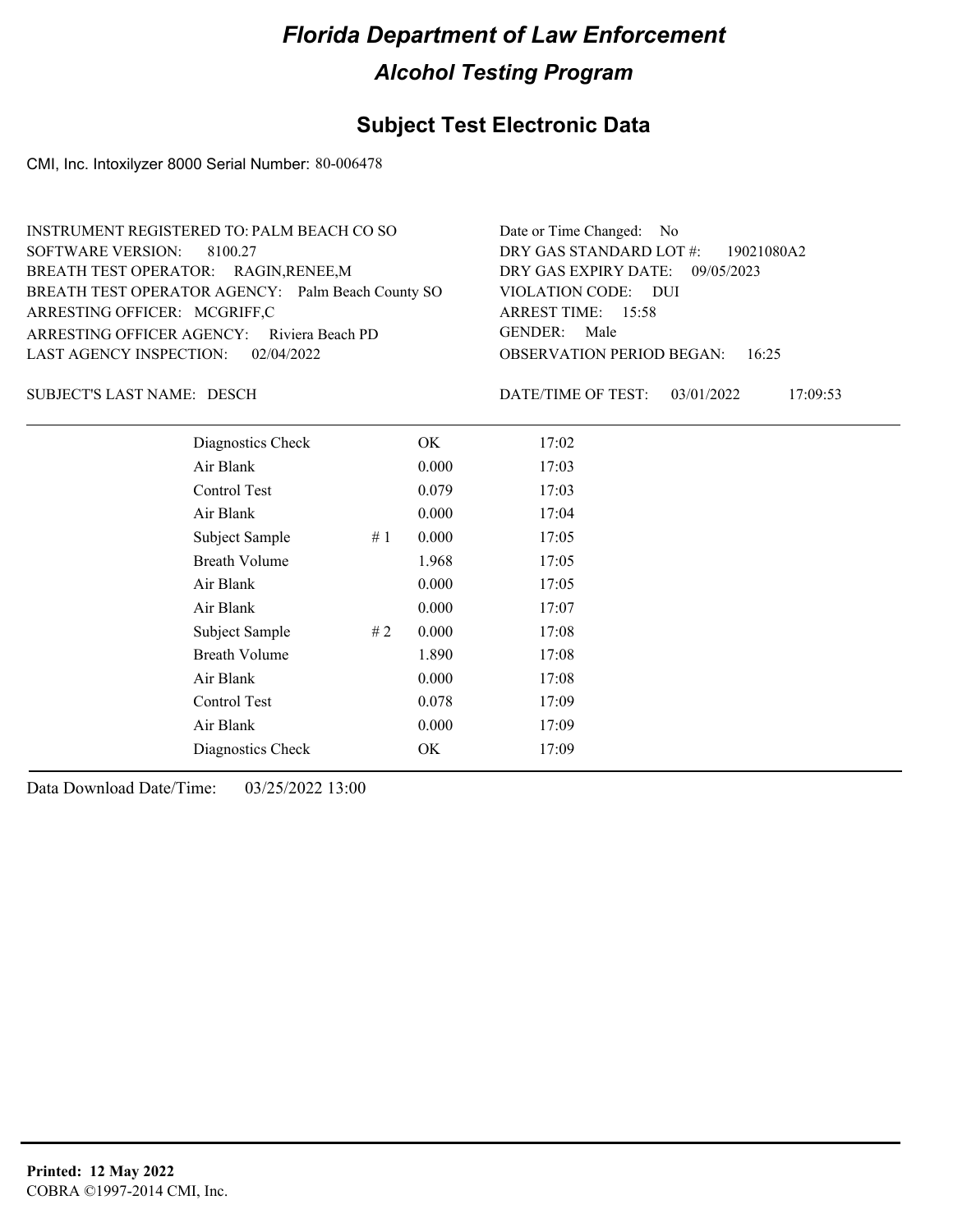### **Subject Test Electronic Data**

CMI, Inc. Intoxilyzer 8000 Serial Number: 80-006478

| INSTRUMENT REGISTERED TO: PALM BEACH CO SO        | Date or Time Changed: No                  |
|---------------------------------------------------|-------------------------------------------|
| SOFTWARE VERSION: 8100.27                         | DRY GAS STANDARD LOT #: 19021080A2        |
| BREATH TEST OPERATOR: BELL, JOSHUA, J             | DRY GAS EXPIRY DATE: 09/05/2023           |
| BREATH TEST OPERATOR AGENCY: Palm Beach County SO | VIOLATION CODE: DUI                       |
| ARRESTING OFFICER: WHITE, EDWARD                  | ARREST TIME: 00:34                        |
| ARRESTING OFFICER AGENCY: Palm Beach County SO    | GENDER: Female                            |
| LAST AGENCY INSPECTION: 02/04/2022                | <b>OBSERVATION PERIOD BEGAN:</b><br>00:59 |
|                                                   |                                           |

#### RODRIGUEZ SUBJECT'S LAST NAME: DATE/TIME OF TEST:

DATE/TIME OF TEST: 03/03/2022 01:47:06

| Diagnostics Check    |       | OK    | 01:31 |                |
|----------------------|-------|-------|-------|----------------|
| Air Blank            |       | 0.000 | 01:31 |                |
| Control Test         |       | 0.080 | 01:31 |                |
| Air Blank            |       | 0.000 | 01:32 |                |
| Subject Sample       | #1    | 0.158 | 01:35 | Volume Not Met |
| <b>Breath Volume</b> |       | 0.074 | 01:35 |                |
| Air Blank            |       | 0.000 | 01:36 |                |
| Air Blank            |       | 0.000 | 01:37 |                |
| Subject Sample       | #2    | 0.150 | 01:40 |                |
| <b>Breath Volume</b> |       | 1.234 | 01:40 |                |
| Air Blank            |       | 0.000 | 01:41 |                |
| Air Blank            |       | 0.000 | 01:42 |                |
| Subject Sample       | # $3$ | 0.159 | 01:45 |                |
| <b>Breath Volume</b> |       | 1.238 | 01:45 |                |
| Air Blank            |       | 0.000 | 01:46 |                |
| Control Test         |       | 0.076 | 01:46 |                |
| Air Blank            |       | 0.000 | 01:47 |                |
| Diagnostics Check    |       | OK    | 01:47 |                |
|                      |       |       |       |                |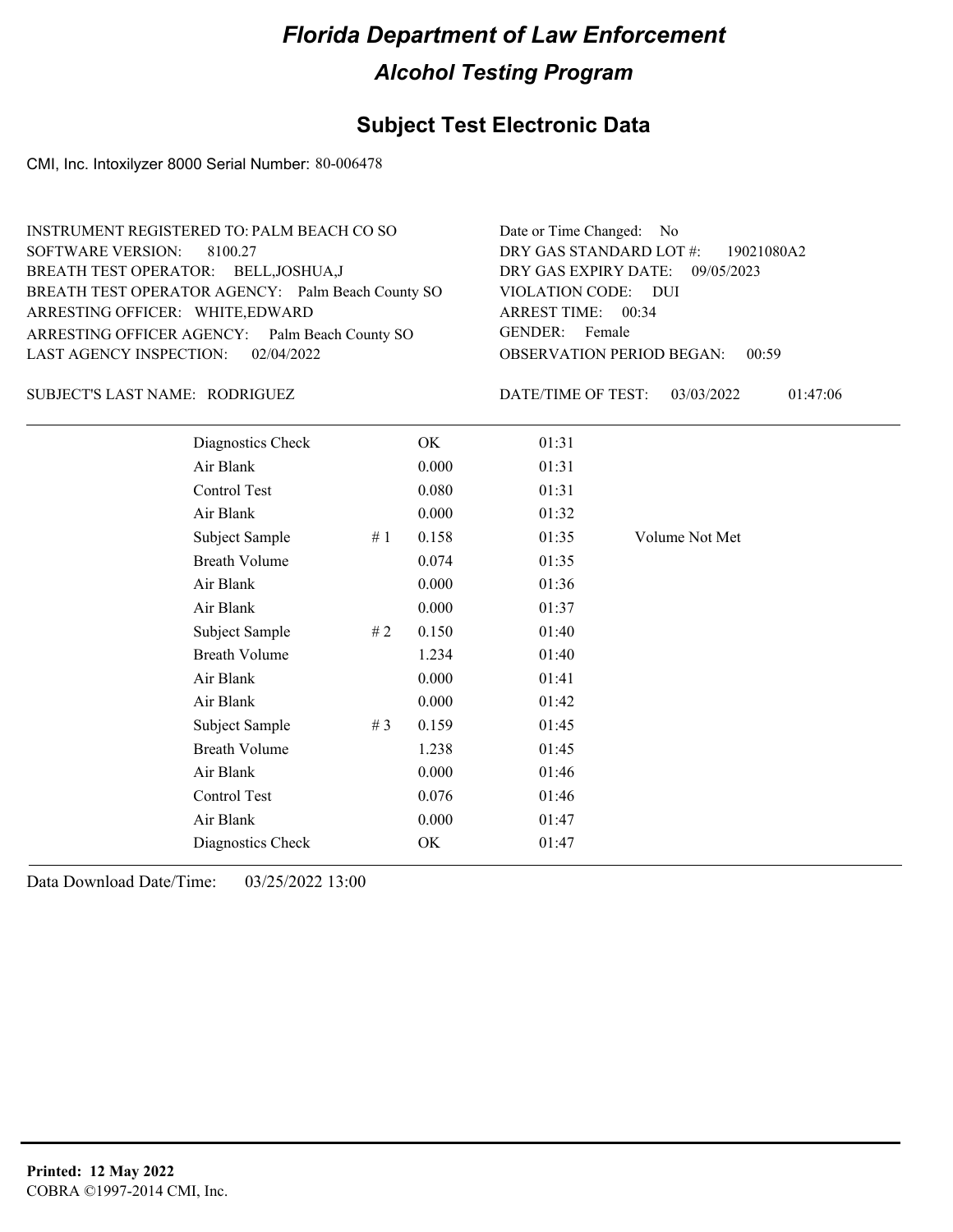### **Subject Test Electronic Data**

CMI, Inc. Intoxilyzer 8000 Serial Number: 80-006478

| INSTRUMENT REGISTERED TO: PALM BEACH CO SO        | Date or Time Changed: No               |
|---------------------------------------------------|----------------------------------------|
| SOFTWARE VERSION: 8100.27                         | DRY GAS STANDARD LOT #: 19021080A2     |
| BREATH TEST OPERATOR: BELL, JOSHUA, J             | DRY GAS EXPIRY DATE: 09/05/2023        |
| BREATH TEST OPERATOR AGENCY: Palm Beach County SO | VIOLATION CODE: DUI                    |
| ARRESTING OFFICER: WHITE, EDWARD                  | ARREST TIME: 21:12                     |
| ARRESTING OFFICER AGENCY: Palm Beach County SO    | GENDER: Male                           |
| LAST AGENCY INSPECTION: 02/04/2022                | <b>OBSERVATION PERIOD BEGAN: 21:40</b> |
|                                                   |                                        |

#### COTTO JR SUBJECT'S LAST NAME: DATE/TIME OF TEST:

DATE/TIME OF TEST: 03/04/2022 22:10:50

| Diagnostics Check    |    | OK    | 22:04 |
|----------------------|----|-------|-------|
| Air Blank            |    | 0.000 | 22:05 |
| Control Test         |    | 0.080 | 22:05 |
| Air Blank            |    | 0.000 | 22:05 |
| Subject Sample       | #1 | 0.000 | 22:06 |
| <b>Breath Volume</b> |    | 2.531 | 22:06 |
| Air Blank            |    | 0.000 | 22:06 |
| Air Blank            |    | 0.000 | 22:08 |
| Subject Sample       | #2 | 0.000 | 22:09 |
| <b>Breath Volume</b> |    | 2.585 | 22:09 |
| Air Blank            |    | 0.000 | 22:09 |
| Control Test         |    | 0.080 | 22:10 |
| Air Blank            |    | 0.000 | 22:10 |
| Diagnostics Check    |    | OK    | 22:10 |
|                      |    |       |       |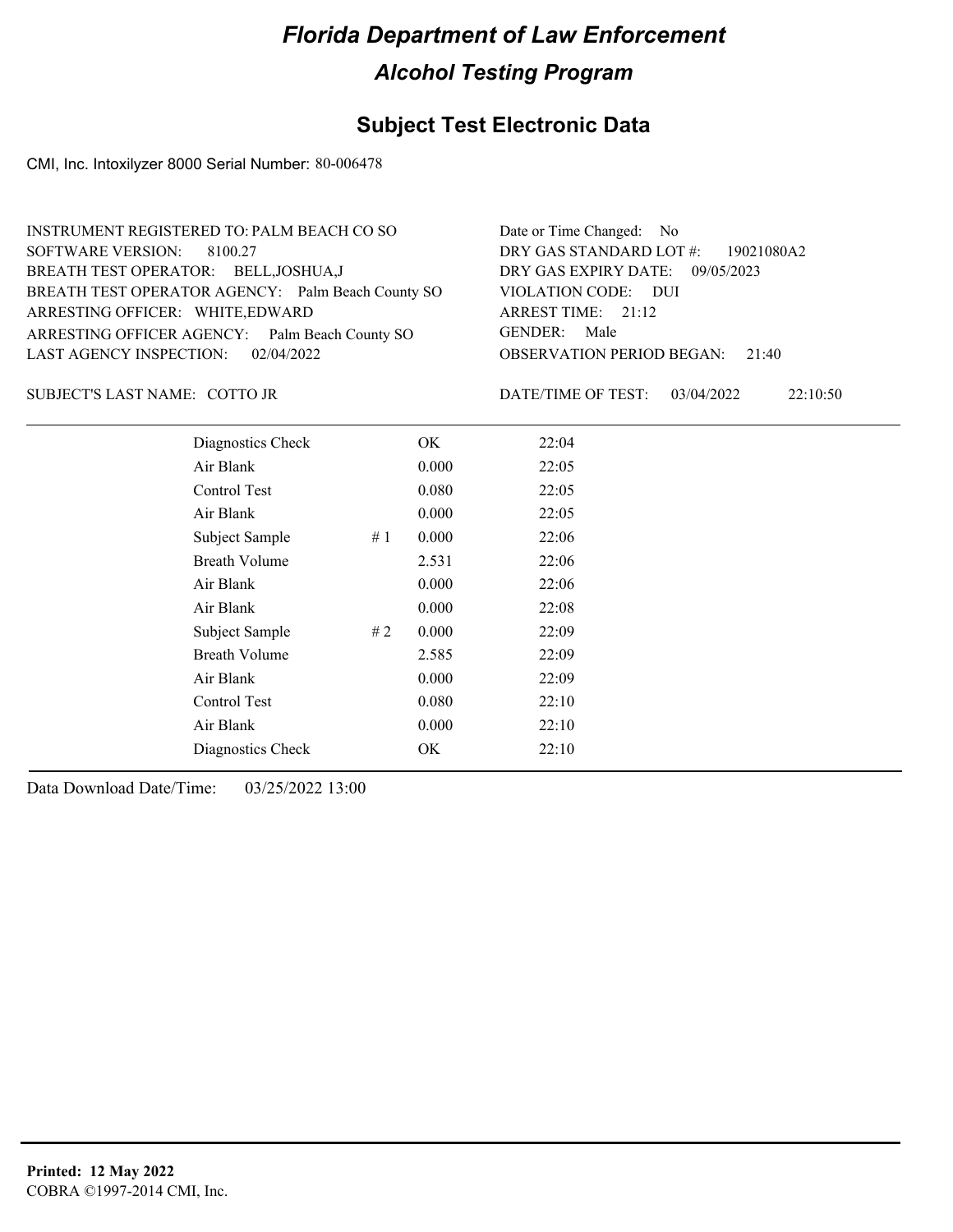### **Subject Test Electronic Data**

CMI, Inc. Intoxilyzer 8000 Serial Number: 80-006478

| INSTRUMENT REGISTERED TO: PALM BEACH CO SO        | Date or Time Changed: No               |
|---------------------------------------------------|----------------------------------------|
| SOFTWARE VERSION: 8100.27                         | DRY GAS STANDARD LOT $\#$ : 19021080A2 |
| BREATH TEST OPERATOR: BELL, JOSHUA, J             | DRY GAS EXPIRY DATE: 09/05/2023        |
| BREATH TEST OPERATOR AGENCY: Palm Beach County SO | VIOLATION CODE: DUI                    |
| ARRESTING OFFICER: POINTU, PATRICK                | ARREST TIME: 22:10                     |
| ARRESTING OFFICER AGENCY: Palm Beach County SO    | GENDER: Male                           |
| LAST AGENCY INSPECTION: 02/04/2022                | <b>OBSERVATION PERIOD BEGAN: 22:41</b> |
|                                                   |                                        |

#### JEAN BAPTISTE SUBJECT'S LAST NAME: DATE/TIME OF TEST:

DATE/TIME OF TEST: 03/04/2022 23:18:15

| Diagnostics Check    |    | OK    | 23:04 |                |
|----------------------|----|-------|-------|----------------|
| Air Blank            |    | 0.000 | 23:05 |                |
| Control Test         |    | 0.080 | 23:05 |                |
| Air Blank            |    | 0.000 | 23:05 |                |
| Subject Sample       | #1 | 0.277 | 23:09 | Volume Not Met |
| <b>Breath Volume</b> |    | 0.078 | 23:09 |                |
| Air Blank            |    | 0.000 | 23:10 |                |
| Air Blank            |    | 0.000 | 23:11 |                |
| Subject Sample       | #2 | 0.259 | 23:12 |                |
| <b>Breath Volume</b> |    | 1.738 | 23:12 |                |
| Air Blank            |    | 0.000 | 23:13 |                |
| Air Blank            |    | 0.000 | 23:15 |                |
| Subject Sample       | #3 | 0.269 | 23:16 |                |
| <b>Breath Volume</b> |    | 1.441 | 23:16 |                |
| Air Blank            |    | 0.000 | 23:17 |                |
| Control Test         |    | 0.077 | 23:17 |                |
| Air Blank            |    | 0.000 | 23:18 |                |
| Diagnostics Check    |    | OK    | 23:18 |                |
|                      |    |       |       |                |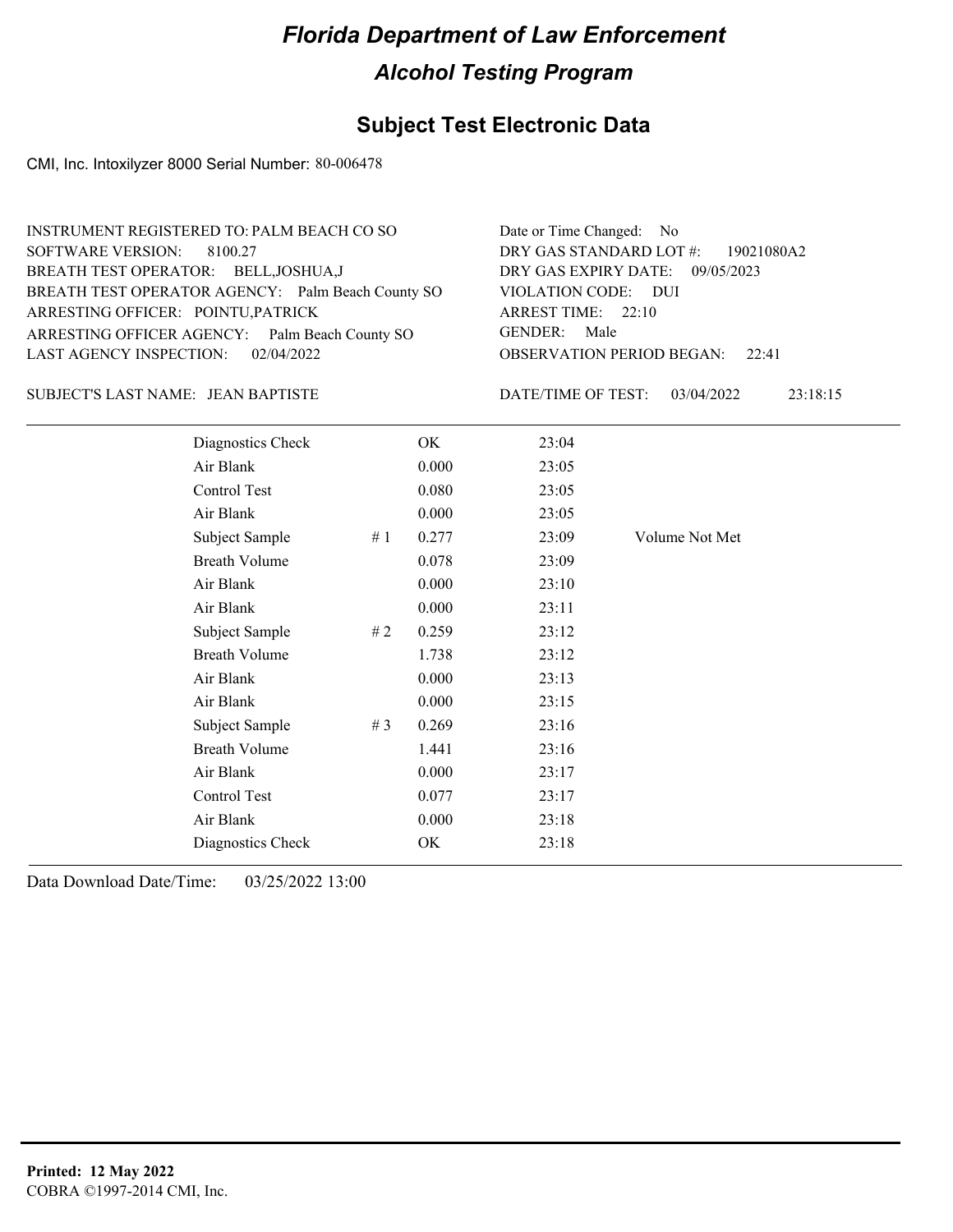### **Subject Test Electronic Data**

CMI, Inc. Intoxilyzer 8000 Serial Number: 80-006478

| INSTRUMENT REGISTERED TO: PALM BEACH CO SO        | Date or Time Changed: No               |
|---------------------------------------------------|----------------------------------------|
| SOFTWARE VERSION: 8100.27                         | DRY GAS STANDARD LOT #: 19021080A2     |
| BREATH TEST OPERATOR: BELL, JOSHUA, J             | DRY GAS EXPIRY DATE: 09/05/2023        |
| BREATH TEST OPERATOR AGENCY: Palm Beach County SO | VIOLATION CODE: DUI                    |
| ARRESTING OFFICER: BENNETT, JONATHAN              | ARREST TIME: 22:09                     |
| ARRESTING OFFICER AGENCY: Riviera Beach PD        | GENDER: Male                           |
| LAST AGENCY INSPECTION: 02/04/2022                | <b>OBSERVATION PERIOD BEGAN: 22:43</b> |
|                                                   |                                        |

#### SUBJECT'S LAST NAME: MINNICK DATE/TIME OF TEST:

DATE/TIME OF TEST: 03/04/2022 23:39:31

| Diagnostics Check    |    | OK    | 23:32 |
|----------------------|----|-------|-------|
| Air Blank            |    | 0.000 | 23:33 |
| Control Test         |    | 0.077 | 23:33 |
| Air Blank            |    | 0.000 | 23:34 |
| Subject Sample       | #1 | 0.071 | 23:34 |
| <b>Breath Volume</b> |    | 1.625 | 23:34 |
| Air Blank            |    | 0.000 | 23:35 |
| Air Blank            |    | 0.000 | 23:37 |
| Subject Sample       | #2 | 0.076 | 23:37 |
| <b>Breath Volume</b> |    | 3.355 | 23:37 |
| Air Blank            |    | 0.000 | 23:38 |
| <b>Control Test</b>  |    | 0.079 | 23:38 |
| Air Blank            |    | 0.000 | 23:39 |
| Diagnostics Check    |    | OK    | 23:39 |
|                      |    |       |       |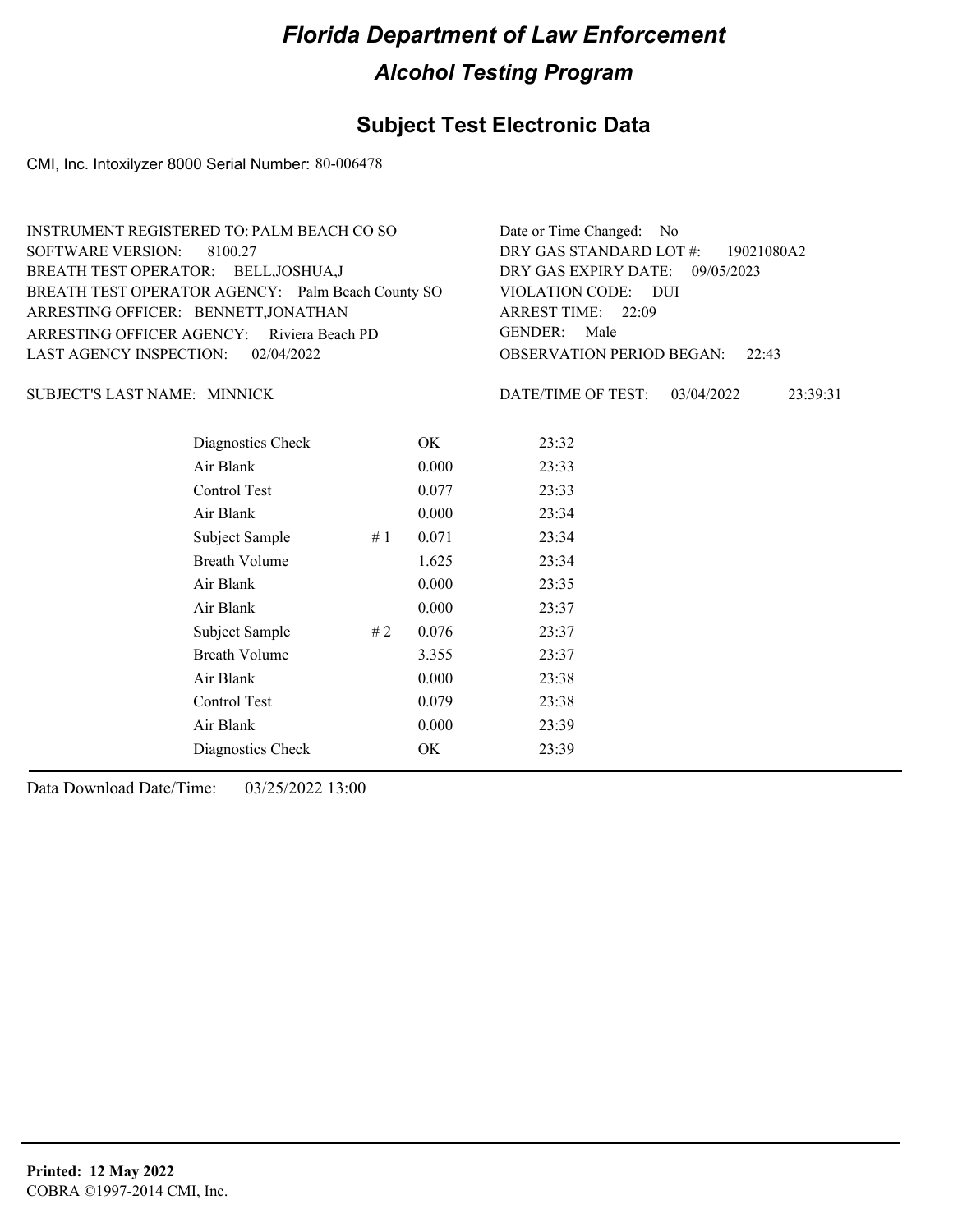### **Subject Test Electronic Data**

CMI, Inc. Intoxilyzer 8000 Serial Number: 80-006478

| INSTRUMENT REGISTERED TO: PALM BEACH CO SO        | Date or Time Changed: No               |
|---------------------------------------------------|----------------------------------------|
| SOFTWARE VERSION: 8100.27                         | DRY GAS STANDARD LOT #: 19021080A2     |
| BREATH TEST OPERATOR: BELL, JOSHUA, J             | DRY GAS EXPIRY DATE: 09/05/2023        |
| BREATH TEST OPERATOR AGENCY: Palm Beach County SO | VIOLATION CODE: DUI                    |
| ARRESTING OFFICER: SIMMONS, TIMMOTHY              | ARREST TIME: 01:00                     |
| ARRESTING OFFICER AGENCY: Palm Beach County SO    | GENDER: Female                         |
| LAST AGENCY INSPECTION: 02/04/2022                | <b>OBSERVATION PERIOD BEGAN: 01:00</b> |
|                                                   |                                        |

SUBJECT'S LAST NAME: DROSS **Example 20 SUBJECT'S LAST NAME:** DROSS

DATE/TIME OF TEST: 03/05/2022 02:18:53

| Diagnostics Check    | OK    | 02:07 |
|----------------------|-------|-------|
| Air Blank            | 0.000 | 02:08 |
| Control Test         | 0.079 | 02:08 |
| Air Blank            | 0.000 | 02:09 |
| Subject Sample<br>#1 | 0.229 | 02:12 |
| <b>Breath Volume</b> | 1.246 | 02:12 |
| Air Blank            | 0.000 | 02:13 |
| Air Blank            | 0.000 | 02:14 |
| Subject Sample<br>#2 | 0.230 | 02:16 |
| <b>Breath Volume</b> | 1.214 | 02:16 |
| Air Blank            | 0.000 | 02:17 |
| Control Test         | 0.076 | 02:18 |
| Air Blank            | 0.000 | 02:18 |
| Diagnostics Check    | OK    | 02:18 |
|                      |       |       |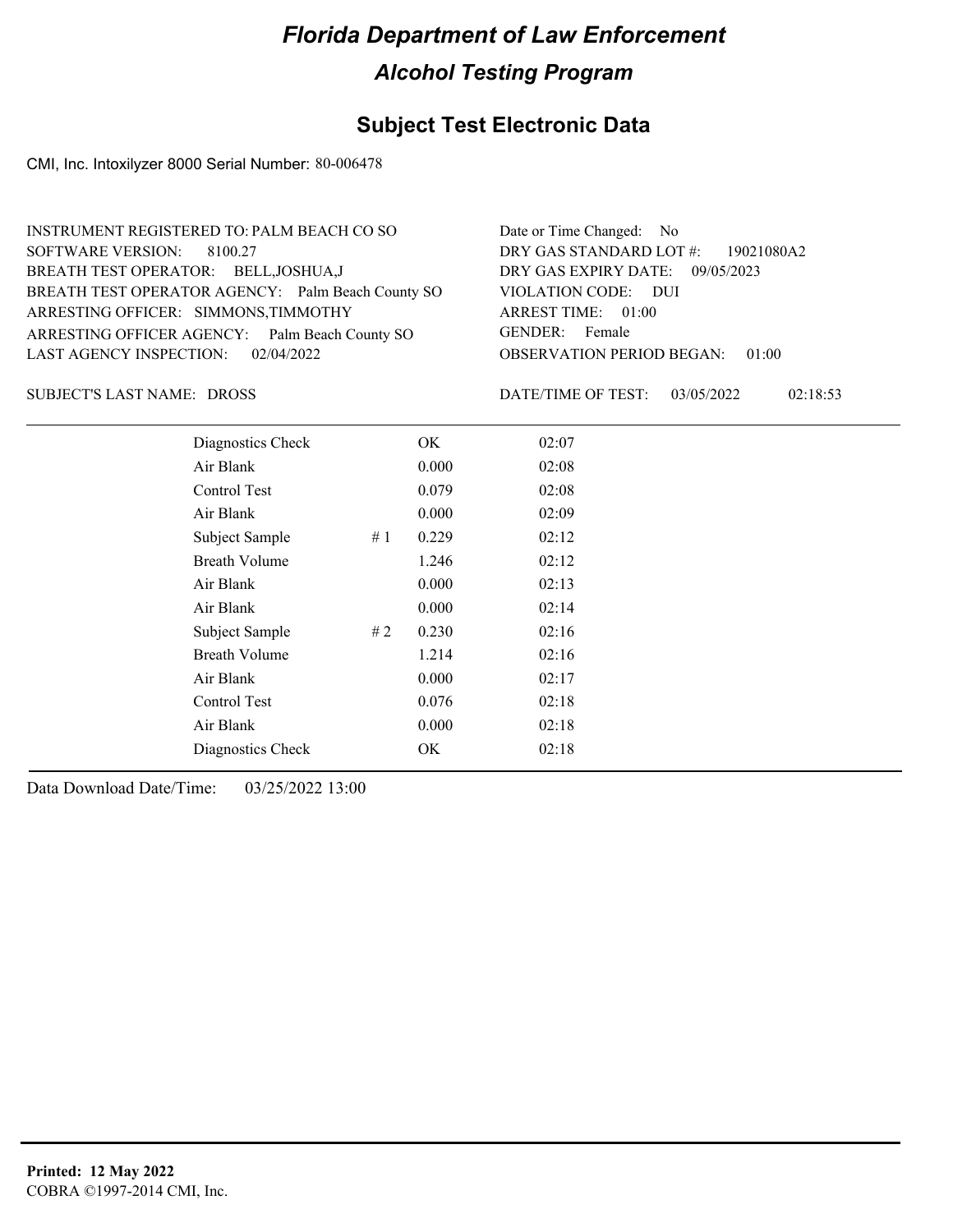### **Subject Test Electronic Data**

CMI, Inc. Intoxilyzer 8000 Serial Number: 80-006478

| INSTRUMENT REGISTERED TO: PALM BEACH CO SO        | Date or Time Changed: No               |
|---------------------------------------------------|----------------------------------------|
| SOFTWARE VERSION: 8100.27                         | DRY GAS STANDARD LOT #: 19021080A2     |
| BREATH TEST OPERATOR: BELL, JOSHUA, J             | DRY GAS EXPIRY DATE: 09/05/2023        |
| BREATH TEST OPERATOR AGENCY: Palm Beach County SO | VIOLATION CODE: DUI                    |
| ARRESTING OFFICER: FLINK, ANDREW                  | ARREST TIME: 05:41                     |
| ARRESTING OFFICER AGENCY: Palm Beach Gardens      | GENDER: Male                           |
| LAST AGENCY INSPECTION: 02/04/2022                | <b>OBSERVATION PERIOD BEGAN: 06:22</b> |
|                                                   |                                        |

#### DESHMANE SUBJECT'S LAST NAME: DATE/TIME OF TEST:

DATE/TIME OF TEST: 03/05/2022 06:53:46

| Diagnostics Check    |    | OK    | 06:46 |
|----------------------|----|-------|-------|
| Air Blank            |    | 0.000 | 06:47 |
| Control Test         |    | 0.079 | 06:47 |
| Air Blank            |    | 0.000 | 06:47 |
| Subject Sample       | #1 | 0.192 | 06:48 |
| <b>Breath Volume</b> |    | 1.394 | 06:48 |
| Air Blank            |    | 0.000 | 06:49 |
| Air Blank            |    | 0.000 | 06:51 |
| Subject Sample       | #2 | 0.210 | 06:51 |
| <b>Breath Volume</b> |    | 2.726 | 06:51 |
| Air Blank            |    | 0.000 | 06:52 |
| Control Test         |    | 0.078 | 06:53 |
| Air Blank            |    | 0.000 | 06:53 |
| Diagnostics Check    |    | OK    | 06:53 |
|                      |    |       |       |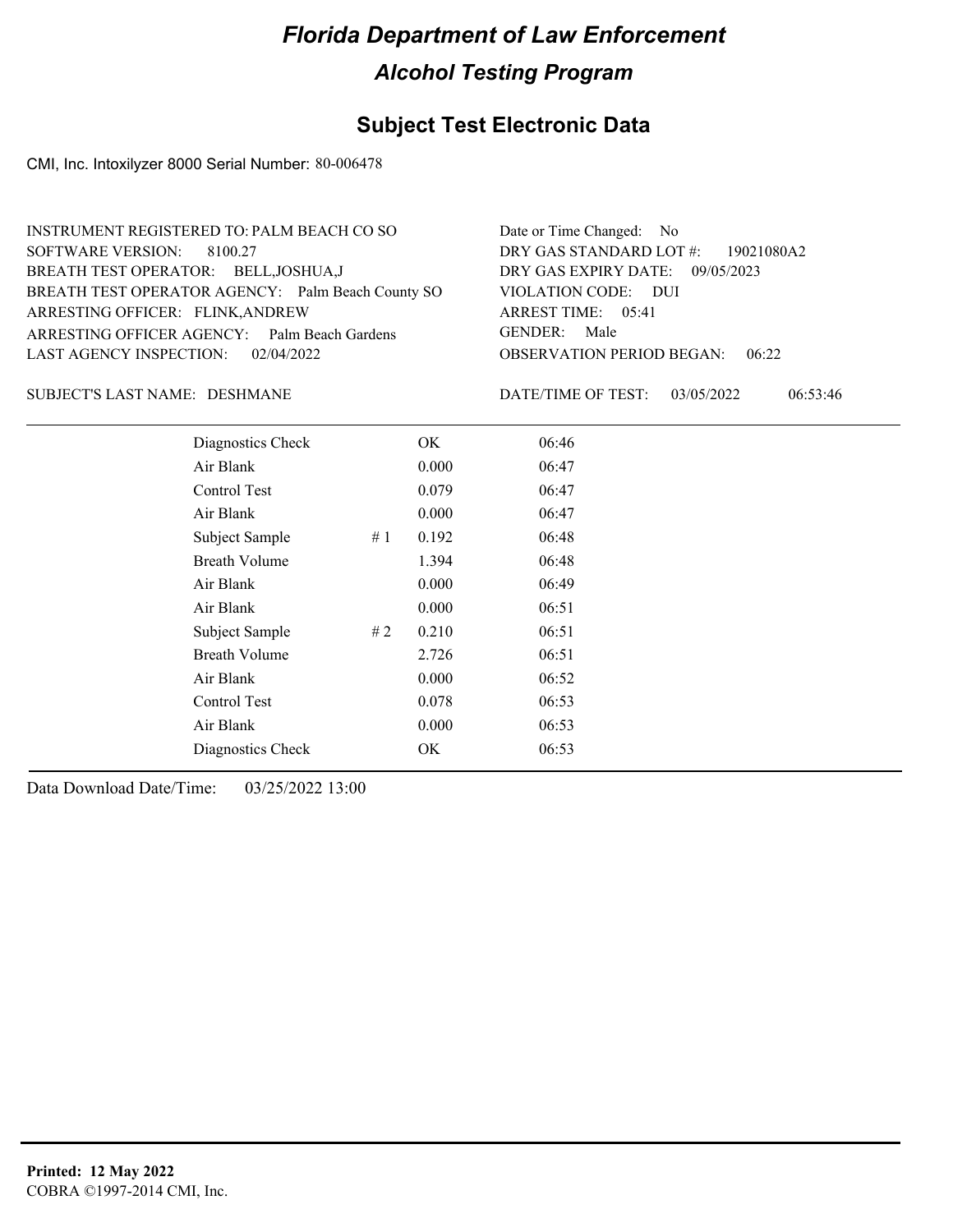### **Subject Test Electronic Data**

CMI, Inc. Intoxilyzer 8000 Serial Number: 80-006478

| INSTRUMENT REGISTERED TO: PALM BEACH CO SO        | Date or Time Changed: No               |
|---------------------------------------------------|----------------------------------------|
| SOFTWARE VERSION: 8100.27                         | DRY GAS STANDARD LOT #: 19021080A2     |
| BREATH TEST OPERATOR: LEAHEY, THOMAS, H           | DRY GAS EXPIRY DATE: 09/05/2023        |
| BREATH TEST OPERATOR AGENCY: Palm Beach County SO | VIOLATION CODE: DUI                    |
| ARRESTING OFFICER: HARTY, WARREN                  | ARREST TIME: 03:51                     |
| ARRESTING OFFICER AGENCY: FHP Troop L             | GENDER: Male                           |
| LAST AGENCY INSPECTION: 02/04/2022                | <b>OBSERVATION PERIOD BEGAN: 04:17</b> |
|                                                   |                                        |

MORA SUBJECT'S LAST NAME: DATE/TIME OF TEST:

DATE/TIME OF TEST: 03/06/2022 04:52:01

| Diagnostics Check    | OK    | 04:43 |
|----------------------|-------|-------|
| Air Blank            | 0.000 | 04:44 |
| Control Test         | 0.080 | 04:44 |
| Air Blank            | 0.000 | 04:45 |
| Subject Sample<br>#1 | 0.153 | 04:46 |
| <b>Breath Volume</b> | 1.421 | 04:46 |
| Air Blank            | 0.000 | 04:47 |
| Air Blank            | 0.000 | 04:49 |
| Subject Sample<br>#2 | 0.150 | 04:50 |
| <b>Breath Volume</b> | 1.578 | 04:50 |
| Air Blank            | 0.000 | 04:51 |
| Control Test         | 0.078 | 04:51 |
| Air Blank            | 0.000 | 04:51 |
| Diagnostics Check    | OK    | 04:52 |
|                      |       |       |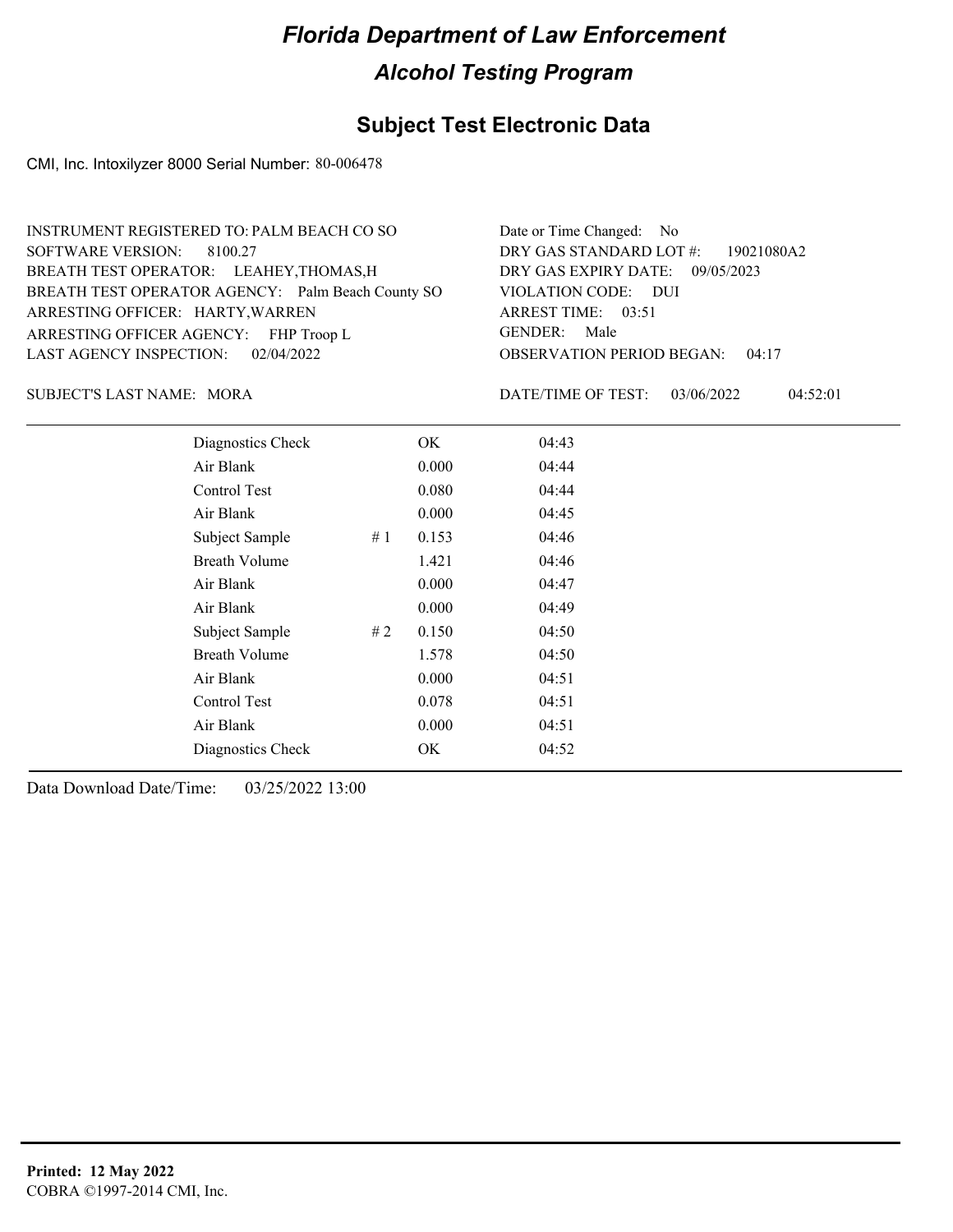### **Subject Test Electronic Data**

CMI, Inc. Intoxilyzer 8000 Serial Number: 80-006478

| INSTRUMENT REGISTERED TO: PALM BEACH CO SO        | Date or Time Changed: No               |
|---------------------------------------------------|----------------------------------------|
| SOFTWARE VERSION: 8100.27                         | DRY GAS STANDARD LOT #: 19021080A2     |
| BREATH TEST OPERATOR: LEAHEY, THOMAS, H           | DRY GAS EXPIRY DATE: 09/05/2023        |
| BREATH TEST OPERATOR AGENCY: Palm Beach County SO | VIOLATION CODE: DUI                    |
| ARRESTING OFFICER: LANE, MICHAEL                  | ARREST TIME: 17:30                     |
| ARRESTING OFFICER AGENCY: Palm Beach PD           | GENDER: Female                         |
| LAST AGENCY INSPECTION: 02/04/2022                | <b>OBSERVATION PERIOD BEGAN: 17:50</b> |
|                                                   |                                        |

#### ROBINSON SUBJECT'S LAST NAME: DATE/TIME OF TEST:

DATE/TIME OF TEST: 03/06/2022 18:24:07

| Diagnostics Check    |    | OK    | 18:14 |
|----------------------|----|-------|-------|
| Air Blank            |    | 0.000 | 18:15 |
| Control Test         |    | 0.080 | 18:15 |
| Air Blank            |    | 0.000 | 18:16 |
| Subject Sample       | #1 | 0.252 | 18:19 |
| <b>Breath Volume</b> |    | 1.441 | 18:19 |
| Air Blank            |    | 0.000 | 18:20 |
| Air Blank            |    | 0.000 | 18:21 |
| Subject Sample       | #2 | 0.260 | 18:22 |
| <b>Breath Volume</b> |    | 1.566 | 18:22 |
| Air Blank            |    | 0.000 | 18:23 |
| Control Test         |    | 0.075 | 18:23 |
| Air Blank            |    | 0.000 | 18:24 |
| Diagnostics Check    |    | OK    | 18:24 |
|                      |    |       |       |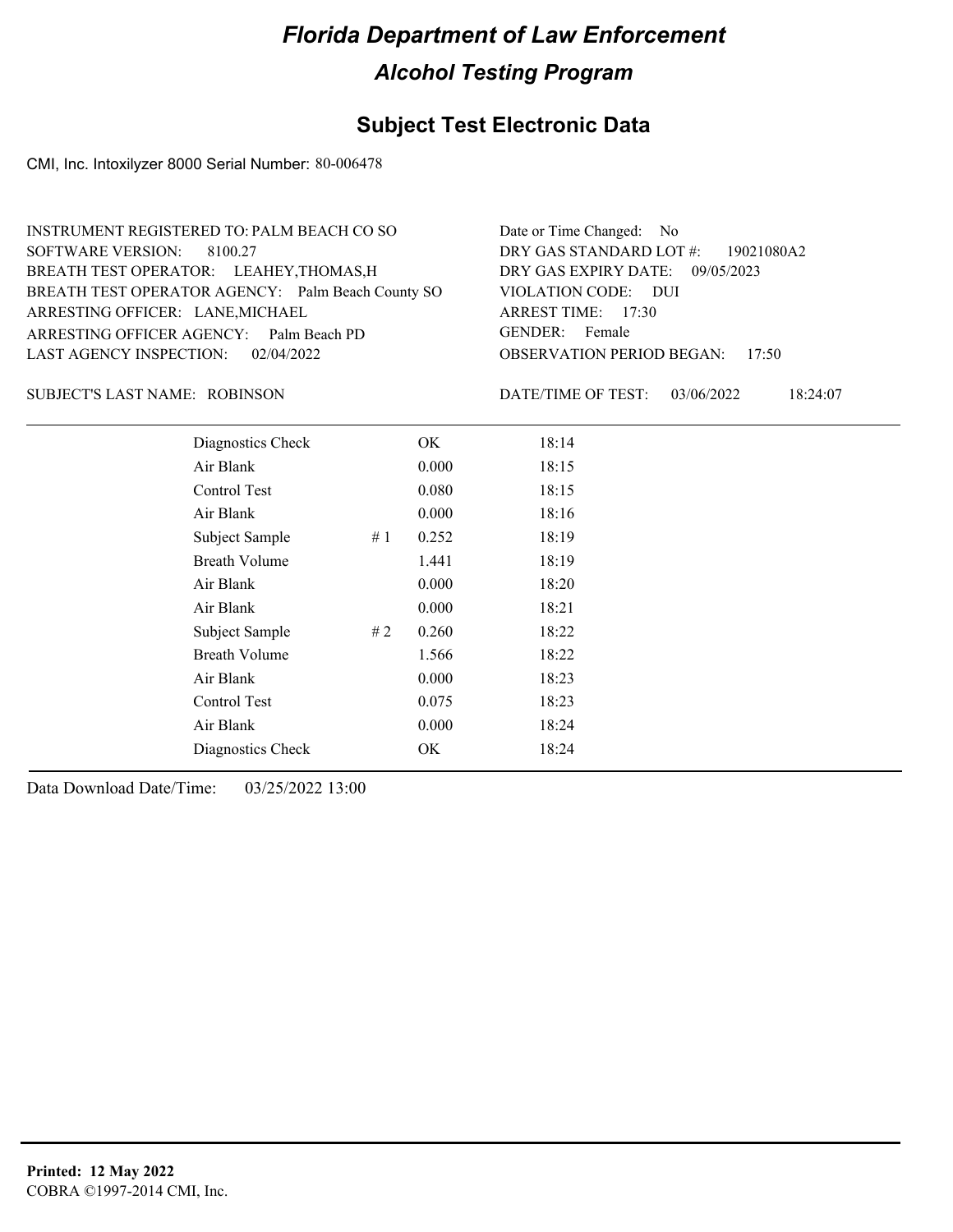### **Subject Test Electronic Data**

CMI, Inc. Intoxilyzer 8000 Serial Number: 80-006478

| Date or Time Changed: No               |
|----------------------------------------|
| DRY GAS STANDARD LOT #: 19021080A2     |
| DRY GAS EXPIRY DATE: 09/05/2023        |
| VIOLATION CODE: DUI                    |
| ARREST TIME: 00:04                     |
| GENDER: Male                           |
| <b>OBSERVATION PERIOD BEGAN: 00:31</b> |
|                                        |

SUBJECT'S LAST NAME: NEARY DATE/TIME OF TEST:

DATE/TIME OF TEST: 03/07/2022 01:08:30

| Diagnostics Check    |    | OK    | 01:01 |
|----------------------|----|-------|-------|
| Air Blank            |    | 0.000 | 01:01 |
| Control Test         |    | 0.079 | 01:01 |
| Air Blank            |    | 0.000 | 01:02 |
| Subject Sample       | #1 | 0.090 | 01:03 |
| <b>Breath Volume</b> |    | 2.082 | 01:03 |
| Air Blank            |    | 0.000 | 01:03 |
| Air Blank            |    | 0.000 | 01:05 |
| Subject Sample       | #2 | 0.089 | 01:06 |
| <b>Breath Volume</b> |    | 1.878 | 01:06 |
| Air Blank            |    | 0.000 | 01:07 |
| Control Test         |    | 0.080 | 01:07 |
| Air Blank            |    | 0.000 | 01:08 |
| Diagnostics Check    |    | OK    | 01:08 |
|                      |    |       |       |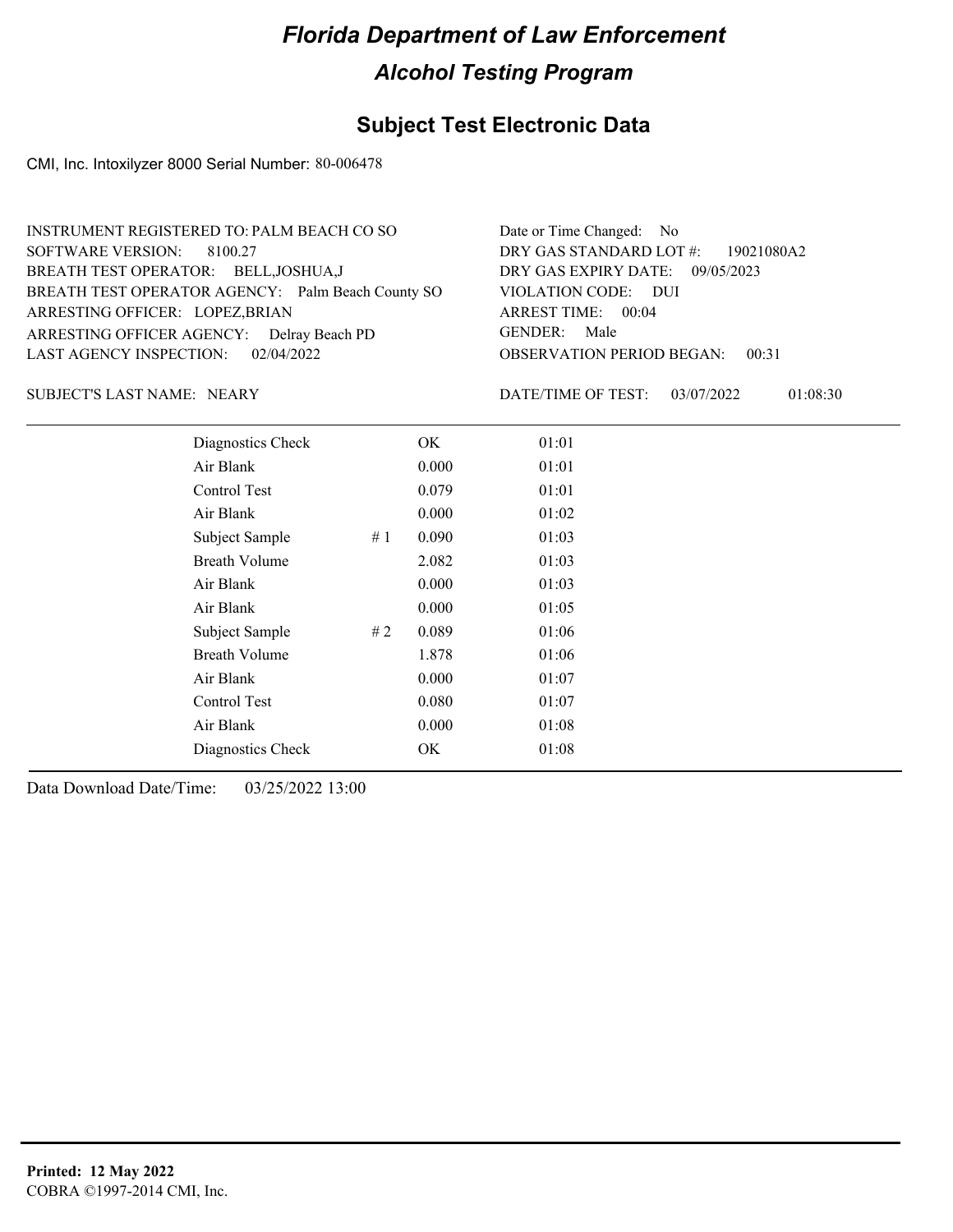### **Subject Test Electronic Data**

CMI, Inc. Intoxilyzer 8000 Serial Number: 80-006478

| INSTRUMENT REGISTERED TO: PALM BEACH CO SO        | Date or Time Changed: No               |
|---------------------------------------------------|----------------------------------------|
| SOFTWARE VERSION: 8100.27                         | DRY GAS STANDARD LOT $\#$ : 19021080A2 |
| BREATH TEST OPERATOR: POUND, PARIS, D             | DRY GAS EXPIRY DATE: 09/05/2023        |
| BREATH TEST OPERATOR AGENCY: Palm Beach County SO | VIOLATION CODE: DUI                    |
| ARRESTING OFFICER: DERBY, JOHN                    | ARREST TIME: 08:27                     |
| ARRESTING OFFICER AGENCY: Palm Beach County SO    | GENDER: Male                           |
| LAST AGENCY INSPECTION: 02/04/2022                | <b>OBSERVATION PERIOD BEGAN: 09:04</b> |
|                                                   |                                        |

SUBJECT'S LAST NAME: PIERCE **Example 20 SUBJECT'S LAST NAME:** PIERCE

DATE/TIME OF TEST: 03/08/2022 09:37:36

| Diagnostics Check    |    | OK    | 09:30 |
|----------------------|----|-------|-------|
| Air Blank            |    | 0.000 | 09:31 |
| Control Test         |    | 0.079 | 09:31 |
| Air Blank            |    | 0.000 | 09:32 |
| Subject Sample       | #1 | 0.196 | 09:32 |
| <b>Breath Volume</b> |    | 2.304 | 09:32 |
| Air Blank            |    | 0.000 | 09:33 |
| Air Blank            |    | 0.000 | 09:35 |
| Subject Sample       | #2 | 0.194 | 09:35 |
| <b>Breath Volume</b> |    | 2.007 | 09:35 |
| Air Blank            |    | 0.000 | 09:36 |
| Control Test         |    | 0.078 | 09:36 |
| Air Blank            |    | 0.000 | 09:37 |
| Diagnostics Check    |    | OK    | 09:37 |
|                      |    |       |       |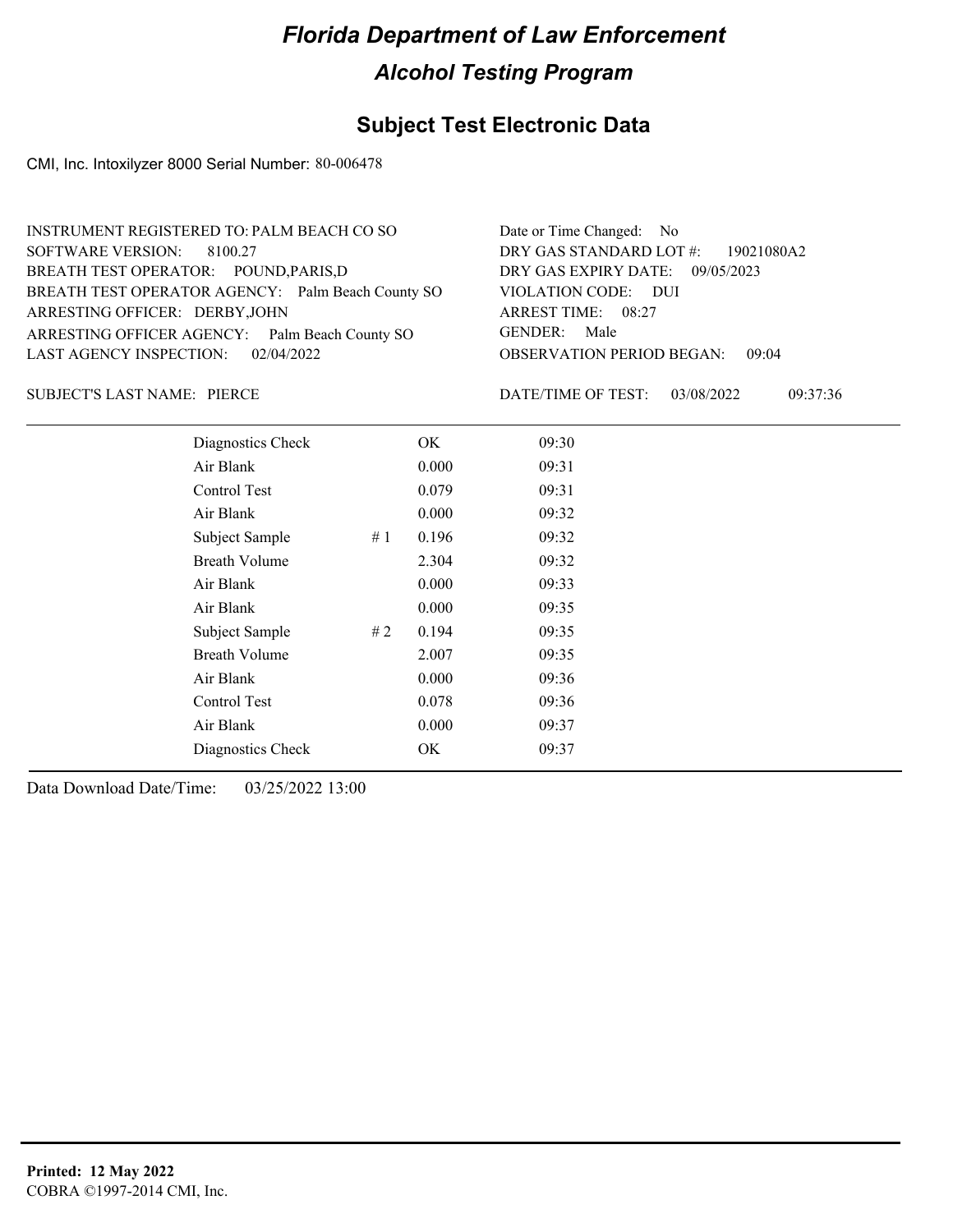### **Subject Test Electronic Data**

CMI, Inc. Intoxilyzer 8000 Serial Number: 80-006478

| INSTRUMENT REGISTERED TO: PALM BEACH CO SO        | Date or Time Changed: No               |
|---------------------------------------------------|----------------------------------------|
| SOFTWARE VERSION: 8100.27                         | DRY GAS STANDARD LOT #: 19021080A2     |
| BREATH TEST OPERATOR: BELL, JOSHUA, J             | DRY GAS EXPIRY DATE: 09/05/2023        |
| BREATH TEST OPERATOR AGENCY: Palm Beach County SO | VIOLATION CODE: DUI                    |
| ARRESTING OFFICER: CALDERON, ULISES               | ARREST TIME: 07:11                     |
| ARRESTING OFFICER AGENCY: Palm Beach County SO    | GENDER: Male                           |
| LAST AGENCY INSPECTION: 02/04/2022                | <b>OBSERVATION PERIOD BEGAN: 07:34</b> |
|                                                   |                                        |

#### JACKSON JR SUBJECT'S LAST NAME: DATE/TIME OF TEST:

DATE/TIME OF TEST: 03/09/2022 08:09:56

| Diagnostics Check    |    | OK    | 08:03 |  |
|----------------------|----|-------|-------|--|
| Air Blank            |    | 0.000 | 08:03 |  |
| Control Test         |    | 0.079 | 08:03 |  |
| Air Blank            |    | 0.000 | 08:04 |  |
| Subject Sample       | #1 | 0.167 | 08:05 |  |
| <b>Breath Volume</b> |    | 2.269 | 08:05 |  |
| Air Blank            |    | 0.000 | 08:05 |  |
| Air Blank            |    | 0.000 | 08:07 |  |
| Subject Sample       | #2 | 0.167 | 08:08 |  |
| <b>Breath Volume</b> |    | 2.218 | 08:08 |  |
| Air Blank            |    | 0.000 | 08:08 |  |
| Control Test         |    | 0.078 | 08:09 |  |
| Air Blank            |    | 0.000 | 08:09 |  |
| Diagnostics Check    |    | OK    | 08:09 |  |
|                      |    |       |       |  |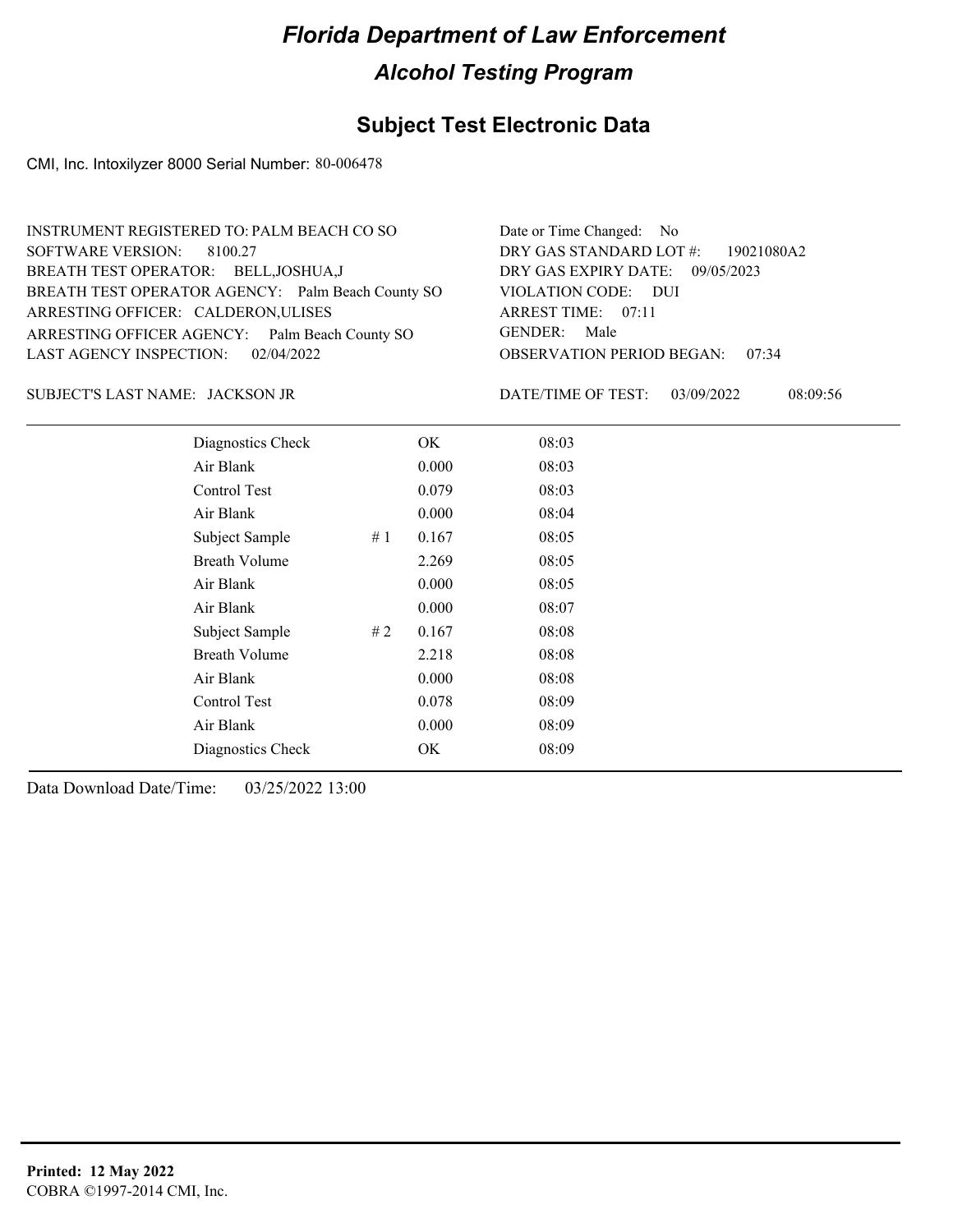### **Subject Test Electronic Data**

CMI, Inc. Intoxilyzer 8000 Serial Number: 80-006478

| INSTRUMENT REGISTERED TO: PALM BEACH CO SO        | Date or Time Changed: No               |
|---------------------------------------------------|----------------------------------------|
| SOFTWARE VERSION: 8100.27                         | DRY GAS STANDARD LOT #: 19021080A2     |
| BREATH TEST OPERATOR: BELL, JOSHUA, J             | DRY GAS EXPIRY DATE: 09/05/2023        |
| BREATH TEST OPERATOR AGENCY: Palm Beach County SO | VIOLATION CODE: DUI                    |
| ARRESTING OFFICER: AMADON, WILL                   | ARREST TIME: 21:05                     |
| ARRESTING OFFICER AGENCY: Palm Beach County SO    | GENDER: Female                         |
| LAST AGENCY INSPECTION: 02/04/2022                | <b>OBSERVATION PERIOD BEGAN: 22:25</b> |
|                                                   |                                        |

#### SUBJECT'S LAST NAME: ROSEN DATE/TIME OF TEST:

DATE/TIME OF TEST: 03/10/2022 23:08:01

| Diagnostics Check    |    | OK    | 22:58 |
|----------------------|----|-------|-------|
| Air Blank            |    | 0.000 | 22:58 |
| Control Test         |    | 0.080 | 22:58 |
| Air Blank            |    | 0.000 | 22:59 |
| Subject Sample       | #1 | 0.064 | 23:02 |
| <b>Breath Volume</b> |    | 1.316 | 23:02 |
| Air Blank            |    | 0.000 | 23:03 |
| Air Blank            |    | 0.000 | 23:05 |
| Subject Sample       | #2 | 0.058 | 23:06 |
| <b>Breath Volume</b> |    | 1.261 | 23:06 |
| Air Blank            |    | 0.000 | 23:07 |
| Control Test         |    | 0.077 | 23:07 |
| Air Blank            |    | 0.000 | 23:07 |
| Diagnostics Check    |    | OK    | 23:08 |
|                      |    |       |       |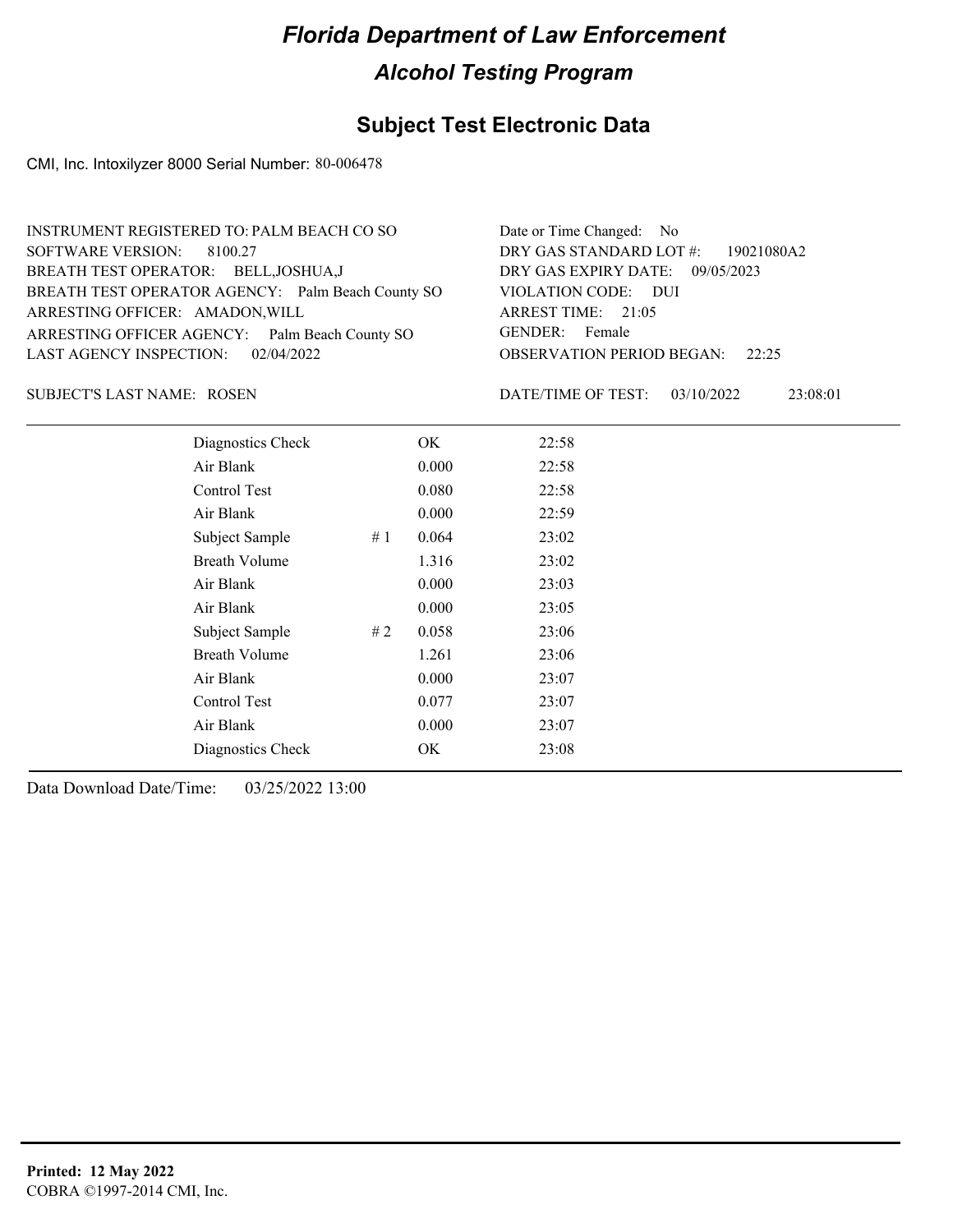### **Subject Test Electronic Data**

CMI, Inc. Intoxilyzer 8000 Serial Number: 80-006478

| Date or Time Changed: No               |
|----------------------------------------|
| DRY GAS STANDARD LOT $\#$ : 19021080A2 |
| DRY GAS EXPIRY DATE: 09/05/2023        |
| VIOLATION CODE: DUI                    |
| ARREST TIME: 01:43                     |
| GENDER: Male                           |
| <b>OBSERVATION PERIOD BEGAN: 02:15</b> |
|                                        |

#### DETEMPLE SUBJECT'S LAST NAME: DATE/TIME OF TEST:

DATE/TIME OF TEST: 03/12/2022 02:53:50

| Diagnostics Check    |       | OK    | 02:46 |
|----------------------|-------|-------|-------|
| Air Blank            |       | 0.000 | 02:46 |
| Control Test         |       | 0.080 | 02:47 |
| Air Blank            |       | 0.000 | 02:47 |
| Subject Sample       | #1    | 0.242 | 02:49 |
| <b>Breath Volume</b> |       | 1.773 | 02:49 |
| Air Blank            |       | 0.000 | 02:49 |
| Air Blank            |       | 0.000 | 02:51 |
| Subject Sample       | # $2$ | 0.236 | 02:52 |
| <b>Breath Volume</b> |       | 1.441 | 02:52 |
| Air Blank            |       | 0.000 | 02:52 |
| Control Test         |       | 0.075 | 02:53 |
| Air Blank            |       | 0.000 | 02:53 |
| Diagnostics Check    |       | OK    | 02:53 |
|                      |       |       |       |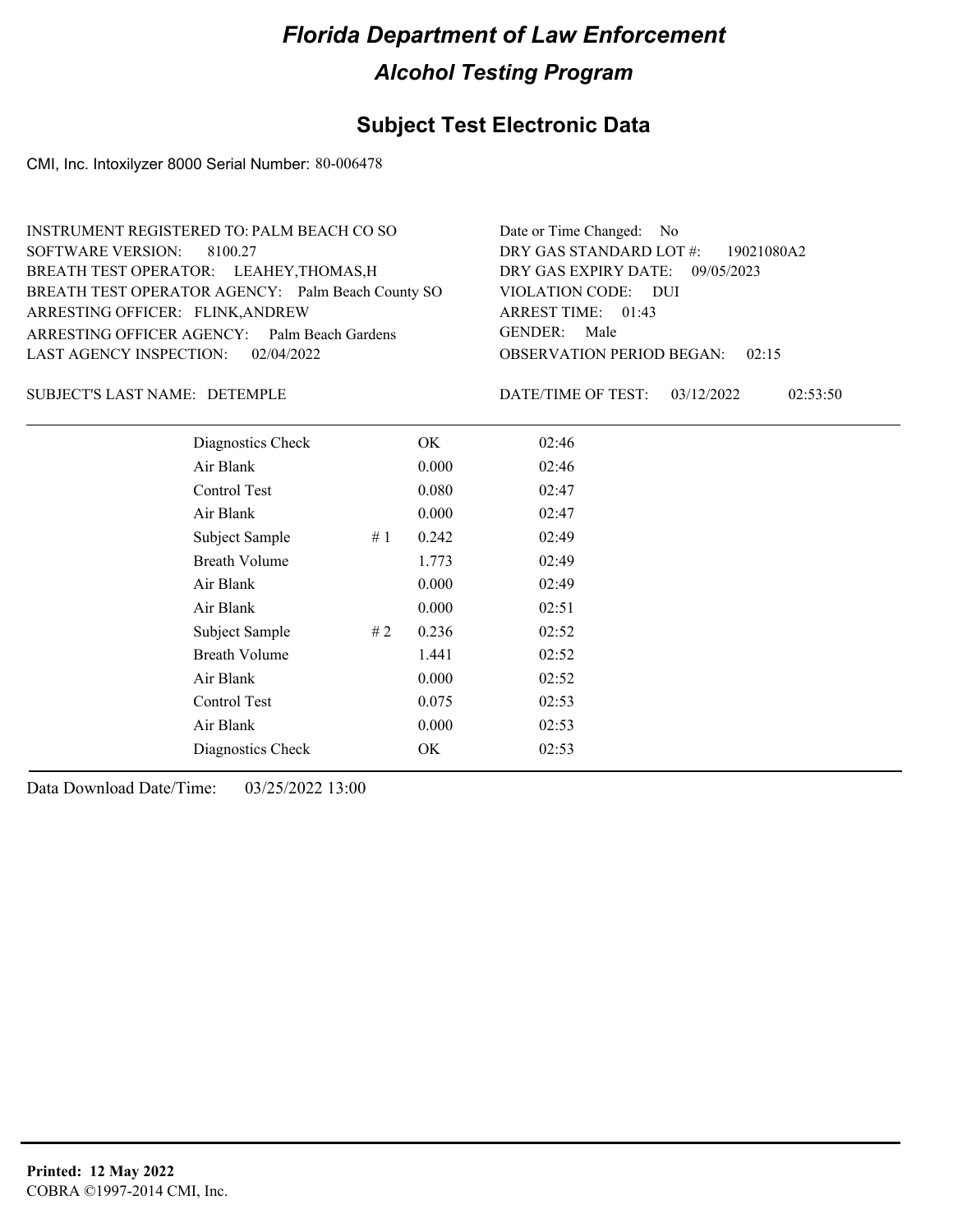### **Subject Test Electronic Data**

CMI, Inc. Intoxilyzer 8000 Serial Number: 80-006478

| INSTRUMENT REGISTERED TO: PALM BEACH CO SO        | Date or Time Changed: No               |
|---------------------------------------------------|----------------------------------------|
| SOFTWARE VERSION: 8100.27                         | DRY GAS STANDARD LOT #: 19021080A2     |
| BREATH TEST OPERATOR: O'NEAL, SHARI, L            | DRY GAS EXPIRY DATE: 09/05/2023        |
| BREATH TEST OPERATOR AGENCY: Palm Beach County SO | VIOLATION CODE: DUI                    |
| ARRESTING OFFICER: CARVER, CAMERON                | ARREST TIME: 02:16                     |
| ARRESTING OFFICER AGENCY: Palm Beach Gardens      | GENDER: Male                           |
| LAST AGENCY INSPECTION: 02/04/2022                | <b>OBSERVATION PERIOD BEGAN: 02:47</b> |
|                                                   |                                        |

#### MCARTHUR SUBJECT'S LAST NAME: DATE/TIME OF TEST:

DATE/TIME OF TEST: 03/16/2022 03:25:18

| Diagnostics Check    |    | OK    | 03:18 |
|----------------------|----|-------|-------|
| Air Blank            |    | 0.000 | 03:18 |
| Control Test         |    | 0.079 | 03:18 |
| Air Blank            |    | 0.000 | 03:19 |
| Subject Sample       | #1 | 0.327 | 03:20 |
| <b>Breath Volume</b> |    | 1.375 | 03:20 |
| Air Blank            |    | 0.000 | 03:20 |
| Air Blank            |    | 0.000 | 03:22 |
| Subject Sample       | #2 | 0.328 | 03:23 |
| <b>Breath Volume</b> |    | 2.238 | 03:23 |
| Air Blank            |    | 0.000 | 03:24 |
| Control Test         |    | 0.078 | 03:24 |
| Air Blank            |    | 0.000 | 03:25 |
| Diagnostics Check    |    | OK    | 03:25 |
|                      |    |       |       |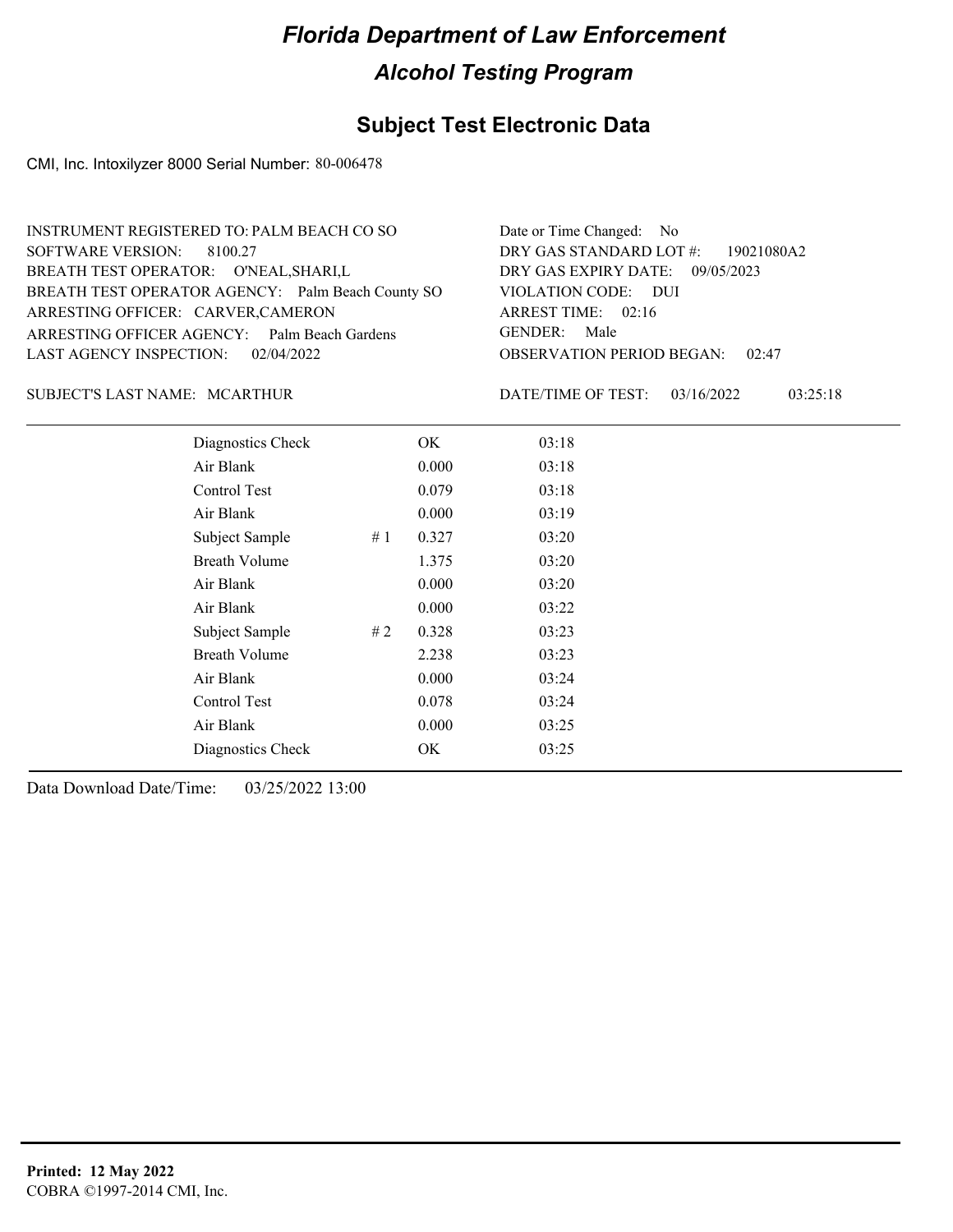### **Subject Test Electronic Data**

CMI, Inc. Intoxilyzer 8000 Serial Number: 80-006478

| INSTRUMENT REGISTERED TO: PALM BEACH CO SO        | Date or Time Changed: No               |
|---------------------------------------------------|----------------------------------------|
| SOFTWARE VERSION: 8100.27                         | DRY GAS STANDARD LOT #: 19021080A2     |
| BREATH TEST OPERATOR: BELL, JOSHUA, J             | DRY GAS EXPIRY DATE: 09/05/2023        |
| BREATH TEST OPERATOR AGENCY: Palm Beach County SO | VIOLATION CODE: DUI                    |
| ARRESTING OFFICER: TEJEDA, ANTHONY                | ARREST TIME: 01:09                     |
| ARRESTING OFFICER AGENCY: Palm Beach County SO    | GENDER: Male                           |
| LAST AGENCY INSPECTION: 02/04/2022                | <b>OBSERVATION PERIOD BEGAN: 01:33</b> |
|                                                   |                                        |

#### ADDERLEY III SUBJECT'S LAST NAME: DATE/TIME OF TEST:

DATE/TIME OF TEST: 03/22/2022 02:04:40

| Diagnostics Check    |    | OK    | 01:58 |  |
|----------------------|----|-------|-------|--|
| Air Blank            |    | 0.000 | 01:58 |  |
| Control Test         |    | 0.080 | 01:59 |  |
| Air Blank            |    | 0.000 | 01:59 |  |
| Subject Sample       | #1 | 0.129 | 02:00 |  |
| <b>Breath Volume</b> |    | 1.492 | 02:00 |  |
| Air Blank            |    | 0.000 | 02:00 |  |
| Air Blank            |    | 0.000 | 02:02 |  |
| Subject Sample       | #2 | 0.131 | 02:02 |  |
| <b>Breath Volume</b> |    | 1.195 | 02:02 |  |
| Air Blank            |    | 0.000 | 02:03 |  |
| Control Test         |    | 0.079 | 02:04 |  |
| Air Blank            |    | 0.000 | 02:04 |  |
| Diagnostics Check    |    | OK    | 02:04 |  |
|                      |    |       |       |  |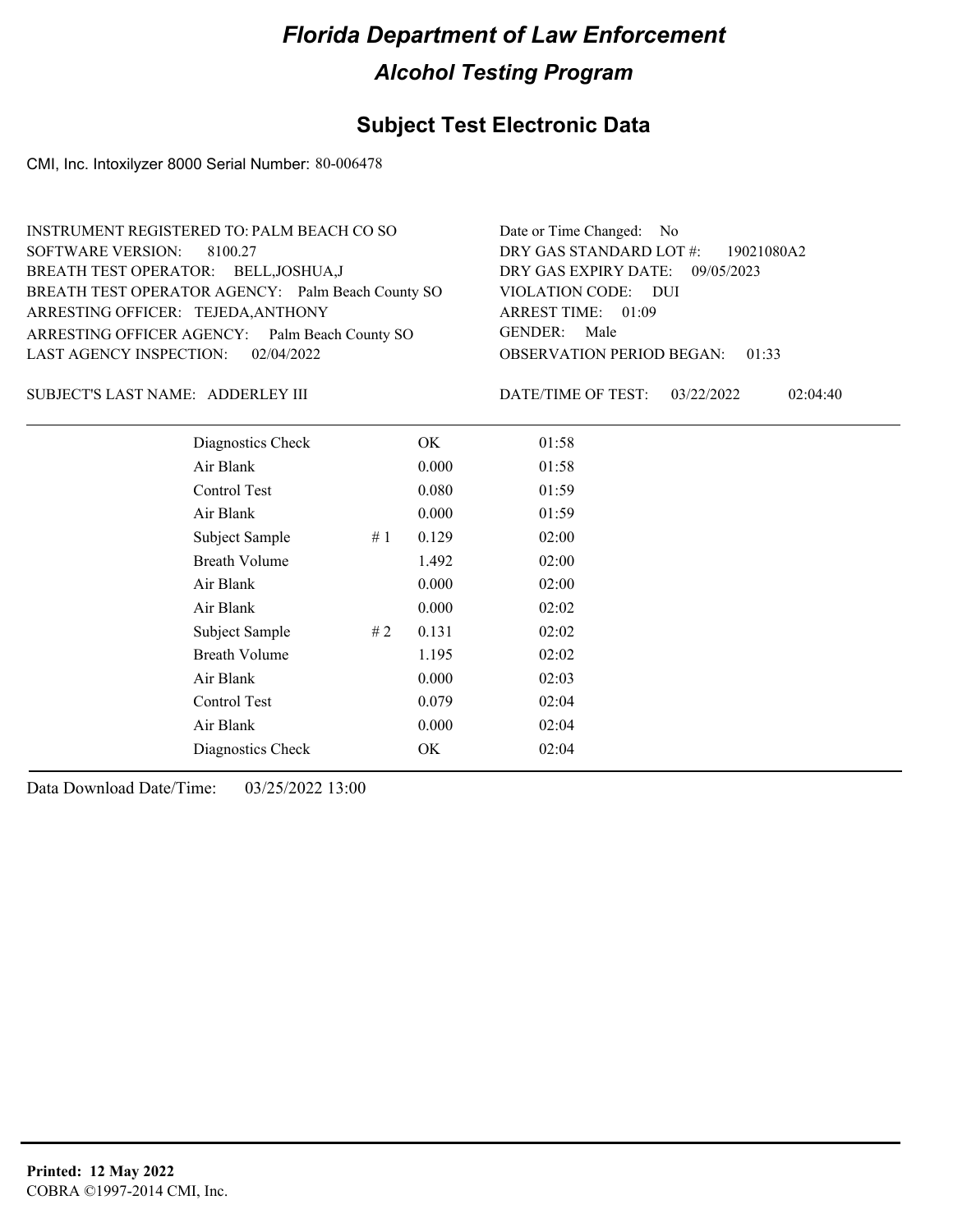### **Subject Test Electronic Data**

CMI, Inc. Intoxilyzer 8000 Serial Number: 80-006478

| INSTRUMENT REGISTERED TO: PALM BEACH CO SO        | Date or Time Changed: No               |
|---------------------------------------------------|----------------------------------------|
| SOFTWARE VERSION: 8100.27                         | DRY GAS STANDARD LOT #: 19021080A2     |
| BREATH TEST OPERATOR: BELL, JOSHUA, J             | DRY GAS EXPIRY DATE: 09/05/2023        |
| BREATH TEST OPERATOR AGENCY: Palm Beach County SO | VIOLATION CODE: DUI                    |
| ARRESTING OFFICER: ROSAS, DESIREE                 | ARREST TIME: 01:27                     |
| ARRESTING OFFICER AGENCY: Boynton Beach PD        | GENDER: Male                           |
| LAST AGENCY INSPECTION: $02/04/2022$              | <b>OBSERVATION PERIOD BEGAN: 01:56</b> |
|                                                   |                                        |

#### SUBJECT'S LAST NAME: LAMBERT DATE/TIME OF TEST:

DATE/TIME OF TEST: 03/23/2022 02:43:59

| Diagnostics Check    |    | OK    | 02:32 |                |
|----------------------|----|-------|-------|----------------|
| Air Blank            |    | 0.000 | 02:32 |                |
| Control Test         |    | 0.080 | 02:32 |                |
| Air Blank            |    | 0.000 | 02:33 |                |
| Subject Sample<br>#1 |    | 0.148 | 02:36 | Volume Not Met |
| <b>Breath Volume</b> |    | 0.578 | 02:36 |                |
| Air Blank            |    | 0.000 | 02:37 |                |
| Air Blank            |    | 0.000 | 02:39 |                |
| Subject Sample       | #2 | 0.140 | 02:42 | Volume Not Met |
| <b>Breath Volume</b> |    | 0.035 | 02:42 |                |
| Air Blank            |    | 0.000 | 02:43 |                |
| Control Test         |    | 0.077 | 02:43 |                |
| Air Blank            |    | 0.000 | 02:43 |                |
| Diagnostics Check    |    | OK.   | 02:43 |                |
|                      |    |       |       |                |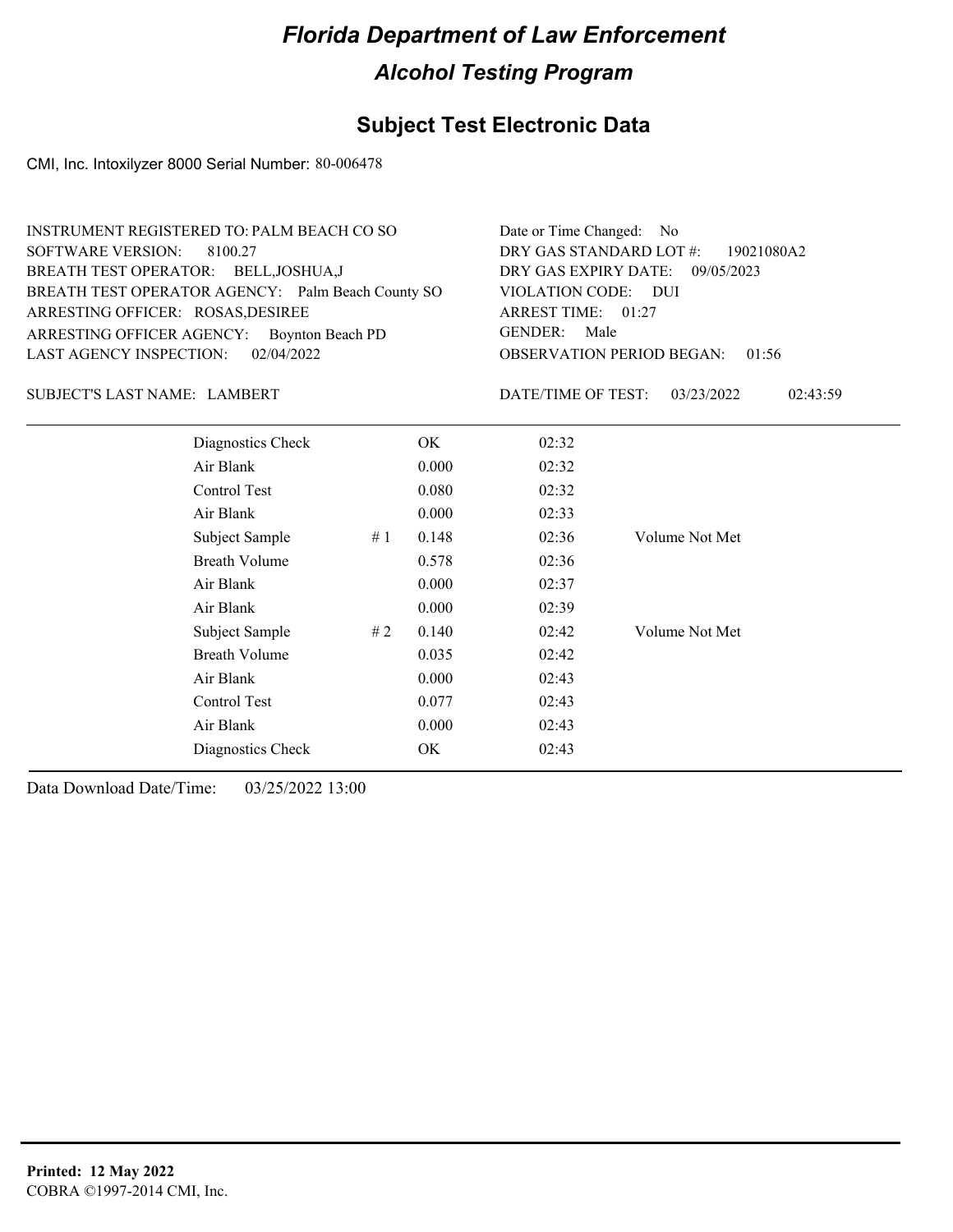### **Subject Test Electronic Data**

CMI, Inc. Intoxilyzer 8000 Serial Number: 80-006478

| INSTRUMENT REGISTERED TO: PALM BEACH CO SO        | Date or Time Changed: No               |
|---------------------------------------------------|----------------------------------------|
| SOFTWARE VERSION: 8100.27                         | DRY GAS STANDARD LOT #: 19021080A2     |
| BREATH TEST OPERATOR: BELL, JOSHUA, J             | DRY GAS EXPIRY DATE: 09/05/2023        |
| BREATH TEST OPERATOR AGENCY: Palm Beach County SO | VIOLATION CODE: DUI                    |
| ARRESTING OFFICER: SOLOWAY, ALAN                  | ARREST TIME: 21:40                     |
| ARRESTING OFFICER AGENCY: Palm Beach County SO    | GENDER: Male                           |
| LAST AGENCY INSPECTION: $02/04/2022$              | <b>OBSERVATION PERIOD BEGAN: 21:55</b> |
|                                                   |                                        |

#### PEREZ HERNADEZ SUBJECT'S LAST NAME: DATE/TIME OF TEST:

DATE/TIME OF TEST: 03/23/2022 22:36:35

| Diagnostics Check    |    | OK    | 22:29 |
|----------------------|----|-------|-------|
| Air Blank            |    | 0.000 | 22:29 |
| Control Test         |    | 0.079 | 22:30 |
| Air Blank            |    | 0.000 | 22:30 |
| Subject Sample       | #1 | 0.301 | 22:31 |
| <b>Breath Volume</b> |    | 1.714 | 22:31 |
| Air Blank            |    | 0.000 | 22:31 |
| Air Blank            |    | 0.000 | 22:33 |
| Subject Sample       | #2 | 0.282 | 22:34 |
| <b>Breath Volume</b> |    | 1.558 | 22:34 |
| Air Blank            |    | 0.000 | 22:35 |
| Control Test         |    | 0.078 | 22:35 |
| Air Blank            |    | 0.000 | 22:36 |
| Diagnostics Check    |    | OK    | 22:36 |
|                      |    |       |       |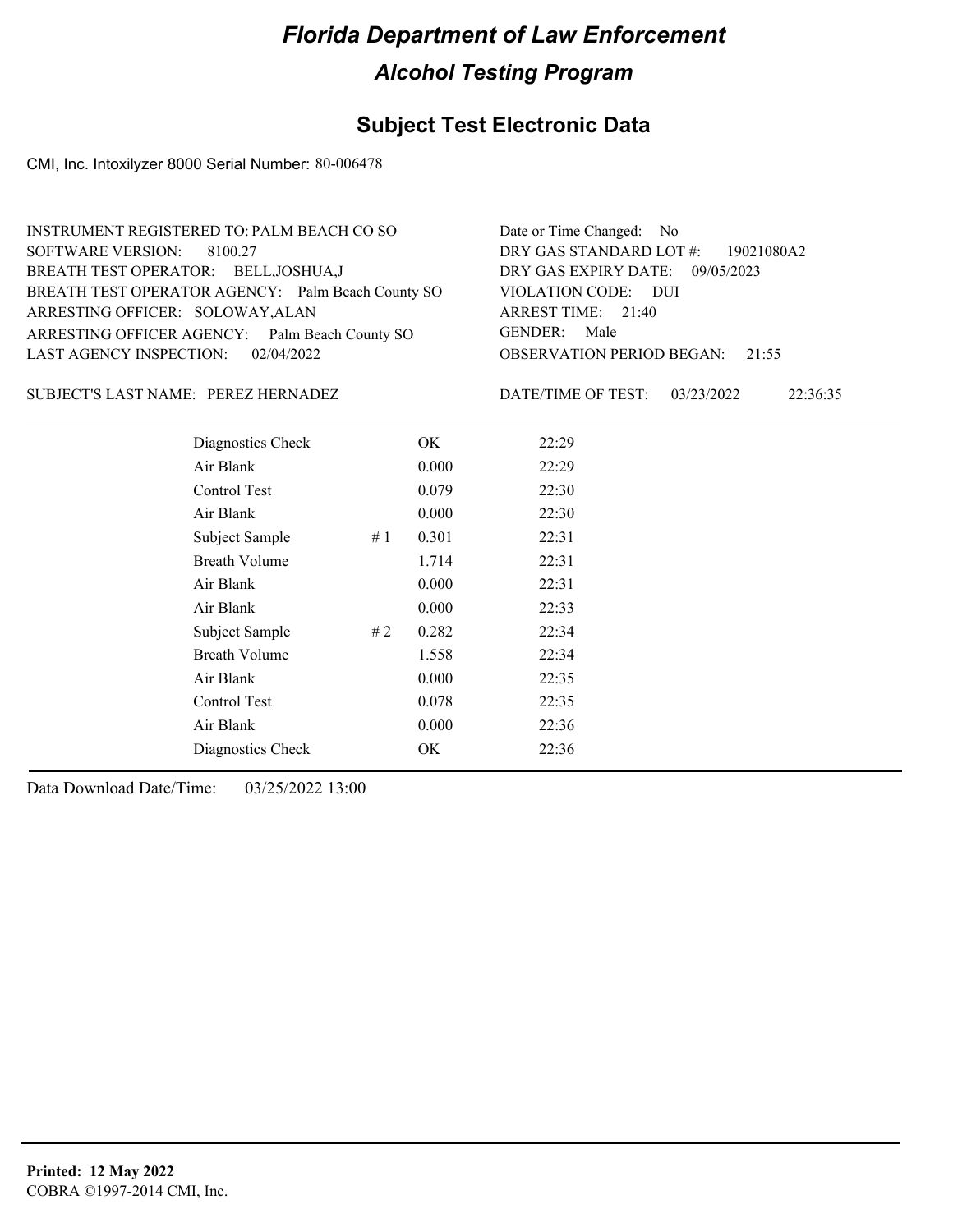### **Subject Test Electronic Data**

CMI, Inc. Intoxilyzer 8000 Serial Number: 80-006478

| INSTRUMENT REGISTERED TO: PALM BEACH CO SO        | Date or Time Changed: No               |
|---------------------------------------------------|----------------------------------------|
| SOFTWARE VERSION: 8100.27                         | DRY GAS STANDARD LOT #: 19021080A2     |
| BREATH TEST OPERATOR: BELL, JOSHUA, J             | DRY GAS EXPIRY DATE: 09/05/2023        |
| BREATH TEST OPERATOR AGENCY: Palm Beach County SO | VIOLATION CODE: DUI                    |
| ARRESTING OFFICER: CARVER, CAMERON                | ARREST TIME: 00:48                     |
| ARRESTING OFFICER AGENCY: Palm Beach Gardens      | GENDER: Male                           |
| LAST AGENCY INSPECTION: 02/04/2022                | <b>OBSERVATION PERIOD BEGAN: 01:16</b> |
|                                                   |                                        |

#### PANTOLIANO SUBJECT'S LAST NAME: DATE/TIME OF TEST:

DATE/TIME OF TEST: 03/24/2022 01:59:03

| Diagnostics Check    |    | OK    | 01:52 |
|----------------------|----|-------|-------|
| Air Blank            |    | 0.000 | 01:52 |
| Control Test         |    | 0.078 | 01:53 |
| Air Blank            |    | 0.000 | 01:53 |
| Subject Sample       | #1 | 0.129 | 01:54 |
| <b>Breath Volume</b> |    | 1.503 | 01:54 |
| Air Blank            |    | 0.000 | 01:54 |
| Air Blank            |    | 0.000 | 01:56 |
| Subject Sample       | #2 | 0.145 | 01:57 |
| <b>Breath Volume</b> |    | 2.367 | 01:57 |
| Air Blank            |    | 0.000 | 01:58 |
| Control Test         |    | 0.078 | 01:58 |
| Air Blank            |    | 0.000 | 01:58 |
| Diagnostics Check    |    | OK    | 01:59 |
|                      |    |       |       |